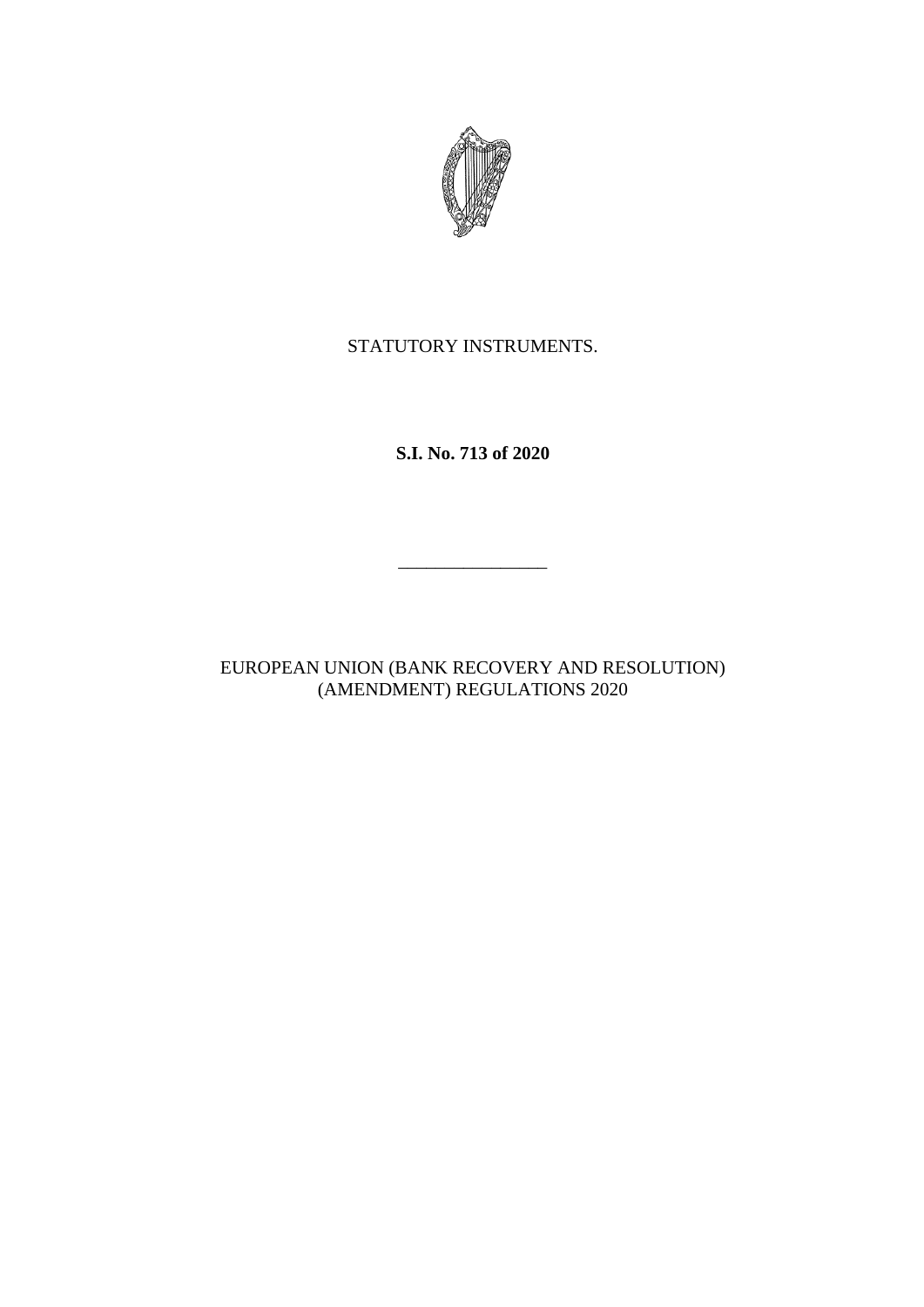# S.I. No. 713 of 2020

# EUROPEAN UNION (BANK RECOVERY AND RESOLUTION) (AMENDMENT) REGULATIONS 2020

### **CONTENTS**

### Regulation

- 1. Citation and commencement
- 2. Definition
- 3. Amendment of Regulation 3 of Regulations of 2015 (interpretation)
- 4. Amendment of Regulation 13 of Regulations of 2015 (assessment of recovery plans)
- 5. Amendment of Regulation 17 of Regulations of 2015 (resolution plans)
- 6. Amendment of Regulation 18 of Regulations of 2015 (contents of resolution plan)
- 7. Amendment of Regulation 21 of Regulations of 2015 (resolution plans for institutions that are part of a group)
- 8. Amendment of Regulation 24 of Regulations of 2015 (assessment of group resolution plan)
- 9. Amendment of Regulation 27 of Regulations of 2015 (assessment of resolvability for groups)
- 10. Power to prohibit certain distributions
- 11. Amendment of Regulation 28 of Regulations of 2015 (powers to address or remove impediments to resolvability)
- 12. Amendment of Regulation 29 of Regulations of 2015 (powers to address or remove impediments to resolvability: group treatment)
- 13. Amendment of Regulation 62 of Regulations of 2015 (conditions for resolution)
- 14. Conditions for resolution with regard to a central body and credit institutions permanently affiliated to a central body
- 15. Insolvency proceedings in respect of institutions and entities that are not subject to resolution action
- 16. Amendment of Regulation 63 of Regulations of 2015 (conditions for resolution with regard to financial institutions and holding companies)
- 17. Power to suspend certain obligations
- 18. Amendment of Regulation 65 of Regulations of 2015 (valuation for the purposes of resolution)
- 19. Amendment of Regulation 68 of Regulations of 2015 (general principles of resolution tools)
- 20. Amendment of Regulation 80 of Regulations of 2015 (scope of bail-in tool)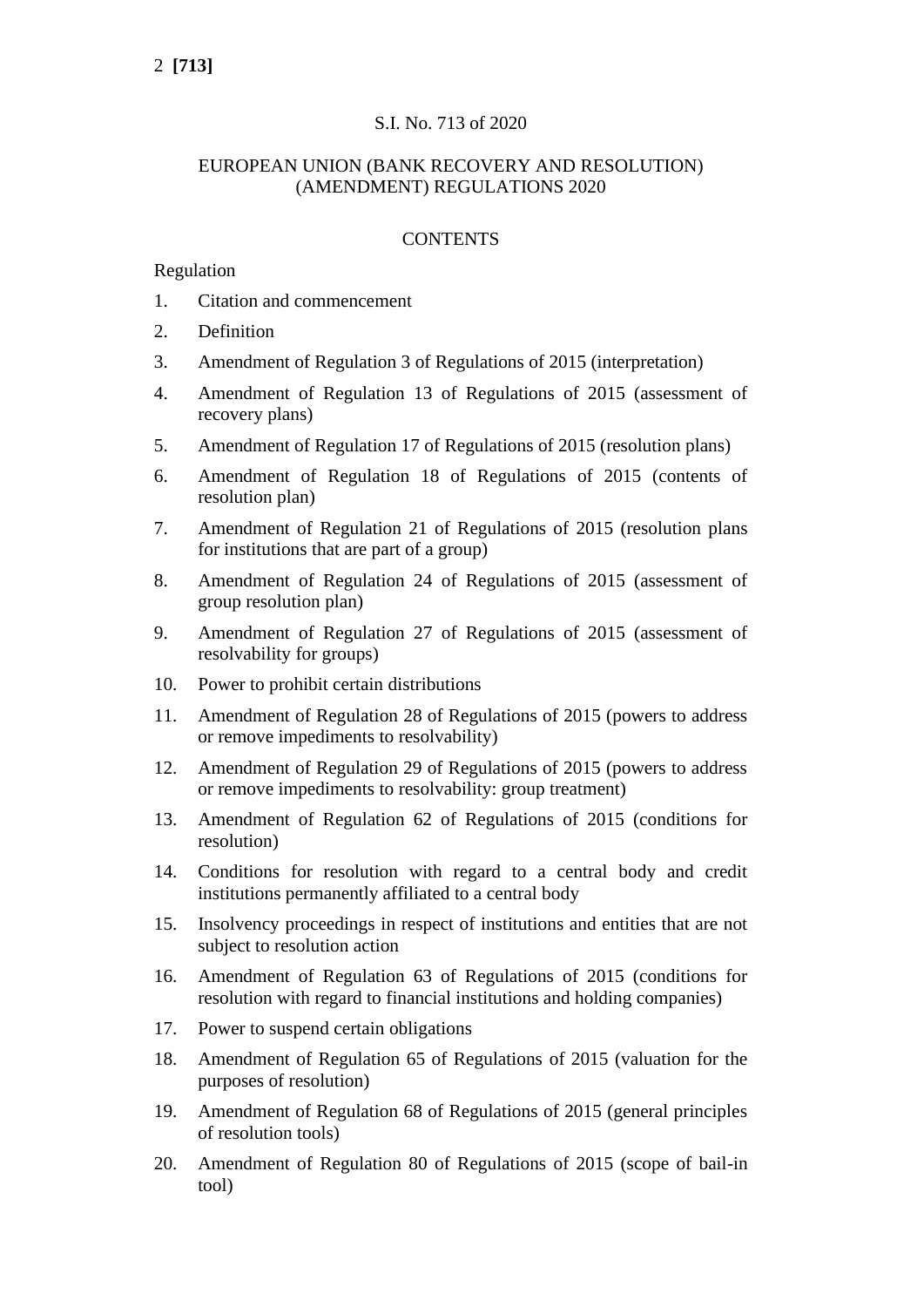- 21. Selling of subordinated eligible liabilities to retail clients
- 22. New provisions in relation to own funds and eligible liabilities
- 23. Amendment of Regulation 84A of Regulations of 2015
- 24. Amendment of Regulation 85 of Regulations of 2015 (assessment of amount of bail-in)
- 25. Amendment of Regulation 86 of Regulations of 2015 (treatment of shareholders in bail-in or write-down or conversion of capital instruments)
- 26. Amendment of Regulation 87 of Regulations of 2015 (sequence of writedown and conversion)
- 27. Contractual recognition of bail-in
- 28. Amendment of title to Chapter 4 of Part 4 of Regulations of 2015
- 29. Amendment of Regulation 95 of Regulations of 2015 (requirement to write-down or convert capital instruments)
- 30. Amendment of Regulation 96 of Regulations of 2015 (provisions governing write-down or conversion of capital instruments)
- 31. Amendment of Regulation 97 of Regulations of 2015 (authorities responsible for determination)
- 32. Amendment of Regulation 98 of Regulations of 2015 (consolidated application: procedure for determination)
- 33. Amendment of Regulation 111 of Regulations of 2015 (powers of Court in making resolution order — general)
- 34. Amendment of Regulation 126 of Regulations of 2015 (power of another Member State to enforce crisis management measures or crisis prevention measures)
- 35. Amendment of Regulation 128 of Regulations of 2015 (exclusion of certain contractual terms in early intervention and resolution)
- 36. Amendment of Regulation 129 of Regulations of 2015 (power to suspend certain obligations)
- 37. Amendment of Regulation 130 of Regulations of 2015 (power to restrict enforcement of security interests)
- 38. Amendment of Regulation 131 of Regulations of 2015 (power to temporarily suspend termination rights)
- 39. Contractual recognition of resolution stay powers
- 40. Amendment of Regulation 152 of Regulations of 2015 (resolution colleges)
- 41. Amendment of Regulation 153 of Regulations of 2015 (European resolution colleges)
- 42. Amendment of Regulation 174 of Regulations of 2015 (penalties: specific provisions)
- 43. Amendment of Schedule to Regulations of 2015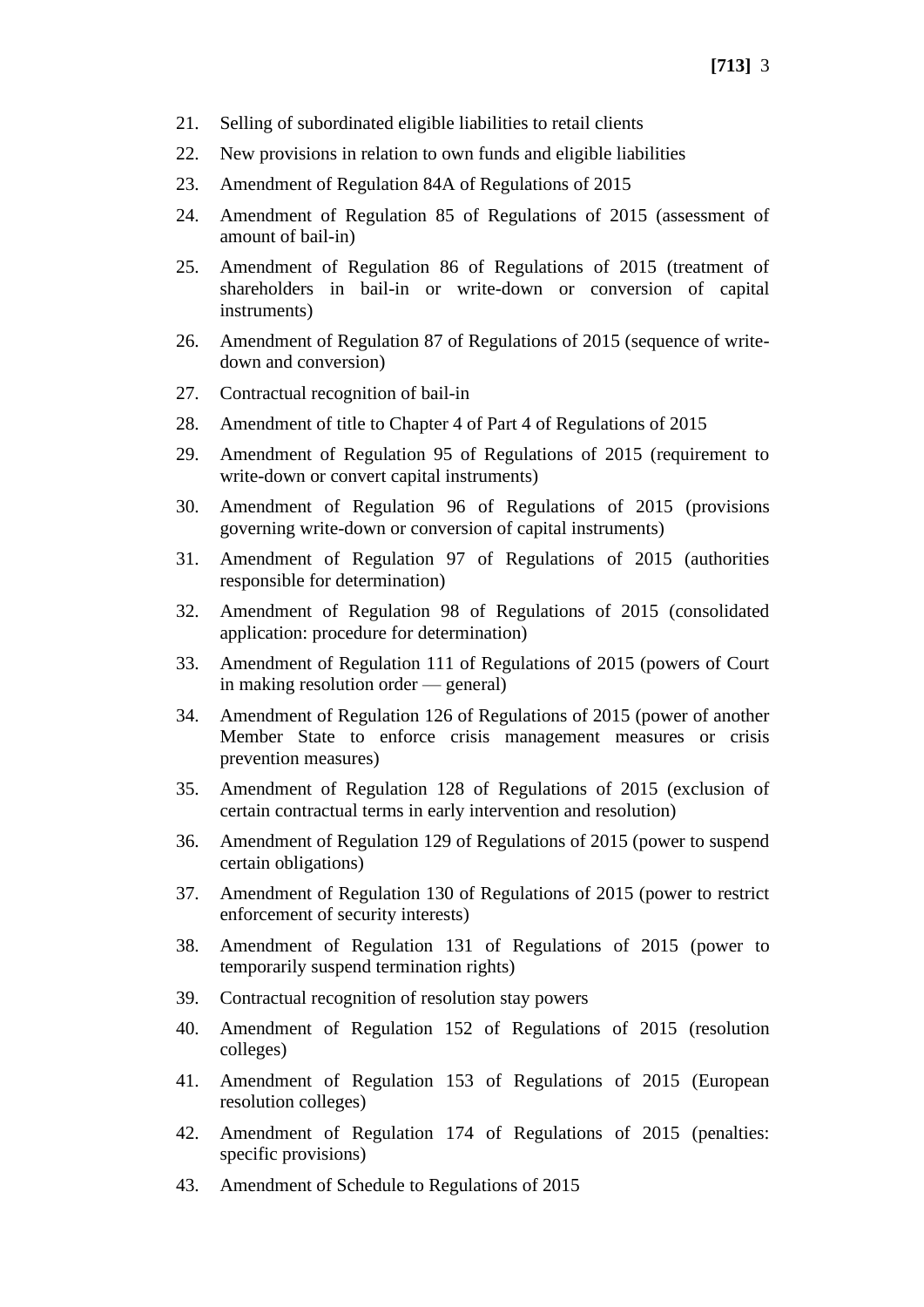4 **[713]**

- 44. Revocation
- 45. Amendment of Regulation 2 of European Communities (Settlement Finality) Regulations 2010
- 46. Amendment of Companies Act 2014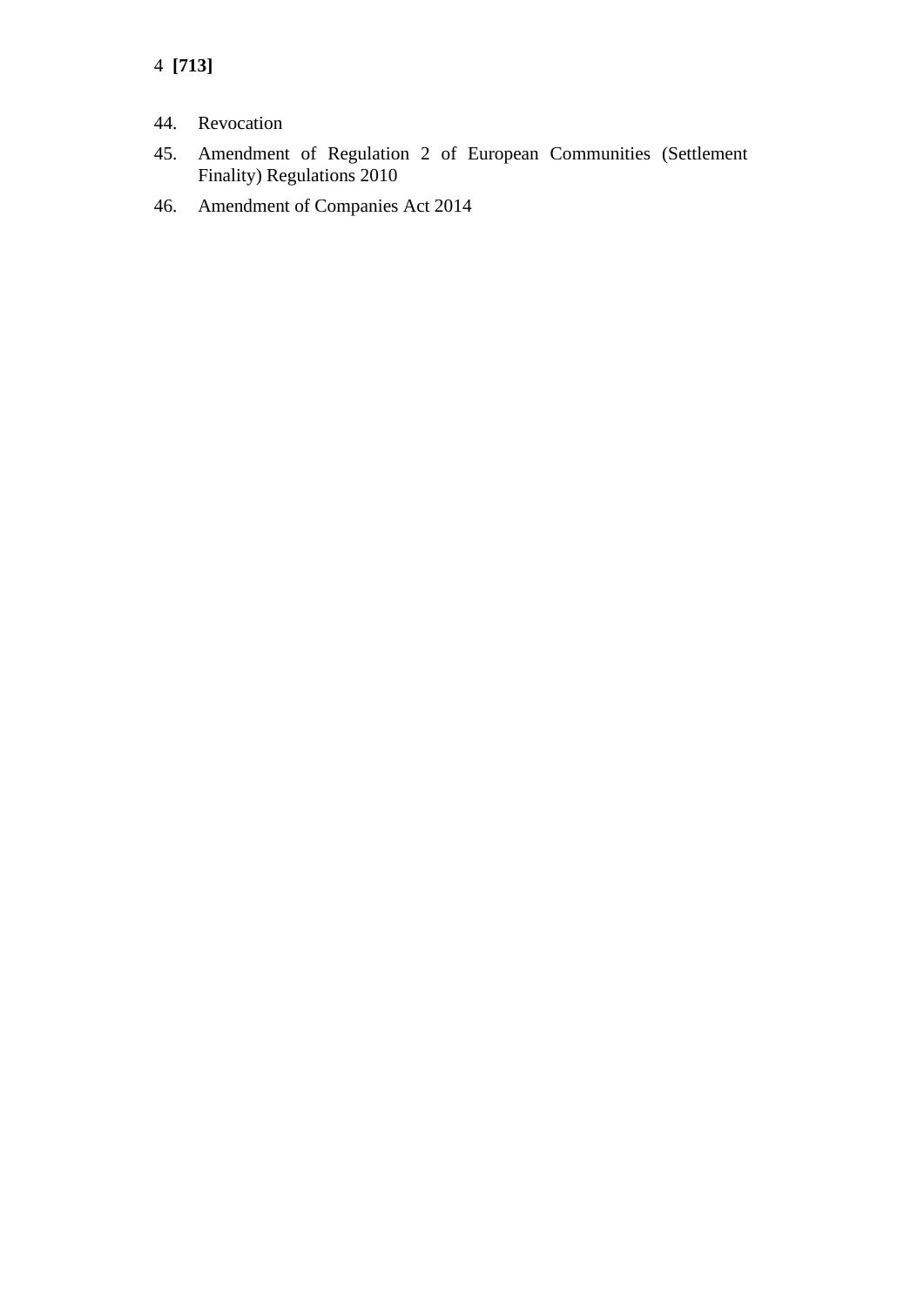### S.I. No. 713 of 2020

### EUROPEAN UNION (BANK RECOVERY AND RESOLUTION) (AMENDMENT) REGULATIONS 2020

I, PASCHAL DONOHOE, Minister for Finance, in exercise of the powers conferred on me by section 3 of the European Communities Act 1972 (No. 27 of 1972) and for the purpose of giving effect to Directive (EU) 2019/879 of the European Parliament and of the Council of 20 May 2019<sup>1</sup> amending Directive  $2014/59/EU<sup>2</sup>$  as regards the loss-absorbing and recapitalisation capacity of credit institutions and investment firms and Directive  $98/26/EC^3$ , hereby make the following regulations:

#### **Citation and commencement**

1. (1) These Regulations may be cited as the European Union (Bank Recovery and Resolution) (Amendment) Regulations 2020.

(2) These Regulations come into operation on 28 December 2020.

### **Definition**

2. In these Regulations "Regulations of 2015" means the European Union (Bank Recovery and Resolution) Regulations 2015 (S.I. No. 289 of 2015).

#### **Amendment of Regulation 3 of Regulations of 2015 (interpretation)**

- 3. Regulation 3 of the Regulations of 2015 is amended in paragraph  $(1)$ 
	- (a) in the definition of "aggregate amount", by the substitution of "bail-inable liabilities" for "eligible securities".
	- (b) by the substitution of the following definition for the definition of "Bank Recovery and Resolution Directive":

" 'Bank Recovery and Resolution Directive' means Directive 2014/59/EU of the European Parliament and of the Council of 15 May 2014<sup>4</sup> establishing a framework for the recovery and resolution of credit institutions and investment firms, as amended by Directive (EU) 2017/2399 of the European Parliament and of the Council of 12 December  $2017^5$  and Directive (EU) 2019/879 of the European Parliament and of the Council of 20 May 2019<sup>6</sup>;",

<sup>1</sup> OJ No. L 150, 7.6.2019, p. 296

<sup>2</sup> OJ No. L 173, 12.6.2014, p*.* 190

<sup>3</sup> OJ No. L 166, 11.6.1998, p. 45

<sup>4</sup> OJ No. L 173, 12.6.2014, p. 190

<sup>5</sup> OJ No. L 345, 27.12.2017, p. 96

<sup>6</sup> OJ No. L 150, 7.6.2019, p. 296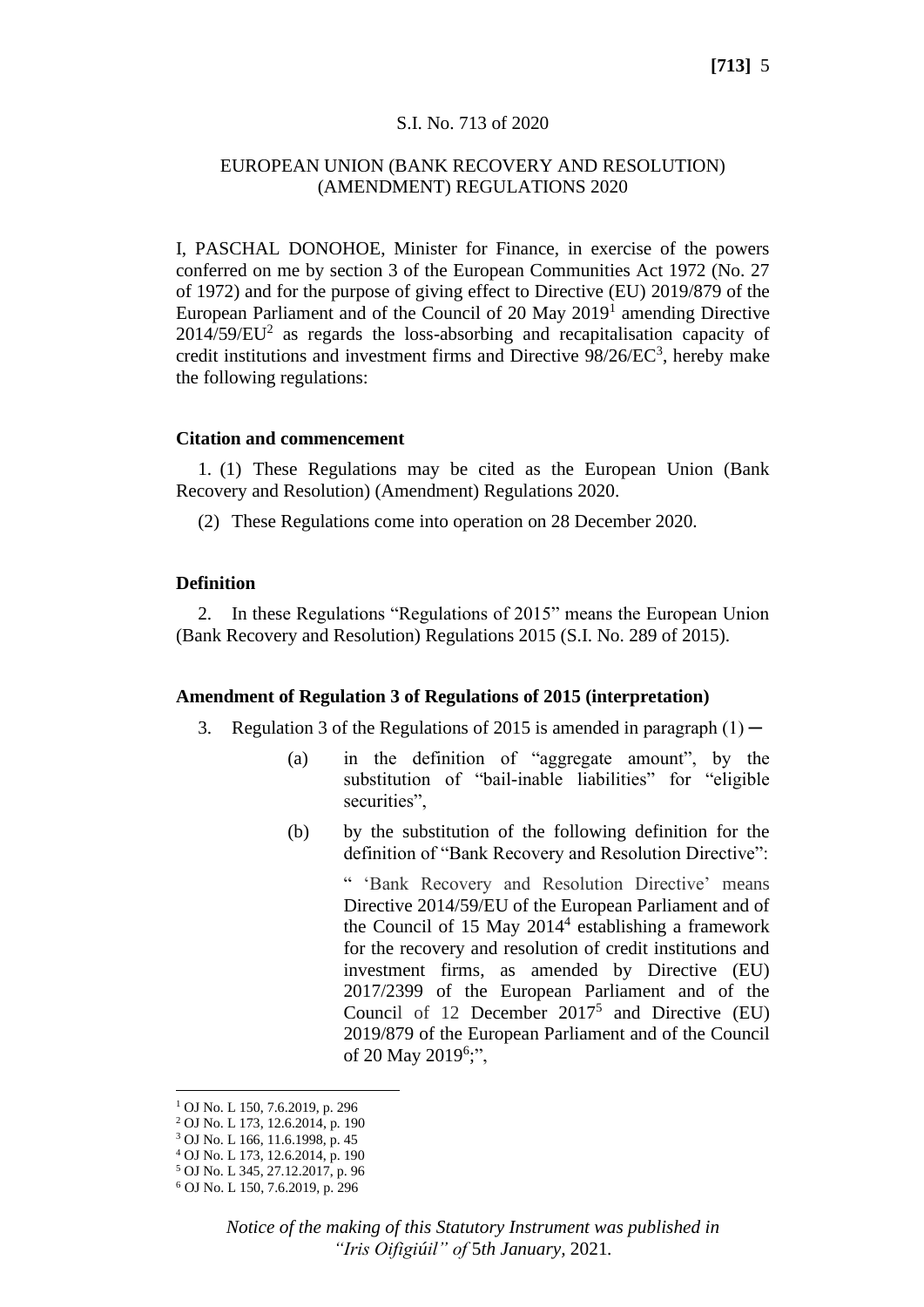(c) by the substitution of the following definition for the definition of "eligible liabilities":

> " 'eligible liabilities' means bail-inable liabilities that satisfy, as applicable, the conditions of Regulation 80D or 80H(6)(a) and Tier 2 instruments that meet the conditions of point (b) of Article 72a(1) of the Union Capital Requirements Regulation;",

(d) by the substitution of the following for the definition of "subsidiary":

> " 'subsidiary' means a subsidiary as defined in point (16) of Article 4(1) of the Union Capital Requirements Regulation, and for the purpose of applying Regulations 14, 21, 28, 29, 80B to 80O, 95 to 98, 155 and 156 to resolution groups referred to in subparagraph (b) of the definition in this paragraph of 'resolution group', includes, where and as appropriate, credit institutions that are permanently affiliated to a central body, the central body itself, and their respective subsidiaries, taking into account the way in which such resolution groups comply with Regulation 80G(3);",

and

(e) by the insertion of the following definitions:

" 'bail-inable liabilities' means the liabilities and capital instruments that do not qualify as Common Equity Tier 1, Additional Tier 1 instruments or Tier 2 instruments of an institution or entity referred to in Regulation  $2(1)(b)$ to (i) that are not excluded from the scope of the bail-in tool by virtue of Regulation 80(2);

'combined buffer requirement' has the meaning assigned to it in Regulation  $115(g)$  of the Capital Requirements Regulations;

'Common Equity Tier 1 capital' means Common Equity Tier 1 capital as calculated in accordance with Article 50 of the Union Capital Requirements Regulation;

'ESMA' means the European Securities and Markets Authority (established by Regulation (EU) No 1095/2010<sup>7</sup> );

'global systemically important institution' or 'G-SII' means a G-SII as defined in point (133) of Article 4(1) of the Union Capital Requirements Regulation;

'material subsidiary' means a material subsidiary as defined in point (135) of Article 4(1) of the Union Capital Requirements Regulation;

<sup>7</sup> OJ No. L331, 15.12.2010, p. 84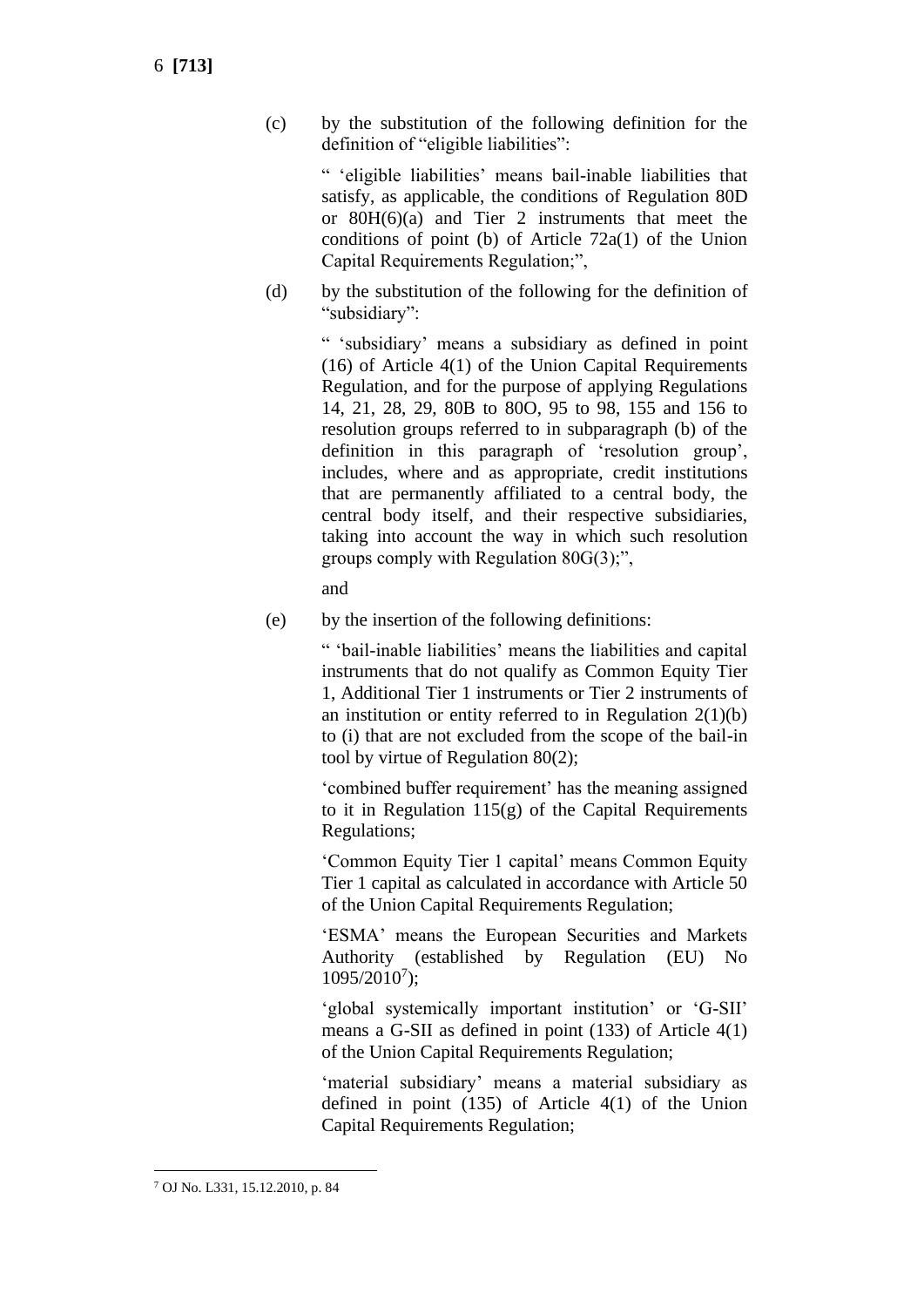'resolution entity' means ─

- (a) a legal person established in the Union, which, in accordance with Regulation 21, is identified by the resolution authority as an entity in respect of which the resolution plan provides for resolution action, or
- (b) an institution that is not part of a group that is subject to consolidated supervision pursuant to Articles 111 and 112 of the Capital Requirements Directive, in respect of which the resolution plan drawn up pursuant to Article 10 of the Bank Recovery and Resolution Directive provides for resolution action;

'resolution group' means ─

- (a) a resolution entity and its subsidiaries that are  $not -$ 
	- (i) resolution entities themselves,
	- (ii) subsidiaries of other resolution entities,

or

(iii) entities established in a third country that are not included in the resolution group in accordance with the resolution plan and their subsidiaries,

or

(b) credit institutions permanently affiliated to a central body and the central body itself when at least one of those credit institutions or the central body is a resolution entity, and their respective subsidiaries;

'subordinated eligible instruments' means instruments that meet all of the conditions referred to in Article 72a of the Union Capital Requirements Regulation other than paragraphs (3) to (5) of Article 72b of that Regulation;".

# **Amendment of Regulation 13 of Regulations of 2015 (assessment of recovery plans)**

4. Regulation 13 of the Regulations of 2015 is amended in paragraph (4) by the substitution of "may examine" for "shall examine".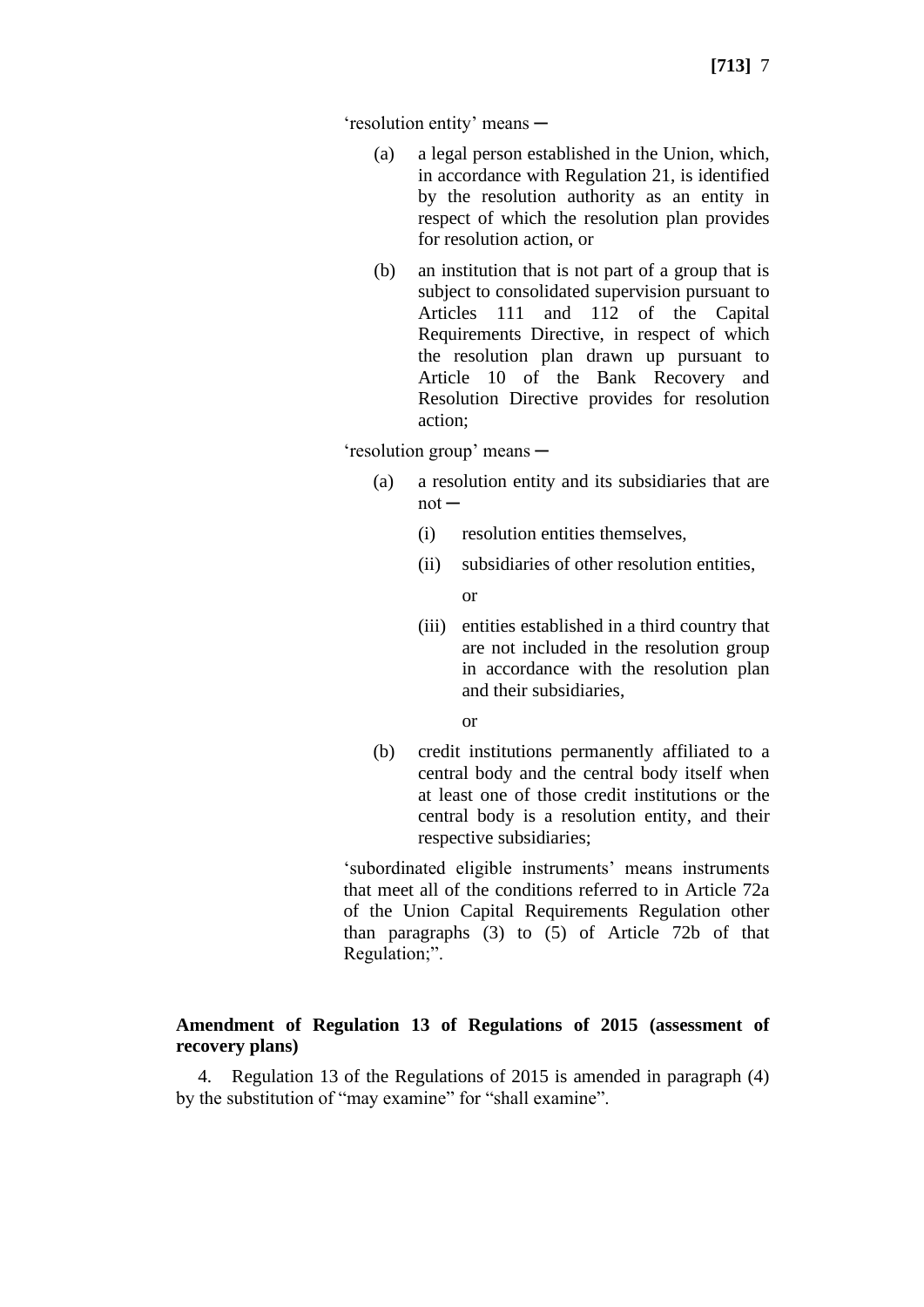### **Amendment of Regulation 17 of Regulations of 2015 (resolution plans)**

- 5. Regulation 17 of the Regulations of 2015 is amended  $-$ 
	- (a) by the insertion of the following paragraph after paragraph (7):

"(7A) The review of resolution plans referred to in paragraphs (6) and (7) shall be carried out after the implementation of resolution actions or the exercise of powers referred to in Regulation 95.",

and

(b) by the insertion of the following paragraph after paragraph  $(11)$ :

"(12) When setting the deadline referred to in Regulation  $18(2)(o)$  and the timeline referred to in Regulation  $18(2)(p)$  in the circumstances referred to in paragraph (7A), the resolution authority shall take into account any deadline that may be set to comply with the requirement referred to in Regulation 92B of the Capital Requirements Regulations.".

# **Amendment of Regulation 18 of Regulations of 2015 (contents of resolution plan)**

6. Regulation 18(2) of the Regulations of 2015 is amended by the substitution of the following subparagraphs for subparagraphs (o) and (p):

- "(o) the requirements referred to in Regulations 80G and 80H and a deadline to reach that level in accordance with Regulation 80O;
- (p) where the resolution authority applies paragraphs (7) to (11), paragraphs (12) and (13), or Regulation 80 $D(16)$ , a timeline for compliance by the resolution entity in accordance with Regulation 80O;".

# **Amendment of Regulation 21 of Regulations of 2015 (resolution plans for institutions that are part of a group)**

7. The following Regulation is substituted for Regulation 21 of the Regulations of 2015:

"21. (1) Where the resolution authority is the group-level resolution authority it shall  $-$ 

- (a) together with the Union resolution authorities of subsidiaries of the group outside the State, and
- (b) having consulted with the Union resolution authorities of significant branches of the group outside the State in so far as is relevant to the significant branch.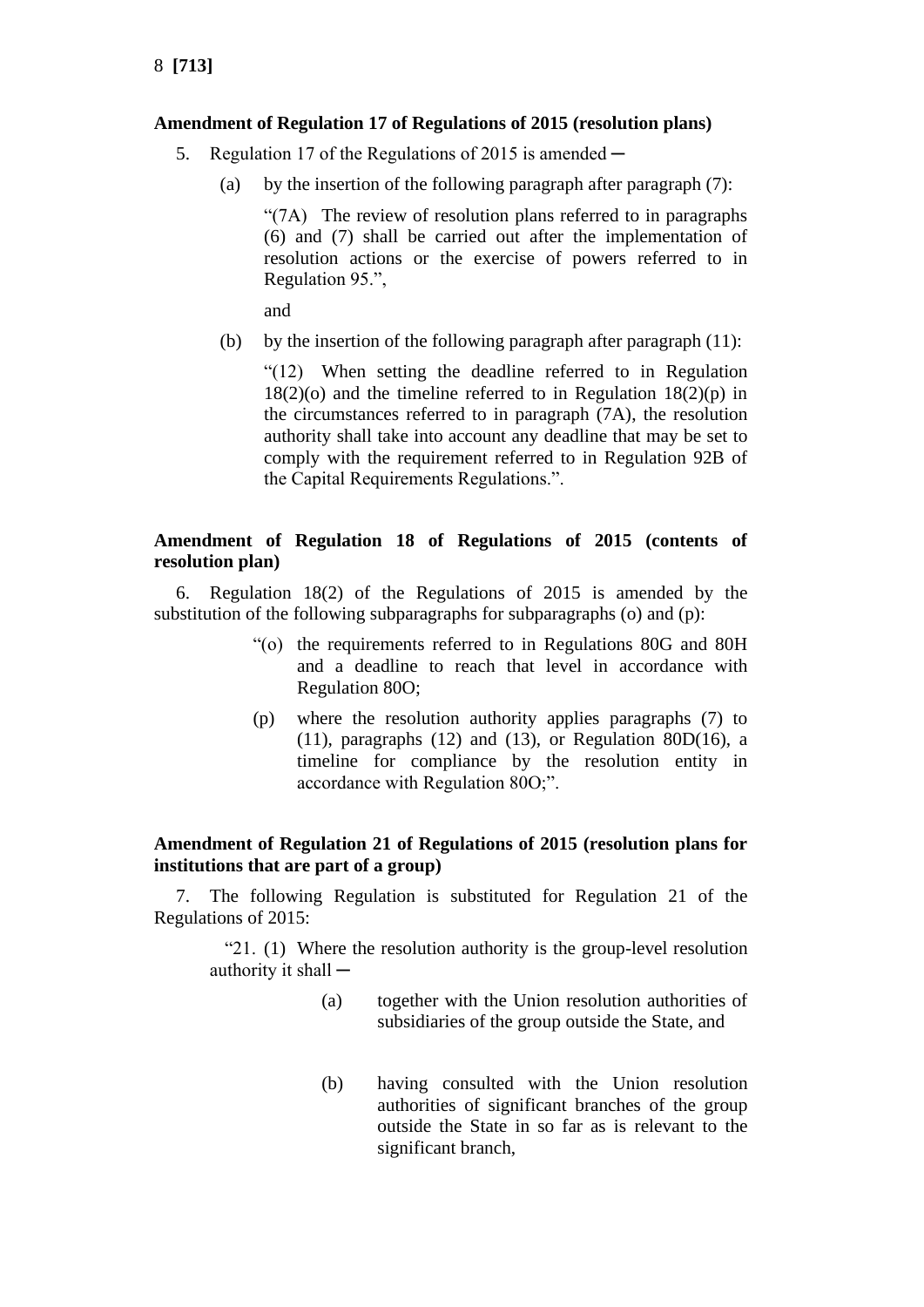prepare the group resolution plan on the basis of information provided to it in accordance with Regulation 20.

(2) A group resolution plan shall identify measures to be taken in respect of ─

- (a) the Union parent undertaking,
- (b) subsidiaries of the group established in the Union,
- (c) entities referred to in Regulation  $2(1)(c)$  to (i), and
- (d) subject to Part 6, subsidiaries of the group established outside the Union.

(3) The group resolution plan shall, in accordance with the measures referred to in paragraph (2), identify in respect of the group  $-$ 

- (a) the resolution entities, and
- (b) the resolution groups.

(4) In addition to the matters set out in Regulation 18, a group resolution plan shall -

- $(a)$  set out
	- (i) the resolution actions that are to be taken for resolution entities in the scenarios referred to in Regulation 17(9), and
	- (ii) the implications of the resolution actions referred to in clause (i) in respect of  $-$ 
		- (I) other group entities referred to in Regulation  $2(1)(b)$  to (i),
		- (II) the parent undertaking, and
		- (III) subsidiary institutions,
- (b) where a group comprises more than one resolution group, set out the resolution actions that are to be taken for the resolution entities of each resolution group and the implications of those actions on both of the following:
	- (i) other group entities that belong to the same resolution group;
	- (ii) other resolution groups,
- (c) examine the extent to which the resolution tools could be applied, and the resolution powers exercised, with respect to resolution entities established in the Union in a coordinated manner, including measures to facilitate the purchase by a third party of the group as a whole, of separate business lines or activities that are provided by a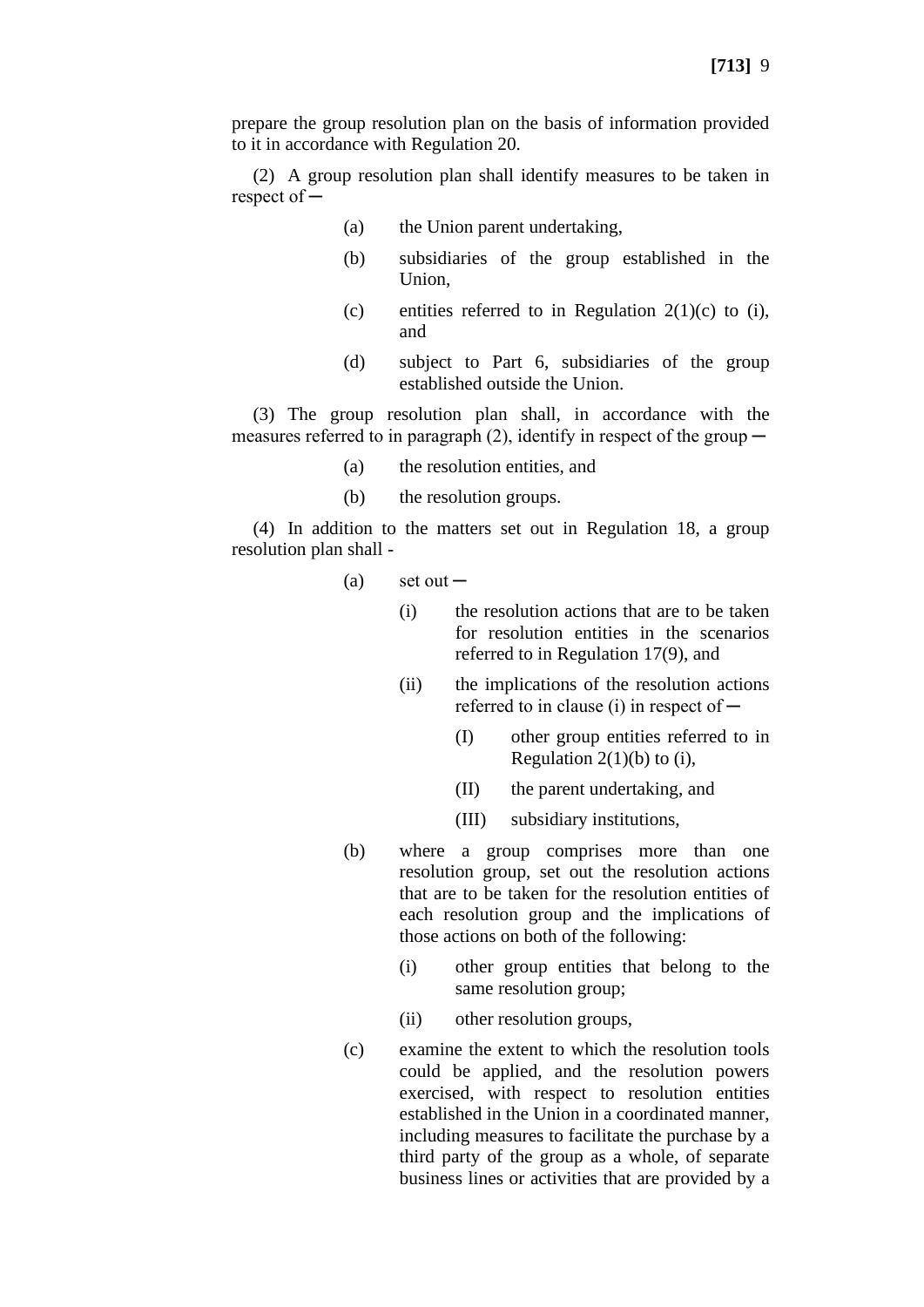10 **[713]**

number of group entities, or of particular group entities or resolution groups, and identify any potential impediments to a coordinated resolution,

- (d) where a group includes entities incorporated in third countries, identify  $-$ 
	- (i) the implications for the resolution of group entities within the Union, and
	- (ii) appropriate arrangements for cooperation and coordination with the relevant authorities in those third countries,
- (e) identify measures, including the legal and economic separation of particular functions or business lines, that are necessary to facilitate group resolution when the conditions for resolution are met,
- (f) set out any additional actions, not referred to in these Regulations, which the relevant resolution authorities intend to take in relation to the entities within each resolution group, and
- (g) identify how the group resolution actions could be financed and, where the financing arrangement would be required, set out principles, in accordance with paragraph (5), for sharing responsibility for that financing between sources of funding in different Member States.

(5) The principles referred to in paragraph  $(4)(g)$  shall be based on equitable and balanced criteria and shall take into account in particular ─

- (a) Regulation 172(5), and
- (b) the impact on financial stability in all Member States concerned.

(6) In preparing and assessing a group resolution plan and assessing the resolvability of the group, the resolution authority shall not assume any of the following:

- (a) any extraordinary public financial support, other than through the use of the Fund;
- (b) any emergency liquidity assistance provided by the Bank or by another central bank;
- (c) any liquidity assistance provided by the Bank or by another central bank under non-standard collateralisation, duration and interest rate terms.

(7) When drawing up and updating a group resolution plan, the resolution authority shall also carry out an assessment of the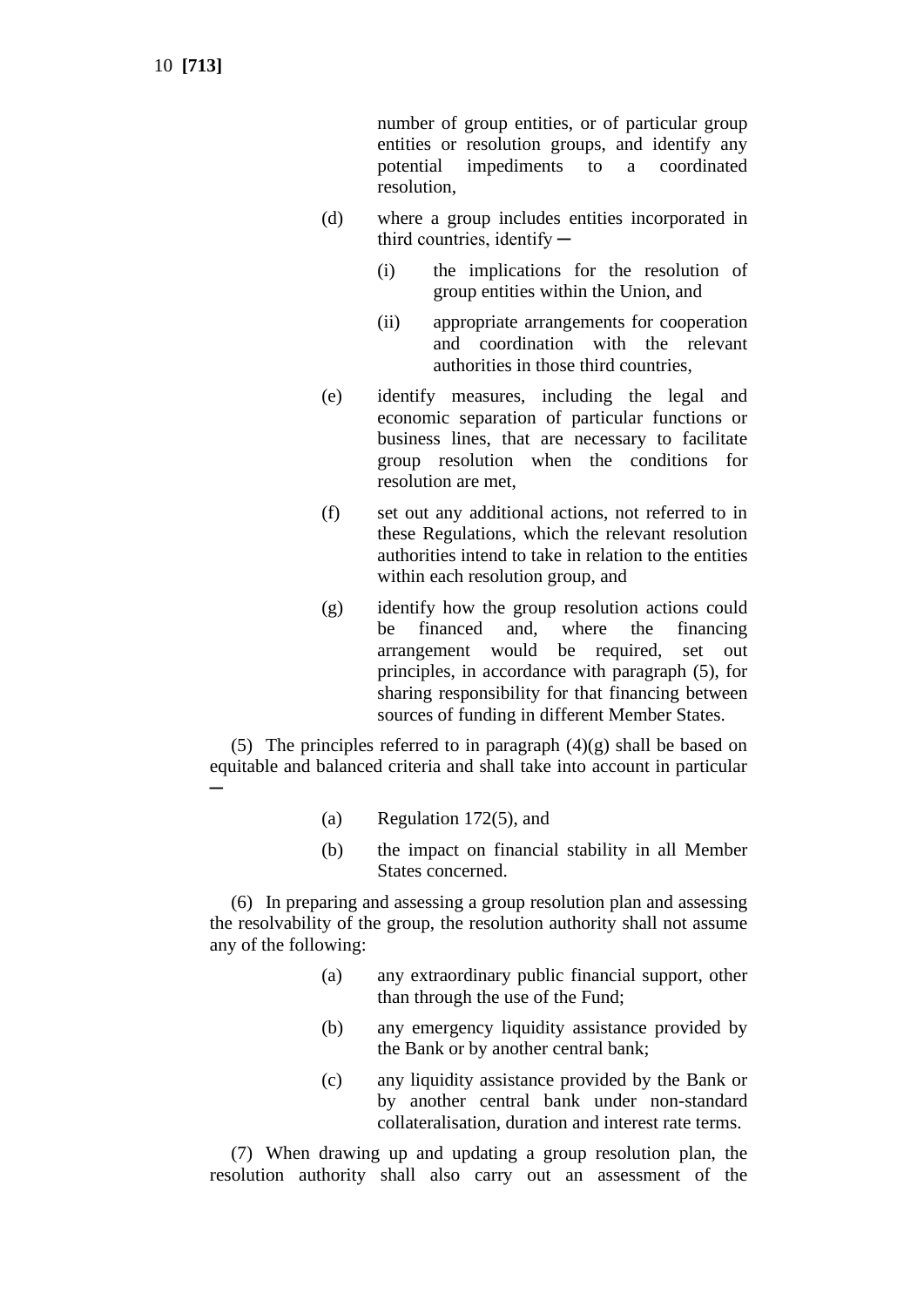resolvability of the group pursuant to Regulation 27 and shall include a detailed description of this assessment of resolvability in the group resolution plan.

(8) When preparing a group resolution plan, the resolution authority shall, together with Union resolution authorities of subsidiaries outside the State, have regard to the need to ensure that the group resolution plan does not have a disproportionate impact on any Member State.".

# **Amendment of Regulation 24 of Regulations of 2015 (assessment of group resolution plan)**

- 8. Regulation 24 of the Regulations of 2015 is amended
	- (a) by the insertion of the following paragraph after paragraph (1):

"(1A) Where a group is composed of more than one resolution group, the planning of the resolution actions referred to in subparagraph (b) of Regulation 21(4) shall be included in a joint decision referred to in paragraph  $(1).$ ",

(b) by the substitution of the following paragraph for paragraph (9):

> "(9) Where the Union resolution authorities and the resolution authority have not made a joint decision within four months under paragraph (8), the resolution authority, where it is responsible for a subsidiary and disagrees with the group resolution plan, shall make its own decision and, where appropriate, identify the resolution entity and draw up and maintain a resolution plan for the resolution group composed of entities under its jurisdiction.",

and

- (c) by the substitution of the following paragraph for paragraph (10):
	- "(10) A decision under paragraph  $(9)$  shall  $-$ 
		- (a) be fully substantiated,
		- (b) set out the reasons for the disagreement with the proposed group resolution plan,
		- (c) take into account the views and reservations of the other resolution authorities and competent authorities, and
		- (d) be notified to the other members of the resolution college by the resolution authority.".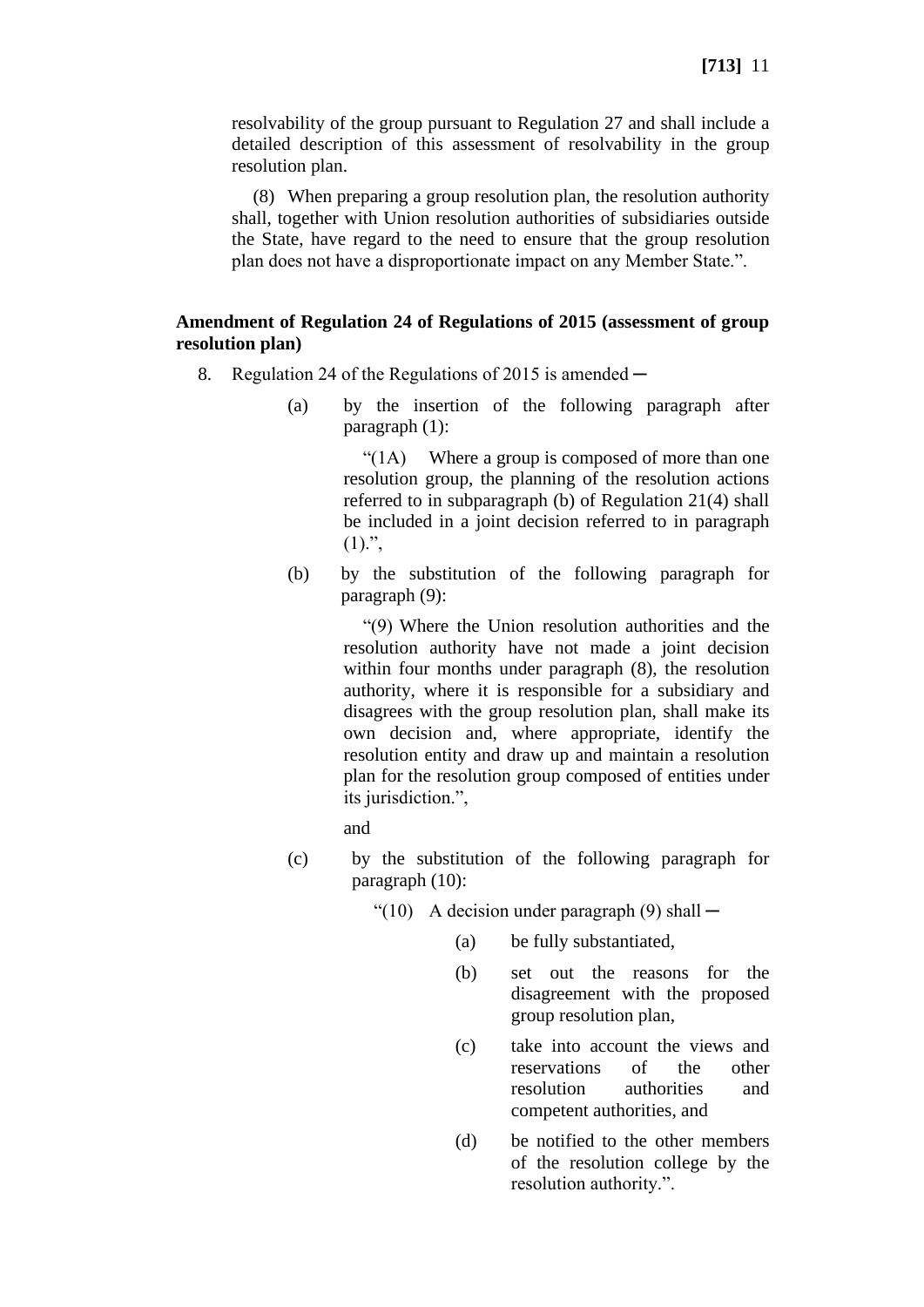# **Amendment of Regulation 27 of Regulations of 2015 (assessment of resolvability for groups)**

- 9. Regulation 27 of the Regulations of 2015 is amended  $-$ 
	- (a) by the substitution of the following paragraph for paragraph (3):

"(3) A group shall be considered resolvable if the resolution authority, together with the relevant Union resolution authorities of subsidiaries of the group, assesses that it is feasible and credible that the resolution authorities would be capable of  $-$ 

 $(a)$  either  $-$ 

- (i) winding up group entities under normal insolvency proceedings, or
- (ii) taking resolution action in respect of that group by applying resolution tools to, and exercising resolution powers with respect to, resolution entities of that group,
- (b) avoiding to the maximum extent possible any significant adverse consequences for the financial system of the State or other Member State or the Union, including broader financial instability or system-wide events, and
- (c) ensuring the continuity of any critical functions carried out by those group entities, where they can easily be separated in a timely manner, or by other means.",

and

- (b) by the insertion of the following paragraph after paragraph (7):
	- "(8) (a) Where a group is composed of more than one resolution group, the resolution authority shall assess the resolvability of each resolution group in accordance with this Regulation.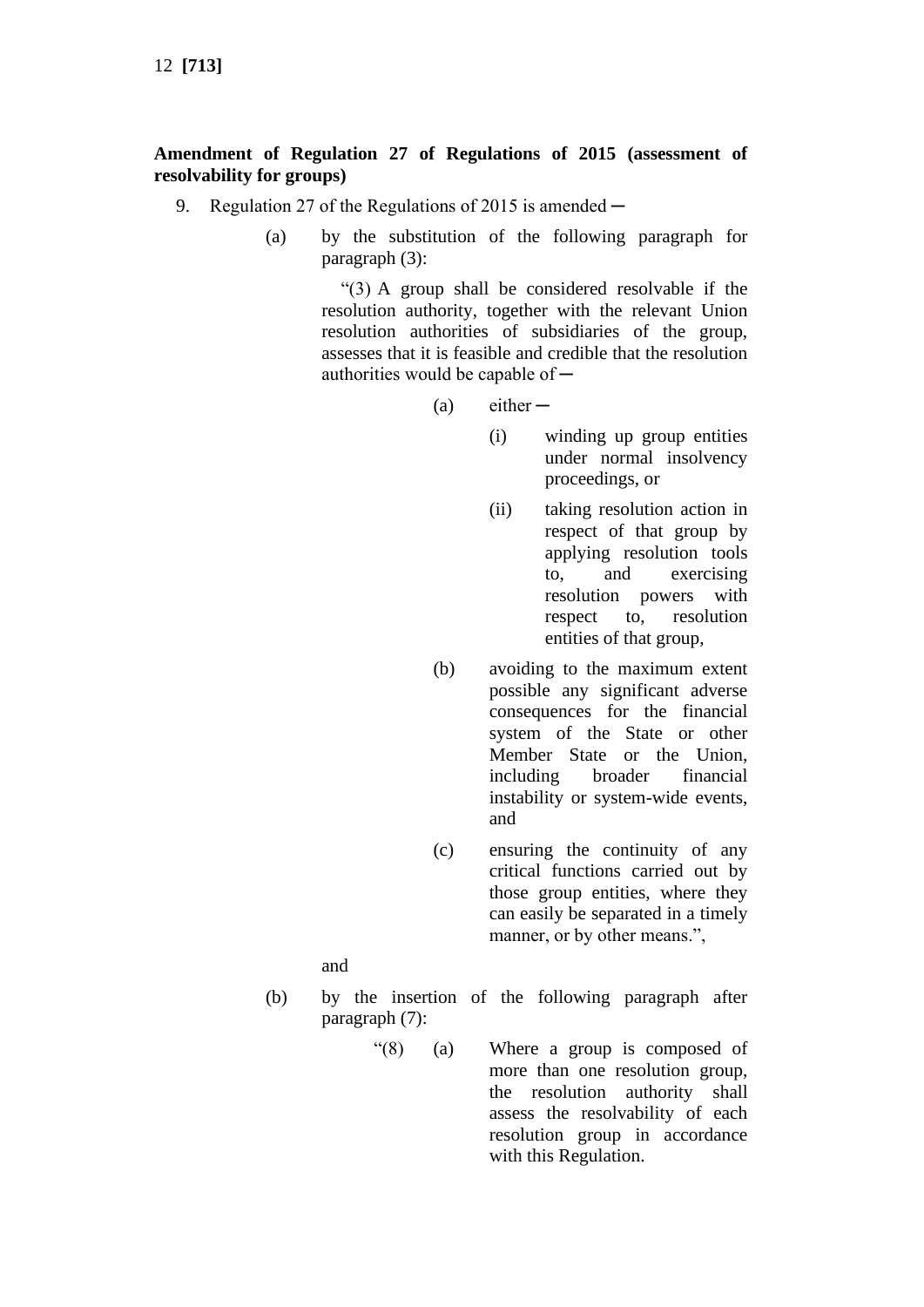- (b) The resolution authority shall carry out the assessment referred to in subparagraph  $(a)$  –
	- (i) in addition to the assessment of the resolvability of the entire group, and
	- (ii) in compliance with the decision-making procedure set out in Regulations 22 to 24.".

### **Power to prohibit certain distributions**

10. The following Regulation is inserted after Regulation 27 of the Regulations of 2015:

- " $27A. (1)$  (a) This paragraph applies where an entity referred to in Regulation 2(1) meets the combined buffer requirement when considered in addition to each of the requirements referred to in Regulation  $129A(1)(a)$ , (b) and (c) of the Capital Requirements Regulations, but fails to meet the combined buffer requirement when considered in addition to the requirements referred to in Regulations 80E and 80F, when calculated in accordance with Regulation 80B(2)(a).
	- (b) Where this paragraph applies, the resolution authority, where it is the resolution authority of the entity concerned, may, in accordance with paragraphs (2) and (3), prohibit an entity from distributing more than the Maximum Distributable Amount related to the minimum requirement for own funds and eligible liabilities (in this Regulation referred to as 'M-MDA'), calculated in accordance with paragraph (4), through any of the following actions:
		- (i) making a distribution in connection with Common Equity Tier 1 capital;
		- (ii) creating an obligation to pay variable remuneration or discretionary pension benefits, or to pay variable remuneration if the obligation to pay was created at a time when the entity failed to meet the combined buffer requirement;
		- (iii) making payments on Additional Tier 1 instruments.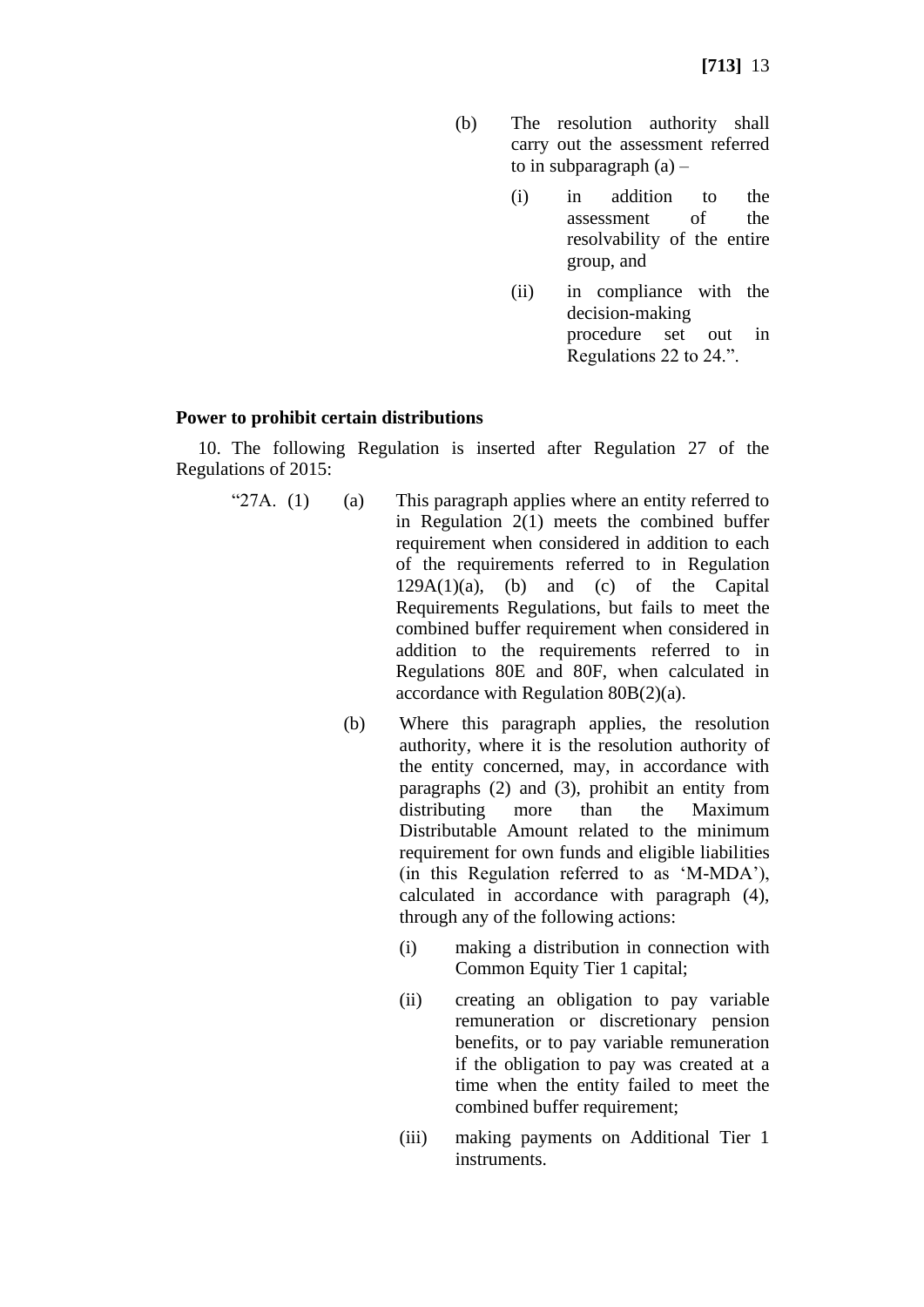- (c) Where this paragraph applies in respect of an entity, the entity shall immediately notify the resolution authority that this paragraph so applies.
- (2) (a) Where paragraph (1) applies in respect of an entity, the resolution authority of the entity, after consulting with the competent authority, shall, without unnecessary delay, assess whether to exercise the power referred to in paragraph (1), taking into account all of the following elements:
	- (i) the reason, duration and magnitude of the failure and its impact on the resolvability of the entity;
	- (ii) the development of the entity's financial situation and the likelihood of it satisfying, in the foreseeable future, the condition referred to in Regulation  $62(1)(a);$
	- (iii) the prospect that the entity will be able to ensure compliance with the requirements referred to in paragraph (1) within a reasonable timeframe;
	- (iv) where the entity is unable to replace liabilities that no longer meet the eligibility or maturity criteria laid down in Articles 72b and 72c of the Union Capital Requirements Regulation, or in Regulation 80D or 80H(6), if that inability is entity-specific or is due to market-wide disturbance;
	- (v) whether the exercise of the power referred to in paragraph (1) is the most adequate and proportionate means of addressing the situation of the entity, taking into account its potential impact on both the financing conditions and resolvability of the entity concerned.
	- (b) The resolution authority shall repeat its assessment of whether to exercise the power referred to in paragraph (1) at least every month for as long as paragraph (1) applies in respect of the entity concerned.
- (3) (a) If the resolution authority finds that paragraph (1) continues to apply in respect of an entity 9 months after the entity has notified the resolution authority in accordance with paragraph  $(1)(c)$ , the resolution authority, after consulting with the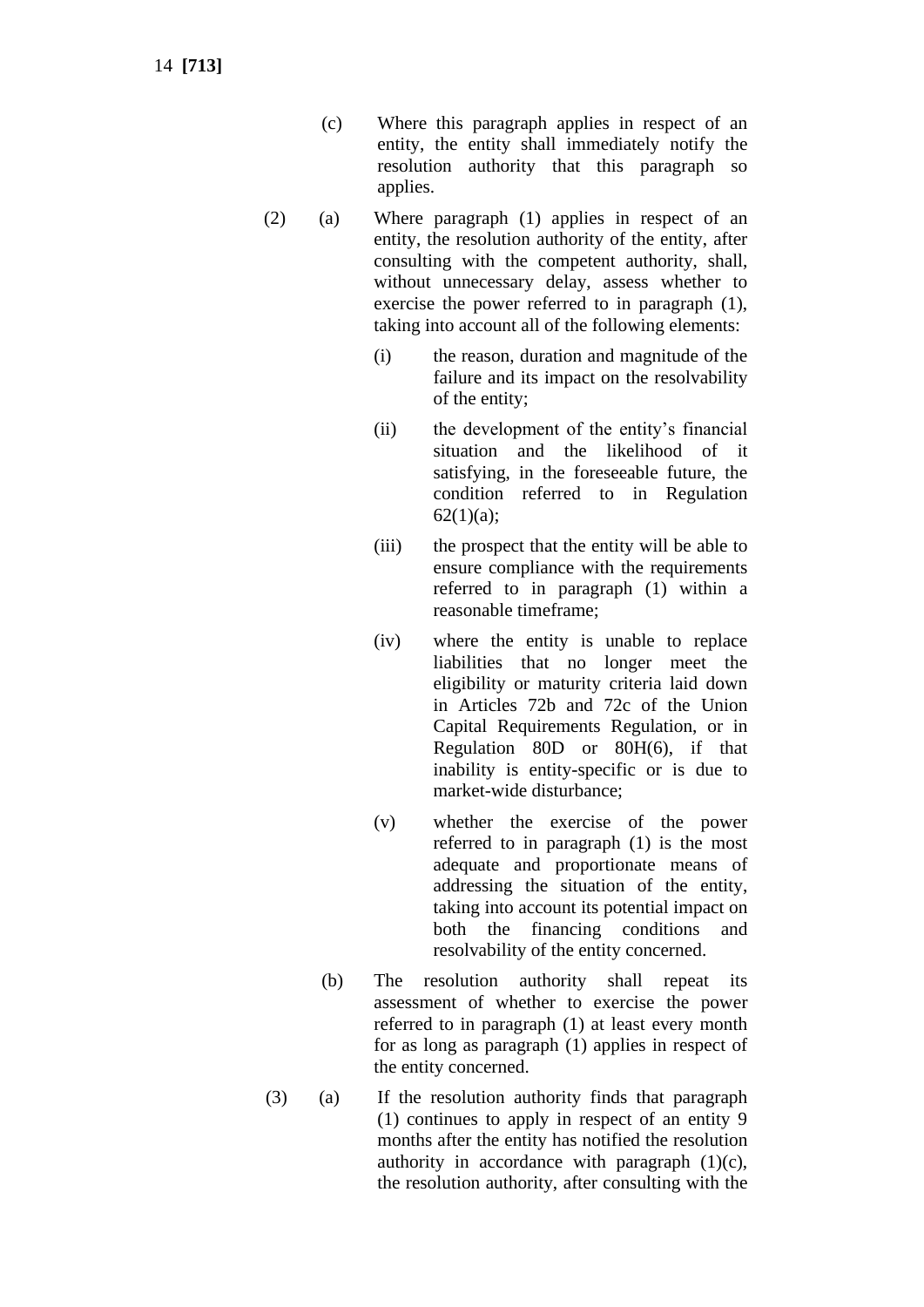competent authority, shall exercise the power referred to in paragraph (1), except where the resolution authority finds, following an assessment, that at least two of the following conditions are satisfied:

- (i) the failure referred to in paragraph  $(1)(a)$ is due to a serious disturbance to the functioning of financial markets which leads to broad-based financial market stress across several segments of financial markets;
- (ii) the disturbance referred to in clause (i) not only results in the increased price volatility of the own funds instruments and eligible liabilities instruments of the entity or increased costs for the entity, but also leads to a full or partial closure of markets which prevents the entity from issuing own funds instruments and eligible liabilities instruments on those markets;
- (iii) the market closure referred to in clause (ii) is observed not only for the concerned entity, but also for several other entities;
- (iv) the disturbance referred to in clause (i) prevents the concerned entity from issuing own funds instruments and eligible liabilities instruments sufficient to remedy the failure;
- (v) an exercise of the power referred to in paragraph (1) leads to negative spill-over effects for part of the banking sector, thereby potentially undermining financial stability.
- (b) Where the exception referred to in subparagraph (a) applies, the resolution authority shall notify the competent authority of its decision and shall explain its assessment in writing.
- (c) The resolution authority shall, every month, repeat its assessment of whether the exception referred to in subparagraph (a) applies.
- (4) (a) The M-MDA shall be calculated by multiplying the sum calculated in accordance with paragraph (5) by the factor determined in accordance with paragraph (6).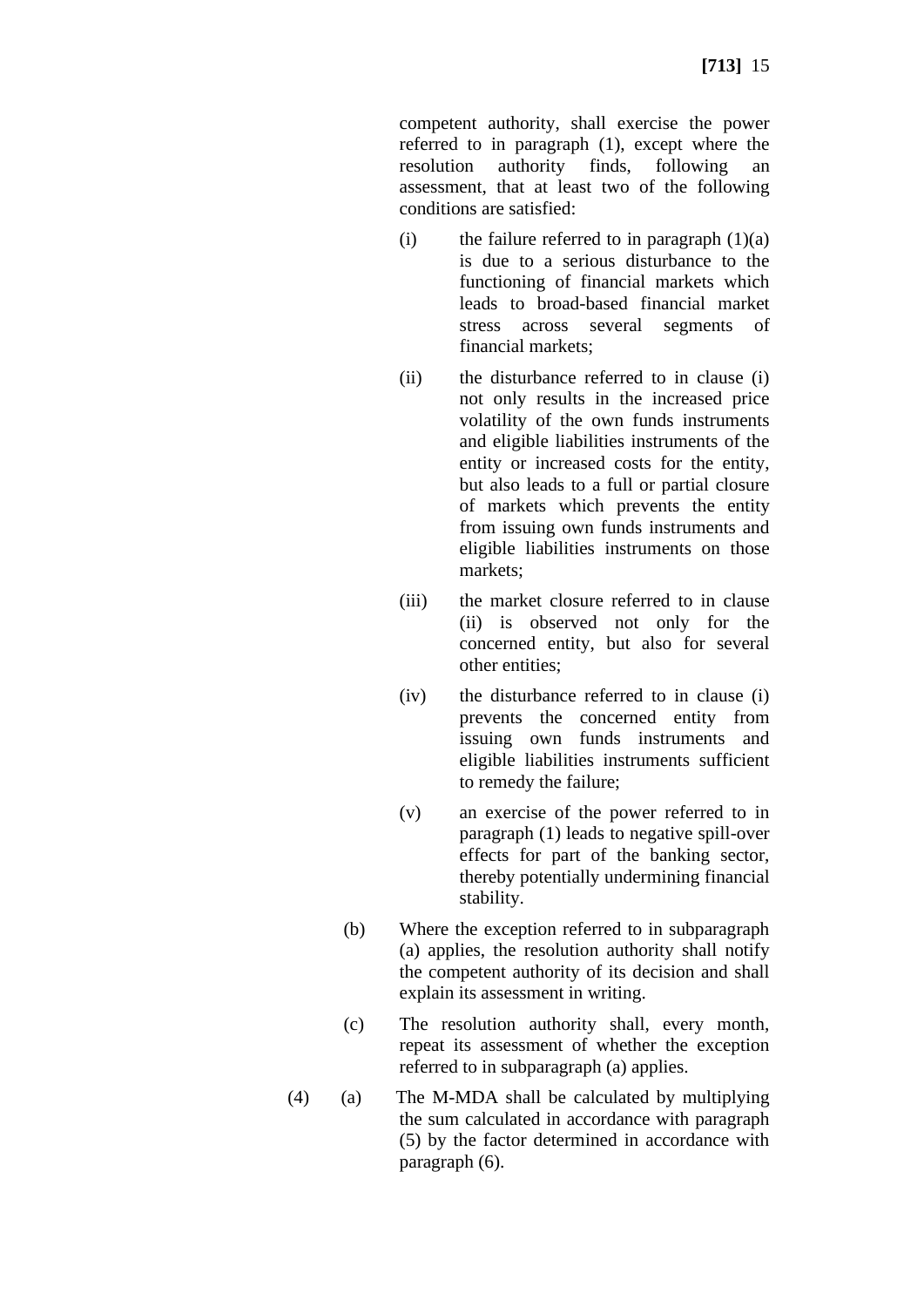(b) The M-MDA shall be reduced by any amount resulting from any of the actions referred to in clause (i), (ii) or (iii) of paragraph  $(1)(b)$ .

(5) The sum to be multiplied in accordance with paragraph  $(4)$  shall consist of  $-$ 

> (a) any interim profits not included in Common Equity Tier 1 capital pursuant to Article 26(2) of the Union Capital Requirements Regulation, net of any distribution of profits or any payment resulting from the actions referred to in clause (i), (ii) or (iii) of paragraph  $(1)(b)$ ,

> > plus

(b) any year-end profits not included in Common Equity Tier 1 capital pursuant to Article 26(2) of the Union Capital Requirements Regulation, net of any distribution of profits or any payment resulting from the actions referred to in clause (i), (ii) or (iii) of paragraph  $(1)(b)$ ,

minus

- (c) amounts which would be payable by tax if the items specified in subparagraphs (a) and (b) were to be retained.
- (6) (a) The factor referred to in paragraph (4) shall be determined as follows:
	- (i) where the Common Equity Tier 1 capital maintained by the entity which is not used to meet any of the requirements set out in Article 92a of the Union Capital Requirements Regulation and in Regulations 80E and 80F, expressed as a percentage of the total risk exposure amount calculated in accordance with Article 92(3) of the Union Capital Requirements Regulation, is within the first (that is, the lowest) quartile of the combined buffer requirement, the factor shall be 0;
	- (ii) where the Common Equity Tier 1 capital maintained by the entity which is not used to meet any of the requirements set out in Article 92a of the Union Capital Requirements Regulation and in Regulations 80E and 80F, expressed as a percentage of the total risk exposure amount calculated in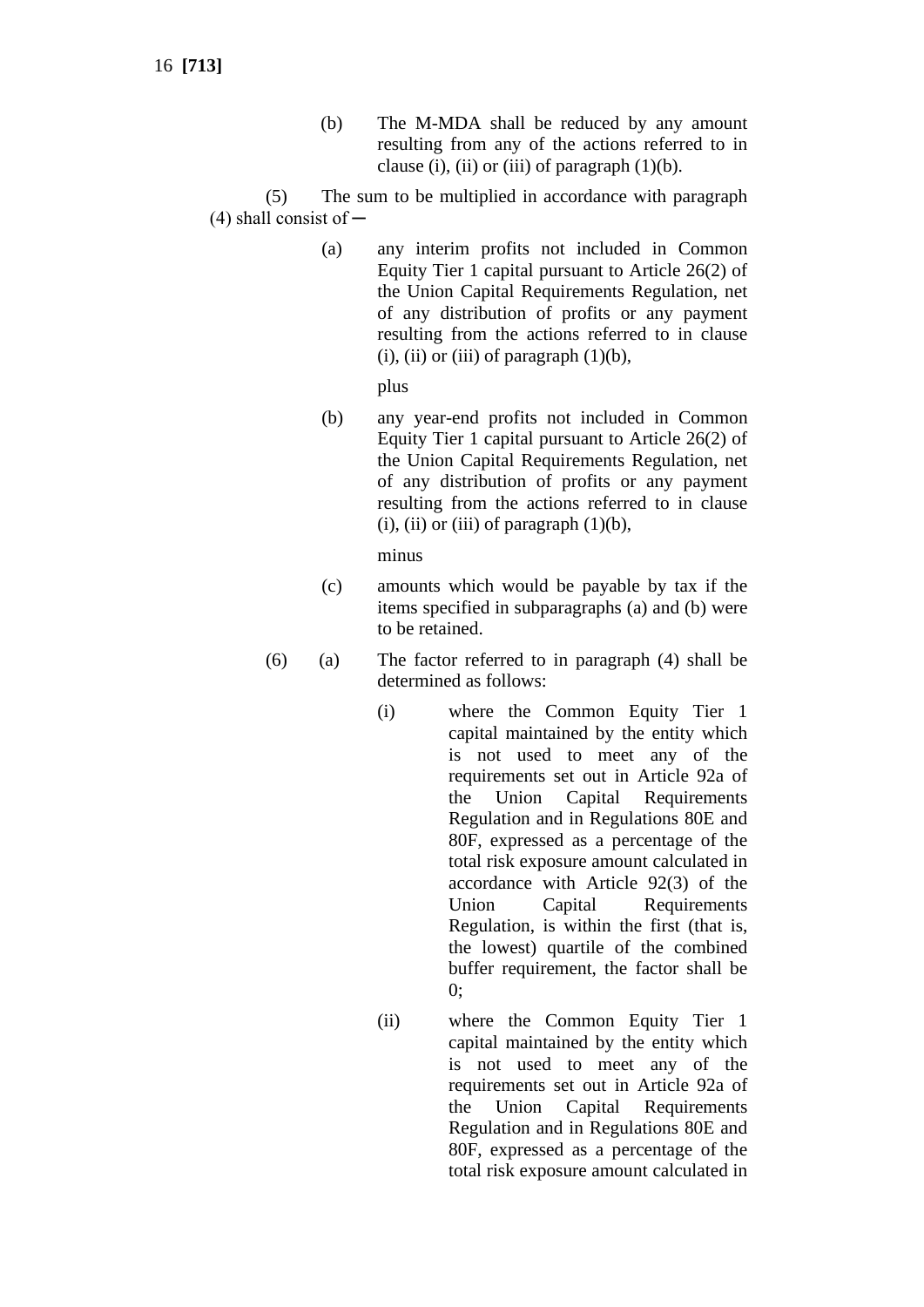accordance with Article 92(3) of the Union Capital Requirements Regulation, is within the second quartile of the combined buffer requirement, the factor shall be 0.2;

- (iii) where the Common Equity Tier 1 capital maintained by the entity which is not used to meet the requirements set out in Article 92a of the Union Capital Requirements Regulation and in Regulations 80E and 80F, expressed as a percentage of the total risk exposure amount calculated in accordance with Article 92(3) of the Union Capital Requirements Regulation, is within the third quartile of the combined buffer requirement, the factor shall be 0.4;
- (iv) where the Common Equity Tier 1 capital maintained by the entity which is not used to meet the requirements set out in Article 92a of the Union Capital Requirements Regulation and in Regulations 80E and 80F, expressed as a percentage of the total risk exposure amount calculated in accordance with Article 92(3) of the Union Capital Requirements Regulation, is within the fourth (that is, the highest) quartile of the combined buffer requirement, the factor shall be 0.6.
- (b) The lower and upper bounds of each quartile of the combined buffer requirement shall be calculated as follows:

Lower bound of quartile = 
$$
\frac{\text{Combined buffer requirement}}{4} \times (Q_n - 1)
$$
Upper bound of quartile = 
$$
\frac{\text{Combined buffer requirement}}{4} \times Q_n
$$

where " $O_n$ " = the ordinal number of the quartile concerned.".

### **Amendment of Regulation 28 of Regulations of 2015 (powers to address or remove impediments to resolvability)**

11. The following Regulation is substituted for Regulation 28 of the Regulations of 2015: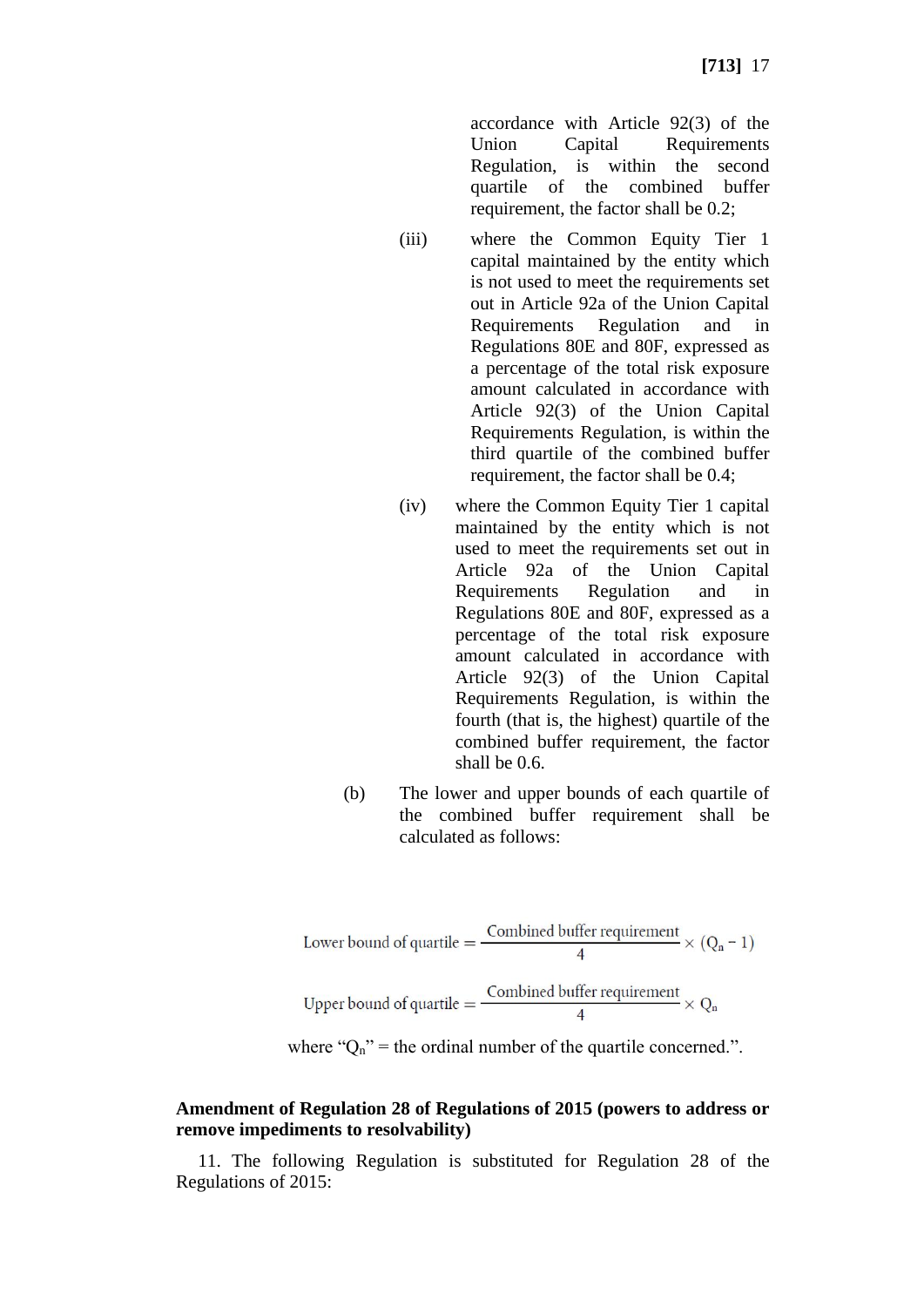"28. (1) When, pursuant to an assessment of resolvability for an entity carried out in accordance with Regulations 26 and 27, the resolution authority, after consulting with the competent authority, determines that there are substantive impediments to the resolvability of that entity, that resolution authority shall notify, in writing, that determination to the entity concerned, to the competent authority and to the resolution authorities of the jurisdictions in which significant branches are located.

(2) The entity shall, within four months of the date of receipt of a notification made in accordance with paragraph (1), propose to the resolution authority possible measures to address or remove the substantive impediments identified in the notification.

- (3) (a) The entity shall, within 2 weeks of the date of receipt of a notification made in accordance with paragraph (1), propose to the resolution authority possible measures and the timeline for their implementation to ensure that the entity complies with Regulation 80G or 80H and the combined buffer requirement, where a substantive impediment to resolvability is due to either of the following situations:
	- (i) the entity meets the combined buffer requirement when considered in addition to each of the requirements referred to in Regulation  $129A(1)(a)$ , (b) and (c) of the Capital Requirements Regulations, but it does not meet the combined buffer requirement when considered in addition to the requirements referred to in Regulation 80E and 80F when calculated in accordance with Regulation 80B(2)(a);
	- (ii) the entity does not meet the requirements referred to in Articles 92a and 494 of the Union Capital Requirements Regulation or the requirements referred to in Regulations 80E and 80F.
	- (b) The timeline for the implementation of measures proposed by the entity under subparagraph (a) shall take into account the reasons for the substantive impediment.

(4) The resolution authority, after consulting with the competent authority, shall assess whether the measures proposed under paragraph  $(2)$  or  $(3)(a)$ , as the case may be, effectively address or remove the substantive impediment concerned.

(5) (a) Where the resolution authority finds that the measures proposed by an entity in accordance with paragraph  $(2)$  or  $(3)(a)$ , as the case may be,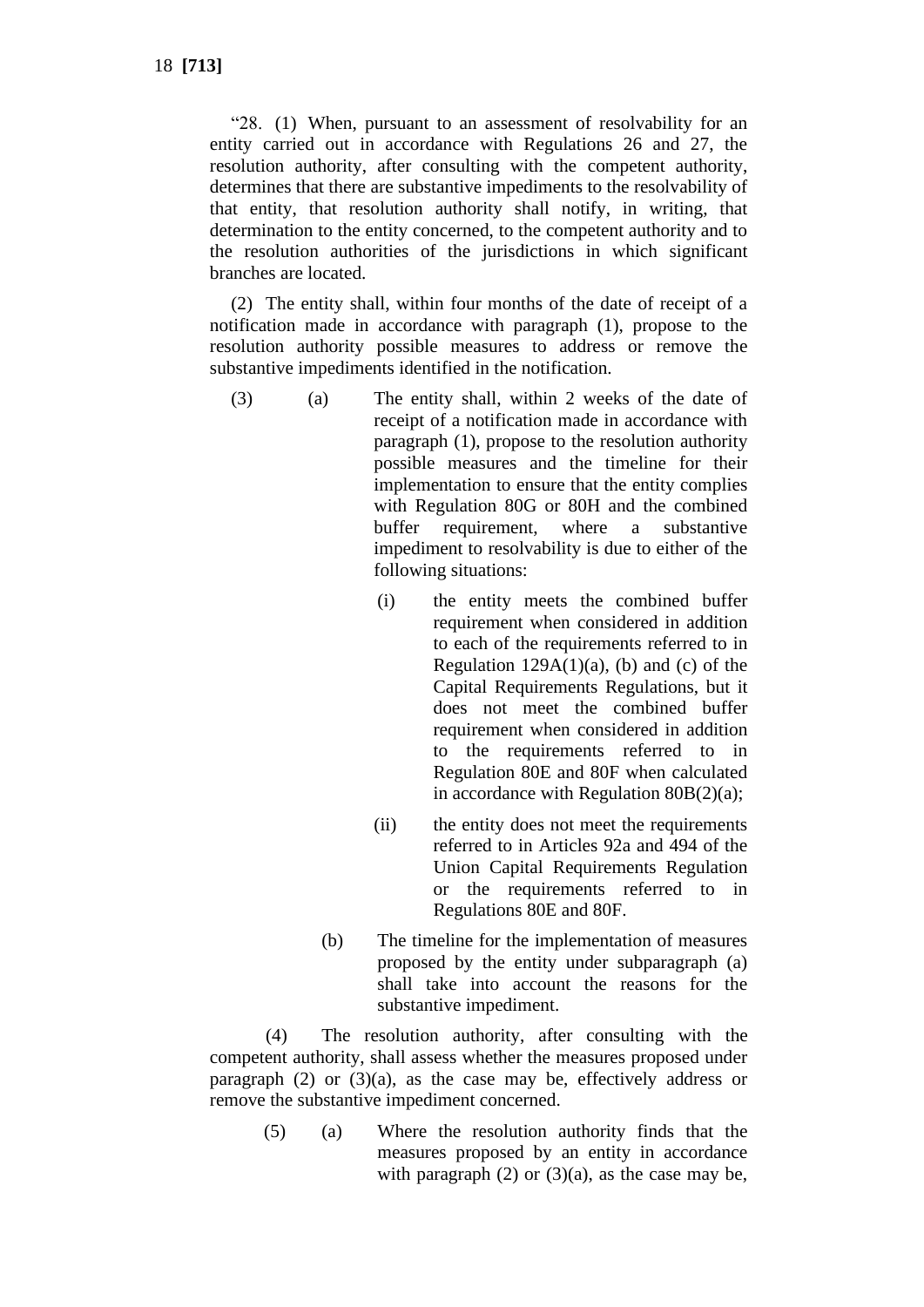do not effectively reduce or remove the impediments concerned, it shall, either directly or indirectly through the competent authority, direct the entity to take alternative measures that may achieve that objective, and notify, in writing, those alternative measures to the entity.

- (b) On receipt of a notification under subparagraph (a), the entity shall propose, within one month of the date of such receipt, a plan in writing to comply with the alternative measures.
- (6) (a) In identifying the alternative measures referred to in paragraph (5), the resolution authority shall demonstrate ─
	- (i) how the measures proposed by the entity under paragraph  $(2)$  or  $(3)(a)$ , as the case may be, would not be sufficient to remove the impediments to resolvability, and
	- (ii) how the alternative measures proposed are proportionate in removing those impediments.
	- (b) The resolution authority shall take into account  $-$ 
		- (i) any threat the impediments to resolvability pose to financial stability, and
		- (ii) the effect of the alternative measures proposed on the business of the entity, its stability and its ability to contribute to the economy.

(7) Before identifying any alternative measure referred to in paragraph (5), the resolution authority, after consulting with the competent authority and, where appropriate, the national macroprudential authority, shall duly consider the potential effect of those measures on the particular entity, on the internal market for financial services, and on the financial stability in other Member States and in the Union as a whole.

(8) Any determination under paragraph (1) or direction under paragraph (5) shall be supported by reasons for the determination or direction, as the case may be, and, in the case of a direction under paragraph (5), shall indicate how the decision complies with the requirement for proportionate application set out in paragraph (6).

(9) The requirement for the resolution authority to prepare resolution plans and reach a joint decision on group resolution plans in Regulations 17(1) to (4) and 24(1) to (3) shall be suspended following a notification referred to in paragraph  $(1)$  until either  $-$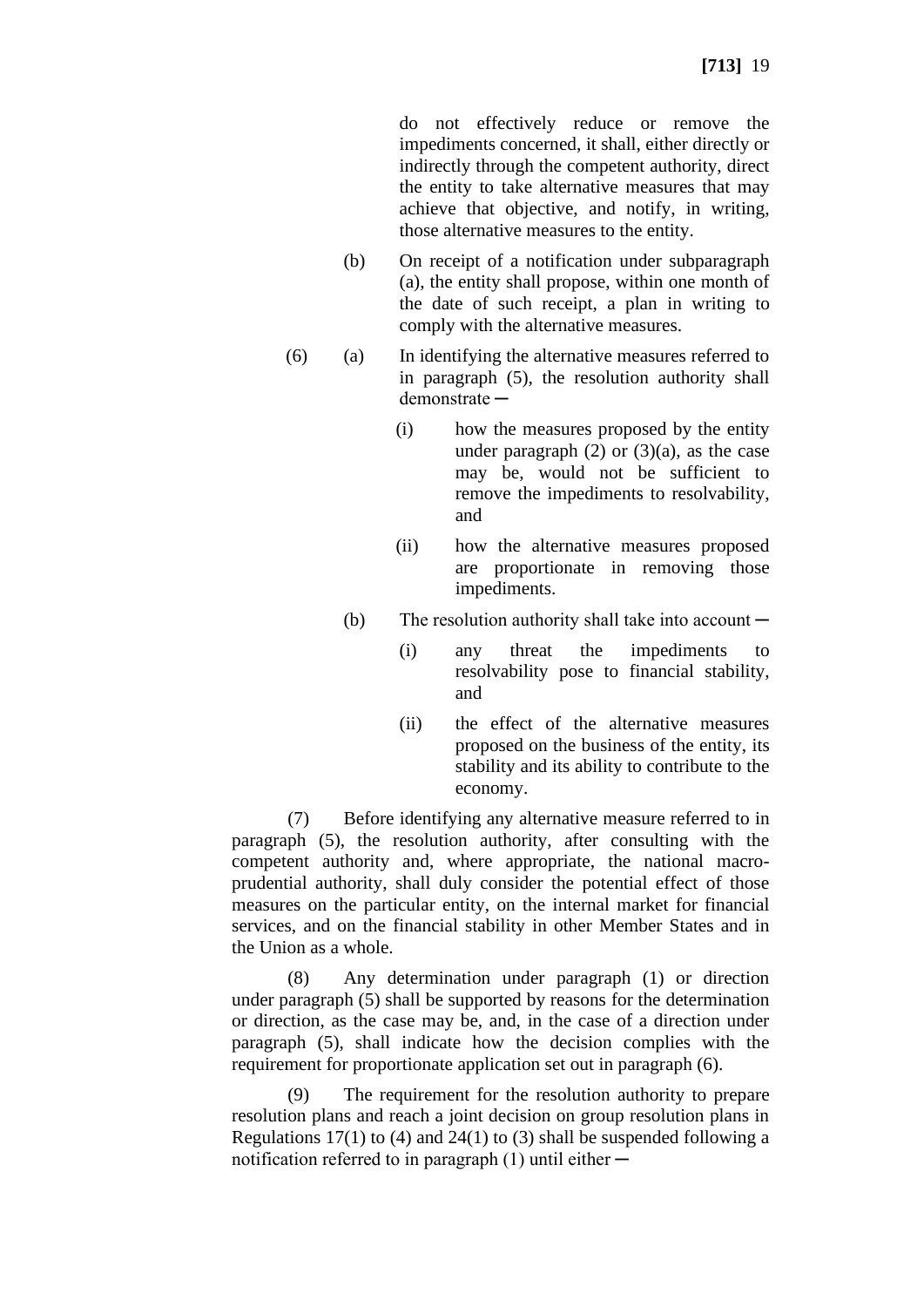20 **[713]**

- (a) the measures proposed by the entity pursuant to paragraph  $(2)$  or  $(3)(a)$ , as the case may be, are accepted by the resolution authority, or
- (b) the resolution authority directs, pursuant to paragraph (5), the entity to take alternative measures.

(10) For the purposes of paragraph (5), the resolution authority may give a direction requiring the taking of one or more than one of the following measures:

- (a) that the entity revise any intra-group financing agreement or review the absence thereof;
- (b) that the entity put in place service agreements, whether with other group entities or third parties, to cover the provision of critical functions;
- (c) that the entity limit its maximum individual or aggregate exposures;
- (d) that the entity provide additional information relevant for resolution purposes, including through regular reporting requirements;
- (e) that the entity divest specific assets;
- (f) that the entity limit or cease specific existing or proposed activities;
- (g) that the entity restrict or prevent the development of new or existing business lines or sale of new or existing products;
- (h) that the entity make changes to legal or operational structures of the entity or any group entity, either directly or indirectly under its control, in order to reduce complexity and ensure that critical functions can be legally and operationally separated from other functions through the application of the resolution tools;
- (i) that an entity or a parent undertaking establish a parent financial holding company in a Member State or a Union parent financial holding company;
- (j) that an institution or an entity referred to in Regulation  $2(1)(b)$  to (i) submit a plan to restore compliance with the requirements of Regulation 80G or 80H, expressed as a percentage of the total risk exposure amount calculated in accordance with Article 92(3) of the Union Capital Requirements Regulation and, where applicable, with the combined buffer requirement and with the requirements referred to in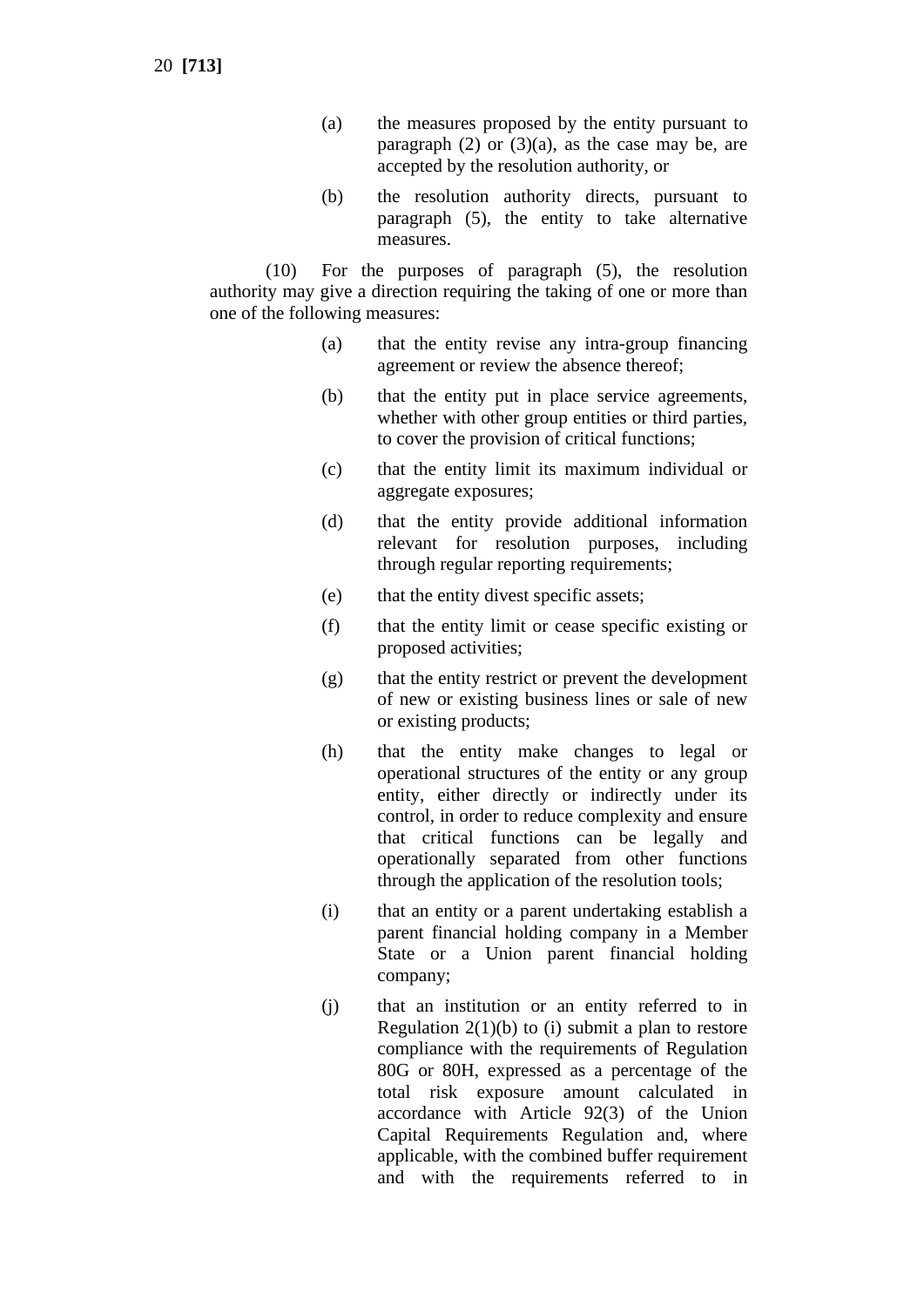Regulations 80G and 80H expressed as a percentage of the total exposure measure referred to in Articles 429 and 429a of the Union Capital Requirements Regulation;

- (k) that an institution or entity referred to in Regulation  $2(1)(b)$  to (i) issue eligible liabilities to meet the requirements of Regulation 80G or 80H;
- (l) that an institution or entity referred to in Regulation  $2(1)(b)$  to (i) take other steps to meet the minimum requirement for own funds and eligible liabilities under Regulation 80G or 80H, including in particular to attempt to renegotiate any eligible liability, Additional Tier 1 instrument or Tier 2 instrument it has issued, with a view to ensuring that any decision of the resolution authority to write down or convert that liability or instrument would be effected under the law of the jurisdiction governing that liability or instrument;
- (m) for the purpose of ensuring ongoing compliance with Regulation 80G or 80H, that an institution or entity referred to in Regulation  $2(1)(b)$  to (i) change the maturity profile of  $-$ 
	- (i) own funds instruments, after having obtained the agreement of the competent authority, and
	- (ii) eligible liabilities referred to in Regulations 80D and 80H(6)(a);
- (n) where an entity is the subsidiary of a mixedactivity holding company, that the mixed-activity holding company set up a separate financial holding company to control the entity, if necessary in order to facilitate the resolution of the entity and to avoid the application of the resolution tools and the exercise of the powers referred to in Part 4 having an adverse effect on the non-financial part of the group.

(11) Each of the following is an appealable decision for the purposes of Part VIIA of the Act of 1942:

- (a) a determination under paragraph (1);
- (b) an assessment under paragraph (4);
- (c) a direction under paragraph (5).".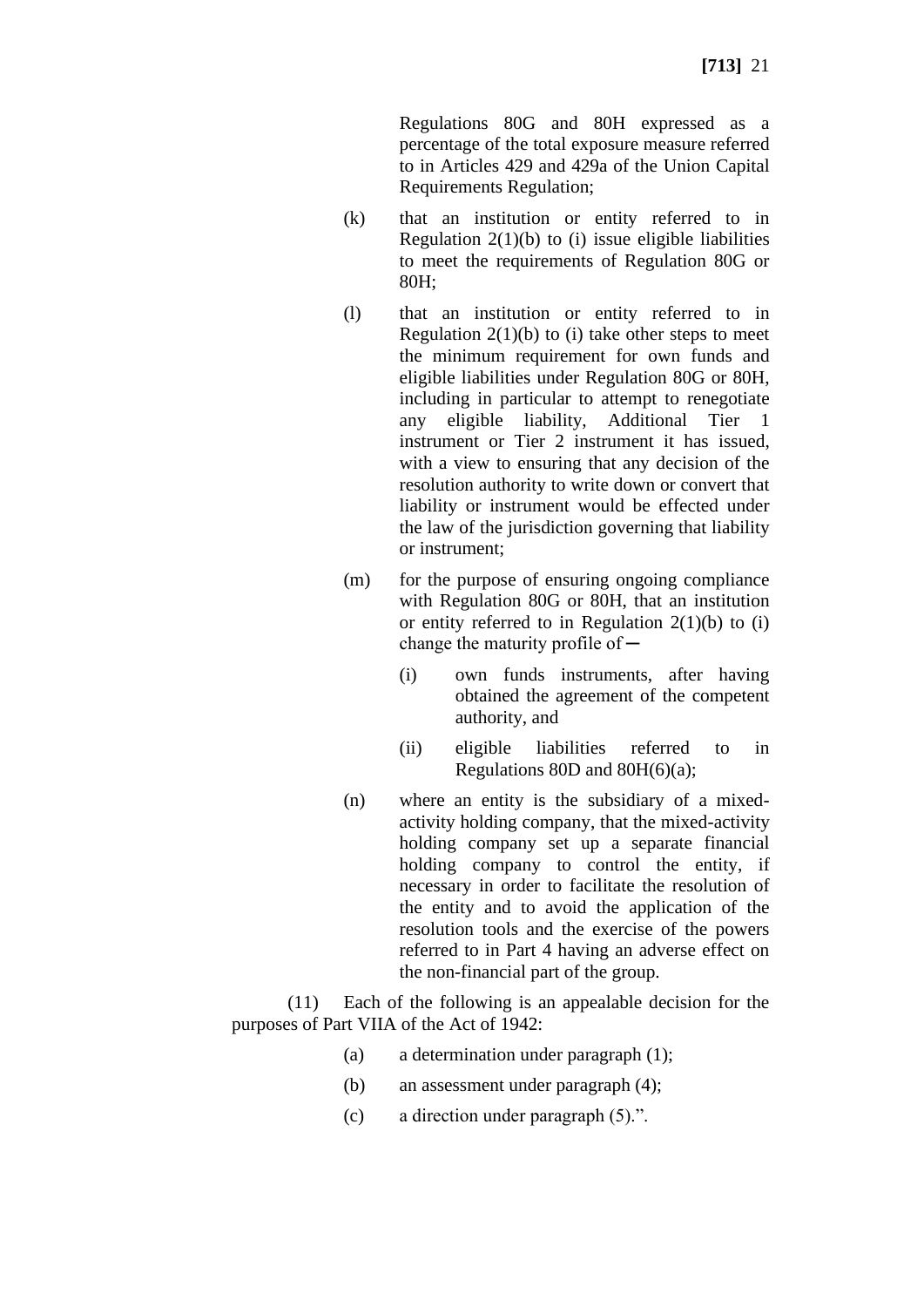# **Amendment of Regulation 29 of Regulations of 2015 (powers to address or remove impediments to resolvability: group treatment)**

12. The following Regulation is substituted for Regulation 29 of the Regulations of 2015:

"29. (1) Where the resolution authority is the group-level resolution authority it shall, together with the relevant Union resolution authorities of subsidiaries, consider the assessment under Regulation 27 within the resolution college and shall take all reasonable steps to reach a joint decision on the application of measures identified in accordance with Regulation 28(5) and (6) in relation to all resolution entities and their subsidiaries that are entities referred to in Regulation  $2(1)(b)$  to (i) and are part of the group.

(2) Before considering the assessment of resolvability under paragraph (1), the resolution authority shall, together with the relevant Union resolution authorities, consult with the supervisory college and the Union resolution authorities of any jurisdictions in which significant branches are located in so far as is relevant to the significant branch.

- (3) (a) Where the resolution authority is the group-level resolution authority, it shall, subject to subparagraph (b) and paragraph (13), prepare a report analysing —
	- (i) the substantive impediments to the effective application of the resolution tools, and
	- (ii) the exercise of the resolution powers in relation to the group and also in relation to resolution groups where a group is composed of more than one resolution group.
	- (b) Where an impediment to the resolvability of the group is due to a situation of a group entity referred to in Regulation 28(3), the resolution authority shall notify its assessment of that impediment to the parent undertaking after consulting with the resolution authority of the resolution entity and the resolution authorities of its subsidiary institutions.

(4) The report referred to in paragraph (3) shall consider the impact on the group's business model and recommend any proportionate and targeted measures that, in the resolution authority's opinion, are necessary or appropriate to remove those impediments.

(5) The resolution authority shall prepare the report referred to in paragraph (3) in cooperation with the consolidating supervisor and the European Banking Authority in accordance with Article 25(1) of Regulation (EU) No 1093/2010, after consulting the Union competent authorities concerned.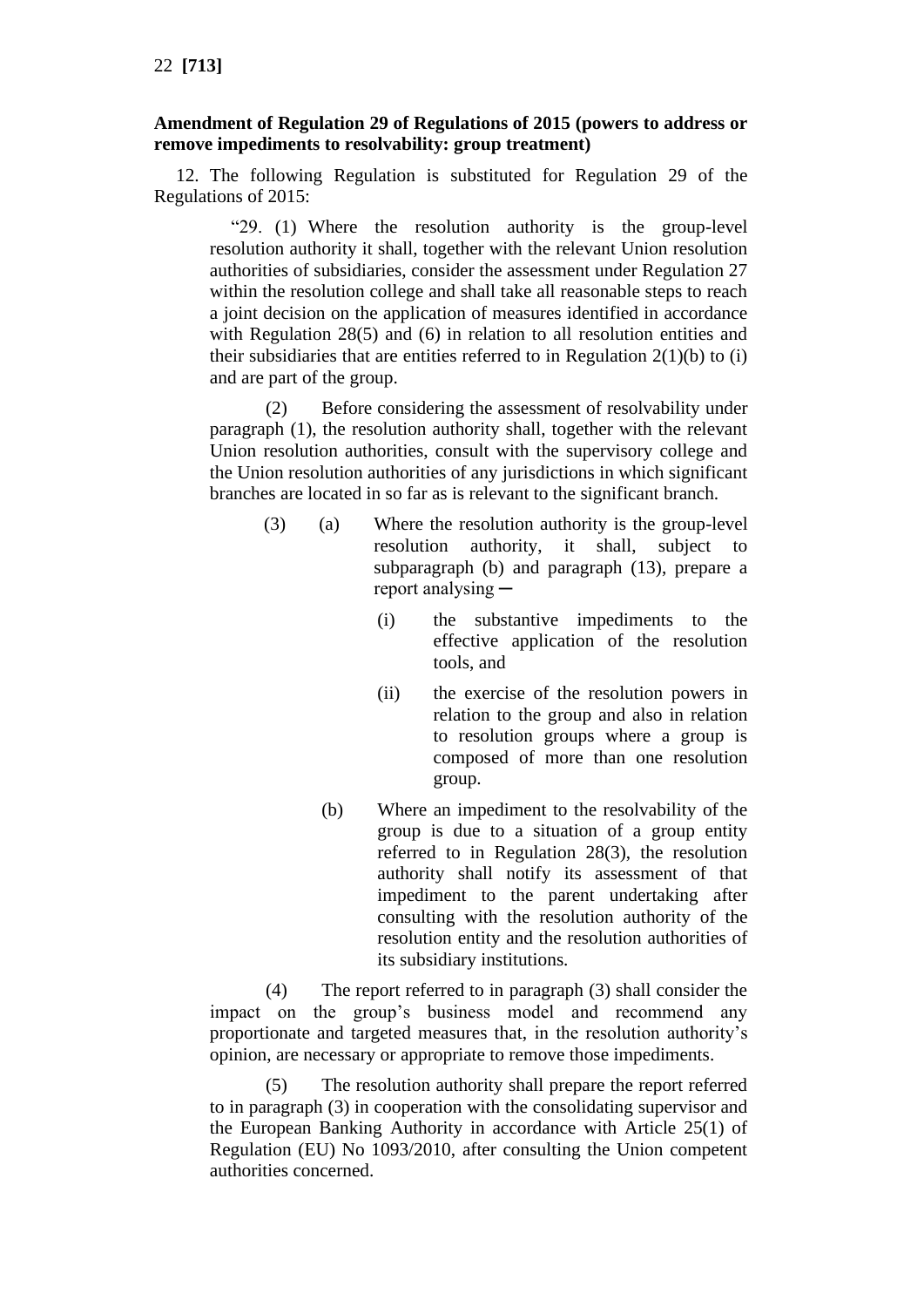(6) The resolution authority shall submit the report referred to in paragraph  $(3)$  to  $-$ 

- (a) the parent undertaking of the group concerned,
- (b) the Union resolution authorities of subsidiaries to be provided by them to the subsidiaries under their remit, and
- (c) the Union resolution authorities of any jurisdictions in which significant branches are located.

(7) Where the resolution authority is the resolution authority of a subsidiary for the purposes of the Bank Recovery and Resolution Directive, and a group-level resolution authority submits a report to the resolution authority in accordance with Article 18(2) of the Bank Recovery and Resolution Directive, the resolution authority shall transmit that report to the subsidiary.

(8) Within four months of the date of receipt of the report referred to in paragraph  $(3)$ , the parent undertaking may  $-$ 

- (a) submit observations, and
- (b) propose alternative measures to remedy the impediments identified in the report, to the resolution authority.

(9) Where the impediments identified in the report are due to a situation of a group entity referred to in Regulation 28(3), the parent undertaking shall, within 2 weeks of the date of receipt of a notification under paragraph (3)(b), propose to the resolution authority possible measures and the timeline for their implementation to ensure that the group entity complies —

- (a) with the requirements referred to in Article 45e or 45f of the Bank Recovery and Resolution Directive expressed as a percentage of the total risk exposure amount calculated in accordance with Article 92(3) of the Union Capital Requirements Regulation, and
- (b) where applicable, with the combined buffer requirement, and with the requirements referred to in Article 45e and 45f of the Bank Recovery and Resolution Directive expressed as a percentage of the total exposure measure referred to in Articles 429 and 429a of the Union Capital Requirements Regulation.
- (10) (a) The timeline for the implementation of measures proposed under paragraph (9) shall take into account the reasons for the substantive impediment.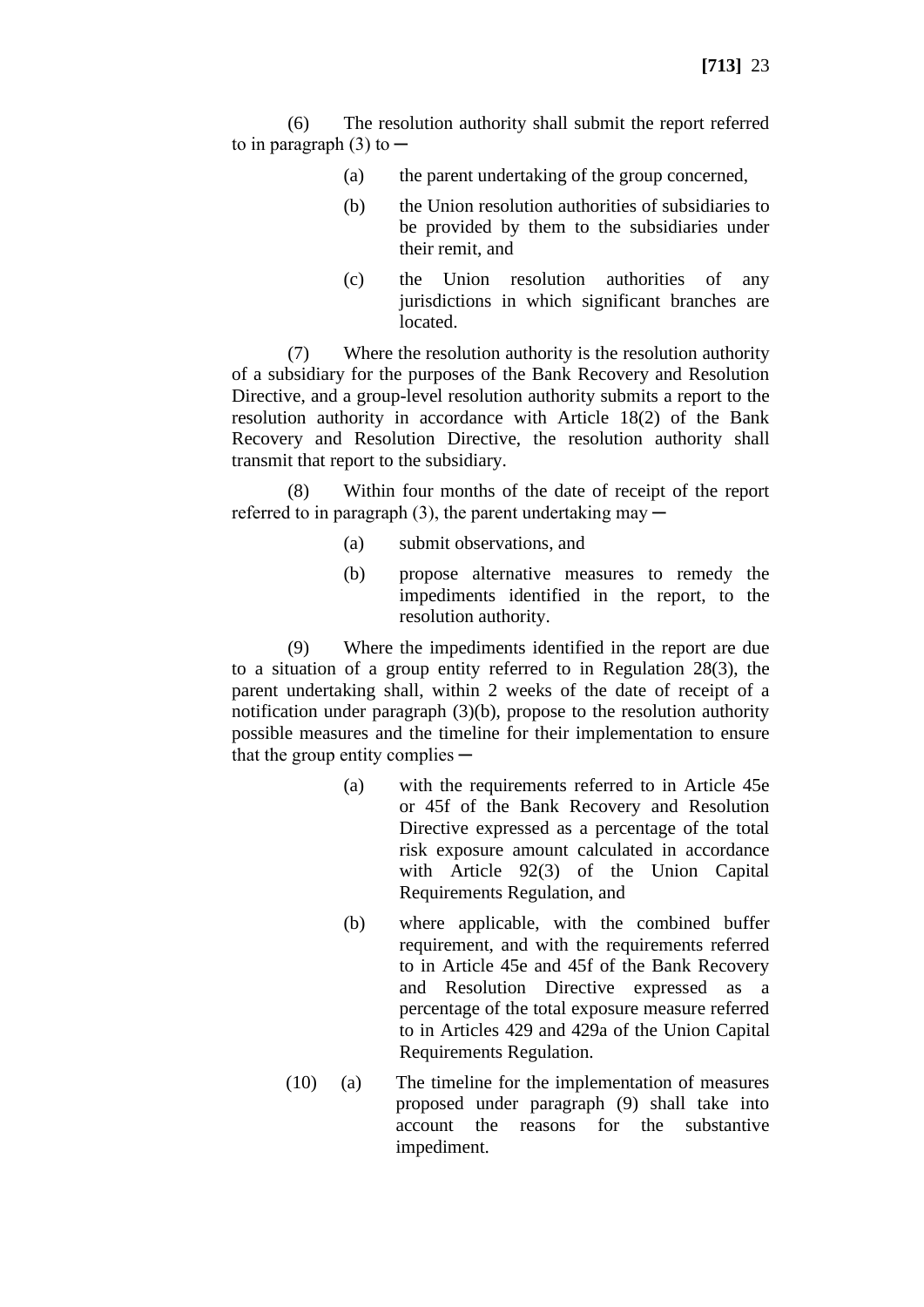(b) The resolution authority, after consulting with the competent authority, shall assess whether the measures proposed under paragraph (9) effectively address or remove the substantive impediment.

(11) The resolution authority shall communicate any measure proposed by the parent undertaking under paragraph (8)(b) or (9), as the case may be, to  $-$ 

- (a) the competent authority,
- (b) the European Banking Authority,
- (c) the Union resolution authorities of subsidiaries of the group, and
- (d) the Union resolution authorities of any jurisdictions in which significant branches are located in so far as is relevant to the significant branch.

(12) Following consultation with the Union competent authorities of subsidiaries and the Union resolution authorities of any jurisdictions in which significant branches are located, in so far as is relevant to the significant branch, the resolution authority shall, subject to paragraph (13), do everything within its power to reach a joint decision with the Union resolution authorities of the subsidiaries within the resolution college regarding the identification of substantive impediments and, if necessary, the assessment of the measures proposed by the parent undertaking and the measures required by the authorities to address or remove the impediments, which shall take into account the potential impact of the measures in all Member States where the group operates.

- (13) (a) The joint decision referred to in paragraph (12) shall be reached within four months of the submission of any observations by the parent undertaking in accordance with paragraph (8)(a).
	- (b) Where the parent undertaking has not submitted any observations, the joint decision shall be reached within one month from the expiry of the period referred to in paragraph (8).
	- (c) The joint decision referred to in paragraph (12) concerning the impediment to resolvability due to a situation referred to in Regulation 28(3) shall be reached within 2 weeks of the submission of any observations by the parent undertaking in accordance with paragraph (8)(a).

(14) Where a joint decision referred to in paragraph (12) is reached, the resolution authority shall provide the decision and reasons for the decision, in writing, to the parent undertaking.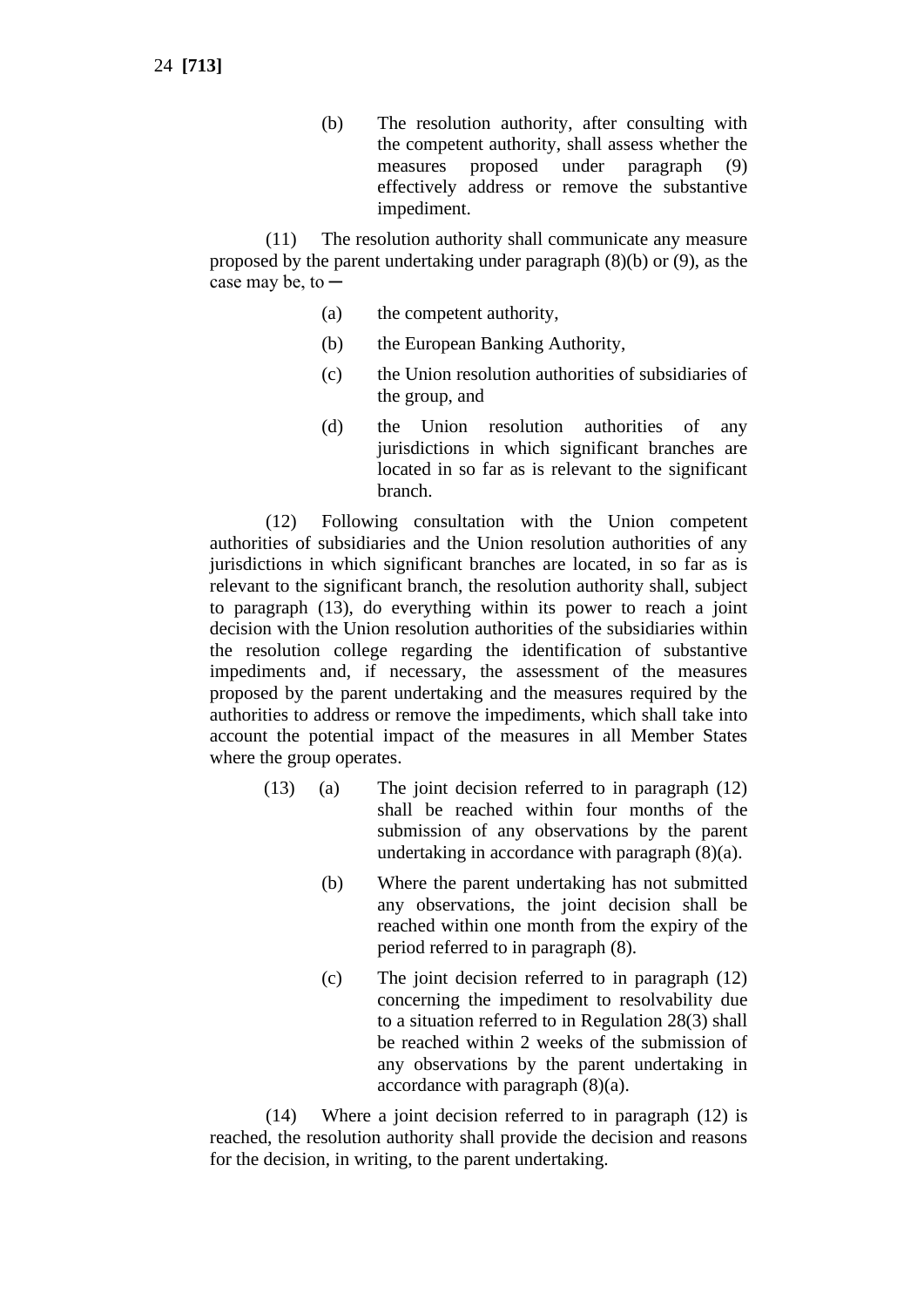- (15) The resolution authority, whether in its role as  $-$ 
	- (a) a group-level resolution authority, or
	- (b) a resolution authority for a subsidiary for the purposes of the Bank Recovery and Resolution Directive,

may request the European Banking Authority to assist  $-$ 

- (i) in reaching a joint decision referred to in paragraph (12) in accordance with point (c) of the second paragraph of Article 31 of Regulation (EU) No 1093/2010, or
- (ii) where the joint decision referred to in subparagraph (a) concerns any measure referred to in subparagraph (h), (i) or (l) of Regulation 28(10), under Article 19 of Regulation (EU) No 1093/2010.

(16) Where the resolution authority is the group-level resolution authority and it has not reached a joint decision referred to in paragraph  $(12)$  within the period referred to in paragraph  $(13)(a)$ ,  $(b)$  or (c), as the case may be, it shall make its own decision on the appropriate measures to be taken under Regulation 28(5) at the group level.

(17) The resolution authority's decision under paragraph (16) shall —

- (a) be fully reasoned and take into account the views and reservations of the relevant Union resolution authorities, and
- (b) be provided by the resolution authority to the Union parent undertaking.

(18) Where, at the end of the period referred to in paragraph (13)(a), (b) or (c), as the case may be, a matter referred to in Article 18(9) of the Bank Recovery and Resolution Directive has been referred to the European Banking Authority in accordance with Article 19 of Regulation (EU) No 1093/2010, then, where the resolution authority is the group-level resolution authority, it shall defer its decision and await any decision that the European Banking Authority may take in accordance with Article 19(3) of that Regulation, and shall take its decision in accordance with the decision of the European Banking Authority.

- (19) (a) The period referred to in paragraph  $(13)(a)$ , (b) or (c), as the case may be, shall be deemed to be the conciliation period within the meaning of Regulation (EU) No 1093/2010.
	- (b) The resolution authority shall not refer a matter to the European Banking Authority, under paragraph (15), after the end of the period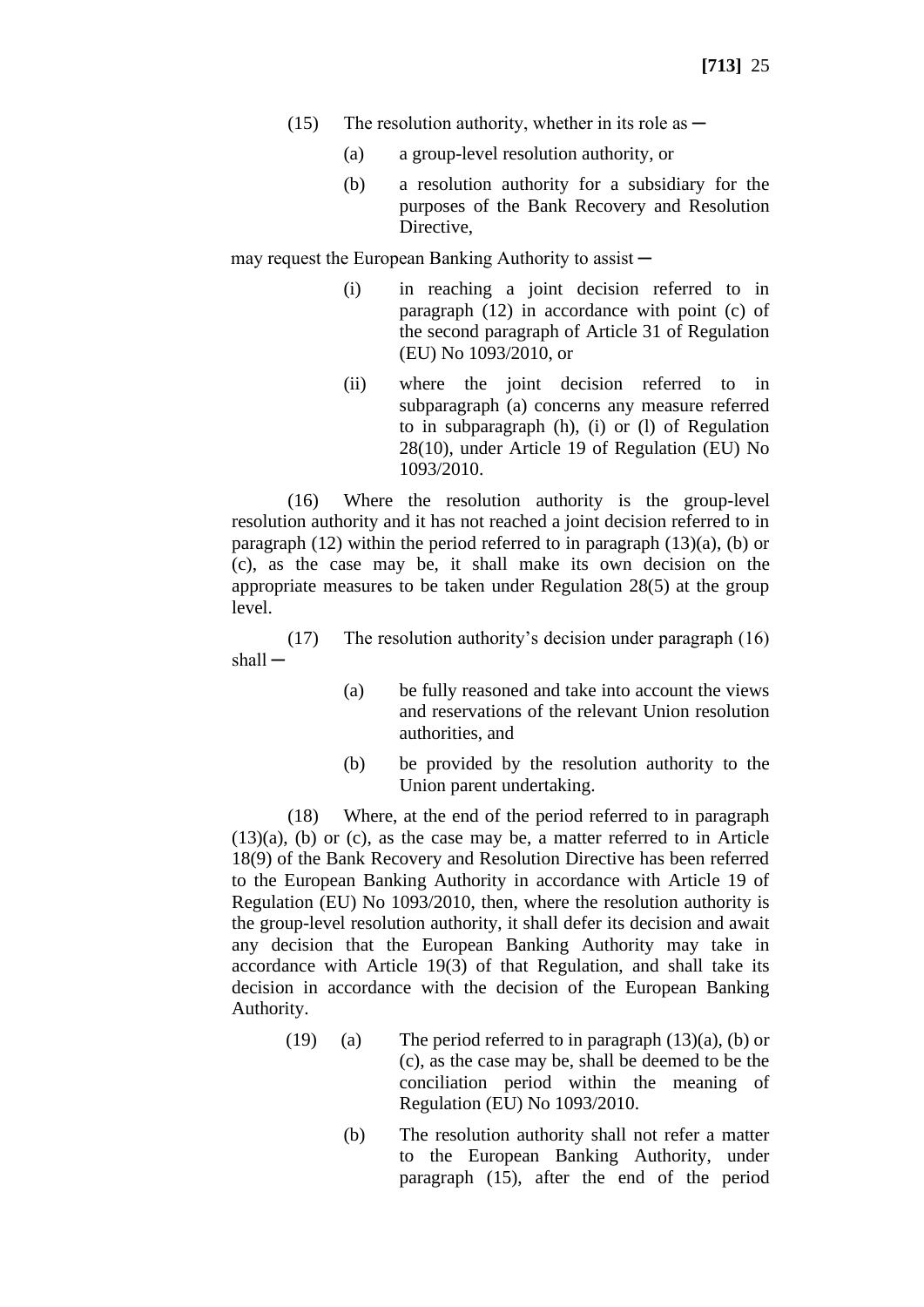26 **[713]**

referred to in paragraph  $(13)(a)$ ,  $(b)$  or  $(c)$ , as the case may be, or after a joint decision referred to in paragraph (12) has been reached.

(c) In the absence of a decision from the European Banking Authority, the decision of the resolution authority shall apply.

(20) Where the resolution authority is the resolution authority of the relevant resolution entity and it has not reached a joint decision referred to in paragraph (12) within the period referred to in paragraph (13)(a), (b) or (c), as the case may be, it shall make its own decision on the appropriate measures to be taken under Regulation 28(5) at the resolution group level.

(21) The resolution authority's decision under paragraph (20) shall ─

- (a) be fully reasoned and take into account the views and reservations of the relevant resolution authorities of other entities of the same resolution group and the group-level resolution authority, and
- (b) be provided by the resolution authority to the resolution entity.

(22) Where, at the end of the period referred to in paragraph (13)(a), (b) or (c), as the case may be, a matter referred to in Article 18(9) of the Bank Recovery and Resolution Directive has been referred to the European Banking Authority in accordance with Article 19 of Regulation (EU) No 1093/2010, then, where the resolution authority is the resolution authority of the resolution entity, it shall defer its decision and await any decision that the European Banking Authority may take in accordance with Article 19(3) of that Regulation, and shall take its decision in accordance with the decision of the European Banking Authority.

- (23) (a) The period referred to in paragraph  $(13)(a)$ , (b) or (c), as the case may be, shall be deemed to be the conciliation period within the meaning of Regulation (EU) No 1093/2010.
	- (b) The resolution authority shall not refer a matter to the European Banking Authority, under paragraph (15), after the end of the period referred to in paragraph  $(13)(a)$ ,  $(b)$  or  $(c)$ , as the case may be, or after a joint decision referred to in paragraph (12) has been reached.
	- (c) In the absence of a decision from the European Banking Authority, the decision of the resolution authority of the resolution entity shall apply.

(24) Where the resolution authority is the resolution authority of a subsidiary that is not a resolution entity and it has not reached a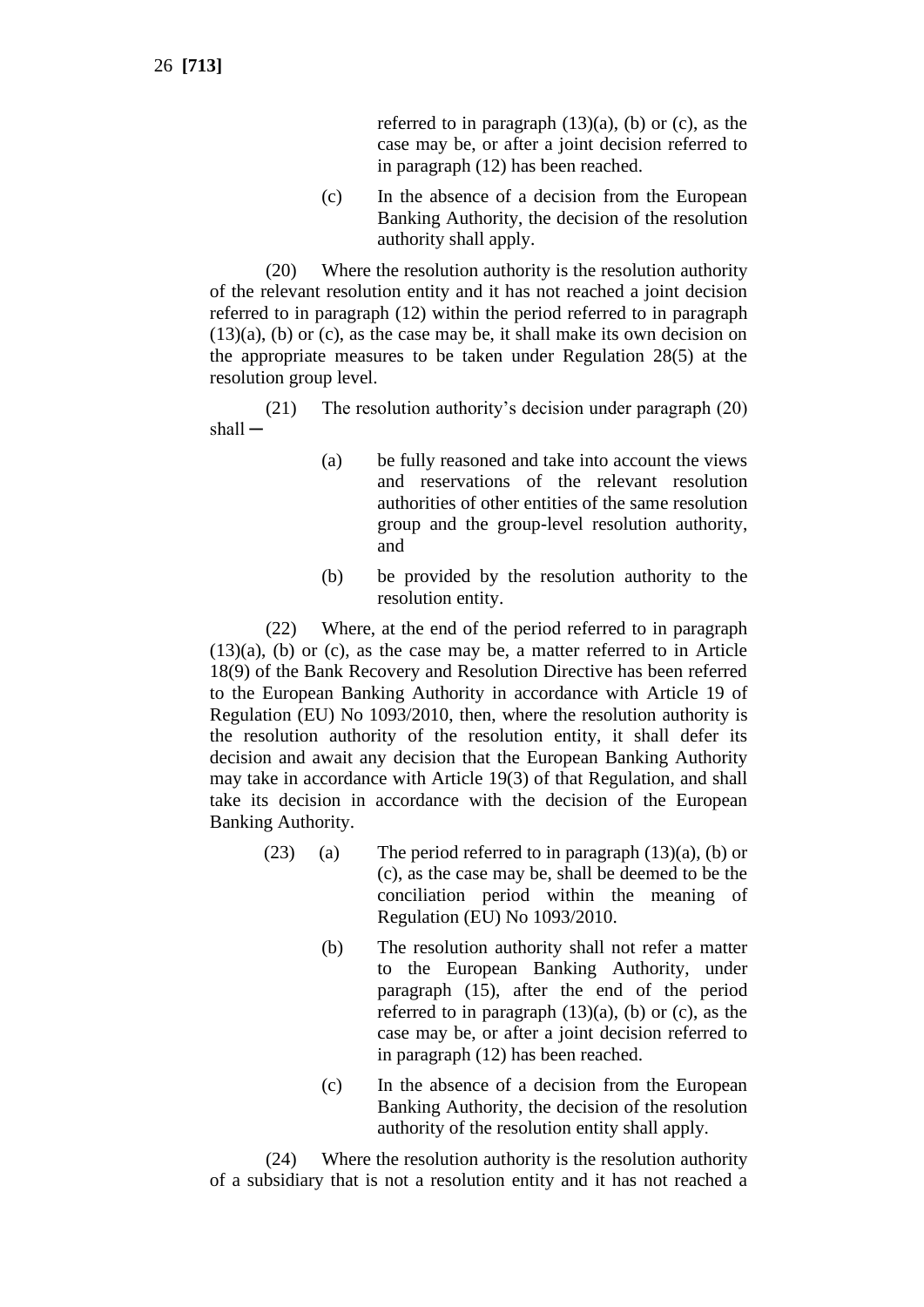joint decision referred to in paragraph (12), it shall make its own decision on the appropriate measures to be taken by subsidiaries under Regulation 28(5) at individual level.

(25) The resolution authority's decision under paragraph (24)  $shall -$ 

- (a) be fully reasoned and take into account the views and reservations of the relevant resolution authorities, and
- (b) be provided by the resolution authority to the relevant subsidiary, the resolution entity of the same resolution group, the resolution authority of that resolution entity and, where different, the group-level resolution authority.

(26) Where, at the end of the period referred to in paragraph (13)(a), (b) or (c), as the case may be, a matter referred to in Article 18(9) of the Bank Recovery and Resolution Directive has been referred to the European Banking Authority in accordance with Article 19 of Regulation (EU) No 1093/2010, then, where the resolution authority is the resolution authority of a subsidiary that is not a resolution entity, it shall defer its decision and await any decision that the European Banking Authority may take in accordance with Article 19(3) of that Regulation, and shall take its decision in accordance with the decision of the European Banking Authority.

- (27) (a) The period referred to in paragraph  $(13)(a)$ , (b) or (c), as the case may be, shall be deemed to be the conciliation period within the meaning of Regulation (EU) No 1093/2010.
	- (b) The resolution authority shall not refer a matter to the European Banking Authority, under paragraph (15), after the end of the period referred to in paragraph  $(13)(a)$ ,  $(b)$  or  $(c)$ , as the case may be, or after a joint decision referred to in paragraph (12) has been reached.
	- (c) In the absence of a decision from the European Banking Authority, the decision of the resolution authority shall apply.

(28) Any joint decision referred to in paragraph (12) or decision taken by a Union resolution authority in the absence of a joint decision shall be recognised as conclusive and applied by the resolution authority.

(29) A decision by the resolution authority under paragraph (16), (20) or (24) is an appealable decision for the purposes of Part VIIA of the Act of 1942.".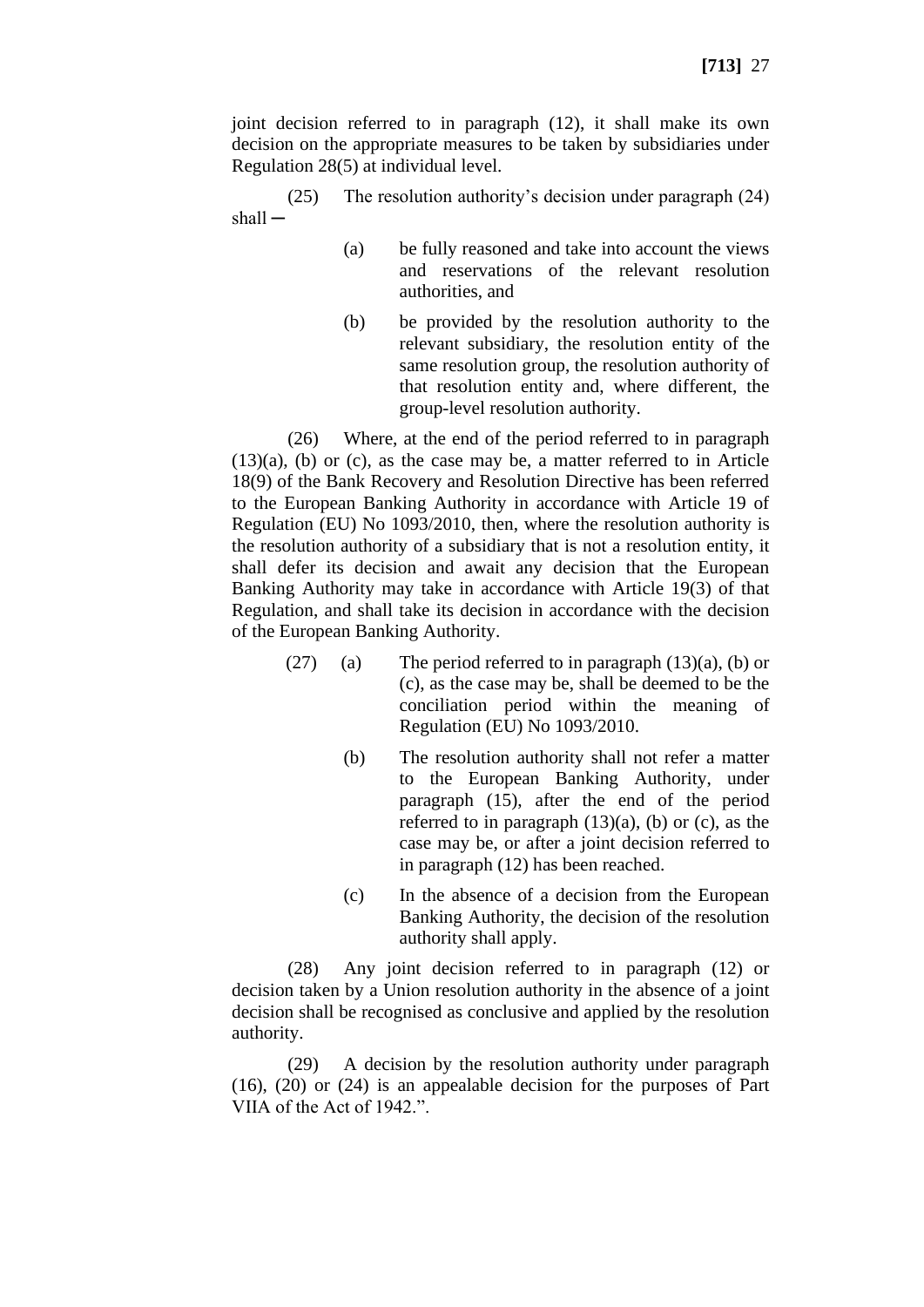### **Amendment of Regulation 62 of Regulations of 2015 (conditions for resolution)**

13. Regulation 62(1) of the Regulations of 2015 is amended in subparagraph (b) by the insertion of "and eligible liabilities" after "relevant capital instruments".

# **Conditions for resolution with regard to a central body and credit institutions permanently affiliated to a central body**

14. The following Regulation is inserted after Regulation 62 of the Regulations of 2015:

"62A. The resolution authority may make a proposed resolution order in relation to a central body and all credit institutions permanently affiliated to it that are part of the same resolution group when that resolution group complies as a whole with the conditions set out in Regulation  $62(1)(a)$ , (b) and (c).".

### **Insolvency proceedings in respect of institutions and entities that are not subject to resolution action**

15. The following Regulation is inserted after Regulation 62A (inserted by Regulation 14) of the Regulations of 2015:

"62B. Where, in relation to an institution or entity referred to in Regulation  $2(1)(b)$  to (i), the resolution authority considers that the conditions in Regulation  $62(1)(a)$  and (b) are met, but that a resolution action would not be in the public interest in accordance with Regulation  $62(1)(c)$ , the institution or entity, as the case may be, shall be wound up in an orderly manner under normal insolvency proceedings.".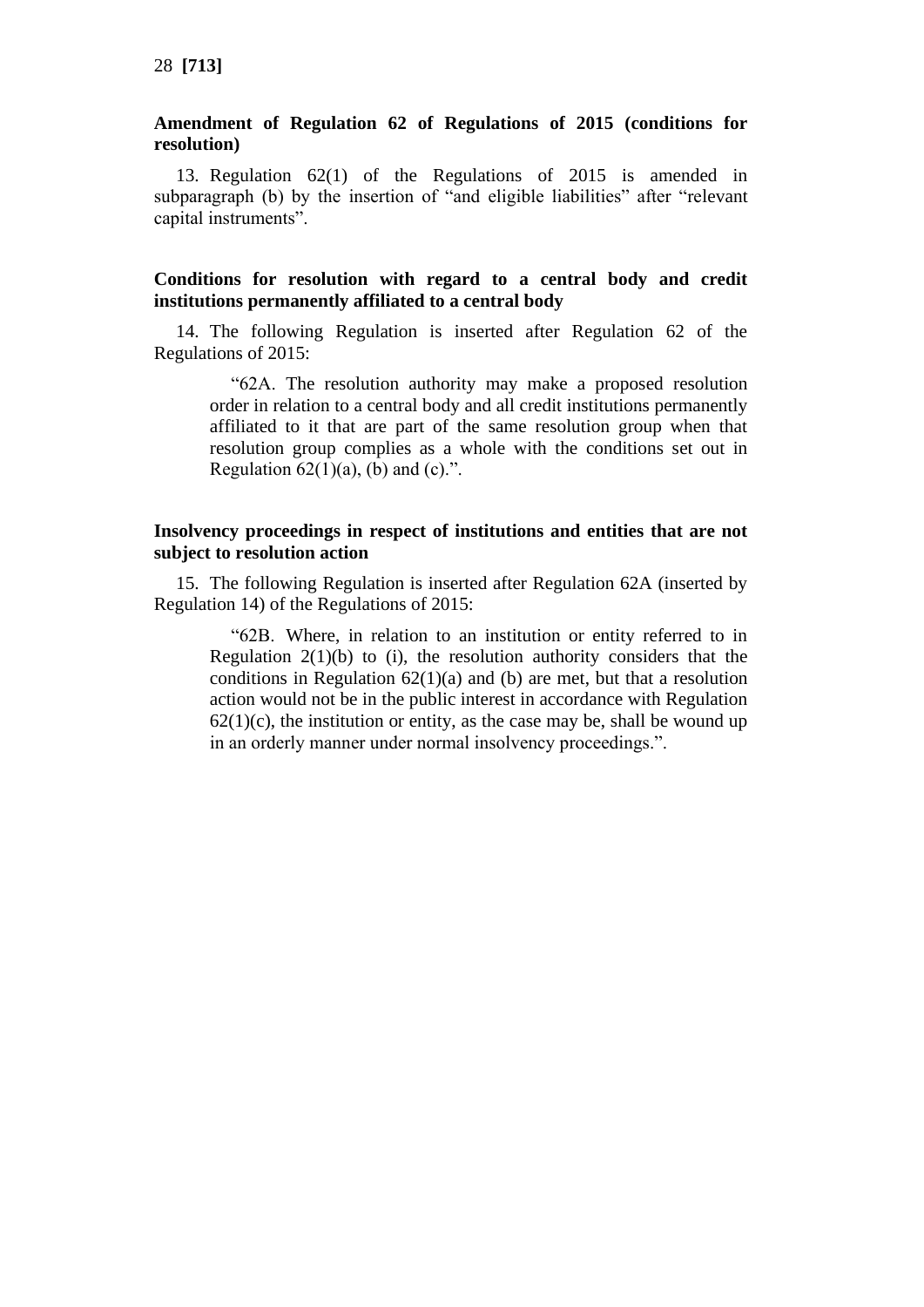### **Amendment of Regulation 63 of Regulations of 2015 (conditions for resolution with regard to financial institutions and holding companies)**

- 16. Regulation 63 of the Regulations of 2015 is amended  $-$ 
	- (a) by the substitution of the following paragraphs for paragraphs  $(2)$  to  $(4)$ :

"(2) The resolution authority shall, subject to Regulation 9(2), make a proposed resolution order in relation to an entity referred to in Regulation  $2(1)(c)$  to (i) where the conditions set out in Regulation  $62(1)(a)$ , (b) and (c) are met with regard to that entity.

(3) Where any subsidiary institutions of a mixedactivity holding company are held directly or indirectly by an intermediate financial holding company –

- (a) the resolution plan shall provide that the intermediate financial holding company is identified as a resolution entity, and
- (b) the resolution authority  $-$ 
	- (i) shall only make a proposed resolution order for the purposes of group resolution in relation to the intermediate financial holding company, and
	- (ii) shall not make a proposed resolution order for the purposes of group resolution in relation to the mixed-activity holding company.

(4) Subject to paragraph (3) and notwithstanding the fact that an entity referred to in Regulation  $2(1)(c)$  to (i) does not meet the conditions set out in Regulation  $62(1)(a)$ , (b) and (c), the resolution authority may make a proposed resolution order in relation to the entity concerned where  $-$ 

- (a) the entity is a resolution entity,
- (b) one or more of the subsidiaries of the entity that are institutions, but not resolution entities, comply with the conditions laid down in Regulation  $62(1)(a)$ , (b) and (c), and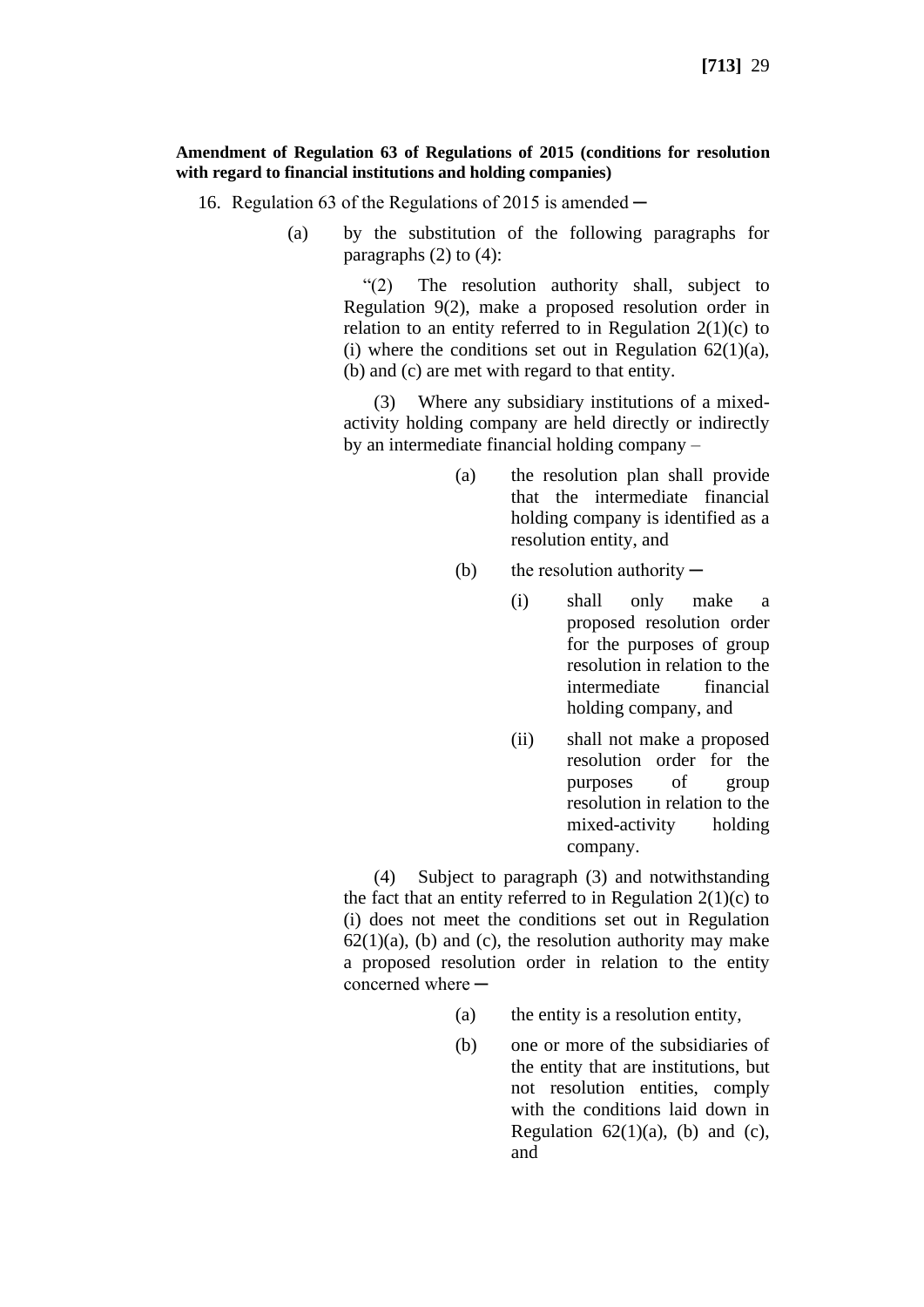(c) the assets and liabilities of the subsidiaries referred to in subparagraph (b) are such that the failure of those subsidiaries threatens the resolution group as a whole, and resolution action with regard to the entity is necessary either for the resolution of such subsidiaries which are institutions or for the resolution of the relevant resolution group as a whole.",

and

(b) by the deletion of paragraph (5).

### **Power to suspend certain obligations**

17. The following Regulation is inserted after Regulation 63 of the Regulations of 2015:

"63A. (1) The resolution authority, after consulting with the competent authority which shall reply in a timely manner, may suspend any payment or delivery obligations pursuant to any contract to which an institution or an entity referred to in Regulation  $2(1)(b)$  to (i) is a party, where all of the following conditions are met:

- (a) a determination that the institution or entity is failing or likely to fail has been made under Regulation  $62(1)(a)$ ;
- (b) there is no immediately available private sector measure referred to in Regulation  $62(1)(b)$  that would prevent the failure of the institution or entity;
- (c) the exercise of the power to suspend is deemed necessary to avoid the further deterioration of the financial conditions of the institution or entity;
- (d) the exercise of the power to suspend is either  $-$ 
	- (i) necessary to reach the determination provided for in Regulation 62(1)(c), or
	- (ii) necessary to choose the appropriate resolution actions or to ensure the effective application of one or more resolution tools.
- (2) (a) The power referred to in paragraph (1) shall not apply to payment or delivery obligations to the following: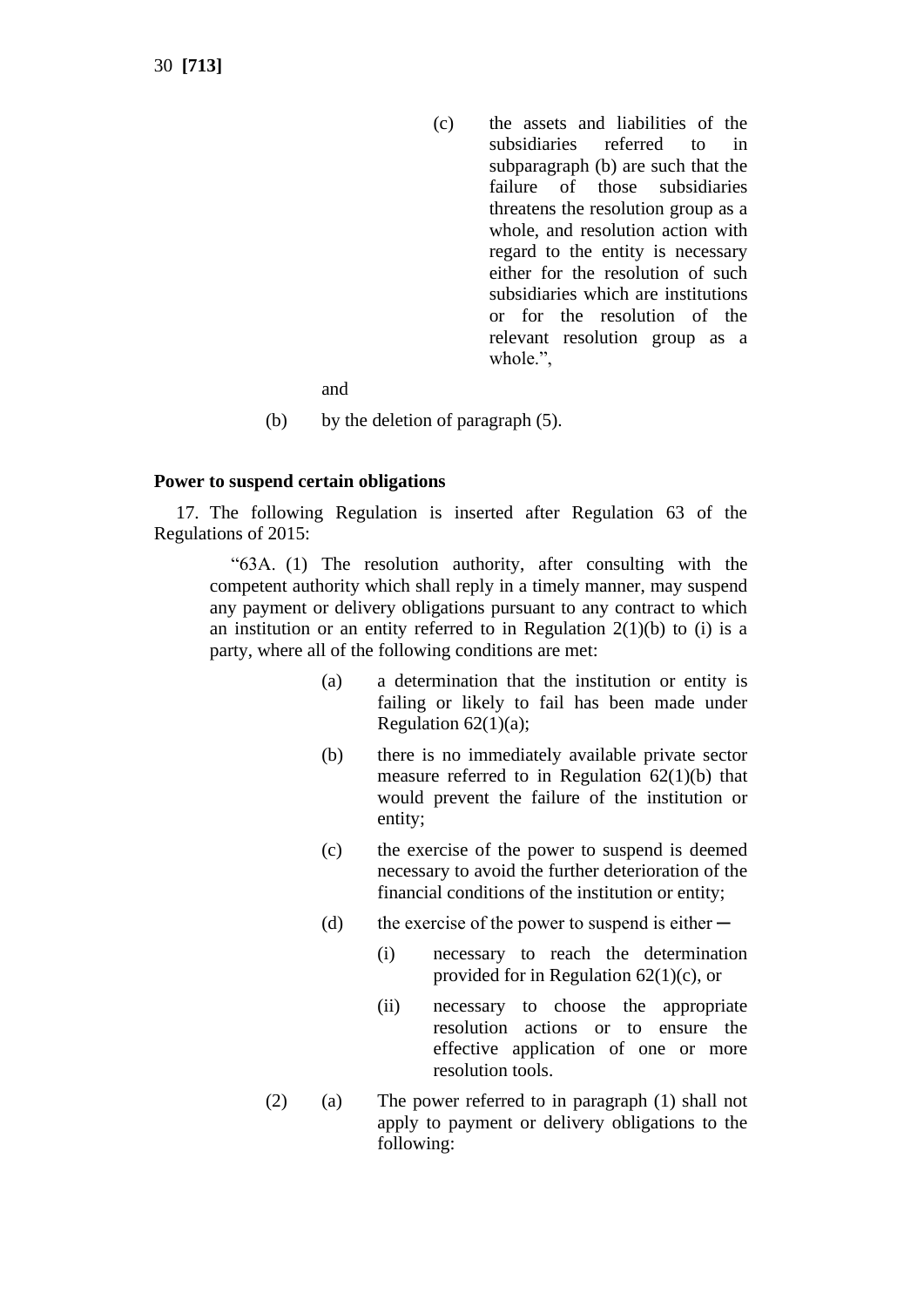- (i) systems and operators of systems designated in accordance with Directive 98/26/EC;
- (ii) central counterparties (in these Regulations referred to as 'CCPs') authorised in the Union pursuant to Article 14 of Regulation (EU) No 648/2012 and third-country CCPs recognised by the ESMA pursuant to Article 25 of that Regulation;
- (iii) central banks.
- (b) The resolution authority shall  $-$ 
	- (i) exercise the power referred to in paragraph (1) having regard to the circumstances of each case, and
	- (ii) in particular, carefully assess the appropriateness of extending the suspension to eligible deposits, especially to covered deposits held by natural persons and micro, small and mediumsized enterprises.

(3) Where the power to suspend payment or delivery obligations pursuant to paragraph (1) is exercised in respect of eligible deposits, the resolution authority shall direct any institution or entity in respect of whom that power is exercised to ensure that the depositors concerned have access to an appropriate daily amount (in this Regulation referred to as the 'appropriate daily amount') from those deposits determined by the resolution authority in accordance with paragraphs (4) and (5).

(4) For the purposes of paragraph (3), the resolution authority ─

- (a) shall determine the appropriate daily amount having regard to all or any of the factors set out in paragraph (5), and
- (b) may direct the entity to provide the resolution authority with such information as the resolution authority considers reasonably necessary for the purpose of determining the appropriate daily amount.
- (5) The factors referred to in paragraph (4) are as follows:
	- (a) the balance sheet position of the institution or entity concerned, including its liquidity position;
	- (b) the total amount of eligible deposits held by the institution or entity concerned;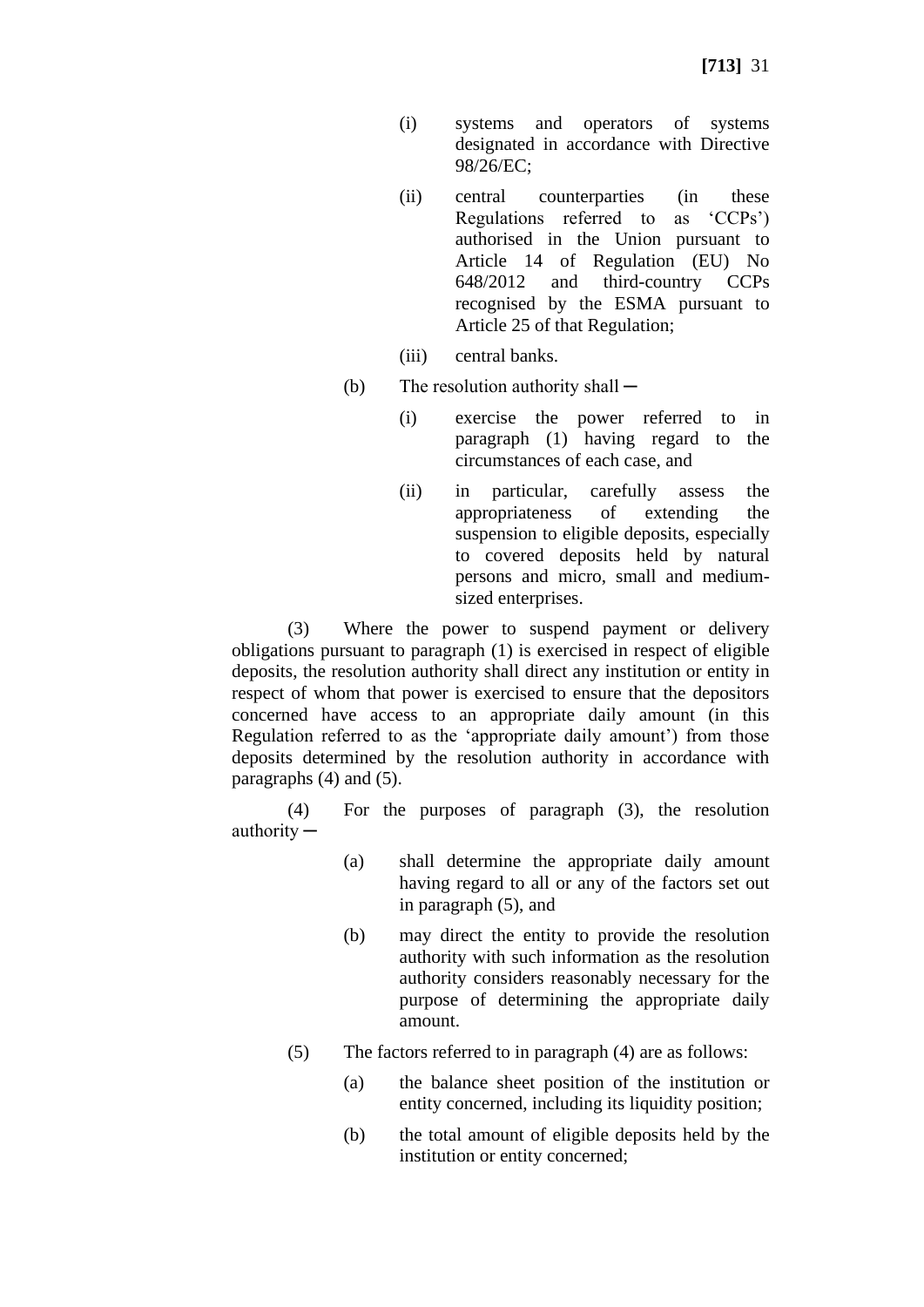32 **[713]**

- (c) the total number of depositors of the institution or entity concerned;
- (d) the period of the suspension pursuant to paragraph (1);
- (e) the amount which is likely to be required by different classes of depositors to meet reasonable daily expenses under the economic conditions prevailing in the State when the power of suspension pursuant to paragraph (1) is exercised;
- (f) such further information as may be provided to the resolution authority pursuant to a direction under paragraph (4)(b).
- (6) (a) The period of the suspension pursuant to paragraph  $(1)$  —
	- (i) shall be as short as possible,
	- (ii) shall not exceed the minimum period that the resolution authority considers necessary for the purposes indicated in paragraph  $(1)(c)$  and  $(d)$ , and
	- (iii) in any event shall not last longer than the period from the publication of a notice of suspension pursuant to paragraph (11) to midnight at the end of the business day next following that publication.
	- (b) On the expiry of the period of suspension referred to in subparagraph (a), the suspension shall cease to have effect.
- (7) (a) When exercising the power referred to in paragraph  $(1)$ , the resolution authority shall  $-$ 
	- (i) have regard to the impact the exercise of that power might have on the orderly functioning of financial markets, and
	- (ii) consider the existing rules, and supervisory and judicial powers, to safeguard creditors' rights and equal treatment of creditors in normal insolvency proceedings.
	- (b) The resolution authority shall, in particular, have regard to the potential application of normal insolvency proceedings to the institution or entity as a result of the determination in Regulation  $62(1)(c)$  and shall make the arrangements it deems appropriate to ensure adequate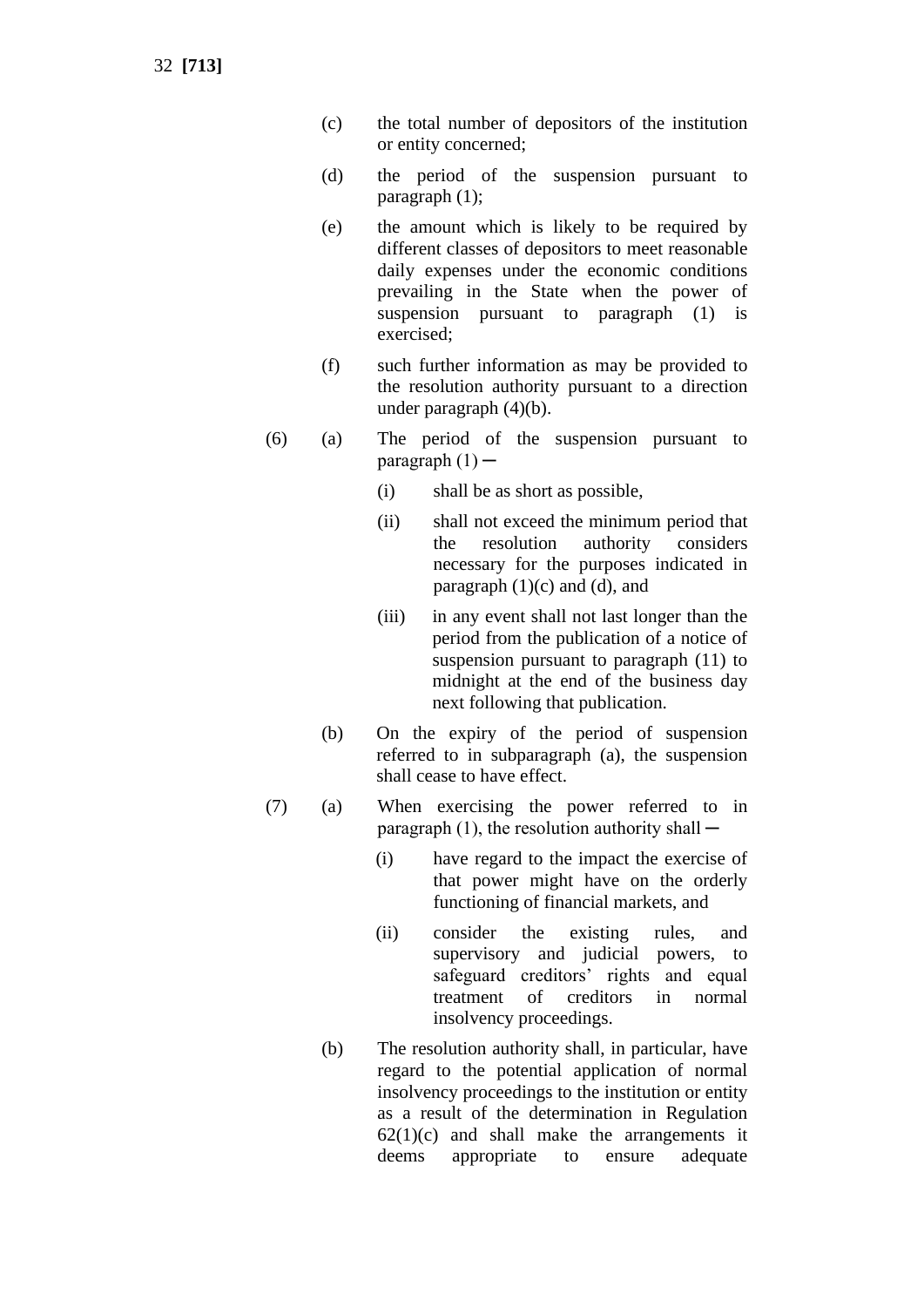coordination with the administrative authorities of the State or with the Court, as the case may be.

- (c) For the purposes of subparagraph (b), 'administrative authorities' means –
	- (i) the Minister,
	- (ii) the Investor Compensation Company DAC (otherwise known as the Investor Compensation Company Limited), and
	- (iii) the Insurance Compensation Fund.

(8) When payment or delivery obligations under a contract are suspended pursuant to paragraph (1), the payment or delivery obligations of any counterparties to that contract shall be suspended for the same period as provided for under paragraph (6)(a).

(9) A payment or delivery obligation under a contract that would have been due during the period of the suspension provided for under paragraph  $(6)(a)$  shall be due immediately upon expiry of that period.

(10) The resolution authority shall notify the institution or the entity referred to in Regulation 2(1)(c) to (i) and the authorities referred to in Regulation  $145(1)(a)$  to (f) without delay when exercising the power referred to in paragraph (1) after a determination has been made that the institution is failing or likely to fail pursuant to Regulation  $62(1)(a)$  and before the resolution decision is taken.

(11) The resolution authority shall publish or ensure the publication of such direction or other instrument by which obligations are suspended under this Regulation and the terms and period of suspension, by the means referred to in Regulation 145(4).

- (12) (a) This Regulation is without prejudice to any powers under any enactment (other than these Regulations) to suspend payment or delivery obligations ─
	- $(i)$  of  $-$ 
		- (I) the institutions and entities referred to in paragraph (1) before a determination is made that those institutions or entities are failing or likely to fail under Regulation  $62(1)(a)$ , or
		- (II) institutions or entities which are to be wound up under normal insolvency proceedings,

and

(ii) that exceed the scope and duration provided for in this Regulation.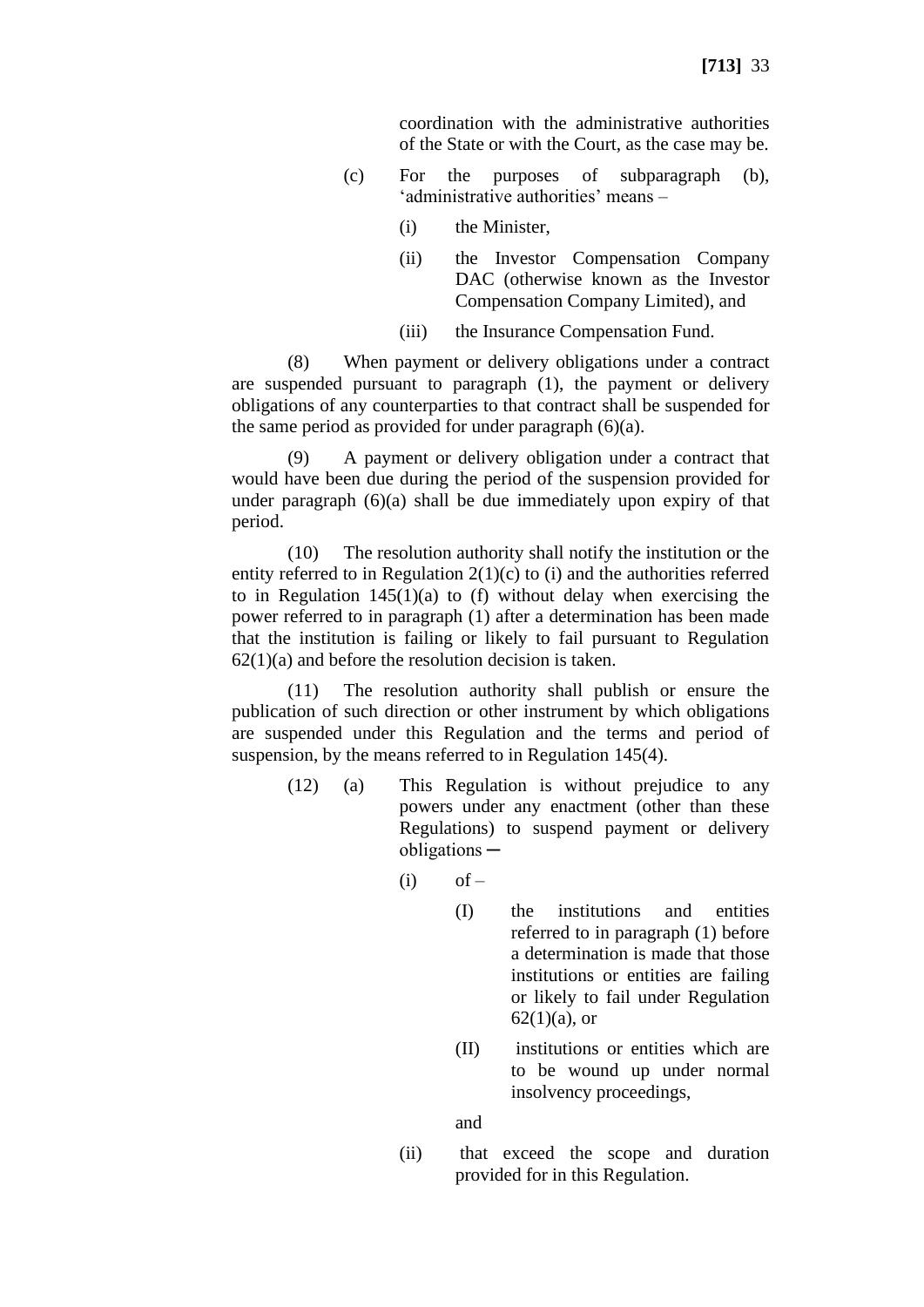(b) The conditions provided for in this Regulation shall be without prejudice to the conditions related to the exercise of any such powers to suspend payment or delivery obligations referred to in subparagraph (a).

(13) When the resolution authority exercises the power to suspend payment or delivery obligations pursuant to paragraph (1) with respect to an institution or an entity referred to in Regulation 2(1)(b) to (i), the resolution authority may also, for the duration of that suspension, exercise the power to  $-$ 

- (a) restrict secured creditors of the institution or entity from enforcing security interests in relation to any of the assets of that institution or entity for the same duration, in which case Regulations  $124(2)(d)$  and  $130(2)$  and  $(3)$  shall apply, and
- (b) suspend the termination rights of any party to a contract with that institution or entity for the same duration, in which case Regulations  $124(2)(e)$  and  $(3)$  and  $131$  shall apply.

(14) Where, after making a determination that an institution or entity is failing or likely to fail pursuant to Regulation  $62(1)(a)$ , the resolution authority has exercised the power to suspend payment or delivery obligations in the circumstances set out in paragraph (1) or (13), and resolution action is subsequently taken with respect to that institution or entity, the resolution authority shall not exercise its powers, with respect to that institution or entity, under —

- (a) Regulation 129(1), and
- (b) in the case of the exercise of its powers pursuant to paragraph  $(13)(a)$  and (b) or Regulation 130(1) or  $131(1)$ .".

### **Amendment of Regulation 65 of Regulations of 2015 (valuation for the purposes of resolution)**

- 18. Regulation 65 of the Regulations of 2015 is amended  $-$ 
	- (a) in paragraphs (1), by the substitution of "capital instruments and eligible liabilities in accordance with Regulation 95" for "capital instruments, under these Regulations",
	- (b) in paragraphs  $(5)(a)$ ,  $(5)(c)$ ,  $(5)(g)$ ,  $(6)(b)$ ,  $(11)$  and  $(12)(a)$ , by the substitution of "capital instruments and eligible liabilities in accordance with Regulation 95" for "capital instruments" in each place, and
	- (c) in paragraph  $(5)(d)$ , by the substitution of "bail-inable" liabilities" for "eligible liabilities".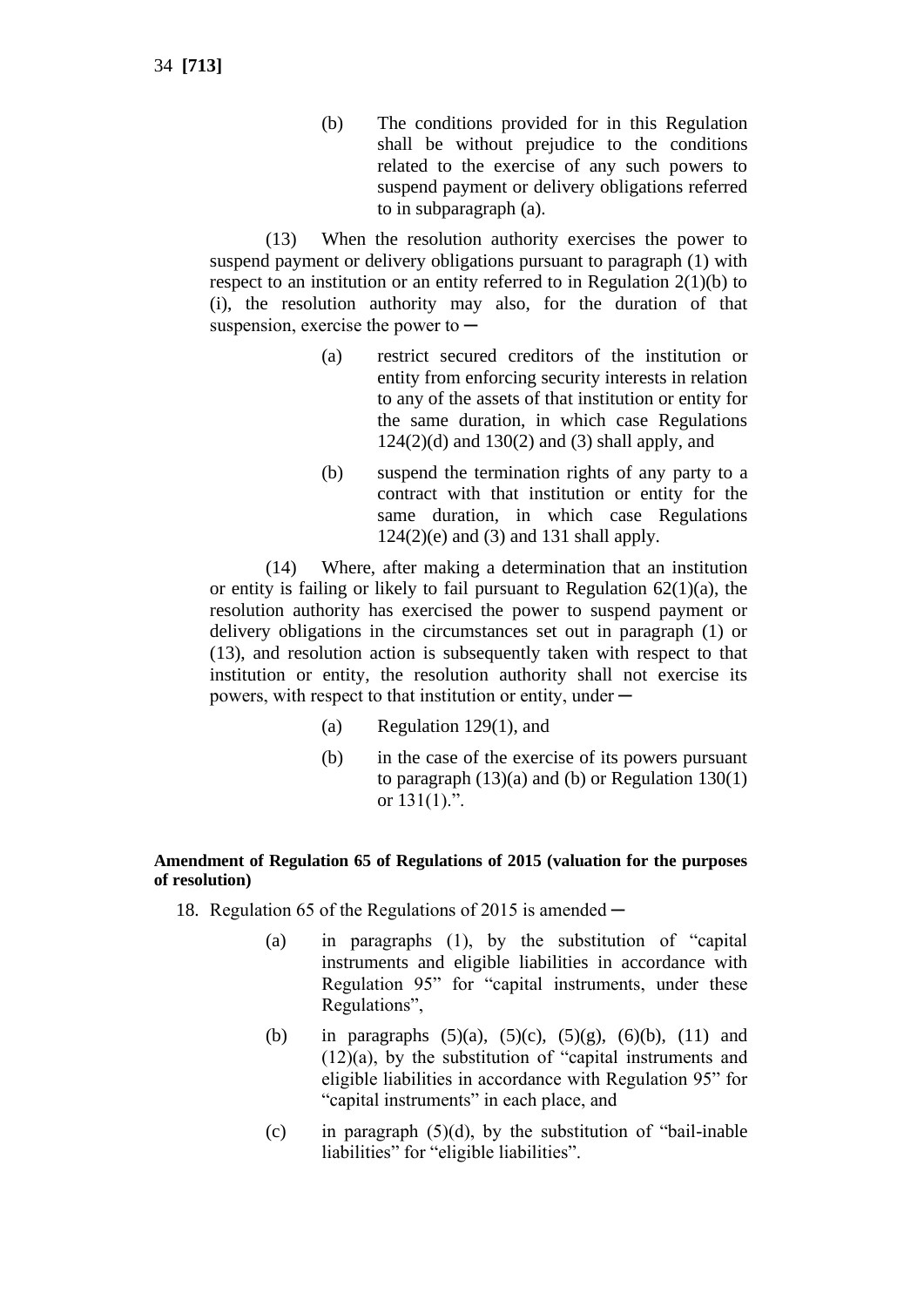### **Amendment of Regulation 68 of Regulations of 2015 (general principles of resolution tools)**

19. Regulation 68 of the Regulations of 2015 is amended in paragraph (1) by the substitution of "capital instruments and eligible liabilities" for "capital instruments".

### **Amendment of regulation 80 of Regulations of 2015 (scope of bail-in tool)**

- 20. Regulation 80 of the Regulations of 2015 is amended  $-$ 
	- (a) in paragraph  $(2)$ 
		- (i) by the substitution of the following for subparagraph (g):
			- "(g) liabilities with a remaining maturity of less than 7 days, owed to  $-$ 
				- (i) systems or operators of systems designated in accordance with Directive 98/26/EC or their participants and arising from the participation in such a system, or
				- (ii) CCPs authorised in the Union pursuant to Article 14 of Regulation (EU) No 648/2012 and third-country CCPs recognised by ESMA pursuant to Article 25 of that Regulation;",
		- (ii) in subparagraph (k), by the substitution of "Directive 2014/49/EU;" for "Directive 2014/49/EU.", and
		- (iii) by the insertion of the following subparagraph after subparagraph (k):
			- "(l) liabilities to institutions or entities referred to in Regulation  $2(1)(b)$  to (i) that are part of the same resolution group without being themselves resolution entities,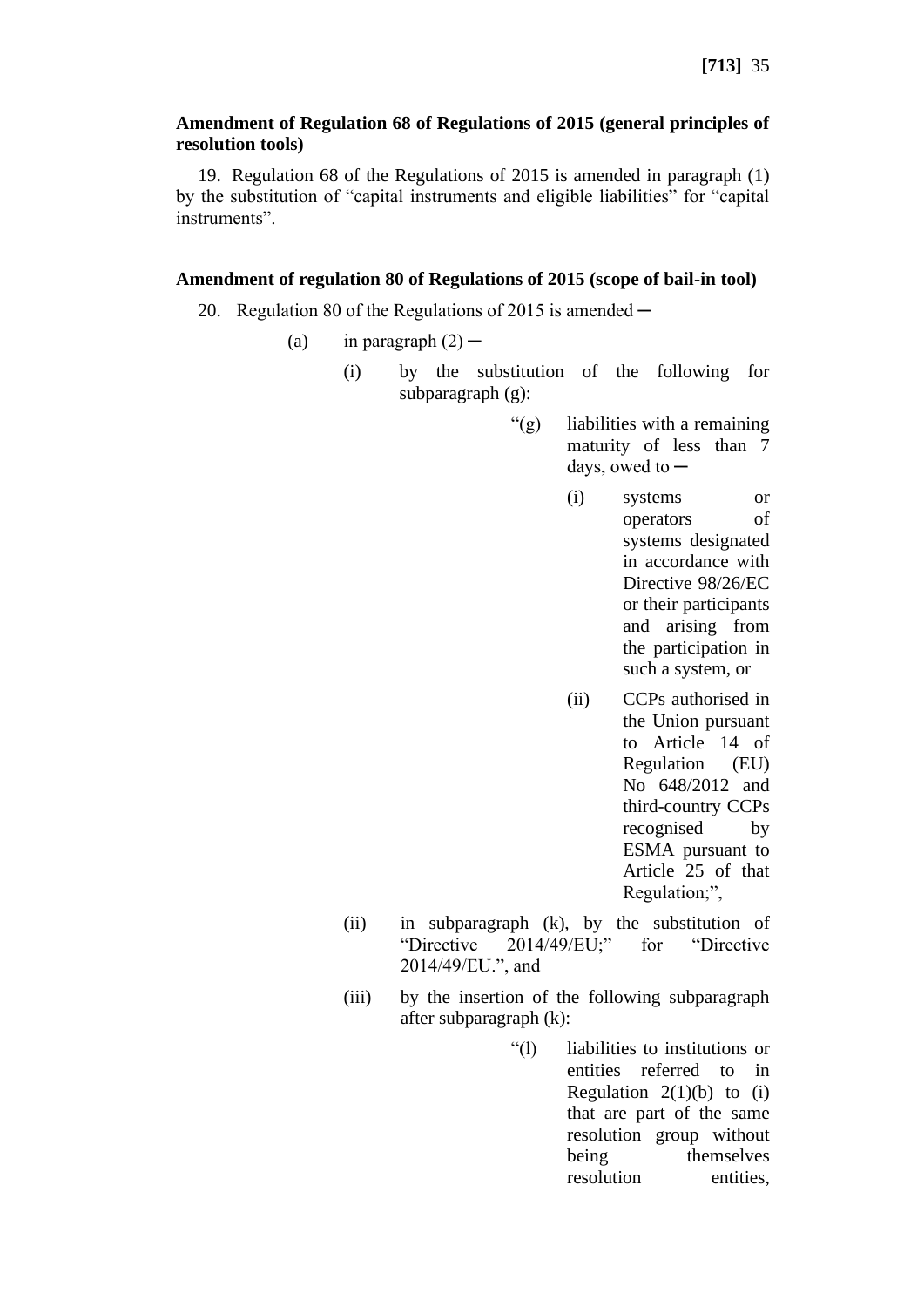regardless of their maturities, except where those liabilities rank below ordinary unsecured liabilities as provided for in section 1428A of the Act of 2014.",

(b) by the insertion of the following paragraph after paragraph (3):

> "(3A) In cases where the exception set out in paragraph (2)(l) applies, the resolution authority, where it is the resolution authority of the relevant subsidiary that is not a resolution entity, shall assess whether the number of items complying with Regulation 80H(6) is sufficient to support the implementation of the preferred resolution strategy.",

- (c) in paragraph (8), by the substitution of "bail-inable liabilities" for "eligible liabilities",
- (d) by the substitution of the following paragraph for paragraph (10):
	- "(10) (a) The resolution authority shall carefully assess whether liabilities to institutions or entities referred to in Regulation  $2(1)(b)$  to (i) that are part of the same resolution group without being themselves resolution entities and that are not excluded from the application of the write-down and conversion powers under paragraph (2)(l) should be excluded or partially excluded under paragraph (9) to ensure the effective implementation of the resolution strategy.
		- (b) Where the resolution authority decides to exclude or partially exclude a bail-inable liability or class of bail-inable liabilities under paragraph (9), the level of write-down or conversion applied to other bail-inable liabilities may be increased to take account of such exclusions, provided that the level of write-down and conversion applied to other bailinable liabilities complies with the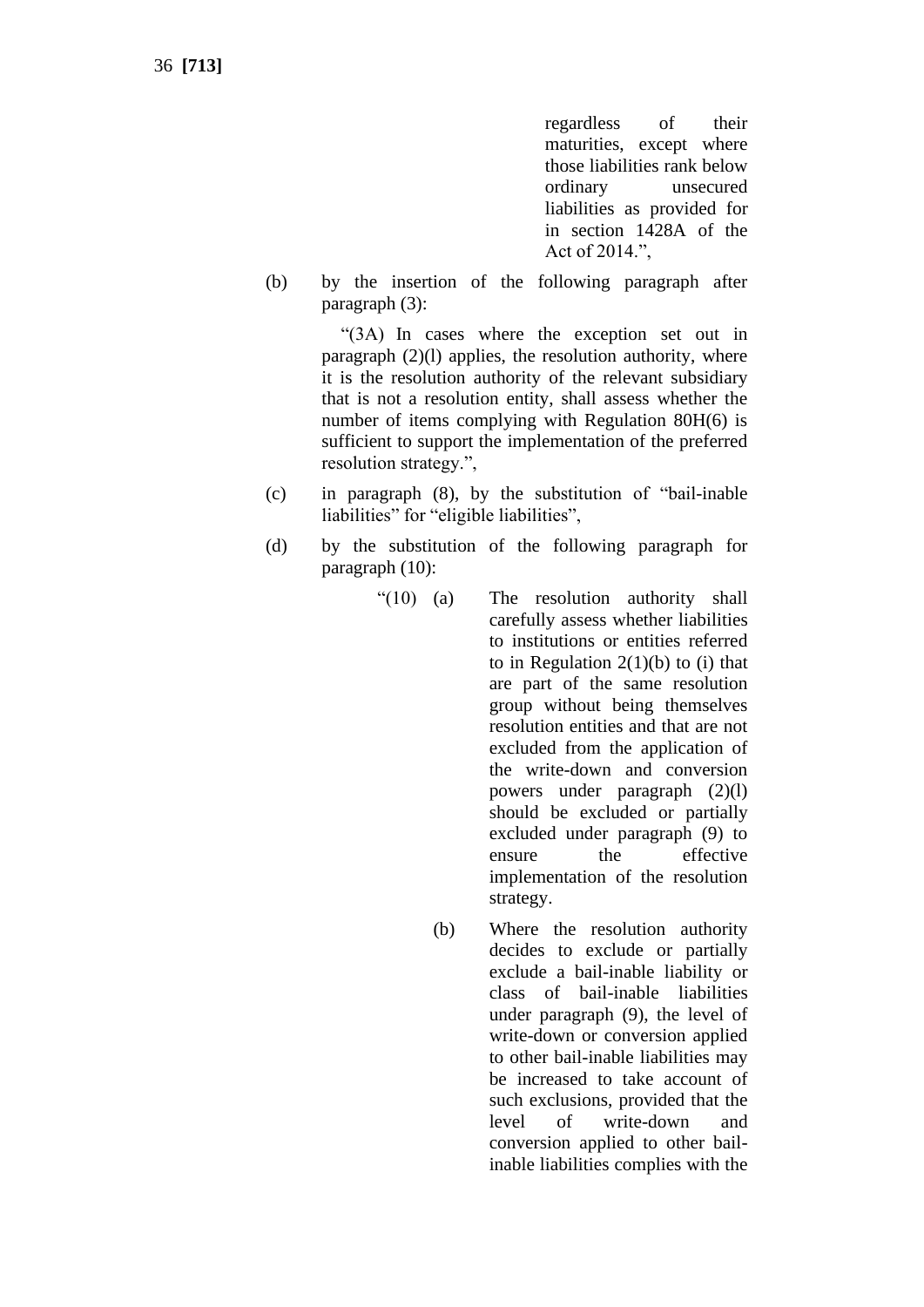principle set out in Regulation  $64(1)(g)$ .",

- (e) in paragraph  $(11)$ 
	- (i) by the substitution of "bail-inable liability" for "eligible liability", and
	- (ii) by the substitution of "bail-inable liabilities" for "eligible liabilities" in each place,

and

(f) in paragraph  $(12)(a)$ , by the substitution of "bail-inable" liabilities" for "eligible liabilities".

#### **Selling of subordinated eligible liabilities to retail clients**

21. The following Regulation is inserted after Regulation 80 of the Regulations of 2015:

- "80A. (1) In this Regulation 'relevant instrument', subject to paragraph (4), means an instrument issued on or after 28 December  $2020$  that is  $-$ 
	- (a) an eligible liability which meets all of the conditions referred to in Article 72a of the Union Capital Requirements Regulation except for point (b) of Article 72a(1) and paragraphs 3 to 5 of Article 72b of that Regulation,
	- (b) an Additional Tier 1 instrument, or
	- (c) a Tier 2 instrument.

(2) A relevant instrument shall not be issued with a denomination of less than €100,000.

(3) A relevant instrument with a denomination of less than  $€100,000$  shall not be sold to a retail client (within the meaning of point 11 of Article  $4(1)$  of Directive  $2014/65/EU<sup>8</sup>$ ) in the State.

(4) For the purposes of this Regulation, a reference to a relevant instrument shall not include ordinary shares regardless of whether such shares are recognised in Common Equity Tier 1, Additional Tier 1 or Tier 2 capital.".

<sup>8</sup> OJ No. 173, 12.6.2014, p. 349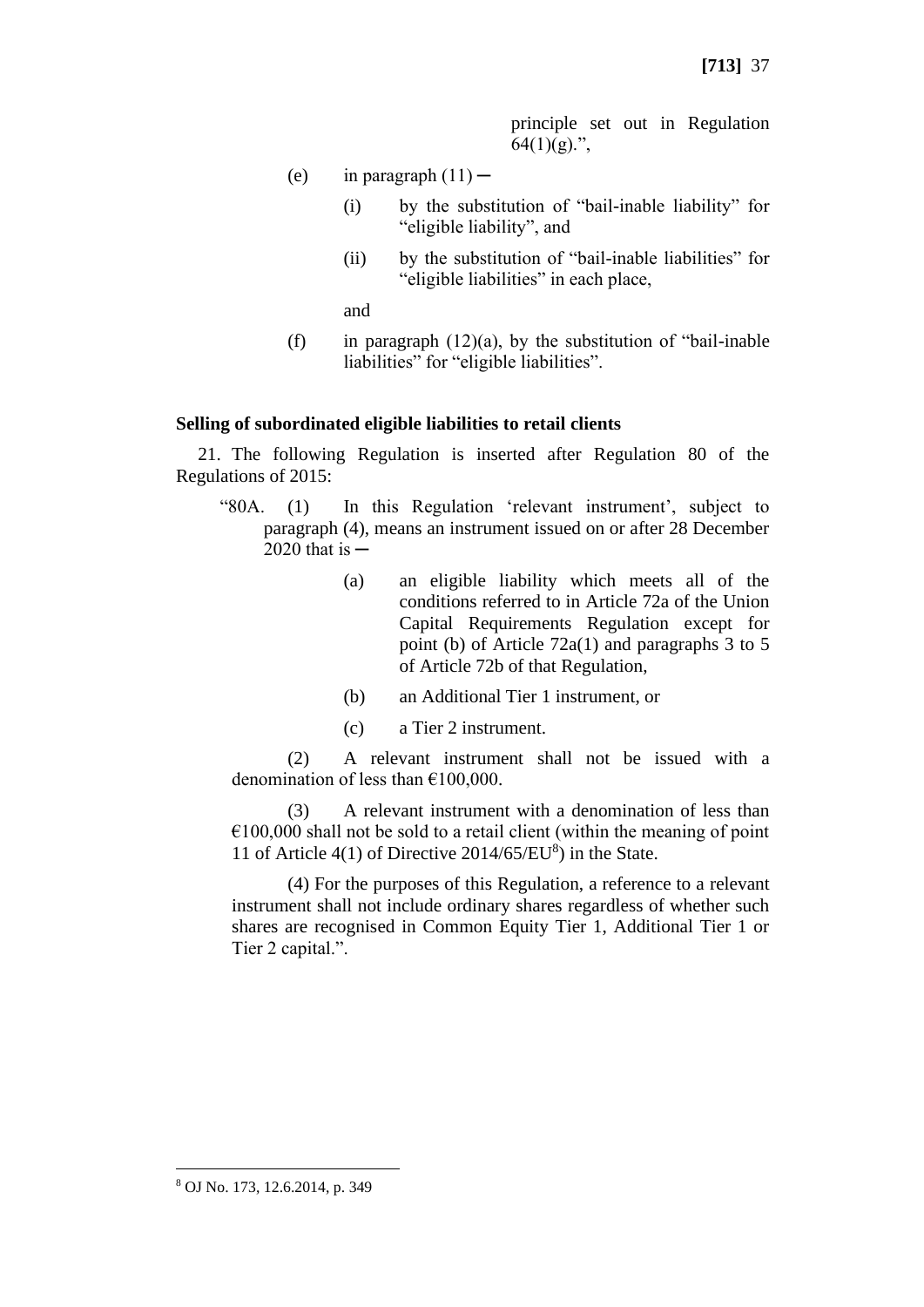# **New provisions in relation to own funds and eligible liabilities**

22. The following Regulations are inserted after Regulation 80A (inserted by Regulation 21) of the Regulations of 2015:

# "**Application and calculation of the minimum requirement for own funds and eligible liabilities.**

80B. (1) Institutions and entities referred to in Regulation  $2(1)(b)$  to (i) shall, at all times, meet the requirements for own funds and eligible liabilities where required by and in accordance with this Regulation and Regulations 80C to 80K.

(2) The requirement referred to in paragraph (1) shall be calculated in accordance with Regulation 80E(3) to (11), 80E(12) or  $80E(14)$  to  $(22)$ , as applicable, as the amount of own funds and eligible liabilities and expressed as percentages of —

- (a) the total risk exposure amount of the institution or entity referred to in paragraph (1), calculated in accordance with Article 92(3) of the Union Capital Requirements Regulation, and
- (b) the total exposure measure of the institution or entity referred to in paragraph (1), calculated in accordance with Articles 429 and 429a of the Union Capital Requirements Regulation.

# **Exemption from the minimum requirement for own funds and eligible liabilities.**

80C. (1) Notwithstanding Regulation 80B, the resolution authority shall exempt from the requirement referred to in Regulation 80B(1) mortgage credit institutions financed by covered bonds which, under the law of the State, are not allowed to receive deposits, provided that  $-$ 

- (a) those institutions will be wound up under normal insolvency proceedings or in proceedings implemented in accordance with Regulation 69, 71 or 74, and
- (b) the proceedings referred to in subparagraph (a) ensure that creditors of those institutions, including holders of covered bonds, where relevant, bear losses in a way that meets the resolution objectives.

(2) Institutions exempted in accordance with this Regulation from the requirement referred to in Regulation 80B(1) shall not be part of the consolidation referred to in Regulation 80G(1).

# **Eligible liabilities for resolution entities.**

80D. (1) Liabilities shall be included in the amount of own funds and eligible liabilities of resolution entities only where they satisfy the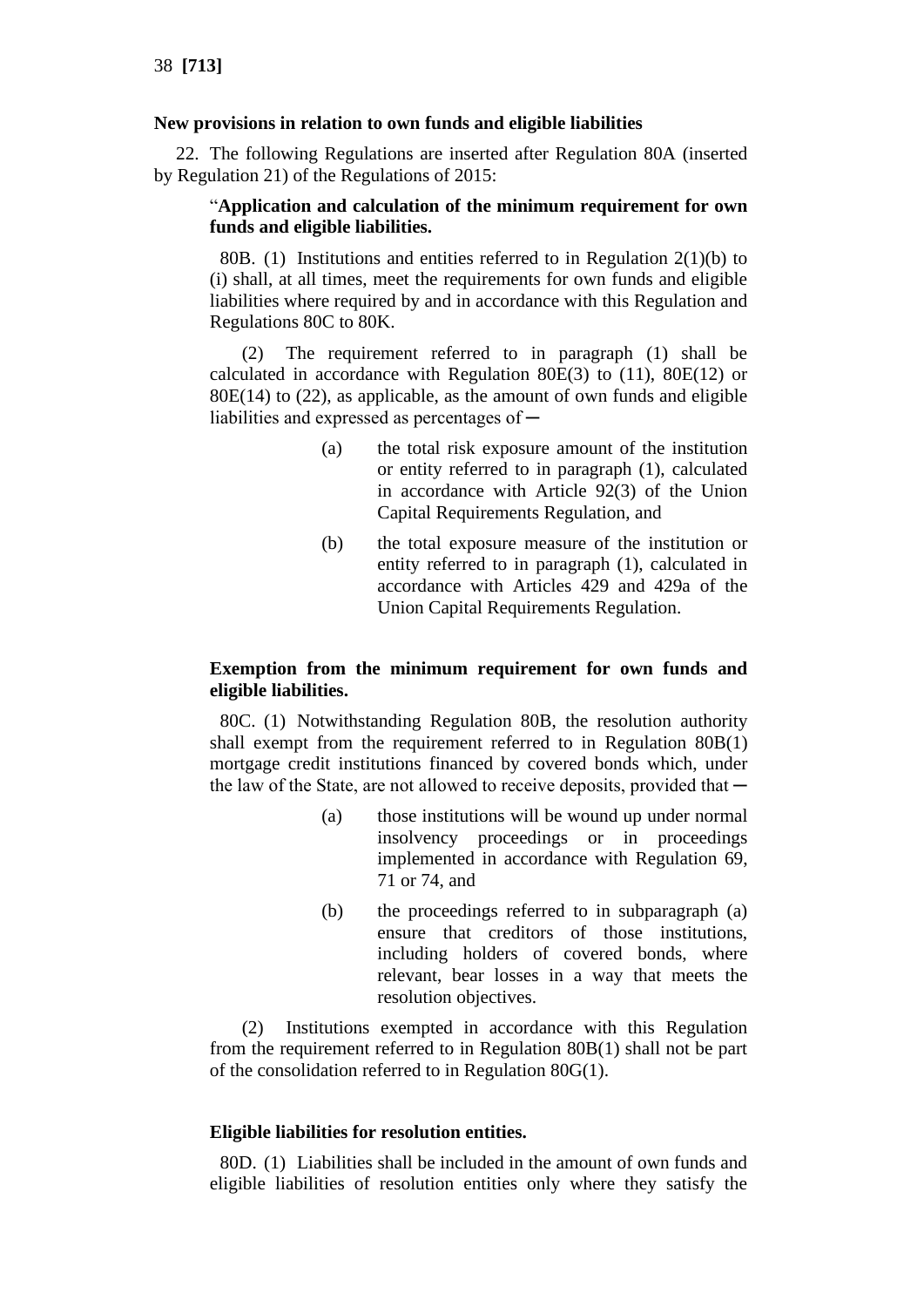conditions referred to in the following Articles of the Union Capital Requirements Regulation:

- (a) Article 72a;
- (b) Article 72b, other than point (d) of paragraph 2;
- (c) Article 72c.

(2) Notwithstanding paragraph (1), where these Regulations refer to the requirements in Article 92a or 92b of the Union Capital Requirements Regulation, for the purpose of those Articles, eligible liabilities shall consist of those eligible liabilities which are defined in Article 72k of the Union Capital Requirements Regulation and determined in accordance with Chapter 5a of Title I of Part Two of that Regulation.

(3) Liabilities that arise from debt instruments with embedded derivatives, such as structured notes, that meet the conditions referred to in paragraph (1), except for point (l) of Article 72a(2) of the Union Capital Requirements Regulation, shall be included in the amount of own funds and eligible liabilities where only one of the following conditions is met:

- (a) the principal amount of the liability arising from the debt instrument is  $-$ 
	- (i) known at the time of issue,
	- (ii) fixed or increasing, and
	- (iii) not affected by an embedded derivative feature,

and the total amount of the liability arising from the debt instrument, including the embedded derivative, can be valued on a daily basis by reference to an active and liquid two-way market for an equivalent instrument without credit risk, in accordance with Articles 104 and 105 of the Union Capital Requirements Regulation;

(b) the debt instrument includes a contractual term that specifies that the value of the claim in cases of the insolvency and of the resolution of the issuer is fixed or increasing, and does not exceed the initially paid-up amount of the liability.

(4) Debt instruments referred to in paragraph (3), including their embedded derivatives, shall not be subject to any netting agreement and the valuation of such instruments shall not be subject to Regulation 88(4).

(5) The liabilities referred to in paragraph (3) shall only be included in the amount of own funds and eligible liabilities with respect to the part of the liability that corresponds to the principal amount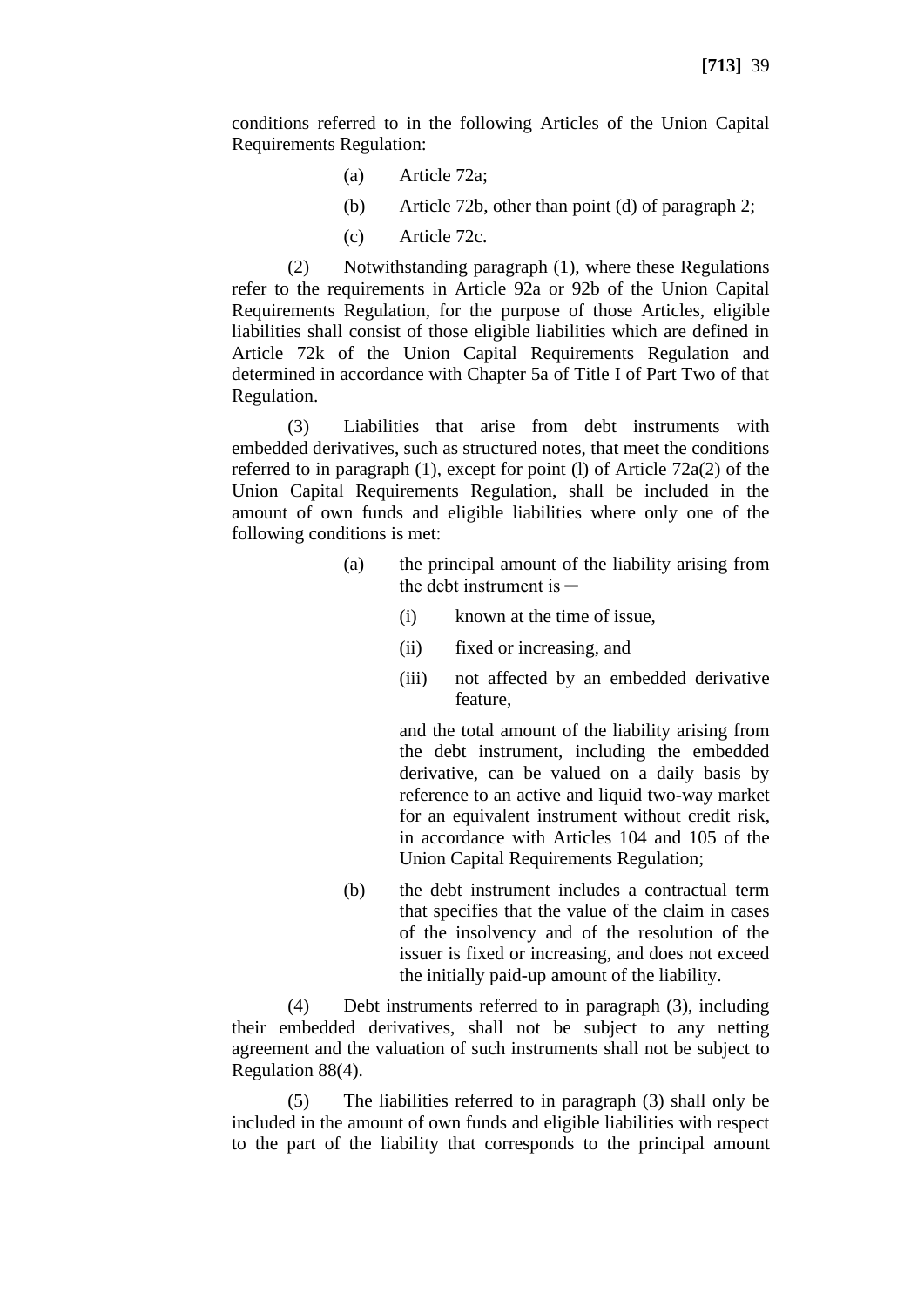referred to in paragraph  $(3)(a)$  or to the fixed or increasing amount referred to in paragraph (3)(b).

(6) Where liabilities are issued by a subsidiary established in the Union to an existing shareholder that is not part of the same resolution group, and that subsidiary is part of the same resolution group as the resolution entity, those liabilities shall be included in the amount of own funds and eligible liabilities of that resolution entity, provided that the following conditions are met:

- (a) the liabilities are issued in accordance with Regulation  $80H(6)(a)$ ;
- (b) the exercise of the write-down or conversion power in relation to those liabilities in accordance with Regulation 95 or 98 does not affect the control of the subsidiary by the resolution entity;
- (c) the liabilities do not exceed an amount determined by subtracting:
	- $(i)$  the sum of  $-$ 
		- (I) the liabilities issued to and bought by the resolution entity either directly or indirectly through other entities in the same resolution group, and
		- (II) the amount of own funds issued in accordance with Regulation 80H(6)(b),

#### from

(ii) the amount required in accordance with Regulation  $80H(1)$  to (5).

(7) In the case of resolution entities that are G-SIIs or that are subject to Regulation 80E(12) or (13), as the case may be, subject to paragraph (8) and without prejudice to the minimum requirement in Regulation 80E(12) or referred to in  $80F(1)(a)$ , the resolution authority shall ensure that a part of the requirement referred to in Regulation 80G equal to 8 per cent of the total liabilities, including own funds, shall be met by such resolution entities using own funds, subordinated eligible instruments, or liabilities as referred to in paragraph (6).

(8) The resolution authority may permit that a level lower than 8 per cent of the total liabilities, including own funds, but greater than the amount resulting from the application of the formula  $-$ 

 $\left(1 - \left(\frac{X1}{X2}\right)\right) \times 8$  per cent of the total liabilities, including own funds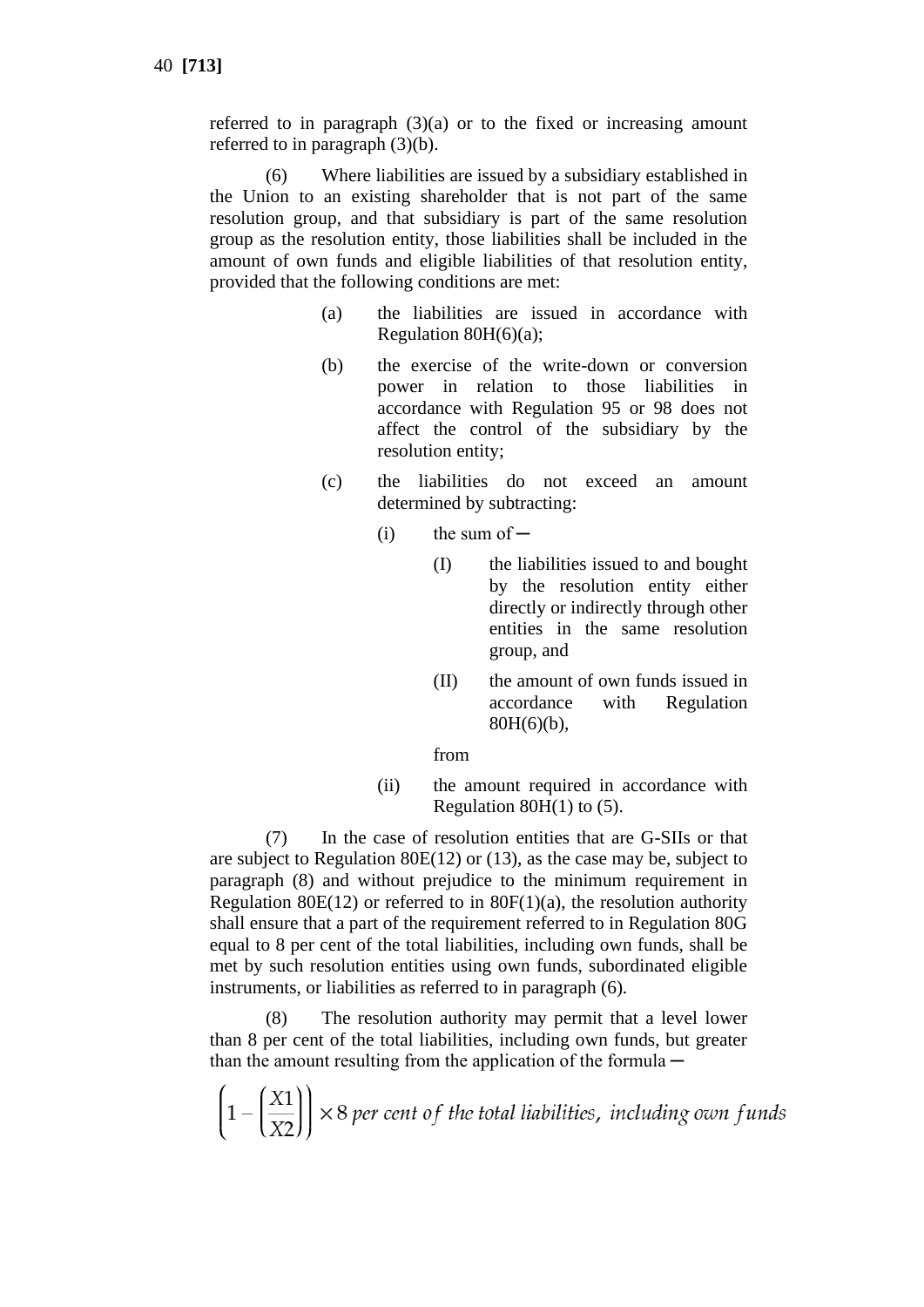shall be met by resolution entities referred to in paragraph (7) using own funds, subordinated eligible instruments, or liabilities as referred to in paragraph (6), provided that all the conditions set out in Article 72b(3) of the Union Capital Requirements Regulation are met, where, in light of the reduction that is possible under the said Article 72b(3):

- X1 equals 3.5 per cent of the total risk exposure amount calculated in accordance with Article 92(3) of the Union Capital Requirements Regulation; and
- X2 equals the sum of 18 per cent of the total risk exposure amount calculated in accordance with Article 92(3) of the Union Capital Requirements Regulation and the amount of the combined buffer requirement.

(9) For resolution entities that are subject to Regulation  $80E(12)$ , where the application of paragraphs (7) and (8) leads to a requirement greater than 27 per cent of the total risk exposure amount for the resolution entity concerned, the resolution authority shall limit the part of the requirement referred to in Regulation 80G which is to be met using own funds, subordinated eligible instruments, or liabilities as referred to in paragraph (6), to an amount equal to 27 per cent of the total risk exposure amount of that resolution entity if the resolution authority has assessed that  $-$ 

- (a) access to the resolution financing arrangement is not considered to be an option for resolving that resolution entity in the resolution plan, and
- (b) where subparagraph (a) does not apply, the requirement referred to in Regulation 80G allows that resolution entity to meet the requirements referred to in Regulation 80(12).

(10) In carrying out the assessment referred to in paragraph (9), the resolution authority shall also take into account the risk of disproportionate impact on the business model of the resolution entity concerned.

(11) Paragraph (9) shall not apply to resolution entities that are subject to Regulation 80E(13).

(12) For resolution entities other than those referred to in paragraph (7), the resolution authority may decide that a part of the requirement referred to in Regulation 80G up to the greater of 8 per cent of the total liabilities, including own funds, of the resolution entity and the formula referred to in paragraph (16), shall be met using own funds, subordinated eligible instruments, or liabilities as referred to in paragraph (6), provided that the following conditions are met:

> (a) non-subordinated liabilities referred to in paragraphs (1) and (3) have the same priority ranking as provided for in section 1428A of the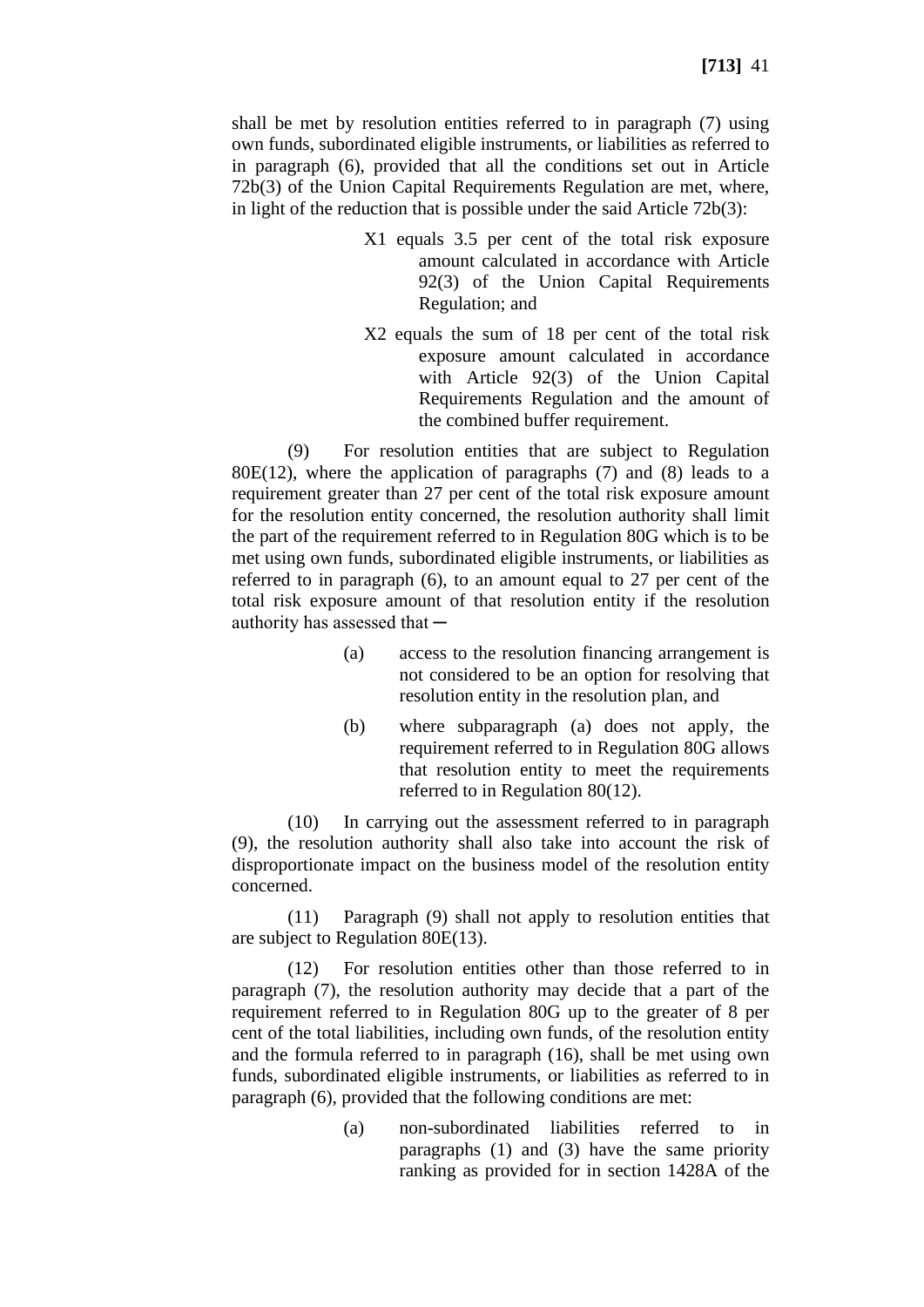42 **[713]**

Act of 2014 as certain liabilities that are excluded from the application of write-down and conversion powers in accordance with Regulation 80(2) to (8) or Regulation 80(9) and  $(10);$ 

- (b) there is a risk that, as a result of a planned application of write-down and conversion powers to non-subordinated liabilities that are not excluded from the application of write-down and conversion powers in accordance with Regulation 80(2) to (8) or Regulation 80(9) and (10), creditors whose claims arise from those liabilities incur greater losses than they would incur in a winding up under normal insolvency proceedings;
- (c) the amount of own funds and other subordinated liabilities does not exceed the amount necessary to ensure that the creditors referred to in subparagraph (b) do not incur losses above the level of losses that they would otherwise have incurred in the winding-up of the resolution entity under normal insolvency proceedings.

(13) Where the resolution authority determines that, within a class of liabilities which includes eligible liabilities, the amount of the liabilities that are excluded or reasonably likely to be excluded from the application of write-down or conversion powers in accordance with Regulation 80(2) to  $(8)$  or Regulation 80(9) and  $(10)$  totals more than 10 per cent of that class, the resolution authority shall assess the risk referred to in paragraph (12)(b).

(14) For the purposes of paragraphs (7) to (13) and (16), derivative liabilities shall be included in total liabilities on the basis that full recognition is given to counterparty netting rights.

(15) The own funds of a resolution entity that are used to comply with the combined buffer requirement shall be eligible to comply with the requirements referred to in paragraphs (7) to (13) and (16).

(16) Notwithstanding paragraphs (7) to (11) and subject to paragraphs (17) to (21), the resolution authority may decide that the requirement referred to in Regulation 80G shall be met by resolution entities referred to in paragraph (7) using own funds, subordinated eligible instruments, or liabilities as referred to in paragraph (6), to the extent that, due to the obligation of the resolution entity to comply with the combined buffer requirement and the requirements referred to in Article 92a of the Union Capital Requirements Regulation and Regulations 80E(12) and 80G, the sum of those own funds, instruments and liabilities does not exceed the greater of  $-$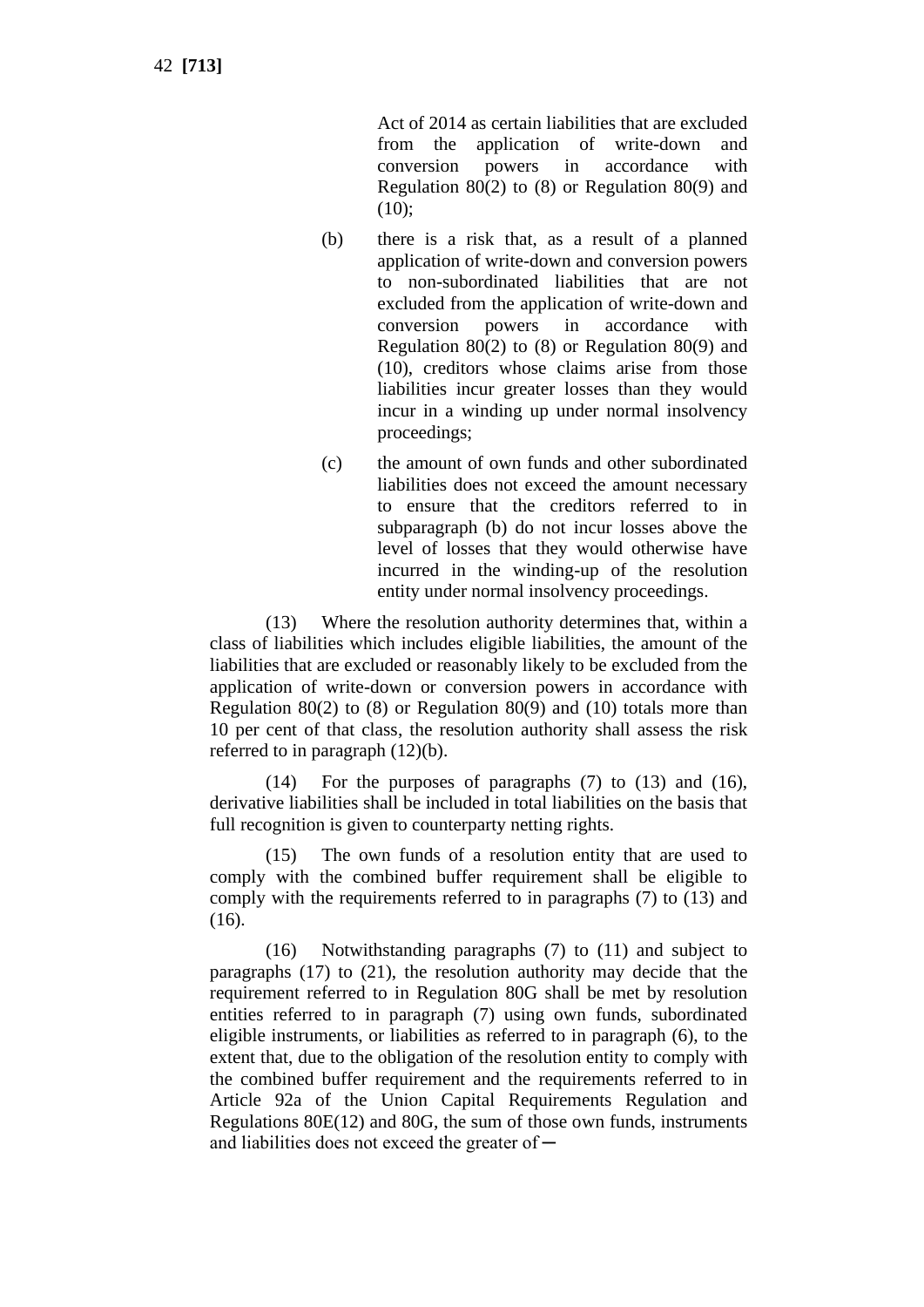- (a) 8 per cent of total liabilities, including own funds, of the entity, or
- (b) the amount resulting from the application of the formula ─

 $Ax2+Bx2+C$ 

where –

A is the amount resulting from the requirement referred to in Article  $92(1)(c)$  of the Union Capital Requirements Regulation,

B is the amount resulting from the requirement referred to in Regulation 92A of the Capital Requirements Regulations, and

C is the amount resulting from the combined buffer requirement.

- (17) (a) The resolution authority may exercise the power referred to in paragraph (16) with respect to resolution entities that are G-SIIs or that are subject to Regulation 80E(12) or (13), and that meet one of the conditions specified in paragraph (18), up to a limit of 100 per cent of the total number of all resolution entities that are G-SIIs or that are subject to Regulation 80E(12) or (13) for which the resolution authority determines the requirement referred to in Regulation 80G.
	- (b) Subject to section 33AK(1A) of the Act of 1942, if the Minister is of the opinion that such information is relevant to the exercise of the power referred to in paragraph (16) as provided for in subparagraph (a), the resolution authority shall provide such information as the Minister may from time to time require on the total number of resolution entities that are G-SIIs or that are subject to Regulation 80E(12) or (13).
- (18) The following are the conditions referred to in paragraph

(17):

- (a) substantive impediments to resolvability have been identified in the preceding resolvability assessment and either:
	- (i) no remedial action has been taken following the application of the measures referred to in Regulation 28(10) in the timeline required by the resolution authority, or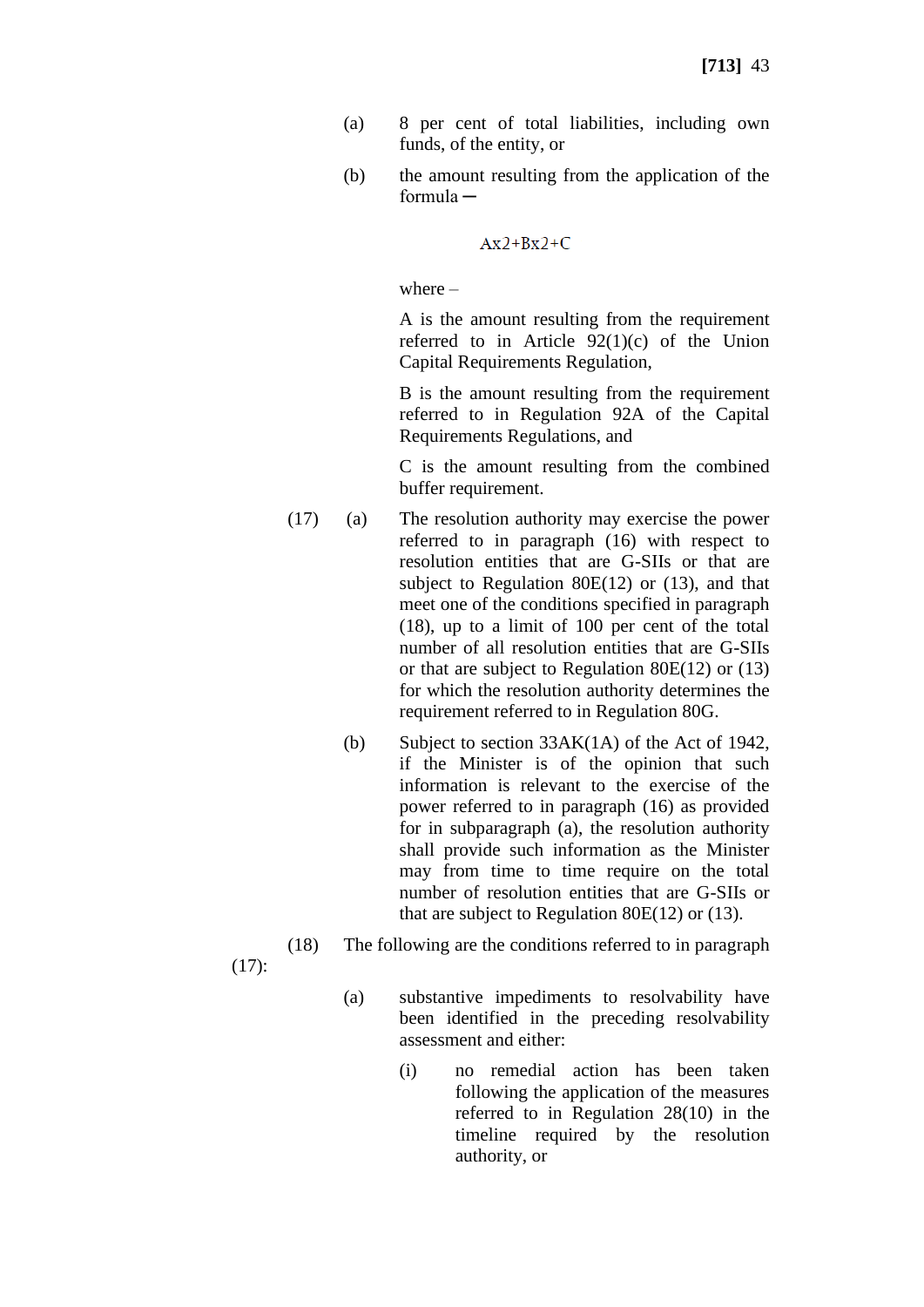44 **[713]**

- (ii) the identified substantive impediments cannot be addressed using any of the measures referred to in Regulation 28(10), and the exercise of the power referred to in paragraph (16) would partially or fully compensate for the negative impact of the substantive impediments on resolvability;
- (b) the resolution authority considers that the feasibility and credibility of the resolution entity's preferred resolution strategy is limited, taking into account the entity's size, its interconnectedness, the nature, scope, risk and complexity of its activities, its legal status and its shareholding structure;
- (c) the requirement referred to in Regulation 92A of the Capital Requirements Regulations reflects the fact that the resolution entity that is a G-SII or that is subject to Regulation 80 $E(12)$  or (13) is, in terms of risk, among the top 20 per cent of institutions for which the resolution authority determines the requirement referred to in Regulation 80B(1).

(19) For the purposes of the percentages referred to in paragraphs (17) and (18), the resolution authority shall round the number resulting from the calculation up to the closest whole number.

(20) The resolution authority shall only take a decision referred to in paragraph (12) or (16), as the case may be, after consulting the competent authority.

(21) When taking a decision referred to in paragraph (12) or (16), as the case may be, the resolution authority shall also take into account ─

- (a) the depth of the market for the resolution entity's own funds instruments and subordinated eligible instruments, the pricing of such instruments, where they exist, and the time needed to execute any transactions necessary for the purpose of complying with the decision,
- (b) the amount of eligible liabilities instruments that meet all of the conditions referred to in Article 72a of the Union Capital Requirements Regulation that have a residual maturity below one year as of the date of the decision, with a view to making quantitative adjustments to the requirements referred to in paragraphs (12) and  $(16)$ ,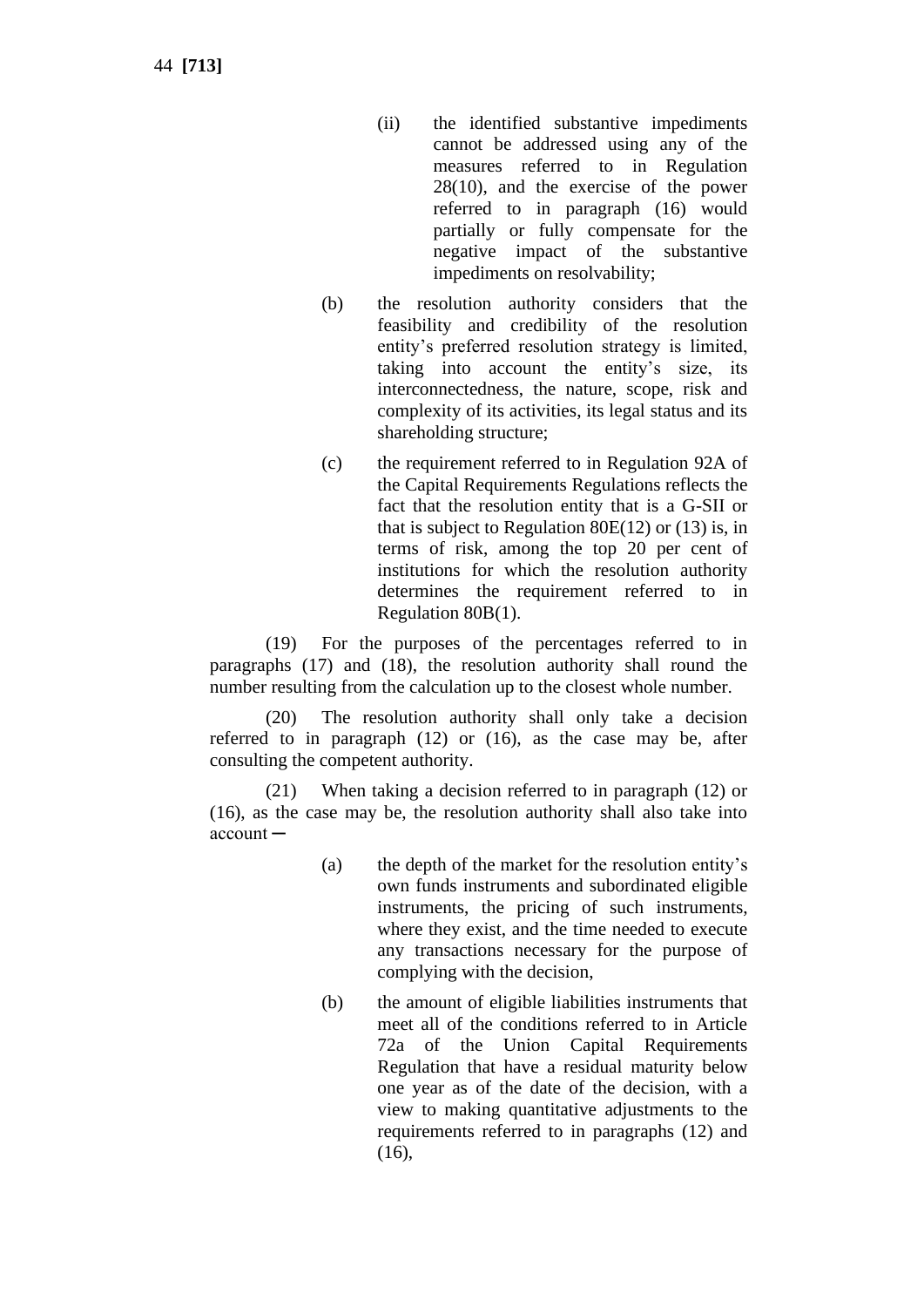- (c) the availability and the amount of instruments that meet all of the conditions referred to in Article 72a of the Union Capital Requirements Regulation other than point (d) of Article 72b(2) of that Regulation,
- (d) subject to paragraph (22), whether the amount of liabilities that are excluded from the application of write-down and conversion powers in accordance with Regulation 80(2) to (8) or Regulation 80(9) and (10) and that, in normal insolvency proceedings, rank equally with or below the highest ranking eligible liabilities is significant in comparison to the own funds and eligible liabilities of the resolution entity,
- (e) the resolution entity's business model, funding model, and risk profile, and its stability and ability to contribute to the economy, and
- (f) the impact of possible restructuring costs on the resolution entity's recapitalisation.
- (22) For the purposes of paragraph  $(21)(d)$ :
	- (a) where the amount of excluded liabilities does not exceed 5 per cent of the amount of the own funds and eligible liabilities of the resolution entity, the excluded amount shall be considered as not being significant;
	- (b) above the threshold referred to in subparagraph (a), the significance of the excluded liabilities shall be assessed by the resolution authority.

# **Determination of minimum requirement for own funds and eligible liabilities.**

80E. (1) The requirement referred to in Regulation 80B(1) shall be determined by the resolution authority, after consulting the competent authority, on the basis of the following criteria:

- (a) the need to ensure that the resolution group can be resolved by the application of the resolution tools to the resolution entity, including, where appropriate, the bail-in tool, in a way that meets the resolution objectives;
- (b) the need to ensure, where appropriate, that the resolution entity and its subsidiaries that are institutions or entities referred to in Regulation  $2(1)(b)$  to (i) but are not resolution entities have sufficient own funds and eligible liabilities to ensure that, if the bail-in tool or write-down and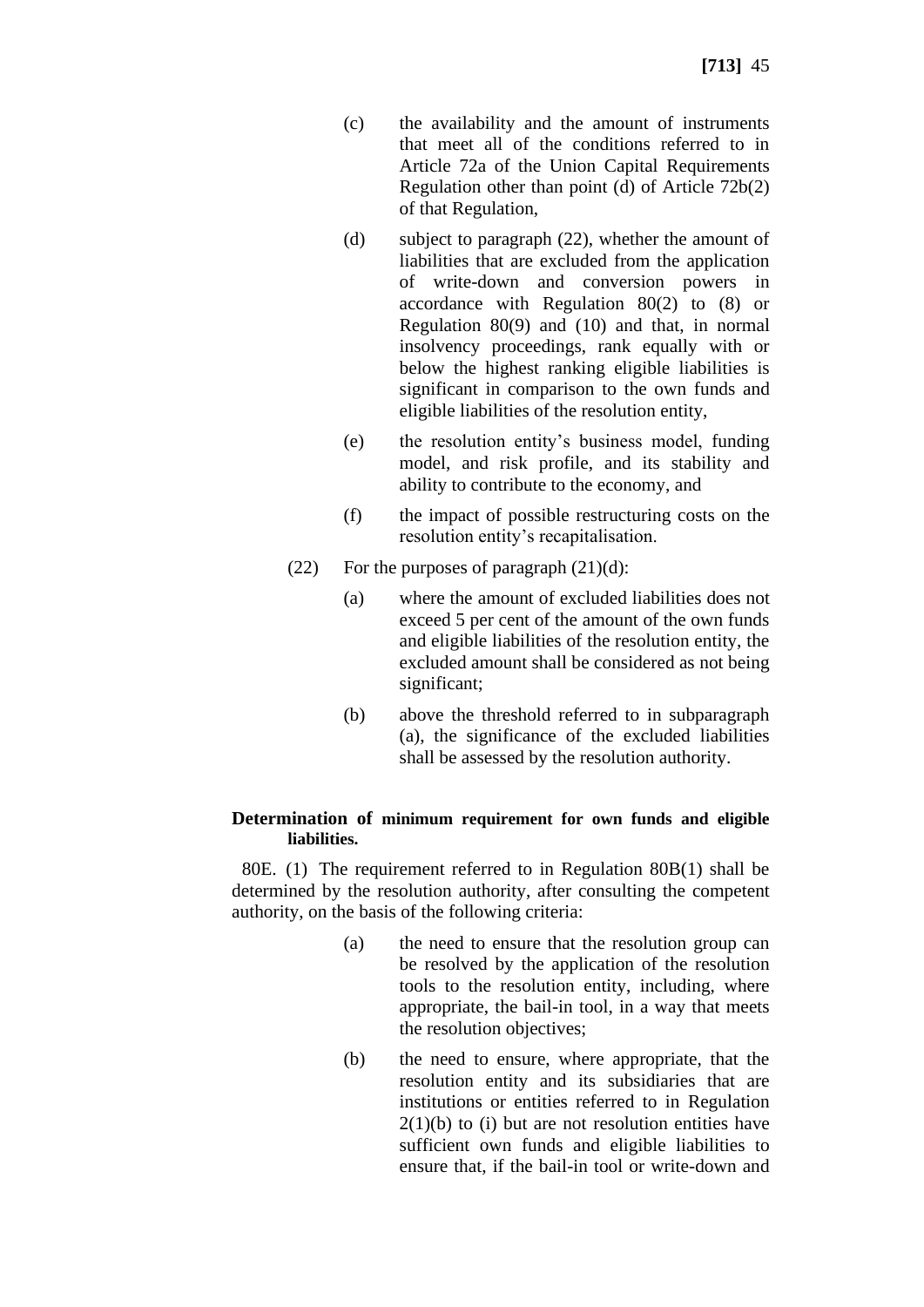46 **[713]**

conversion powers, respectively, were to be applied to them, losses could be absorbed and that it is possible to restore the total capital ratio and, as applicable, the leverage ratio, of the relevant entities to a level necessary to enable them to continue to comply with the conditions for authorisation and to carry on the activities for which they are authorised under the Capital Requirements Regulations or Directive 2014/65/EU;

- (c) the need to ensure, if the resolution plan anticipates the possibility for certain classes of eligible liabilities to be excluded from bail-in pursuant to Regulation 80(9) and (10) or to be transferred in full to a recipient under a partial transfer, that the resolution entity has sufficient own funds and eligible liabilities to absorb losses and to restore its total capital ratio and, as applicable, its leverage ratio, to the level necessary to enable it to continue to comply with the conditions for authorisation and to carry on the activities for which it is authorised under the Capital Requirements Regulations or Directive 2014/65/EU;
- (d) the size, the business model, the funding model and the risk profile of the entity;
- (e) the extent to which the failure of the entity would have an adverse effect on financial stability, including through contagion to other institutions or entities, due to the interconnectedness of the entity with those other institutions or entities or with the rest of the financial system.
- (2) (a) Where the resolution plan provides that resolution action is to be taken or that the power to write-down and convert relevant capital instruments and eligible liabilities in accordance with Regulation 95 is to be exercised in accordance with the relevant scenario referred to in Regulation 17(9) and (10) the requirement referred to in Regulation 80B(1) shall equal an amount sufficient to ensure that —
	- (i) the losses that are expected to be incurred by the entity are fully absorbed ('loss absorption'), and
	- (ii) the resolution entity and its subsidiaries that are institutions or entities referred to in Regulation  $2(1)(b)$  to (i) but are not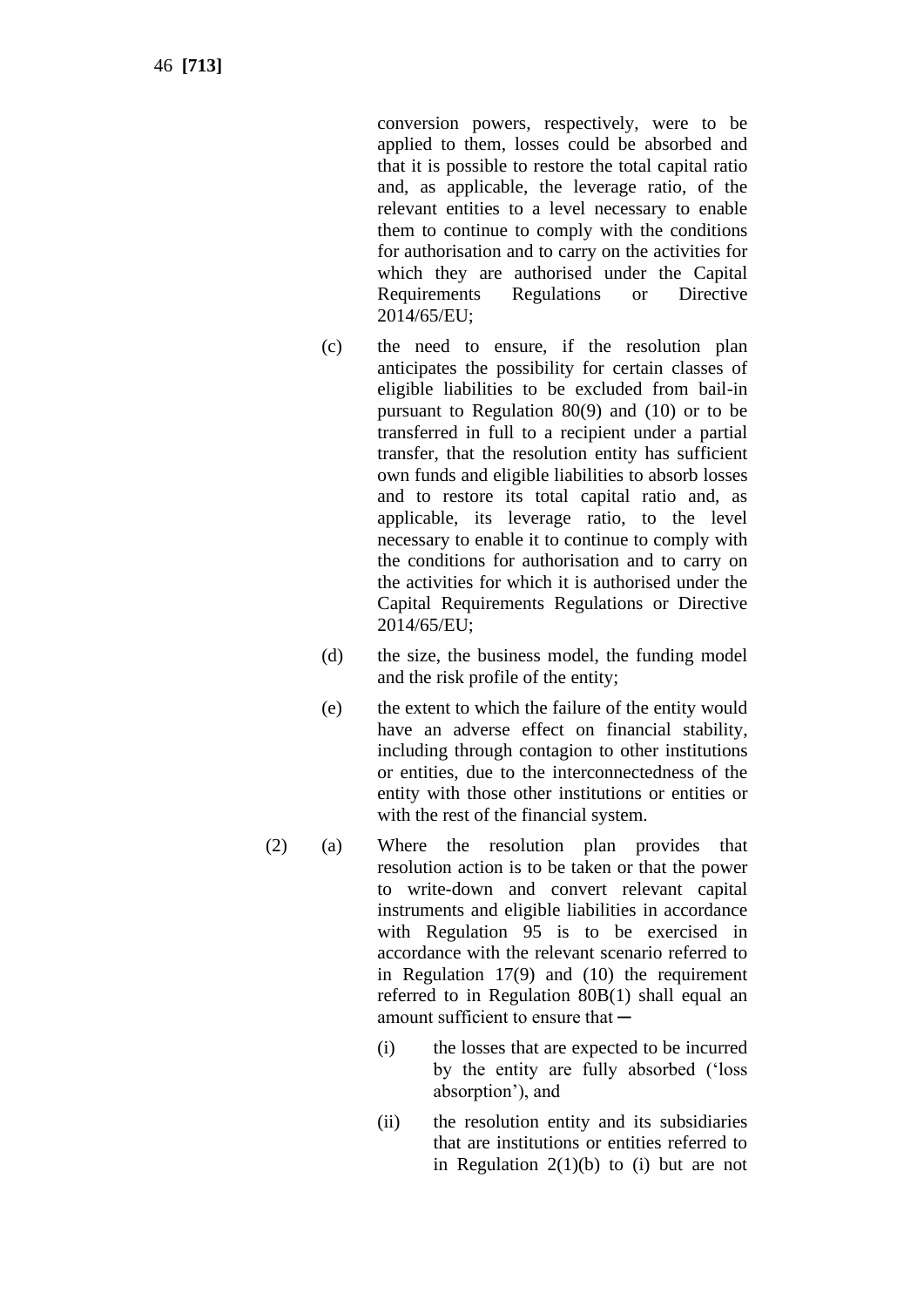resolution entities are recapitalised to a level necessary to enable them to continue to comply with the conditions for authorisation, and to carry on the activities for which they are authorised under the Capital Requirements Regulations or Directive 2014/65/EU or an equivalent legislative act for an appropriate period not longer than one year (in this Regulation referred to as 'recapitalisation').

- (b) Where the resolution plan provides that the entity is to be wound up under normal insolvency proceedings, the resolution authority shall assess whether it is justified to limit the requirement referred to in Regulation 80B(1) for that entity, so that it does not exceed an amount sufficient to absorb losses in accordance with subparagraph  $(a)(i)$ .
- (c) The assessment by the resolution authority shall, in particular, evaluate the limit referred to in subparagraph (b) as regards any possible impact on financial stability and on the risk of contagion to the financial system.

(3) For resolution entities, the amount referred to in paragraph  $(2)(a)$  shall be the following:

- (a) for the purpose of calculating the requirement referred to in Regulation 80B(1), in accordance with Regulation  $80B(2)(a)$ , the sum of —
	- (i) the amount of the losses to be absorbed in resolution that corresponds to the requirements referred to in point (c) of Article 92(1) of the Union Capital Requirements Regulation and Regulation 92A of the Capital Requirements Regulations of the resolution entity at the consolidated resolution group level, and
	- (ii) a recapitalisation amount that allows the resolution group resulting from resolution to restore compliance with its total capital ratio requirement referred to in point (c) of Article 92(1) of the Union Capital Requirements Regulation and its requirement referred to in Regulation 92A of the Capital Requirements Regulations at the consolidated resolution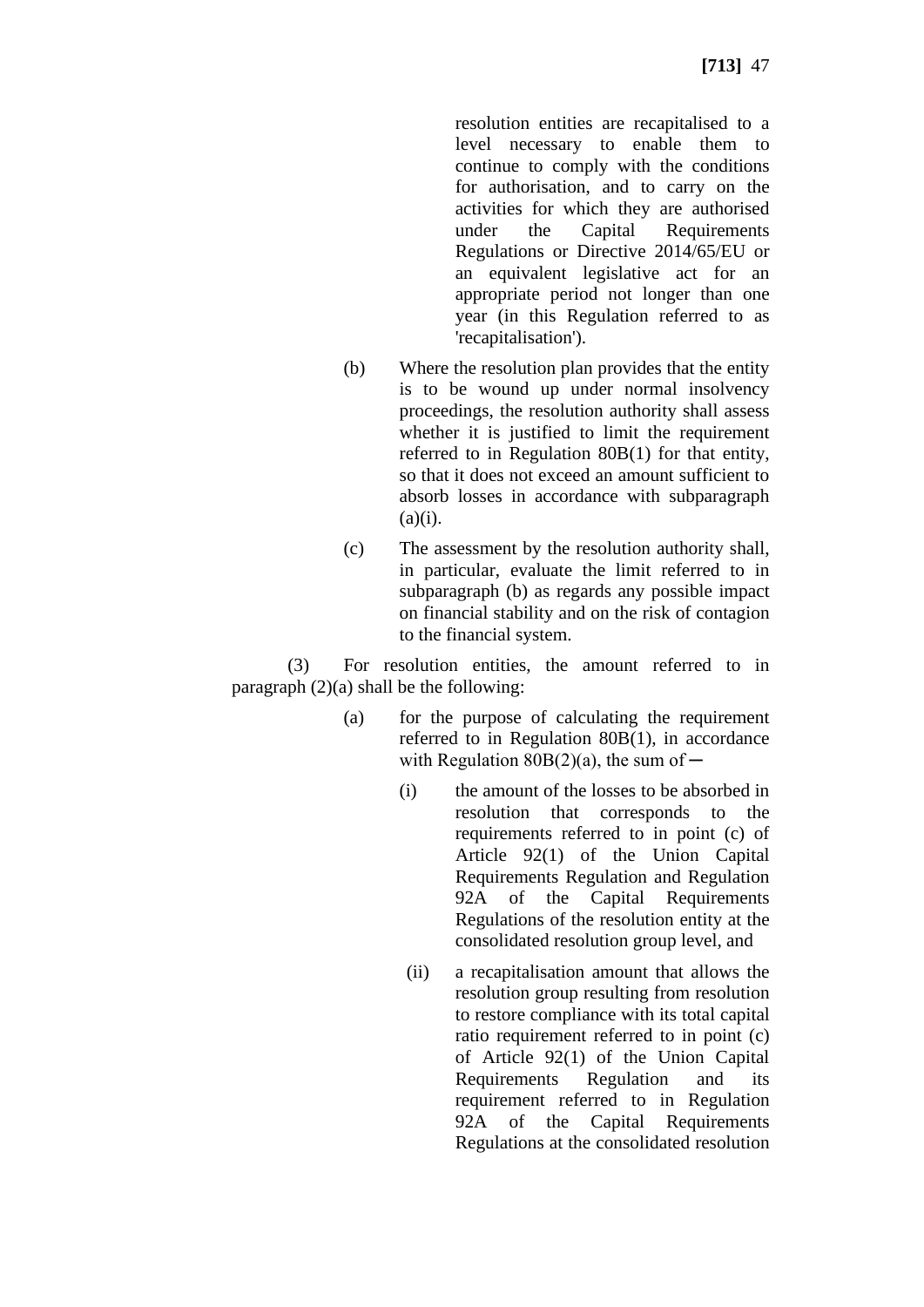group level after the implementation of the preferred resolution strategy,

and

- (b) for the purpose of calculating the requirement referred to in Regulation 80B(1), in accordance with Regulation  $80B(2)(b)$ , the sum of  $-$ 
	- (i) the amount of the losses to be absorbed in resolution that corresponds to the resolution entity's leverage ratio requirement referred to in point (d) of Article 92(1) of the Union Capital Requirements Regulation at the consolidated resolution group level, and
	- (ii) a recapitalisation amount that allows the resolution group resulting from resolution to restore compliance with the leverage ratio requirement referred to in subparagraph (d) of Article 92(1) of the Union Capital Requirements Regulation at the consolidated resolution group level after the implementation of the preferred resolution strategy.

(4) For the purposes of Regulation 80B(2)(a), the requirement referred to in Regulation 80B(1) shall be expressed in percentage terms as the amount calculated in accordance with paragraph (3)(a), divided by the total risk exposure amount.

(5) For the purposes of Regulation 80B(2)(b), the requirement referred to in Regulation 80B(1) shall be expressed in percentage terms as the amount calculated in accordance with paragraph (3)(b), divided by the total exposure measure.

(6) When setting the individual requirement provided in paragraph (3)(b), the resolution authority shall take into account the requirements referred to in Regulation 80(12).

(7) When setting the recapitalisation amounts referred to in subparagraphs (a)(ii) and (b)(ii) of paragraph (3), the resolution authority shall  $-$ 

- (a) use the most recently reported values for the relevant total risk exposure amount or total exposure measure, adjusted for any changes resulting from resolution actions set out in the resolution plan, and
- (b) after consulting with the competent authority, adjust the amount corresponding to the current requirement referred to in Regulation 92A of the Capital Requirements Regulations downwards or upwards to determine the requirement that is to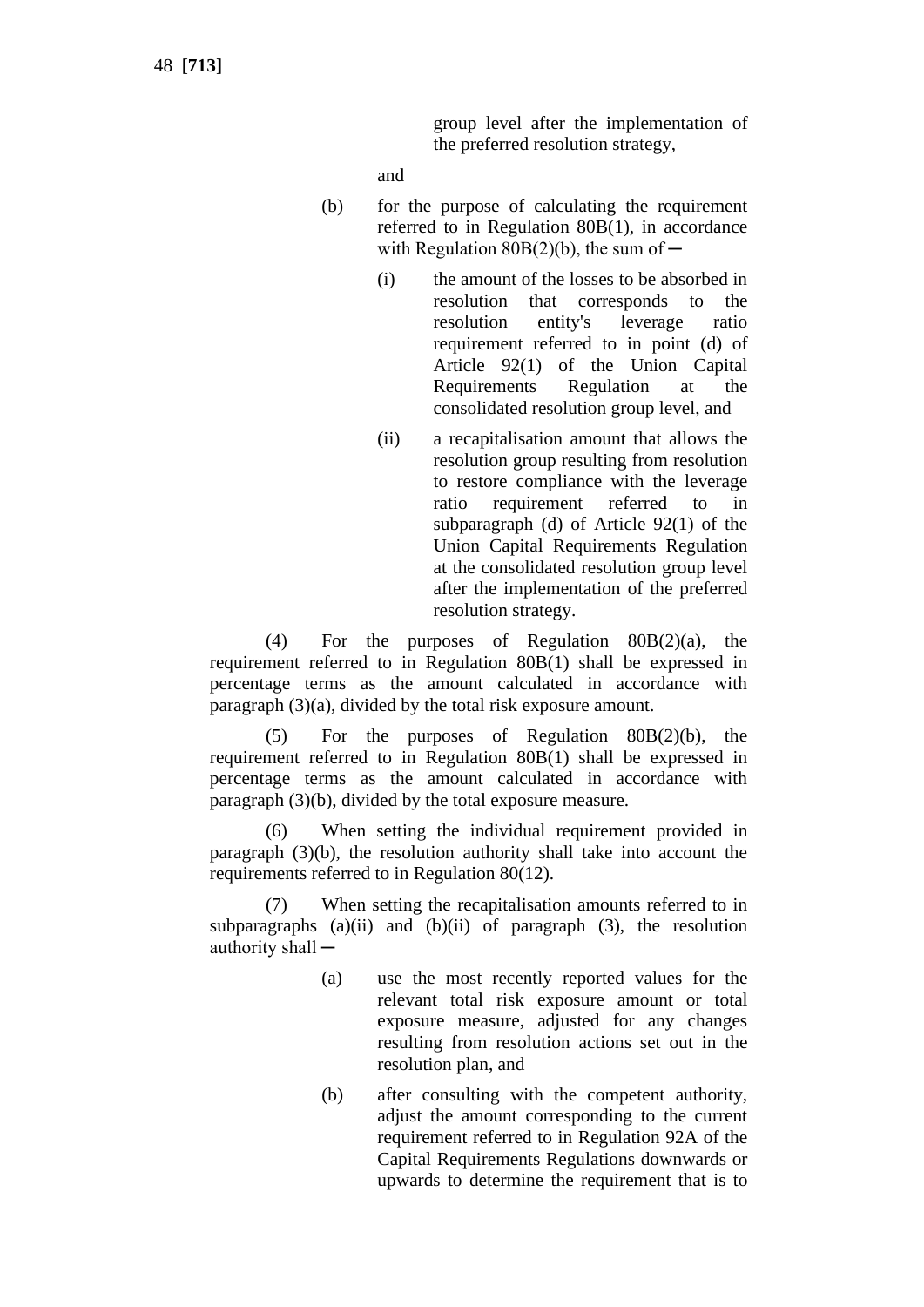apply to the resolution entity after the implementation of the preferred resolution strategy.

(8) The resolution authority may increase the requirement provided in paragraph  $(3)(a)(ii)$  by an appropriate amount necessary to ensure that, following resolution, the entity is able to sustain sufficient market confidence for an appropriate period, which shall not exceed one year.

(9) Where paragraph (8) applies, the amount referred to in that paragraph shall be equal to the combined buffer requirement applicable after the application of the resolution tools, less the amount referred to in Regulation  $115(g)(i)$  of the Capital Requirements Regulations.

(10) The amount referred to in paragraph (8) shall be adjusted downwards if, after consulting the competent authority, the resolution authority determines that it would be feasible and credible for a lower amount to be sufficient to sustain market confidence and to ensure both the continued provision of critical economic functions by the institution or entity referred to in Regulation  $2(1)(b)$  to (i) and its access to funding without recourse to extraordinary public financial support other than contributions from resolution financing arrangements, in accordance with Regulation 80(12) and Regulation 164(2) and (3), after implementation of the resolution strategy.

(11) The amount referred to in paragraph (8) shall be adjusted upwards if, after consulting with the competent authority, the resolution authority determines that a higher amount is necessary to sustain sufficient market confidence and to ensure both the continued provision of critical economic functions by the institution or entity referred to in Regulation  $2(1)(b)$  to (i) and its access to funding without recourse to extraordinary public financial support other than contributions from resolution financing arrangements, in accordance with Regulation 80(12) and Regulation 164(2) and (3), for an appropriate period which shall not exceed one year.

- (12) (a) For resolution entities that are not subject to Article 92a of the Union Capital Requirements Regulation and that are part of a resolution group the total assets of which exceed  $\epsilon$ 100 billion, the level of the requirement referred to in paragraph (3) shall be at least equal to  $-$ 
	- (i) 13.5 per cent when calculated in accordance with Regulation 80B(2)(a), and
	- (ii) 5 per cent when calculated in accordance with Regulation 80B(2)(b).
	- (b) Notwithstanding Regulation 80D, the resolution entities referred to in subparagraph (a) shall meet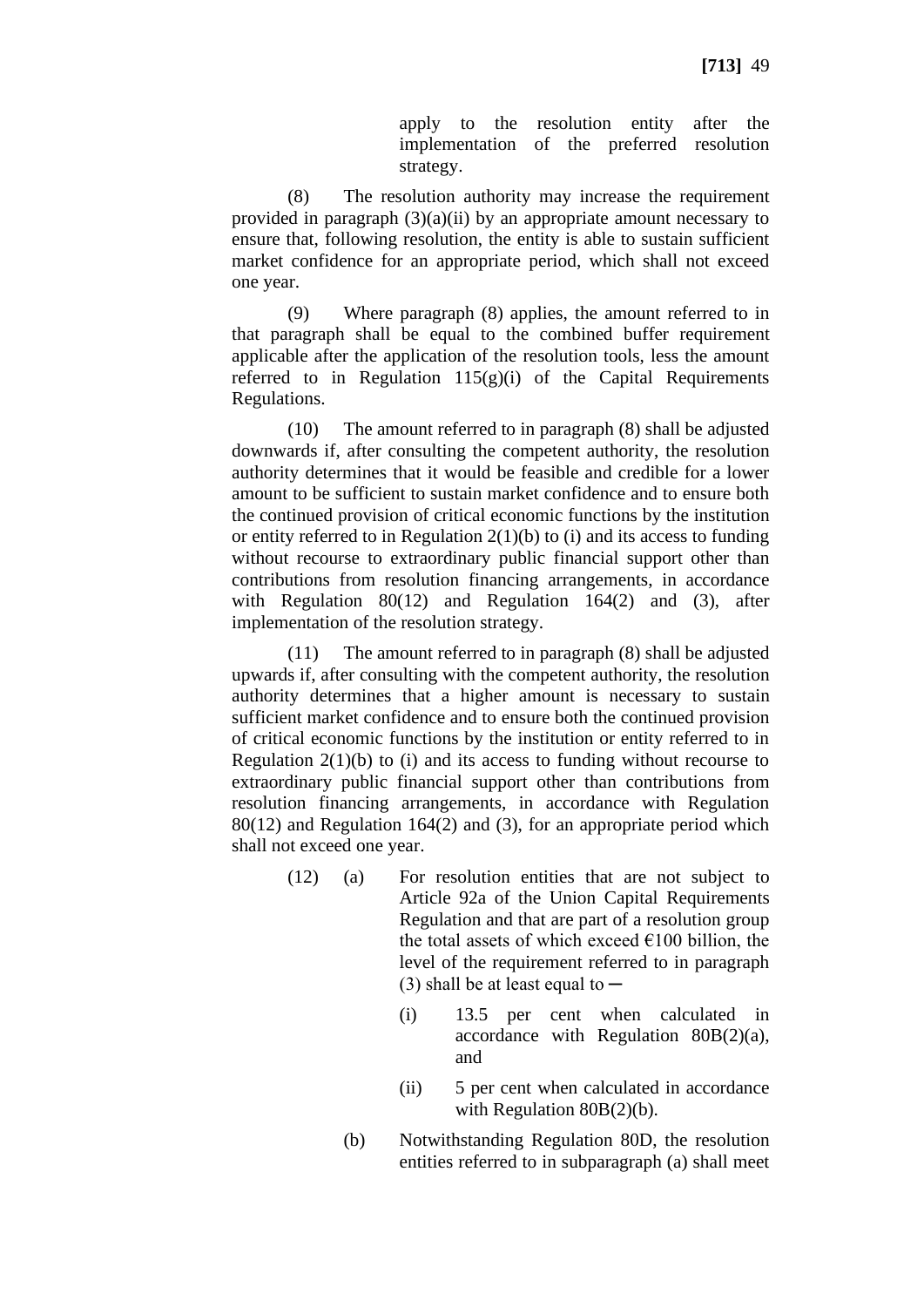50 **[713]**

a level of the requirement referred to in that subparagraph that is equal to -

- (i) 13.5 per cent when calculated in accordance with Regulation 80B(2)(a), and
- (ii) 5 per cent when calculated in accordance with Regulation 80B(2)(b),

using own funds, subordinated eligible instruments, or liabilities as referred to in Regulation 80D(6).

- (13) (a) A resolution authority may, after consulting the competent authority, decide to apply the requirements laid down in paragraph (12) to a resolution entity which is not subject to Article 92a of the Union Capital Requirements Regulation and which is part of a resolution group the total assets of which are lower than  $€100$  billion and which the resolution authority has assessed as reasonably likely to pose a systemic risk in the event of its failure.
	- (b) When making a decision referred to in subparagraph (a), the resolution authority shall take the following into account:
		- (i) the prevalence of deposits, and the absence of debt instruments in the funding model;
		- (ii) the extent to which access to the capital markets for eligible liabilities is limited;
		- (iii) the extent to which the resolution entity relies on Common Equity Tier 1 capital to meet the requirement referred to in Regulation 80G.
	- (c) The absence of a decision pursuant to subparagraph (a) is without prejudice to any decision under Regulation 80D(12).

(14) For entities that are not themselves resolution entities, the amount referred to in paragraph  $(2)(a)$  shall be the following:

- (a) for the purpose of calculating the requirement referred to in Regulation 80B(1), in accordance with Regulation  $80B(2)(a)$ , the sum of —
	- (i) the amount of the losses to be absorbed that corresponds to the requirements referred to in point (c) of Article 92(1) of the Union Capital Requirements Regulation and Regulation 92A of the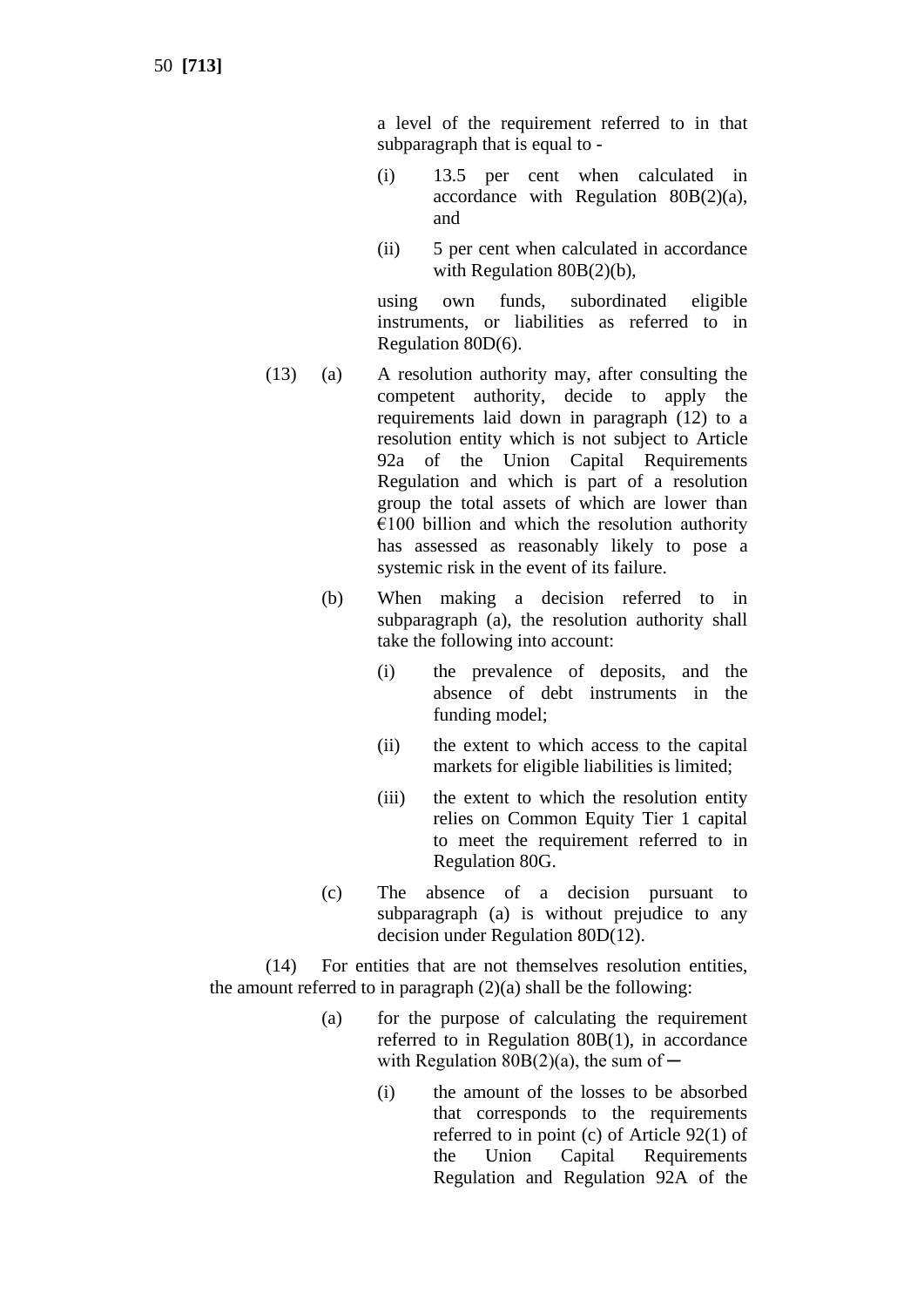Capital Requirements Regulations of the entity, and

- (ii) a recapitalisation amount that allows the entity to restore compliance with its total capital ratio requirement referred in point (c) of Article 92(1) of the Union Capital Requirements Regulation and its requirement referred to in Regulation 92A of the Capital Requirements Regulations after the exercise of the power to write-down or convert relevant capital instruments and eligible liabilities in accordance with Regulation 95 or after the resolution of the resolution group;
- (b) for the purpose of calculating the requirement referred to in Regulation 80B(1), in accordance with Regulation  $80B(2)(b)$ , the sum of —
	- (i) the amount of the losses to be absorbed that corresponds to the entity's leverage ratio requirement referred to in point (d) of Article 92(1) of the Union Capital Requirements Regulation, and
	- (ii) a recapitalisation amount that allows the entity to restore compliance with its leverage ratio requirement referred to in point (d) of Article 92(1) of the Union Capital Requirements Regulation after the exercise of the power to write-down or convert relevant capital instruments and eligible liabilities in accordance with Regulation 95 or after the resolution of the resolution group.

(15) For the purposes of Regulation  $80B(2)(a)$ , the requirement referred to in Regulation 80B(1) shall be expressed in percentage terms as the amount calculated in accordance with paragraph (14)(a), divided by the total risk exposure amount.

(16) For the purposes of Regulation 80B(2)(b), the requirement referred to in Regulation 80B(1) shall be expressed in percentage terms as the amount calculated in accordance with paragraph (14)(b), divided by the total exposure measure.

(17) When setting the individual requirement provided in paragraph (14)(b), the resolution authority shall take into account the requirements referred to in Regulation 80(12).

(18) When setting the recapitalisation amounts referred to in paragraph  $(14)(a)(ii)$  and  $(b)(ii)$ , the resolution authority shall —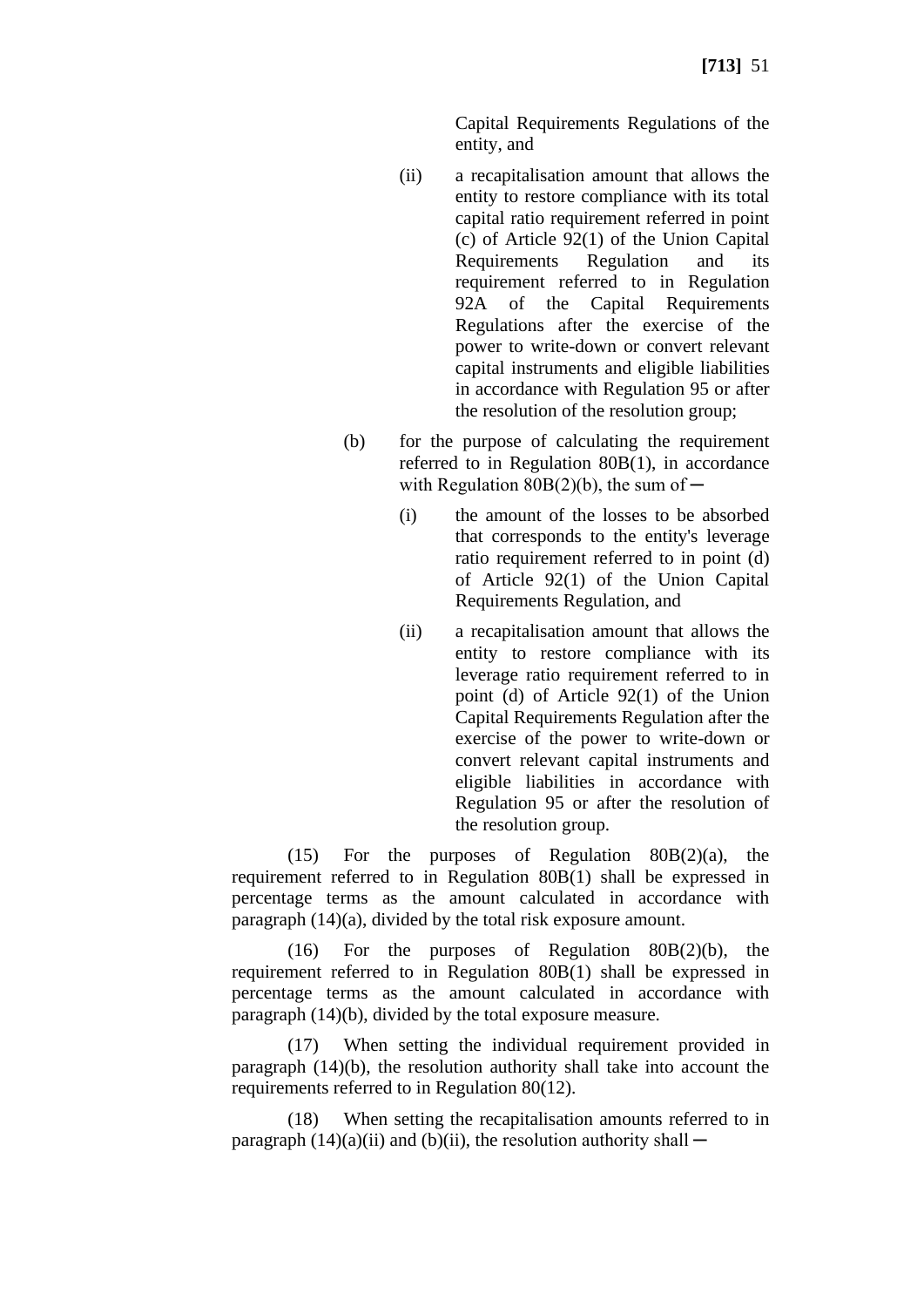- (a) use the most recently reported values for the relevant total risk exposure amount or total exposure measure, adjusted for any changes resulting from actions set out in the resolution plan, and
- (b) after consulting with the competent authority, adjust the amount corresponding to the current requirement referred to in Regulation 92A of the Capital Requirements Regulations downwards or upwards to determine the requirement that is to apply to the relevant entity after the exercise of the power to write-down or convert relevant capital instruments and eligible liabilities in accordance with Regulation 95 or after the resolution of the resolution group.

(19) The resolution authority may increase the requirement provided in paragraph  $(14)(a)(ii)$  by an appropriate amount necessary to ensure that, following the exercise of the power to write-down or convert relevant capital instruments and eligible liabilities in accordance with Regulation 95, the entity is able to sustain sufficient market confidence for an appropriate period which shall not exceed one year.

(20) Where paragraph (19) applies, the amount referred to in that paragraph shall be equal to the combined buffer requirement applicable after the exercise of the power referred to in Regulation 95 or after the resolution of the resolution group, less the amount referred to in Regulation  $115(g)(i)$  of the Capital Requirements Regulations.

(21) The amount referred to in paragraph (19) shall be adjusted downwards if, after consulting with the competent authority, the resolution authority determines that it would be feasible and credible for a lower amount to be sufficient to ensure market confidence and to ensure both the continued provision of critical economic functions by the institution or entity referred to in Regulation  $2(1)(b)$  to (i) and its access to funding without recourse to extraordinary public financial support other than contributions from resolution financing arrangements, in accordance with Regulation 80(12) and Regulation 164(2) and (3), after the exercise of the power referred to in Regulation 95 or after the resolution of the resolution group.

(22) The amount referred to in paragraph (19) shall be adjusted upwards if, after consulting with the competent authority, the resolution authority determines that a higher amount is necessary to sustain sufficient market confidence and to ensure both the continued provision of critical economic functions by the institution or entity referred to in Regulation  $2(1)(b)$  to (i) and its access to funding without recourse to extraordinary public financial support other than contributions from resolution financing arrangements, in accordance with Regulation  $80(12)$  and Regulation  $164(2)$  and  $(3)$ , for an appropriate period which shall not exceed one year.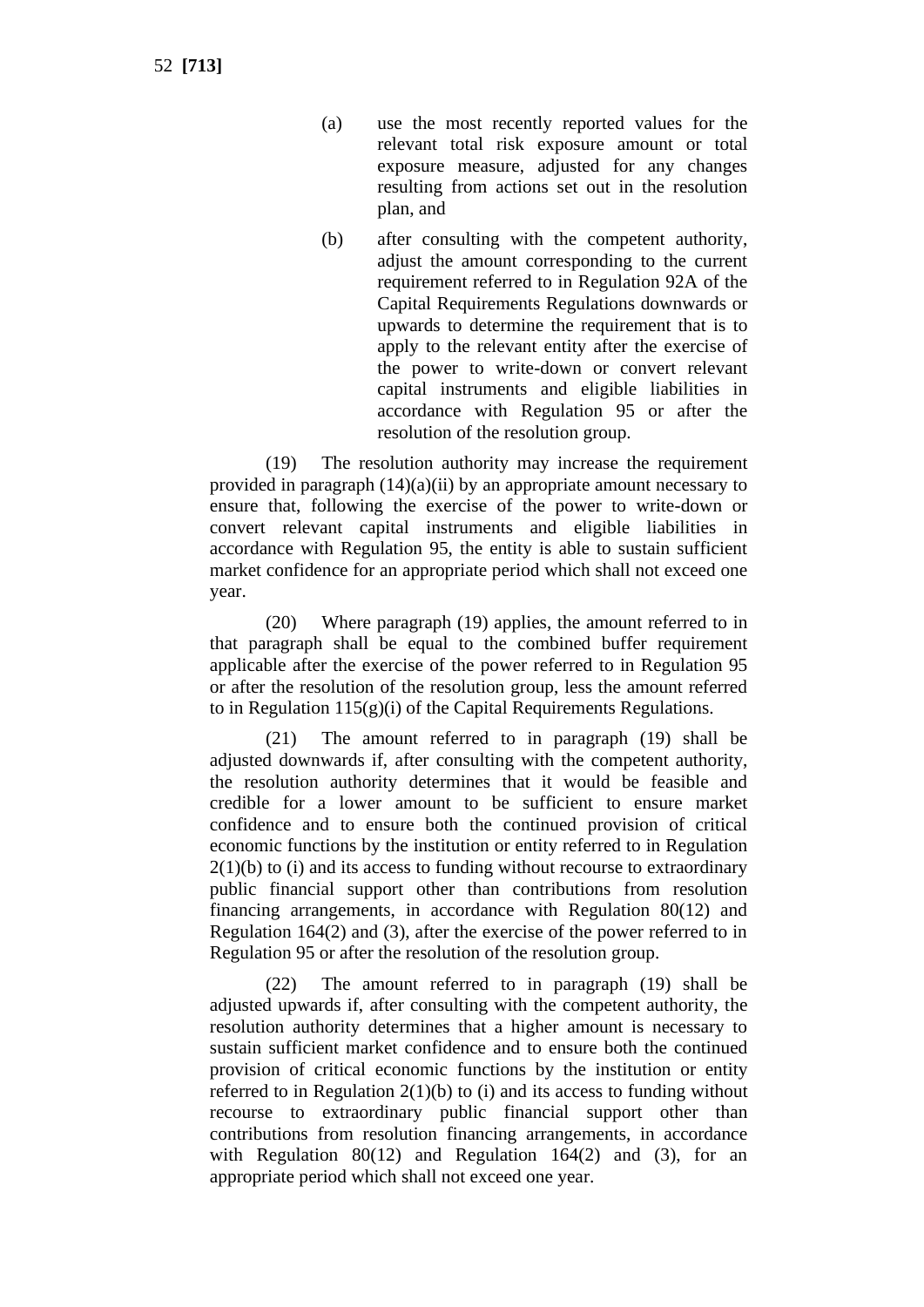(23) Where the resolution authority expects that certain classes of eligible liabilities are reasonably likely to be fully or partially excluded from bail-in pursuant to Regulation 80(9) and (10) or might be transferred in full to a recipient under a partial transfer, the requirement referred to in Regulation 80B(1) shall be met using own funds or other eligible liabilities that are sufficient to  $-$ 

- (a) cover the amount of excluded liabilities identified in accordance with Regulation 80(9) and (10), and
- (b) ensure that the conditions referred to in paragraph (2) are satisfied.

(24) Any decision by the resolution authority to impose a minimum requirement of own funds and eligible liabilities under this Regulation shall contain the reasons for that decision, including a full assessment of the elements referred to in paragraphs (2) to (23) and shall be reviewed by the resolution authority without undue delay to reflect any changes in the level of the requirement referred to in Regulation 92A of the Capital Requirements Regulations.

(25) For the purposes of paragraphs (3) to (11) and (14) to (22), capital requirements shall be interpreted in accordance with the competent authority's application of the transitional provisions laid down in Chapters 1, 2 and 4 of Title I of Part Ten of the Union Capital Requirements Regulation.

#### **Determination of minimum requirement for own funds and eligible liabilities for resolution entities of G-SIIs and Union material subsidiaries of non-EU G-SIIs.**

80F. (1) The requirement referred to in Regulation 80B(1) for a resolution entity that is a G-SII or part of a G-SII shall consist of ─

- (a) the requirements referred to in Articles 92a and 494 of the Union Capital Requirements Regulation, and
- (b) any additional requirement for own funds and eligible liabilities that has been determined by the resolution authority specifically in relation to that entity in accordance with paragraph (3).

(2) The requirement referred to in Regulation 80B(1) for a Union material subsidiary of a non-EU G-SII shall consist of  $-$ 

- (a) the requirements referred to in Articles 92b and 494 of the Union Capital Requirements Regulation, and
- (b) any additional requirement for own funds and eligible liabilities that has been determined by the resolution authority specifically in relation to that material subsidiary in accordance with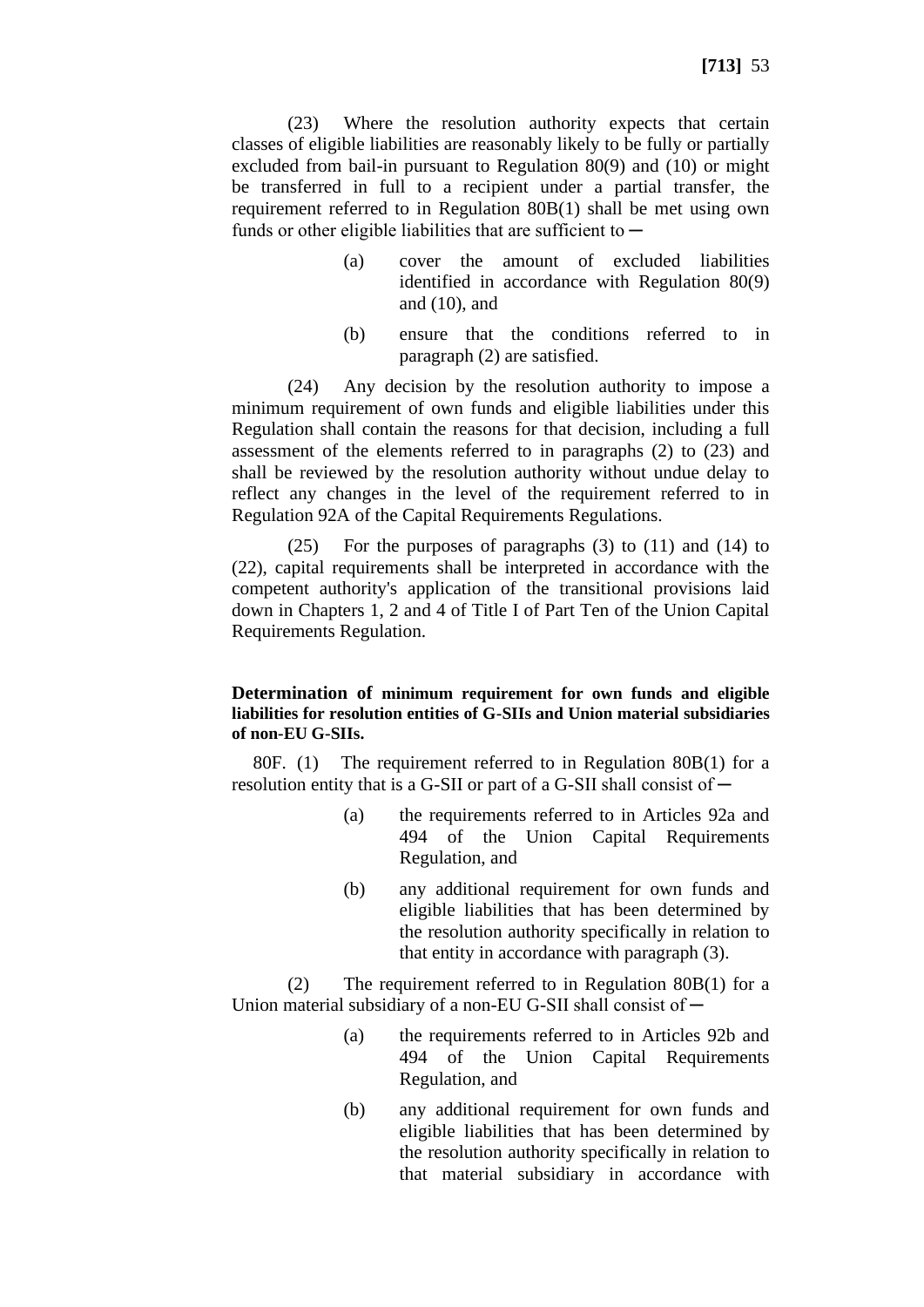paragraph (3), which is to be met using own funds and liabilities that meet the conditions of Regulation 80H and Regulation 153(2) to (5).

(3) The resolution authority shall impose an additional requirement for own funds and eligible liabilities referred to in paragraphs  $(1)(b)$  and  $(2)(b)$  only —

- (a) where the requirement referred to in paragraph  $(1)(a)$  or  $(2)(a)$  is not sufficient to satisfy the conditions set out in Regulation 80E, and
- (b) to an extent that ensures that the conditions set out in Regulation 80E are satisfied.

(4) For the purposes of Regulation 80J(4) to (6),where more than one G-SII entity (within the meaning of point 136 of Article 4(1) of the Union Capital Requirements Regulation) belonging to the same G-SII are resolution entities, the resolution authority shall calculate the amount referred to in paragraph (3):

- (a) for each resolution entity;
- (b) for the Union parent undertaking as if it was the only resolution entity of the G-SII.

(5) Any decision by the resolution authority to impose an additional requirement for own funds and eligible liabilities under paragraph  $(1)(b)$  or  $(2)(b)$  shall contain the reasons for that decision, including a full assessment of the elements referred to in paragraph (3), and shall be reviewed by the resolution authority without undue delay to reflect any changes in the level of the requirement referred to in Regulation 92A of the Capital Requirements Regulations that applies to the resolution group or the Union material subsidiary of a non-EU G-SII.

#### **Application of the minimum requirement for own funds and eligible liabilities to resolution entities.**

80G. (1) Resolution entities shall comply with the requirements laid down in Regulations 80D to 80F on a consolidated basis at the level of the resolution group.

(2) The resolution authority shall determine the requirement referred to in Regulation 80B(1) for a resolution entity at the consolidated resolution group level in accordance with Regulation 80J, on the basis of the requirements laid down in Regulations 80D to 80F and on the basis of whether the third-country subsidiaries of the group are to be resolved separately under the resolution plan.

(3) For a resolution group within the meaning of subparagraph (b) of the definition in Regulation 3(1) of 'resolution group', where the resolution authority is the resolution authority for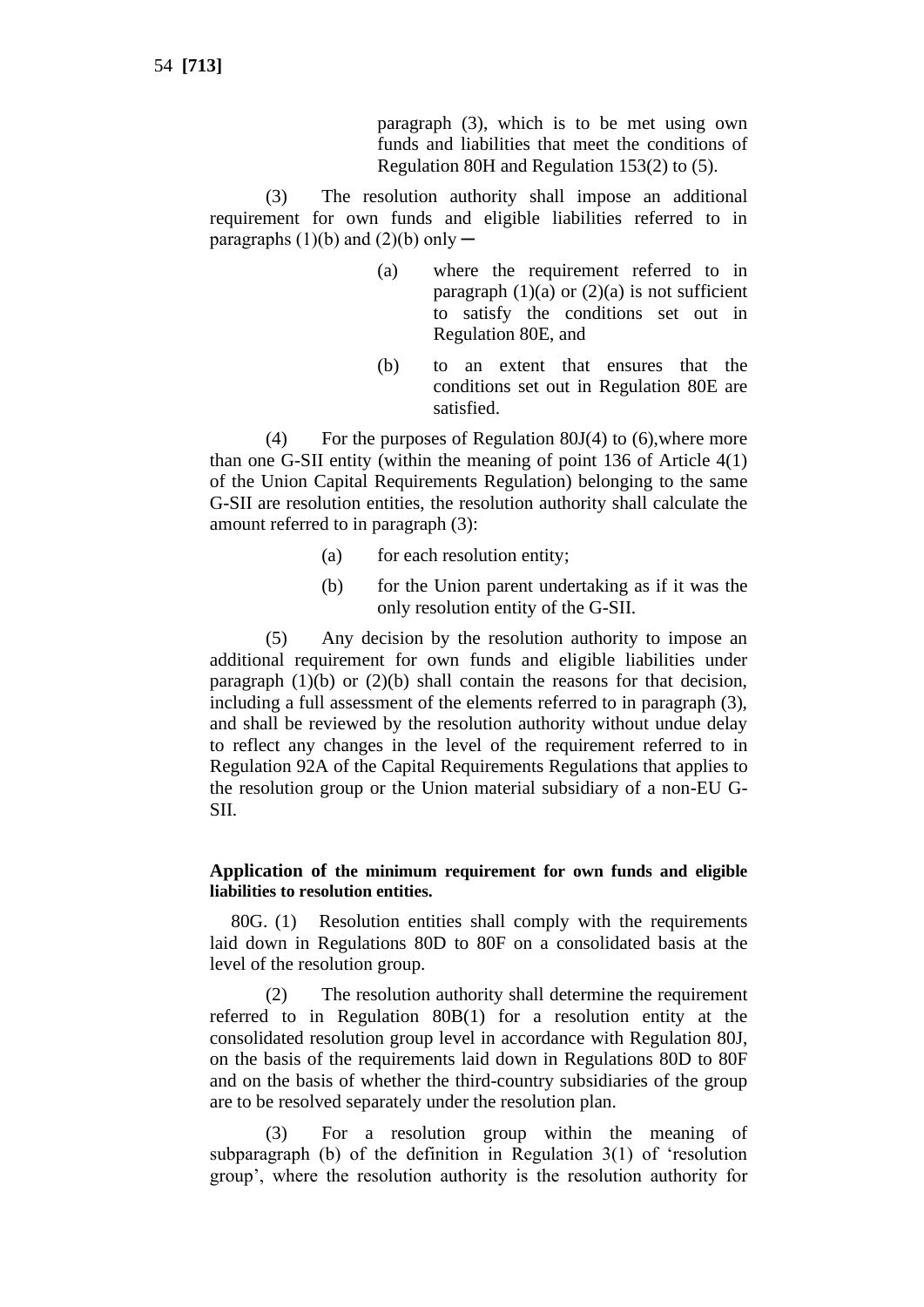such a resolution group it shall decide, depending on the features of the solidarity mechanism and of the preferred resolution strategy, which entities in the resolution group are to be required to comply with Regulation 80E(3) to (12) and Regulation 80F(1), in order to ensure that the resolution group as a whole complies with paragraphs (1) and (2), and how such entities are to do so in conformity with the resolution plan.

#### **Application of the minimum requirement for own funds and eligible liabilities to entities that are not themselves resolution entities.**

80H. (1) Subject to paragraph (3), institutions that are subsidiaries of a resolution entity or of a third-country entity, but are not themselves resolution entities, shall comply with the requirements laid down in Regulation 80E on an individual basis.

(2) The resolution authority, after consulting with the competent authority, may decide to apply the requirement laid down in this Regulation to an entity referred to in Regulation  $2(1)(b)$  to (i) that is a subsidiary of a resolution entity but is not itself a resolution entity.

(3) Notwithstanding paragraph (1), Union parent undertakings that are not themselves resolution entities, but are subsidiaries of third-country entities, shall comply with the requirements laid down in Regulations 80E and 80F, as applicable, on a consolidated basis.

(4) In the case of a resolution group referred to in subparagraph (b) of the definition in Regulation 3(1) of 'resolution group', the following shall comply with Regulation 80E(14) to (22) on an individual basis:

- (a) credit institutions which are permanently affiliated to a central body, but are not themselves resolution entities;
- (b) a central body which is not itself a resolution entity;
- (c) any resolution entities that are not subject to a requirement under Regulation 80G(3).

(5) The requirement referred to in Regulation 80B(1) for an entity referred to in paragraphs (1) to (4) shall be determined in accordance with Regulations 80J and 153, where applicable, and on the basis of the requirements set out in in Regulation 80E.

The requirement referred to in Regulation  $80B(1)$  for entities referred to in paragraphs (1) to (4) shall be met using one or more of the following:

- $(a)$  liabilities  $-$ 
	- (i) that are issued to and bought by the resolution entity, either directly or indirectly through other entities in the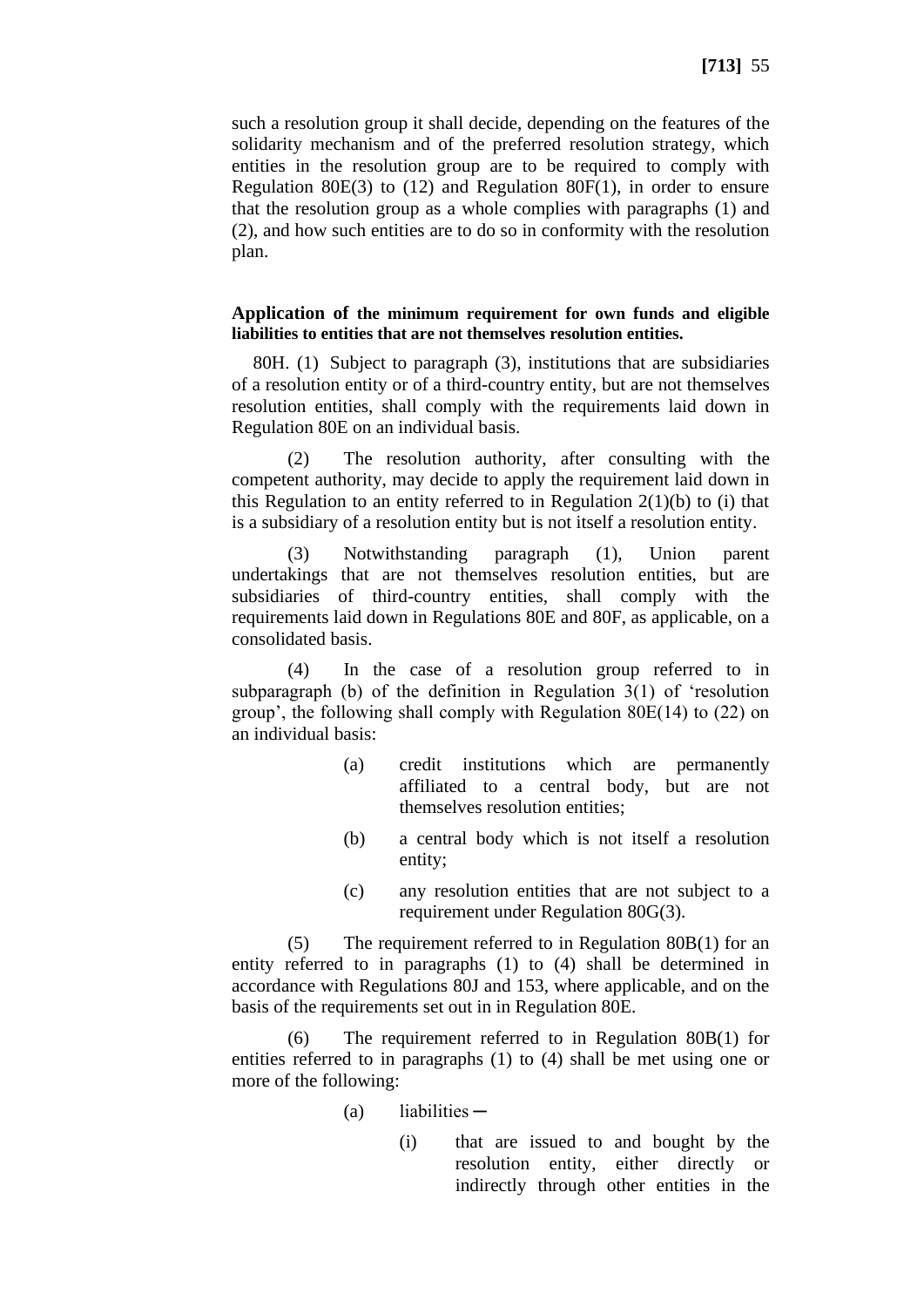same resolution group that bought the liabilities from the entity that is subject to this Regulation, or are issued to and bought by an existing shareholder that is not part of the same resolution group as long as the exercise of write -down or conversion powers in accordance with Regulations 95 to 98 does not affect the control of the subsidiary by the resolution entity,

- (ii) that satisfy the eligibility criteria referred to in Article 72a of the Union Capital Requirements Regulation, except for points (b), (c), (k), (l) and (m) of Article  $72b(2)$  and Article  $72b(3)$  to  $(5)$  of that Regulation;
- (iii) that rank, in normal insolvency proceedings, below liabilities that do not meet the condition referred to in clause (i) and that are not eligible for own funds requirements.
- (iv) that are subject to write -down or conversion powers in accordance with Regulations 95 to 98 in a manner that is consistent with the resolution strategy of the resolution group, in particular by not affecting the control of the subsidiary by the resolution entity,
- (v) the acquisition of ownership of which is not funded directly or indirectly by the entity that is subject to this Regulation,
- (vi) the provisions governing which do not indicate explicitly or implicitly that the liabilities would be called, redeemed, repaid or repurchased early, as applicable, by the entity that is subject to this Regulation, other than in the case of the insolvency or liquidation of that entity, and that entity does not otherwise provide such an indication,
- (vii) the provisions governing which do not give the holder the right to accelerate the future scheduled payment of interest or principal, other than in the case of the insolvency or liquidation of the entity that is subject to this Regulation,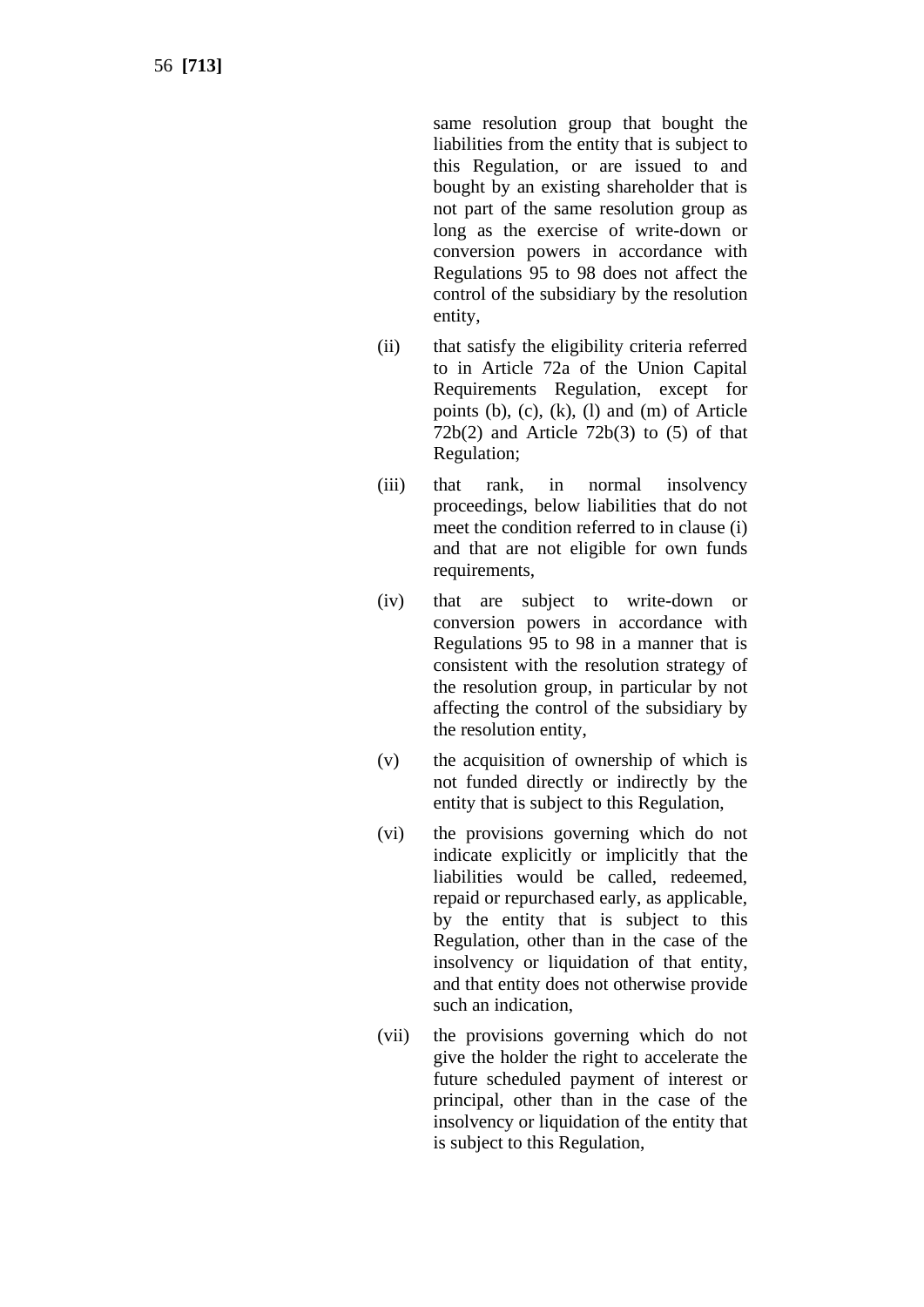- (viii) the level of interest or dividend payments, as applicable, due thereon is not amended on the basis of the credit standing of the entity that is subject to this Regulation or its parent undertaking;
- (b) own funds, as follows:
	- (i) Common Equity Tier 1 capital, and
	- $(iii)$  other own funds that  $-$ 
		- (I) are issued to and bought by entities that are included in the same resolution group, or
		- (II) are issued to and bought by entities that are not included in the same resolution group as long as the exercise of write-down or conversion powers in accordance with Regulations 95 to 98 does not affect the control of the subsidiary by the resolution entity.

(7) The resolution authority may waive the application of this Regulation to a subsidiary that is not a resolution entity where  $-$ 

- (a) both the subsidiary and the resolution entity are established in the State and are part of the same resolution group,
- (b) the resolution entity complies with the requirement referred to in Regulation 80G,
- (c) there is no current or foreseen material practical or legal impediment to the prompt transfer of own funds or repayment of liabilities by the resolution entity to the subsidiary in respect of which a determination has been made in accordance with Regulation 95(8), in particular where resolution action is taken in respect of the resolution entity,
- (d) the resolution entity satisfies the competent authority regarding the prudent management of the subsidiary and has declared, with the consent of the competent authority, that it guarantees the commitments entered into by the subsidiary, or the risks in the subsidiary are of no significance,
- (e) the risk evaluation, measurement and control procedures of the resolution entity cover the subsidiary, and
- (f) the resolution entity holds more than 50 per cent of the voting rights attached to shares in the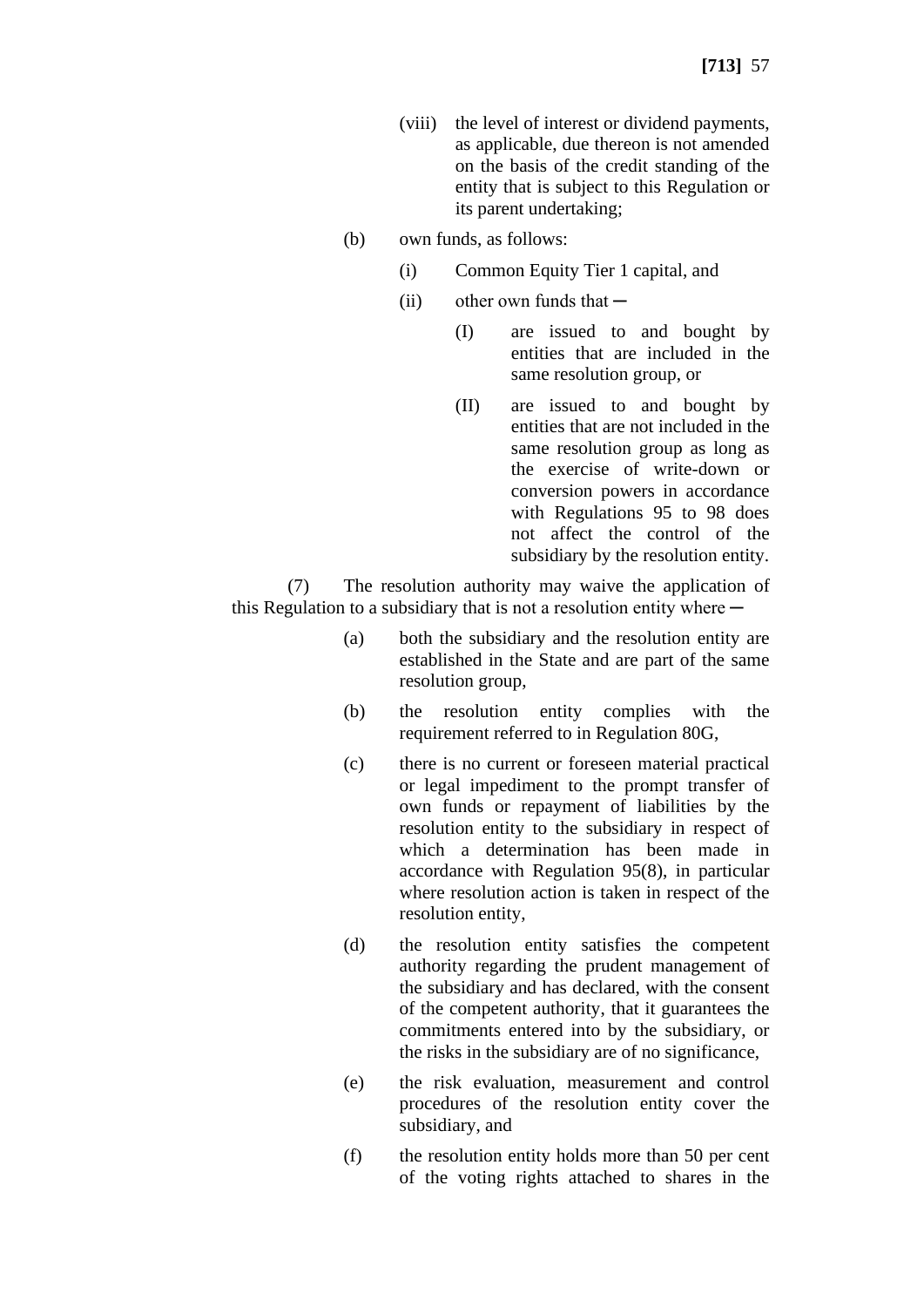capital of the subsidiary or has the right to appoint or remove a majority of the members of the management body of the subsidiary.

(8) The resolution authority may also waive the application of this Regulation to a subsidiary that is not a resolution entity where  $-$ 

- (a) both the subsidiary and its parent undertaking are established in the State and are part of the same resolution group,
- (b) the parent undertaking complies on a consolidated basis with the requirement referred to in Regulation 80B(1) in the State,
- (c) there is no current or foreseen material practical or legal impediment to the prompt transfer of own funds or repayment of liabilities by the parent undertaking to the subsidiary in respect of which a determination has been made in accordance with Regulation 95(8), in particular where resolution action or powers referred to in Regulation 95(1) to (4) are taken in respect of the parent undertaking,
- (d) the parent undertaking satisfies the competent authority regarding the prudent management of the subsidiary and has declared, with the consent of the competent authority, that it guarantees the commitments entered into by the subsidiary, or the risks in the subsidiary are of no significance,
- (e) the risk evaluation, measurement and control procedures of the parent undertaking cover the subsidiary, and
- (f) the parent undertaking holds more than 50 per cent of the voting rights attached to shares in the capital of the subsidiary or has the right to appoint or remove a majority of the members of the management body of the subsidiary.

(9) Where the conditions laid down in subparagraphs (a) and (b) of paragraph (7) are met, the resolution authority, where it is the resolution authority of a subsidiary, may permit the requirement referred to in Regulation 80B(1) to be met in full or in part with a guarantee provided by the resolution entity, which satisfies the following conditions:

- (a) the guarantee is provided for at least an amount that is equivalent to the amount of the requirement for which it substitutes;
- (b) the guarantee is triggered on the occurrence of whichever of the following is the first to occur: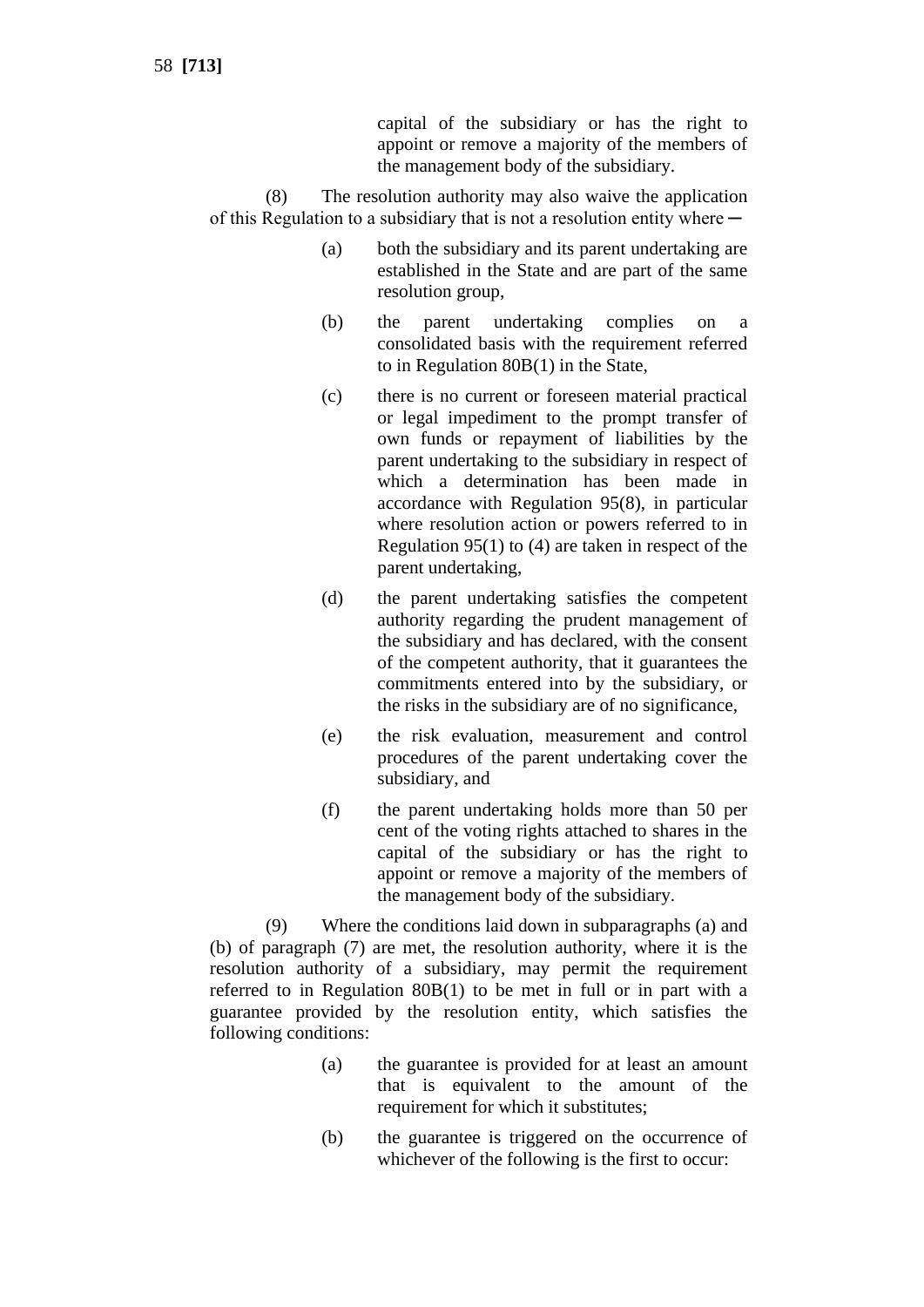- (i) the subsidiary is unable to pay its debts or other liabilities as they fall due;
- (ii) a determination has been made in accordance with Regulation 95(8) in respect of the subsidiary;
- (c) the guarantee is collateralised through a financial collateral arrangement as defined in point (a) of Article 2(1) of Directive 2002/47/EC for at least 50 per cent of its amount;
- (d) the collateral backing the guarantee satisfies the requirements of Article 197 of the Union Capital Requirements Regulation, which, following appropriately conservative haircuts, is sufficient to cover the amount collateralised as referred to in subparagraph (c);
- (e) the collateral backing the guarantee is unencumbered and, in particular, is not used as collateral to back any other guarantee;
- (f) the collateral has an effective maturity that satisfies the same maturity condition as that referred to in Article 72c(1) of the Union Capital Requirements Regulation;
- (g) there are no legal, regulatory or operational barriers to the transfer of the collateral from the resolution entity to the relevant subsidiary, including where resolution action is taken in respect of the resolution entity.

(10) For the purposes of paragraph  $(9)(g)$ , at the request of the resolution authority, the resolution entity shall provide an independent written and reasoned legal opinion or shall otherwise satisfactorily demonstrate that there are no legal, regulatory or operational barriers to the transfer of collateral from the resolution entity to the relevant subsidiary.

#### **Waiver for a central body and credit institutions permanently affiliated to a central body.**

80I. The resolution authority may partially or fully waive the application of Regulation 80H in respect of a central body or of a credit institution which is permanently affiliated to a central body, where all of the following conditions are met:

> (a) the credit institution and the central body are subject to supervision by the same competent authority, are established in the State and are part of the same resolution group;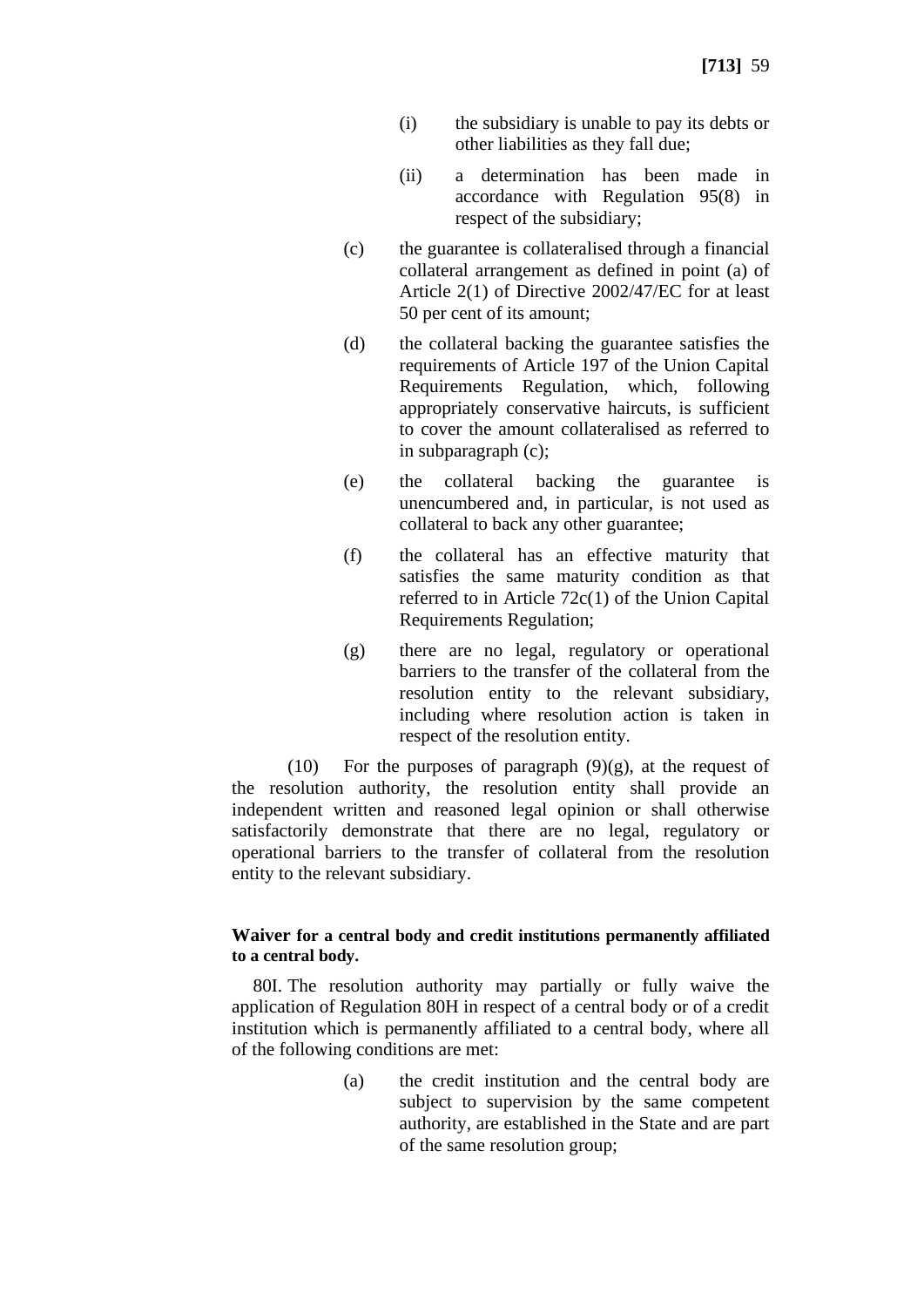60 **[713]**

- (b) the commitments of the central body and its permanently affiliated credit institutions are joint and several liabilities, or the commitments of its permanently affiliated credit institutions are entirely guaranteed by the central body;
- (c) the minimum requirement for own funds and eligible liabilities, and the solvency and liquidity of the central body and of all of the permanently affiliated credit institutions, are monitored as a whole on the basis of the consolidated accounts of those institutions;
- (d) in the case of a waiver for a credit institution which is permanently affiliated to a central body, the management of the central body is empowered to issue instructions to the management of the permanently affiliated institutions;
- (e) the relevant resolution group complies with the requirement referred to in Regulation 80G(3);
- (f) there is no current or foreseen material practical or legal impediment to the prompt transfer of own funds or repayment of liabilities between the central body and the permanently affiliated credit institutions in the event of resolution.

# **Procedure for determining the minimum requirement for own funds and eligible liabilities.**

80J. (1) The resolution authority, where it is the resolution authority of the resolution entity, shall endeavour to reach a joint decision, with the group-level resolution authority (where different from the firstmentioned resolution authority) and, where it is responsible for the subsidiaries of a resolution group that are subject to the requirement referred to in Regulation 80H on an individual basis, with other such relevant authorities, on  $-$ 

- (a) the amount of the requirement applied at the consolidated resolution group level for each resolution entity, and
- (b) the amount of the requirement applied on an individual basis to each entity of a resolution group which is not a resolution entity.

(2) The joint decision referred to in paragraph (1) shall ensure compliance with Regulations 80G and 80H and shall be fully reasoned and provided by the resolution authority to  $-$ 

> (a) the resolution entity, where the resolution authority is the resolution authority of that entity,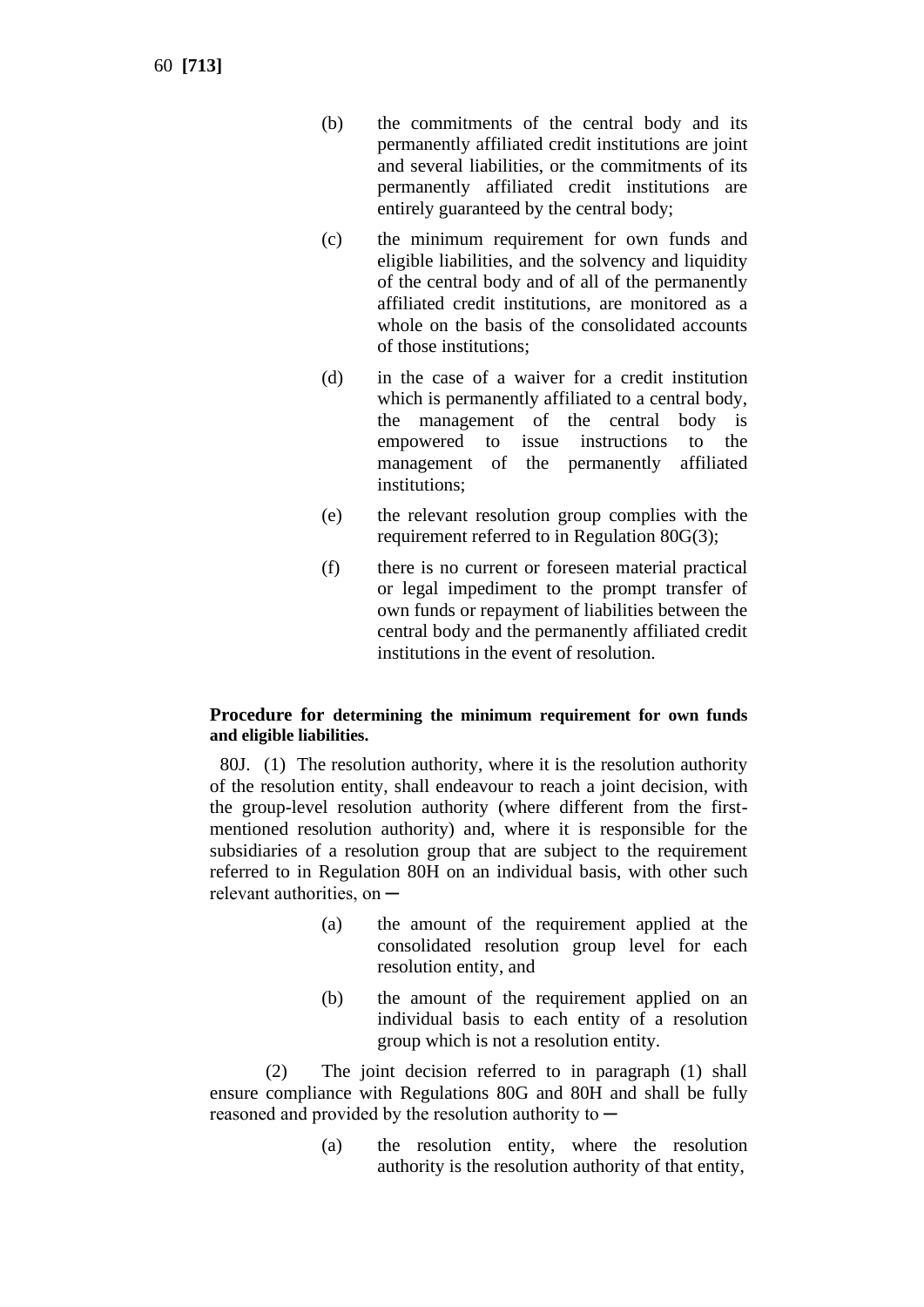- (b) any entity of a resolution group which is not a resolution entity, where the resolution authority is the resolution authority of that entity, and
- (c) the Union parent undertaking of the group, by the resolution authority of the resolution entity where that Union parent undertaking is not itself a resolution entity from the same resolution group.

(3) The joint decision taken in accordance with this Regulation may provide that, where consistent with the resolution strategy and sufficient instruments complying with Regulation 80H(6) have not been bought directly or indirectly by the resolution entity, the requirements referred to in Regulation 80E(15) to (23) are partially met by the subsidiary in compliance with Regulation 80H(6) with instruments issued to and bought by entities not belonging to the resolution group.

(4) Where more than one G-SII entity (within the meaning of point (136) of Article 4(1) of the Union Capital Requirements Regulation) belonging to the same G-SII are resolution entities, the resolution authority where it is the resolution authority of the resolution entity as referred to in paragraph (1), shall discuss and, where appropriate and consistent with the G-SII's resolution strategy, agree, with the other resolution authorities referred to in paragraph  $(1)$ , on the application of Article 72e of the Union Capital Requirements Regulation and any adjustment to minimise or eliminate the difference between ─

- (a) the sum of the amounts referred to in Regulation 80F(4)(a) and Article 12a of the Union Capital Requirements Regulation for individual resolution entities, and
- (b) the sum of the amounts referred to in Regulation 80F(4)(b) and Article 12a of the Union Capital Requirements Regulation.

(5) Any adjustment referred to in paragraph (4) may be applied subject to the following conditions:

- (a) the adjustment may be applied in respect of differences in the calculation of the total risk exposure amounts between the relevant Member States by adjusting the level of the requirement;
- (b) the adjustment shall not be applied to eliminate differences resulting from exposures between resolution groups.

(6) The sum of the amounts referred to in Regulation 80F(4)(a) and Article 12a of the Union Capital Requirements Regulation for individual resolution entities shall not be lower than the sum of the amounts referred to in Regulation 80F(4)(b) and Article 12a of the Union Capital Requirements Regulation.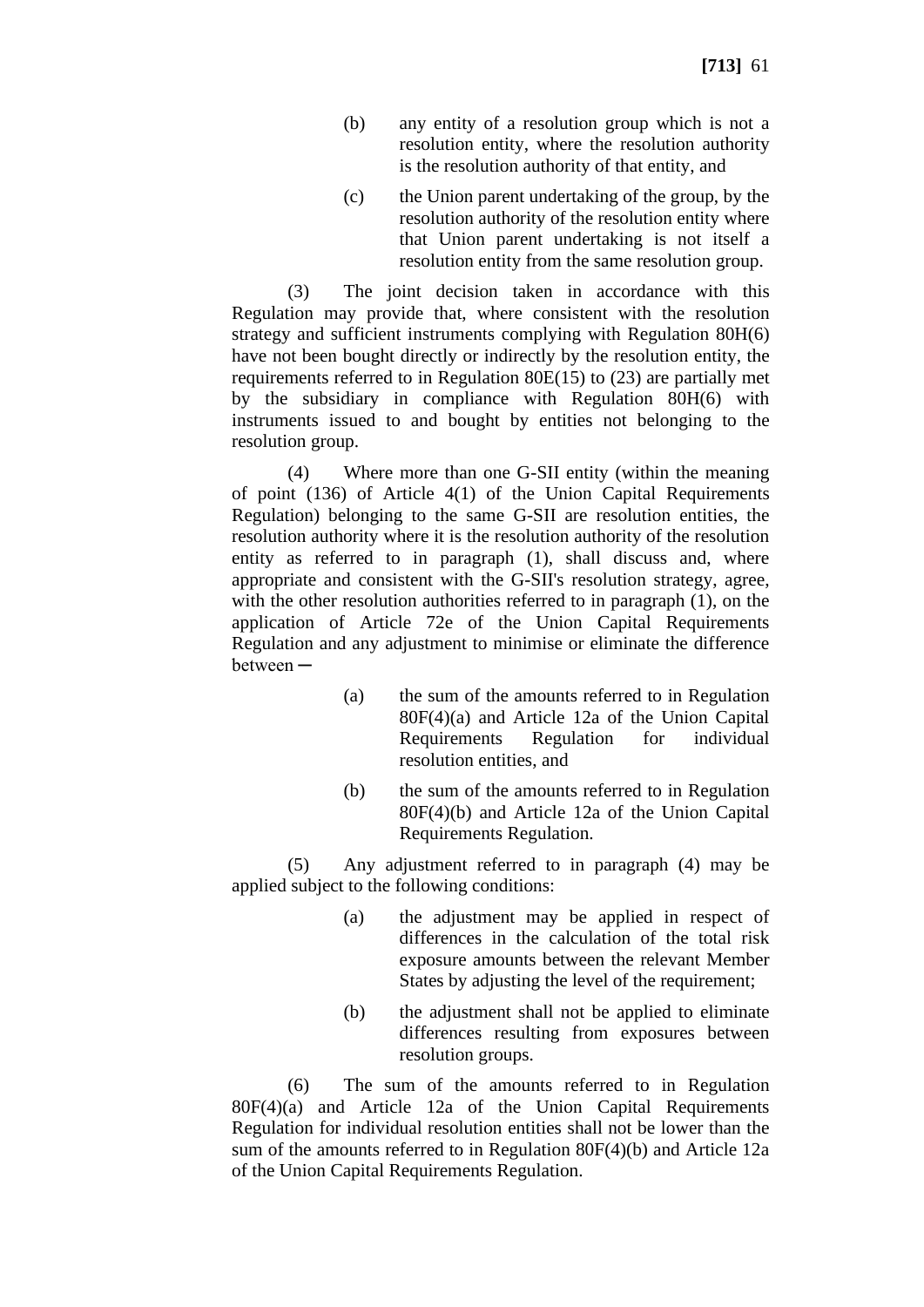(7) In the absence of the joint decision referred to in paragraph (1) within four months (in this Regulation referred to as the 'four month period'), a decision shall be taken in accordance with paragraphs  $(8)$  to  $(10)$ .

- (8) (a) Where the joint decision referred to in paragraph (1) is not taken within the four month period because of a disagreement concerning a consolidated resolution group requirement referred to Regulation 80G, a decision shall be taken on that requirement by the resolution authority where it is the resolution authority of the resolution entity after having duly taken into  $account -$ 
	- (i) the assessment of entities of the resolution group that are not a resolution entity, performed by the relevant resolution authorities, and
	- (ii) the opinion of the group-level resolution authority, where different from the resolution authority of the resolution entity.
	- (b) Where, at the end of the four month period, any of the resolution authorities concerned has referred the matter to the European Banking Authority in accordance with Article 19 of Regulation (EU) No 1093/2010, the resolution authority, where it is the resolution authority of the resolution entity, shall defer its decision and await any decision that the European Banking Authority may take in accordance with Article 19(3) of that Regulation, and shall take its decision in accordance with the decision of the European Banking Authority.
	- (c) The four month period shall be deemed to be the conciliation period within the meaning of Regulation (EU) No 1093/2010.
	- (d) The matter shall not be referred to the European Banking Authority as referred to in subparagraph (b) after the end of the four month period or after a joint decision referred to in paragraph (1) has been reached.
	- (e) In the absence of a decision by the European Banking Authority within one month of the referral of the matter concerned, the decision of the resolution authority of the resolution entity shall apply.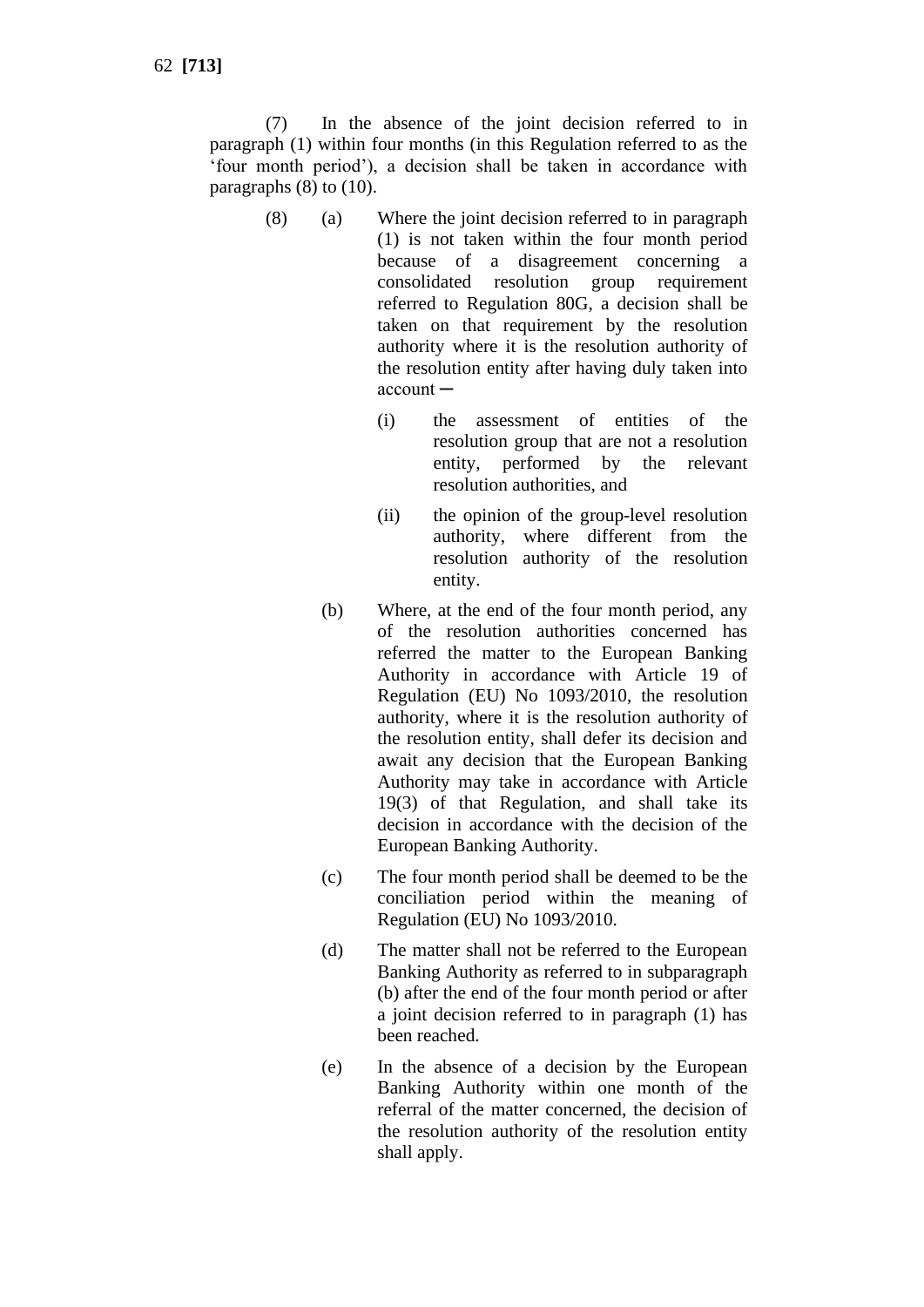- (9) (a) Where a joint decision referred to in paragraph (1) is not taken within the four month period because of a disagreement concerning the level of the requirement referred to in Regulation 80H to be applied to any entity of a resolution group on an individual basis, the decision shall be taken by the resolution authority where it is the resolution authority of that entity, where all of the following conditions are satisfied:
	- (i) the views and reservations expressed in writing by the resolution authority of the resolution entity have been duly taken into account;
	- (ii) where the group-level resolution authority is different from the resolution authority of the resolution entity, the views and reservations expressed in writing by the group-level resolution authority have been duly taken into account.
	- (b) Where, at the end of the four month period, the matter has been referred to the European Banking Authority in accordance with Article 19 of Regulation (EU) No 1093/2010, then, the resolution authority, where it is the resolution authority responsible for any subsidiary on an individual basis, shall defer its decision and await any decision that the European Banking Authority may take in accordance with Article 19(3) of that Regulation, and shall take its decision in accordance with the decision of the European Banking Authority.
	- (c) The four month period shall be deemed to be the conciliation period within the meaning of Regulation (EU) No 1093/2010.
	- (d) The matter shall not be referred to the European Banking Authority as referred to in subparagraph (b) after the end of the four month period or after a joint decision referred to in paragraph (1) has been reached.
	- (e) Where the resolution authority is the resolution authority of the resolution entity or the grouplevel resolution authority it shall not refer the matter to the European Banking Authority for binding mediation where the level set by the resolution authority of the subsidiary —
		- (i) is within 2 per cent of the total risk exposure amount calculated in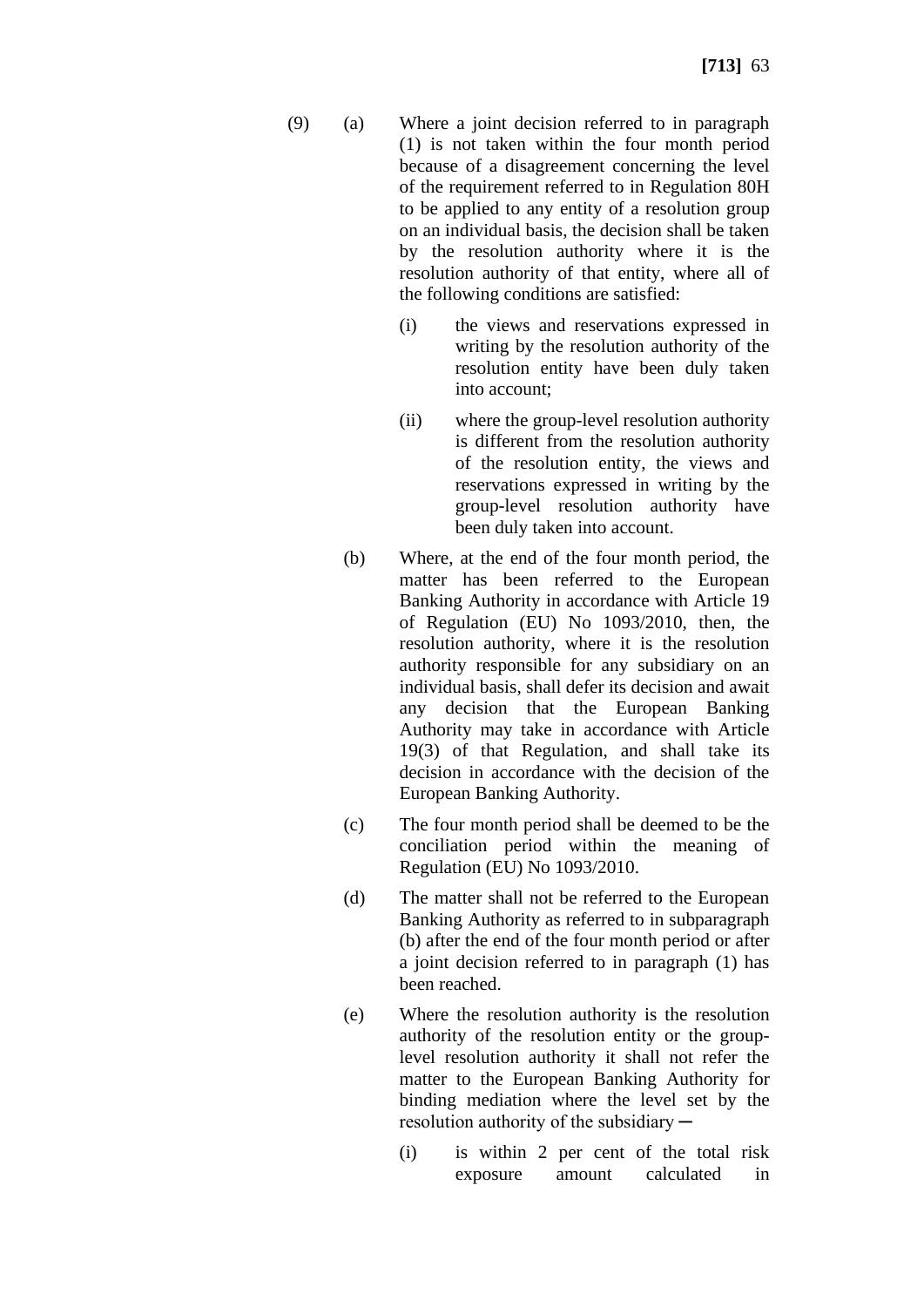accordance with Article 92(3) of the Union Capital Requirements Regulation of the requirement referred to in Regulation 80G, and

- (ii) complies with Regulation 80E(14) to (22).
- (f) In the absence of a decision by the European Banking Authority within one month of the referral to it of the matter concerned, the decision of the resolution authority, where it is the resolution authority for any subsidiary on an individual basis, shall apply.

(10) Where a joint decision referred to in paragraph (1) is not taken within the four month period because of a disagreement concerning the level of the consolidated resolution group requirement and the level of the requirement to be applied to the resolution group's entities on an individual basis, the following shall apply:

- (a) a decision shall be taken on the level of the requirement to be applied to the resolution group's subsidiaries on an individual basis in accordance with paragraph (9);
- (b) a decision shall be taken on the level of the consolidated resolution group requirement in accordance with paragraph (8).

(11) The joint decision referred to in paragraph (1) and any decisions taken by the resolution authorities referred to in paragraphs (8) to (10) in the absence of a joint decision shall be binding on the resolution authority.

(12) The joint decision referred to in paragraph (1) and any decisions taken in the absence of a joint decision shall be reviewed, and where relevant updated, by the resolution authority following consultation with other resolution authorities, on a regular basis.

(13) The resolution authority, in coordination with the competent authority, shall require and verify that entities meet the requirement referred to in Regulation 80B(1), and shall take any decision pursuant to this Regulation in parallel with the development and the maintenance of resolution plans.

# **Supervisory reporting and public disclosure of the requirement.**

80K. (1) Entities referred to in Regulation 2(1) that are subject to the requirement referred to in Regulation 80B(1) shall report to the competent authority and resolution authority the following information:

> (a) the amounts of own funds that, where applicable, meet the conditions of Regulation 80H(6)(b), and the amounts of eligible liabilities, and the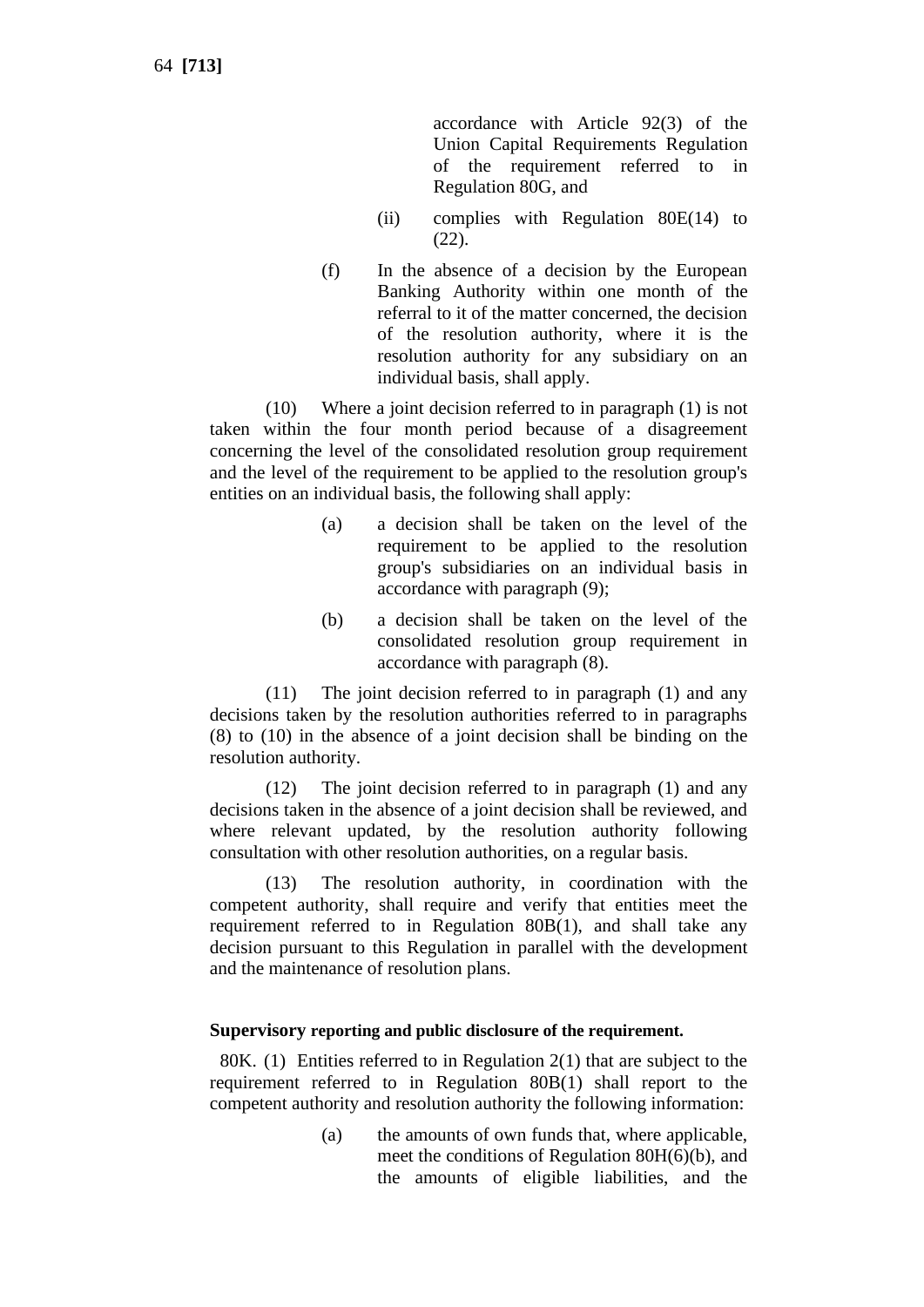expression of those amounts in accordance with Regulation 80B(2) after any applicable deductions in accordance with Articles 72e to 72j of the Union Capital Requirements Regulation;

- (b) the amounts of other bail-inable liabilities;
- (c) in the case of the items referred to in subparagraphs (a) and  $(b)$  —
	- (i) their composition, including their maturity profile,
	- (ii) their ranking in normal insolvency proceedings, and
	- (iii) whether they are governed by the laws of a third country and, if so, which third country and whether they contain the contractual terms referred to in Regulation  $94(1)$  to (3) and points (p) and  $(q)$  of Article 52(1) and points  $(n)$  and  $(o)$ of Article 63 of the Union Capital Requirements Regulation.

(2) The obligation to report on the amounts of other bailinable liabilities referred to in paragraph (1)(b) shall not apply to entities that, at the date of the reporting of that information, hold amounts of own funds and eligible liabilities of at least 150 per cent of the requirement referred to in Regulation 80B(1) as calculated in accordance with paragraph (1)(a).

- (3) The entities referred to in paragraph (1) shall report
	- (a) at least twice in each year, the information referred to in paragraph  $(1)(a)$ , and
	- (b) at least once in each year, the information referred to in paragraph  $(1)(b)$  and  $(c)$ .

(4) At the request of the competent authority or resolution authority, the entities referred to in paragraph (1) shall report the information referred to in that paragraph on a more frequent basis.

The entities referred to in paragraph  $(1)$  shall make the following information publicly available at least once in each year:

- (a) the amounts of own funds that, where applicable, meet the conditions of Regulation 80H(6)(b) and eligible liabilities;
- (b) the composition of the items referred to in subparagraph (a), including their maturity profile and ranking in normal insolvency proceedings;
- (c) the applicable requirement referred to in Regulation 80C or 80H expressed in accordance with Regulation 80B(2).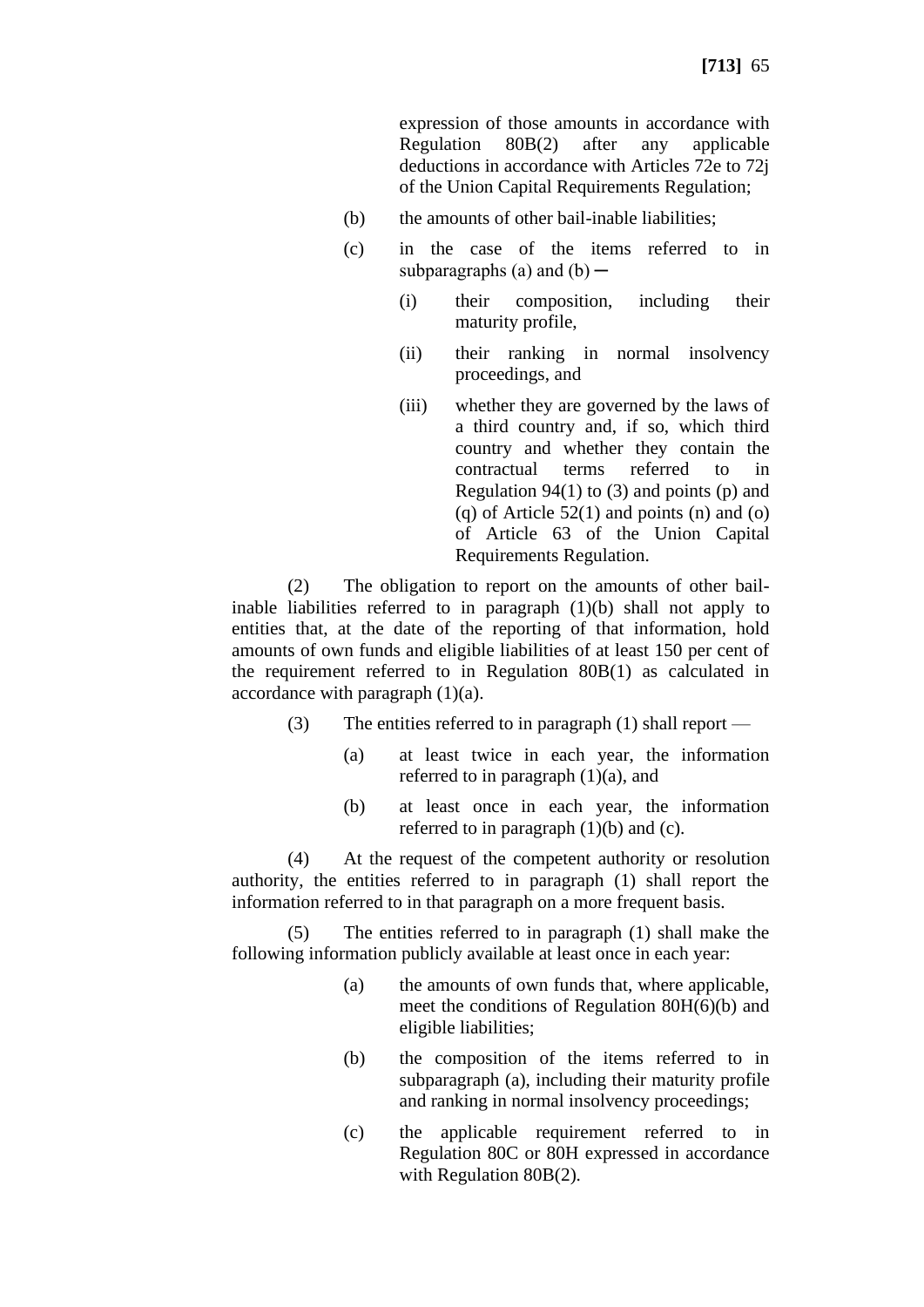(6) Paragraphs (1), (2) and (5) shall not apply to entities whose resolution plan provides that the entity is to be wound up under normal insolvency proceedings.

(7) Where resolution actions have been implemented or the write-down or conversion power referred to in Regulation 95 have been exercised, public disclosure requirements referred to in paragraph (5) shall apply from the date of the deadline to comply with the requirements of Regulation 80G or 80H which are referred to in Regulation 80O.

#### **Reporting to European Banking Authority.**

80L. The resolution authority shall inform the European Banking Authority of the minimum requirement for own funds and eligible liabilities that has been set, in accordance with Regulation 80G or 80H, for each entity under its jurisdiction.

#### **Breaches of the minimum requirement for own funds and eligible liabilities.**

80M. (1) Any breach of the minimum requirement for own funds and eligible liabilities referred to in Regulation 80G or 80H shall be addressed by the resolution authority or the competent authority, as the case may be, through the use of at least one of the following:

- (a) powers to address or remove impediments to resolvability in accordance with Regulations 28 and 29;
- (b) powers referred to in Regulation 27A;
- (c) measures referred to in Regulation 92 of the Capital Requirements Regulations;
- (d) early intervention measures in accordance with Regulation 39;
- (e) administrative penalties and other administrative measures in accordance with Part IIIC of the Act of 1942 or Regulation 174, as the case may be.

(2) The competent authority may also carry out an assessment of whether the institution or entity referred to in Regulation 2(1)(b) to (i) is failing or is likely to fail, in accordance with Regulation 62, 62a or 63, as applicable.

(3) The resolution authority and competent authority, when exercising their respective powers referred to in paragraph (1), shall consult with each other and, as appropriate, with relevant competent authorities and resolution authorities.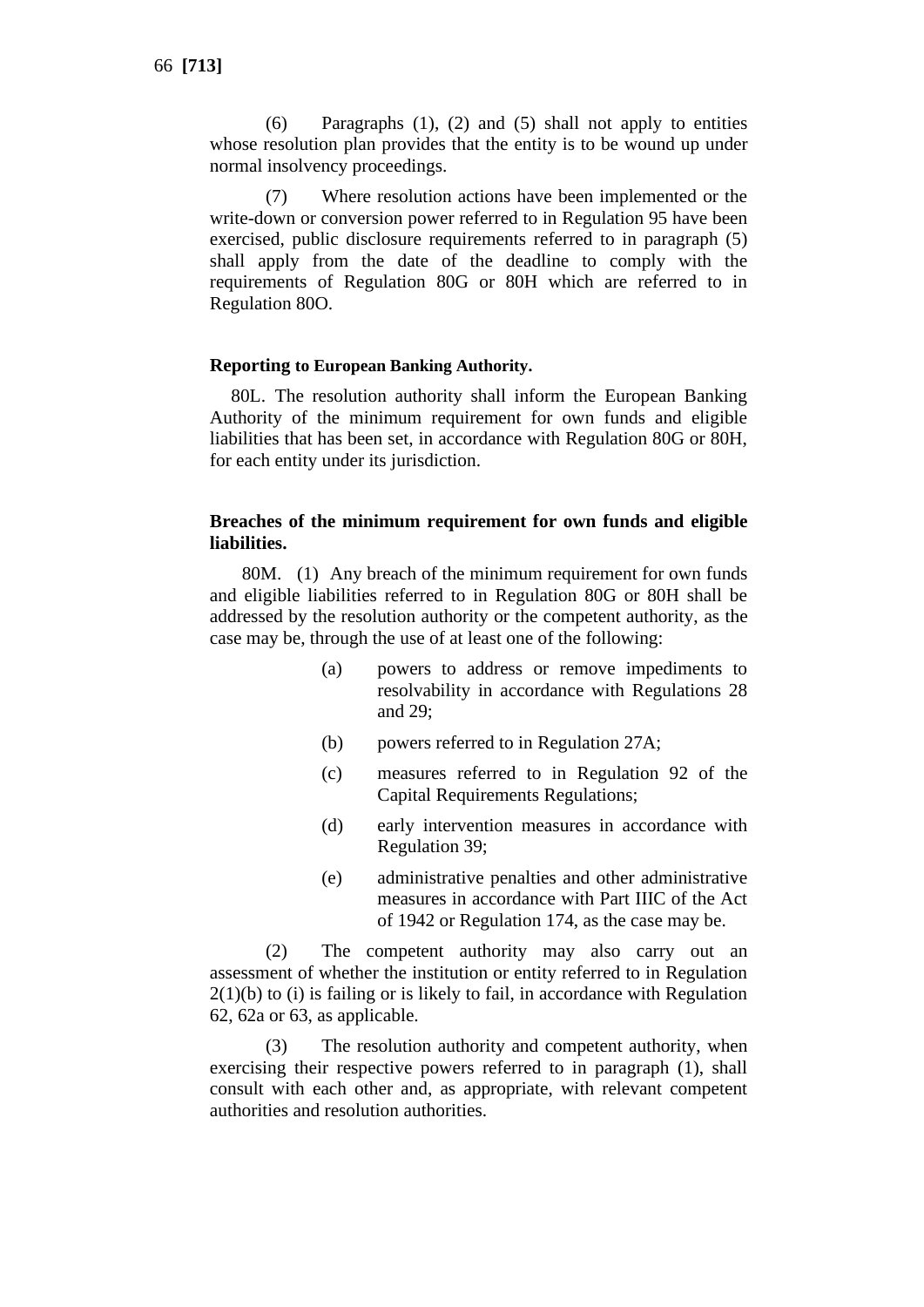# **Cooperation by resolution authority with European Banking Authority.**

80N. The competent authority and resolution authority shall cooperate with the European Banking Authority for the purposes of the submission by the European Banking Authority of a report to the Commission as provided for by Article 45l of the Bank Recovery and Resolution Directive.

# **Transitional and post-resolution arrangements.**

80O. (1) Notwithstanding Regulation 80B(1), subject to paragraphs (2) and (8), the resolution authority shall determine appropriate transitional periods for institutions or entities referred to in Regulation 2(1)(b) to (i) to comply with the requirements in Regulation 80G or 80H or with requirements that result from the application of Regulation 80D(7), (8), (9), (10), (11), (12), (13) or (16), as appropriate.

(2) Subject to paragraph (4), institutions and entities referred to in Regulation  $2(1)(b)$  to (i) shall comply with the requirements in Regulation 80G or 80H or with requirements that result from the application of Regulation 80D(7), (8), (9), (10), (11), (12), (13) of (16) by 1 January 2024.

- (3) (a) The resolution authority shall determine intermediate target levels for the requirements in Regulation 80G or 80H or for requirements that result from the application of Regulation 80B(7), (8), (9), (10), (11), (12), (13) or (16), as appropriate, that institutions or entities referred to in Regulation  $2(1)(b)$  to (i) shall comply with before 1 January 2022.
	- (b) The intermediate target levels referred to in subparagraph (a) shall ensure a linear build-up of own funds and eligible liabilities towards the requirements referred to in that subparagraph.

(4) The resolution authority may set a transitional period, as provided for by paragraph (1), that ends after 1 January 2024 where duly justified and appropriate on the basis of the criteria referred to in paragraph (11), taking into consideration  $-$ 

- (a) the development of the entity's financial situation,
- (b) the prospect that the entity will be able to ensure compliance in a reasonable timeframe with the requirements in Regulation 80G or 80H or with a requirement that results from the application of Regulation 80D(7), (8), (9), (10), (11), (12), (13) or (16), and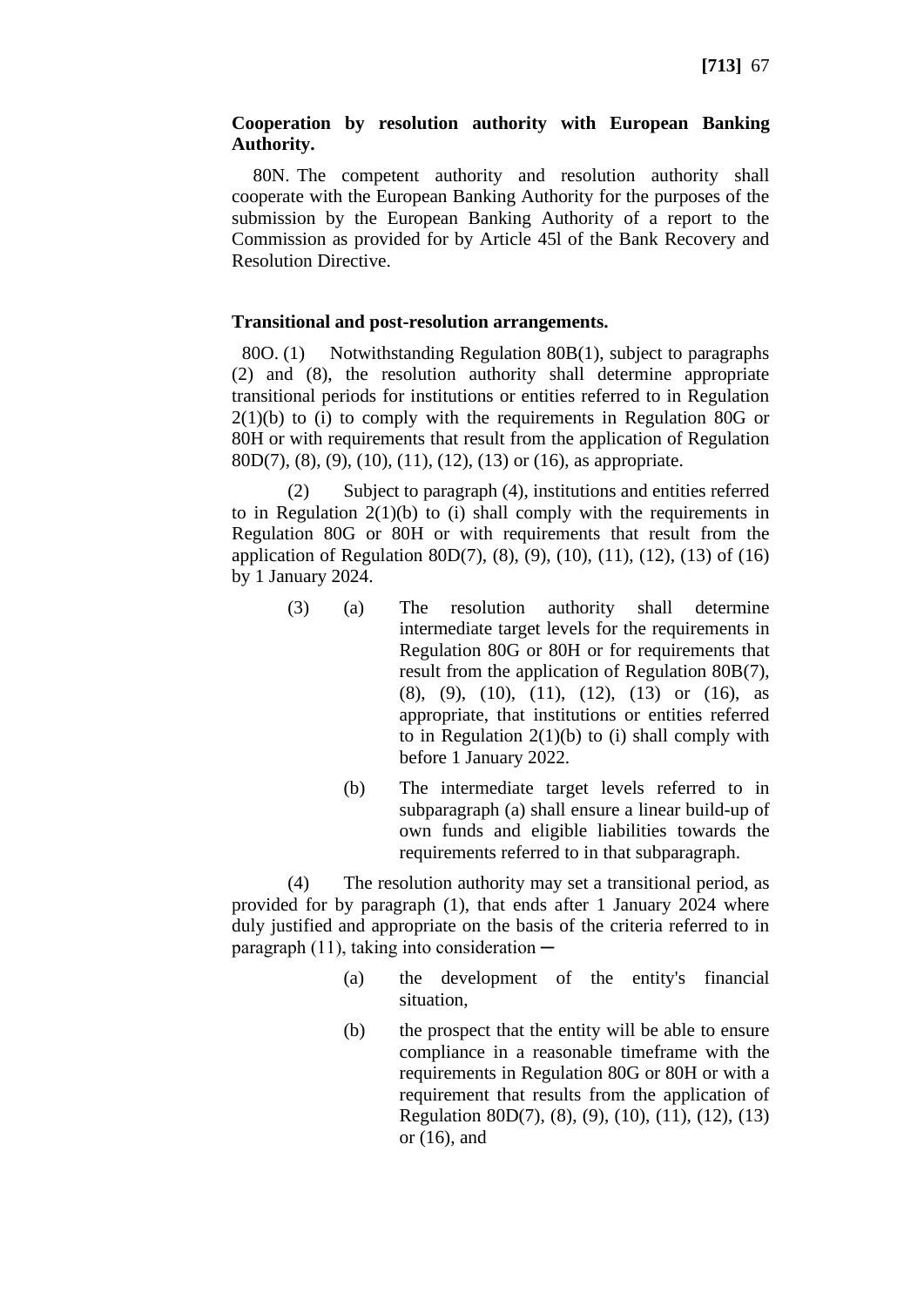(c) whether the entity is able to replace liabilities that no longer meet the eligibility or maturity criteria laid down in Articles 72b and 72c of the Union Capital Requirements Regulation, and Regulation 80D or 80H(6) and, if not, whether that inability is of an entity-specific nature or is due to market-wide disturbance.

(5) Resolution entities shall comply with the minimum level of the requirements referred to in Regulation 80E(12) or (13) by 1 January 2022.

(6) The minimum levels of the requirements referred to in Regulation 80E(12) and (13) shall not apply during the period of 2 years after ─

- (a) the date on which the resolution authority has applied the bail-in tool, or
- (b) the date on which  $-$ 
	- (i) the resolution entity has put in place an alternative private sector measure as referred to in Regulation  $62(1)(b)$  by which capital instruments and other liabilities have been written down or converted into Common Equity Tier 1 instruments, or
	- (ii) write-down or conversion powers, in accordance with Regulation 95, have been exercised in respect of that resolution entity,

in order to recapitalise the resolution entity without the application of resolution tools.

(7) The requirements referred to in Regulations 80D(7), (8), (9), (10), (11) and (16) and Regulation 80E(12) and (13), as applicable, shall not apply during the period of 3 years after the date on which  $-$ 

- (a) the resolution entity or the group of which the resolution entity is part has been identified as a G-SII, or
- (b) the resolution entity starts to be in the situation referred to in Regulation 80E(12) or (13).

(8) Notwithstanding Regulation 80B(1), the resolution authority shall determine an appropriate transitional period within which to comply with the requirements of Regulation 80G or 80H, or a requirement resulting from the application of Regulation 80D(7), (8), (9), (10), (11), (12), (13) or (16), as appropriate, for institutions or entities referred to in Regulation  $2(1)(b)$  to  $(i)$  to which resolution tools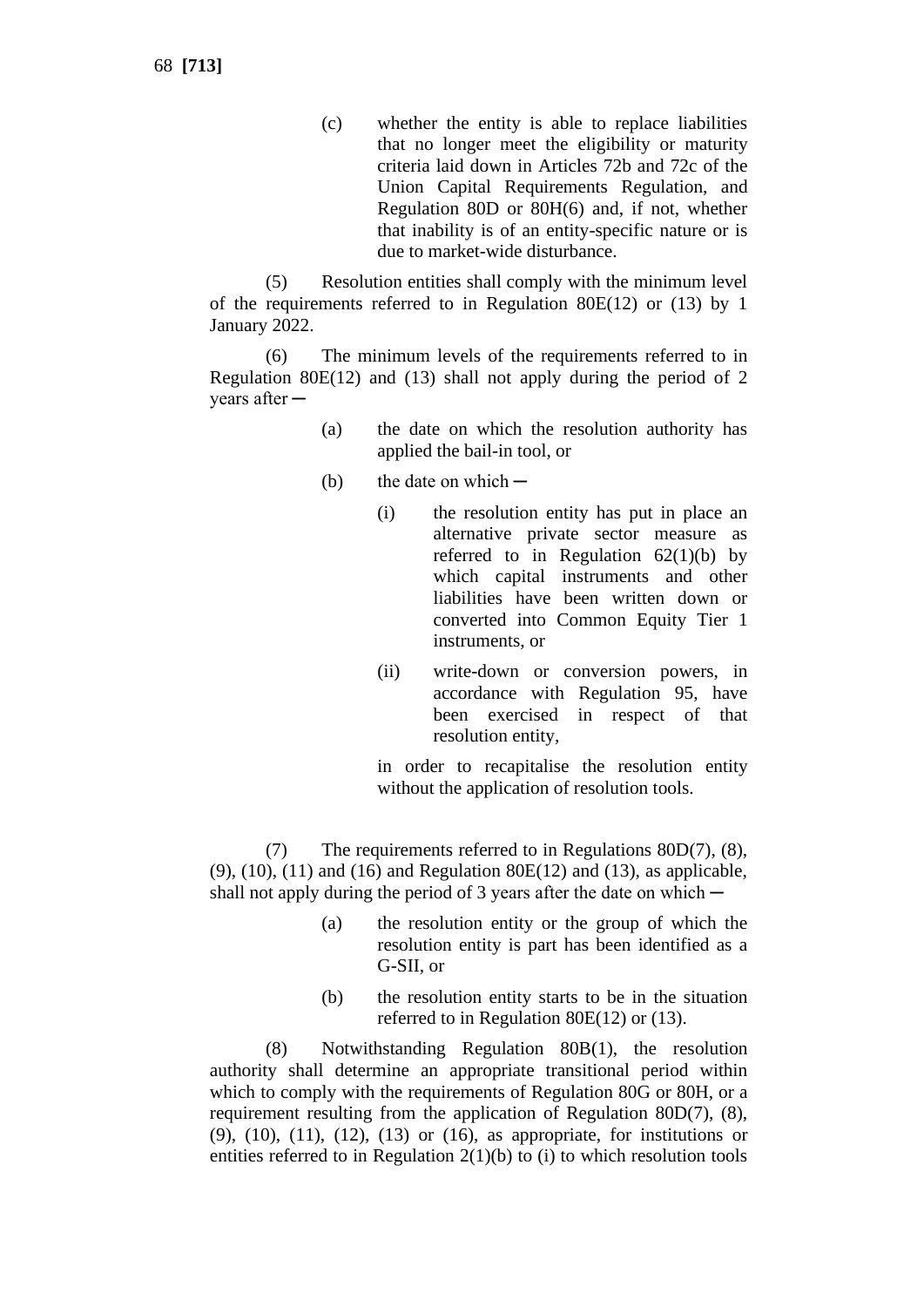or the write-down or conversion power referred to in Regulation 95 have been applied.

(9) For the purposes of paragraphs (1) to (8), the resolution authority shall communicate to the institution or entity referred to in Regulation  $2(1)(b)$  to (i) a planned minimum requirement for own funds and eligible liabilities for each 12 month period during the transitional period concerned, with a view to facilitating a gradual build-up of its loss-absorbing and recapitalisation capacity.

(10) At the end of the transitional period concerned, the minimum requirement for own funds and eligible liabilities shall be equal to the amount determined under Regulation 80D(7), (8), (9), (10), (11), (12), (13) or (16), 80E(12) or (13), 80G or 80H, as applicable.

(11) When determining the transitional periods in accordance with paragraphs (1) to (8), the resolution authority shall take into account ─

- (a) the prevalence of deposits and the absence of debt instruments in the funding model,
- (b) the access to the capital markets for eligible liabilities, and
- (c) the extent to which the resolution entity relies on Common Equity Tier 1 capital to meet the requirement referred to in Regulation 80G.

(12) Subject to paragraphs (1) to (4), the resolution authority shall not be prevented from subsequently revising either the transitional period concerned or any planned minimum requirement for own funds and eligible liabilities communicated under paragraph (9).".

#### **Amendment of Regulation 84A of Regulations of 2015**

23. The following Regulation is substituted for Regulation 84A of the Regulations of 2015:

# **"Non-application of Regulation 80J to certain entities.**

84A. Regulation 80J, insofar as it concerns a joint decision or any decision taken in the absence of a joint decision, shall not apply to the entities referred to in Article 2 of the SRM Regulation.".

#### **Amendment of Regulation 85 of Regulations of 2015 (assessment of amount of bail-in)**

24. Regulation 85 of the Regulations of 2015 is amended in paragraphs (1) to (4) by the substitution of "bail-inable liabilities" for "eligible liabilities" in each place where it occurs.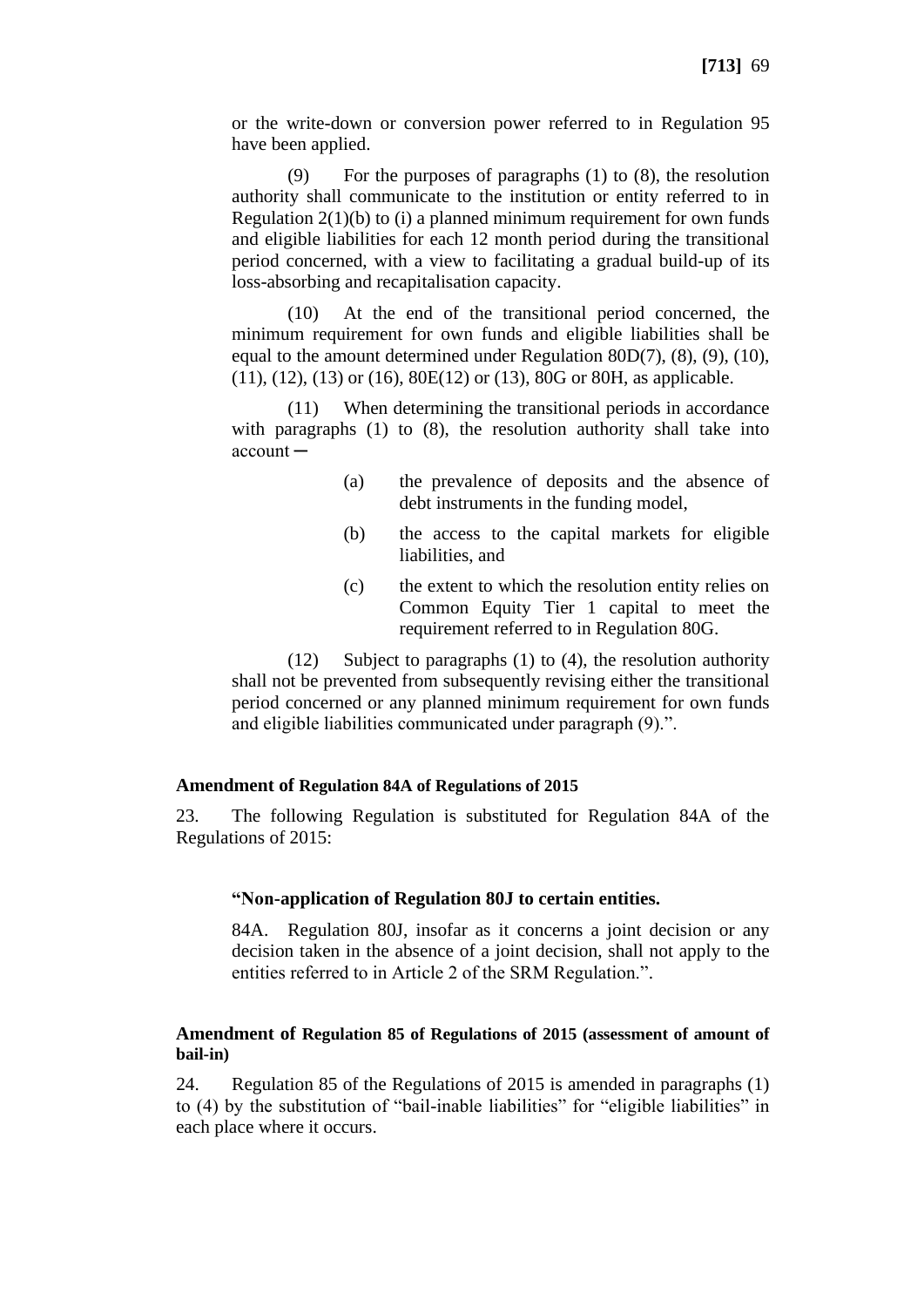## **Amendment of Regulation 86 of Regulations of 2015 (treatment of shareholders in bail-in or write-down or conversion of capital instruments)**

25. Regulation 86 of the Regulations of 2015 is amended in paragraph  $(1)(c)(ii)$  by the substitution of "bail-inable liabilities" for "eligible liabilities".

## **Amendment of Regulation 87 of Regulations of 2015 (sequence of write-down and conversion)**

- 26. Regulation 87 of the Regulations of 2015 is amended
	- (a) in paragraph (1), by the substitution of the following for subparagraph (e):
		- "(e) where the total reduction of shares or other instruments of ownership, relevant capital instruments and bail-inable liabilities pursuant to subparagraphs (a) to (d) is less than the sum of the amounts referred to in Regulation 86(4)(b) and (c), the resolution authority shall reduce, to the extent required, the principal amount of, or outstanding amount payable in respect of, the rest of bail-inable liabilities, including debt instruments referred to in section 1428A(1)(d) of the Act of 2014, in accordance with the hierarchy of claims in normal insolvency proceedings, including the ranking of deposits provided for in the said section  $1428A(1)(d)$ pursuant to Regulation 80, in conjunction with the write-down pursuant to subparagraphs (a) to (d) to produce the sum of the amounts referred to in Regulation  $86(4)(b)$  and (c).",

and

(b) in paragraphs (2) and (3), by the substitution of "bailinable liabilities" for "eligible liabilities" in each place where it occurs.

# **Contractual recognition of bail-in**

27. The following Regulation is substituted for Regulation 94 of the Regulations of 2015: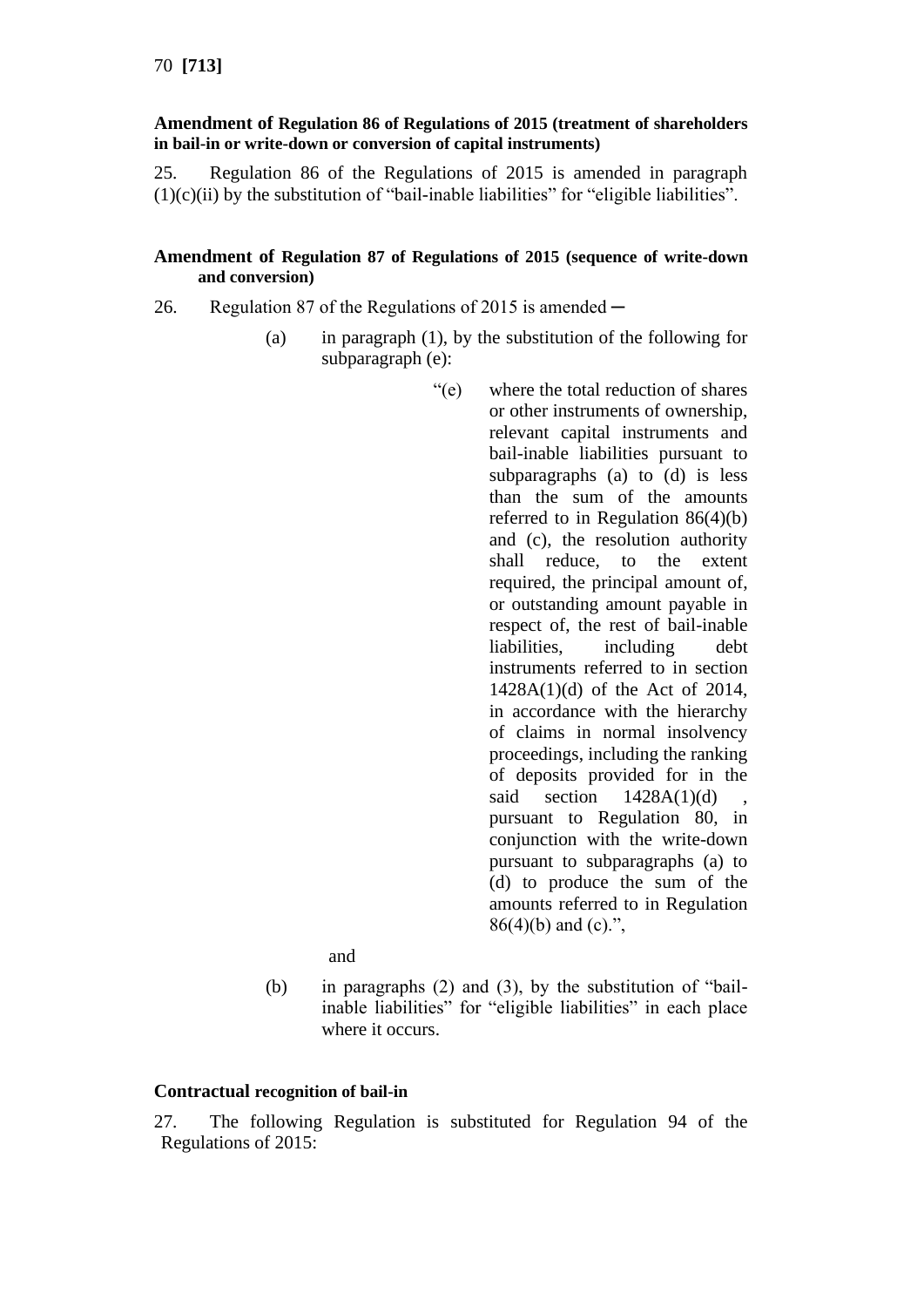"94.  $(1)$  Institutions and entities referred to in Regulation 2(1)(b) to (i) shall include a contractual term by which the creditor or party to the agreement or instrument creating the liability recognises that such liability may be subject to the write-down and conversion powers, and agrees to be bound by any reduction of the principal or outstanding amount due, conversion or cancellation that is effected by the exercise of those powers by a resolution authority (within the meaning of the Bank Recovery and Resolution Directive), provided that that liability complies with all of the following conditions:

- (a) the liability is not excluded under Regulation 80(2) to (8);
- (b) the liability is not a deposit referred to in section  $1428A(1)(b)(i)$  or (ii) of the Act of 2014;
- (c) the liability is governed by the law of a third country;
- (d) the liability is issued or entered into on or after 28 December 2020.

(2) The resolution authority may decide that the obligation in paragraph (1) shall not apply to institutions or entities in respect of which the requirement under Regulation 80B(1) equals the lossabsorption amount (within the meaning of Regulation  $80E(2)(a)(i)$ ), provided that liabilities that meet the conditions referred to in paragraph (1) and which do not include the contractual term referred to in that paragraph are not counted towards that requirement.

(3) Paragraph (1) shall not apply where the resolution authority determines that the liabilities or instruments referred to in paragraph (1) can be subject to write-down and conversion powers by the resolution authority, or by the resolution authority of another Member State, pursuant to the law of the third country or to a binding agreement concluded with that third country.

(4) Where an institution or entity referred to in Regulation  $2(1)(b)$  to (i) determines that it is legally or otherwise impracticable to include in the contractual provisions governing a relevant liability a term required in accordance with paragraph (1), such institution or entity shall notify its determination, including the designation of the class of the liability and the justification for that determination, to the resolution authority.

(5) The institution or entity shall provide the resolution authority with all information that the resolution authority requests, within a reasonable timeframe following the receipt of the notification under paragraph (4), in order for the resolution authority to assess the effect of such notification on the resolvability of that institution or entity.

(6) Where there is a notification under the paragraph (4), the obligation to include in the contractual provisions a term required in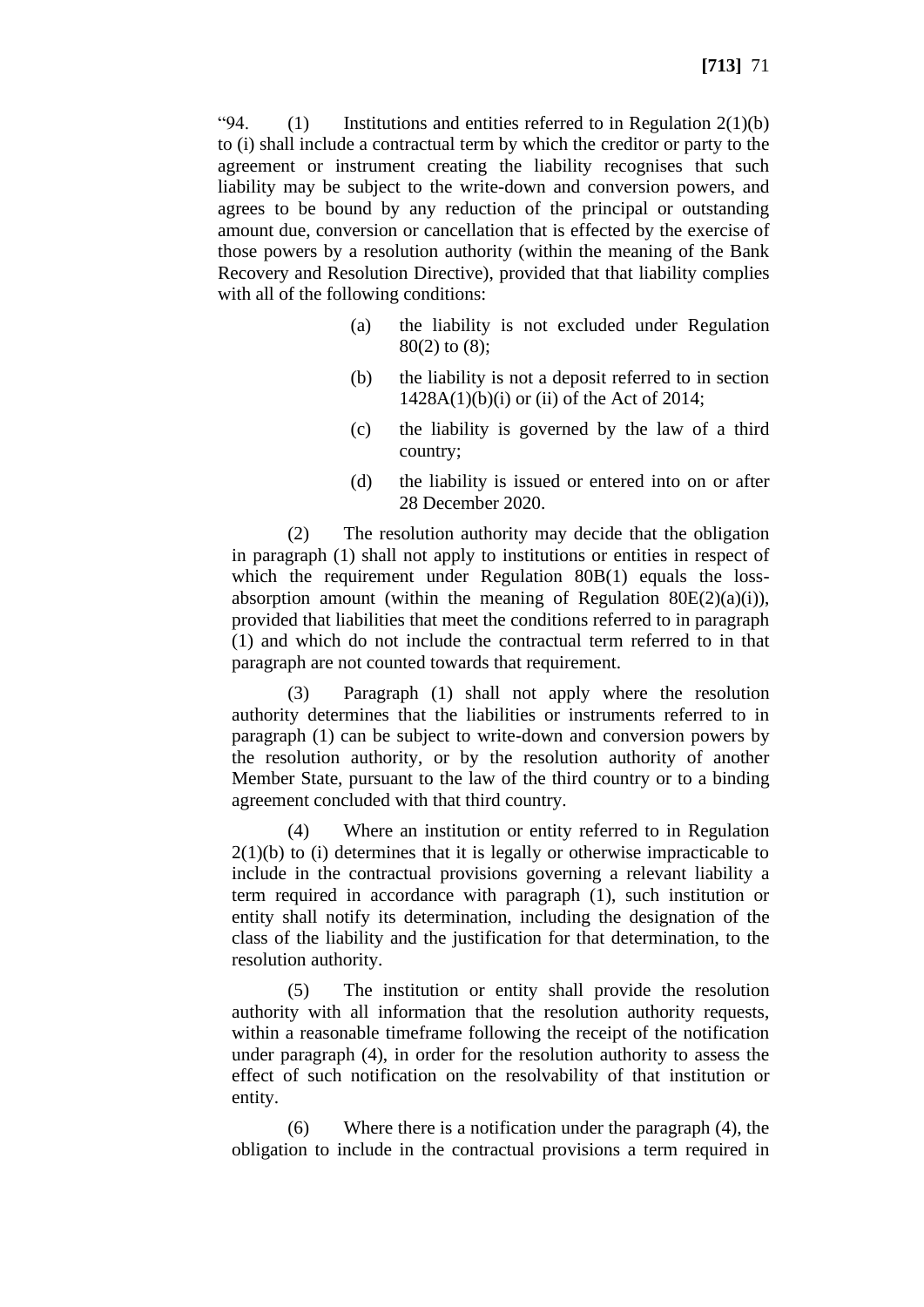accordance with paragraph (1) is suspended immediately on receipt by the resolution authority of the notification.

(7) Where the resolution authority concludes that it is not legally or otherwise impracticable to include in the contractual provisions a term required in accordance with paragraph (1), taking into account the need to ensure the resolvability of the institution or entity, it shall require, within a reasonable timeframe after the notification under to paragraph (4), the inclusion of such contractual term.

(8) The resolution authority may, in addition to requiring the inclusion of a contractual term under paragraph (7), require the institution or entity to amend its practices concerning the application of the exemption from contractual recognition of bail-in.

(9) The liabilities referred to in paragraph (4) shall not include Additional Tier 1 instruments, Tier 2 instruments and debt instruments within the meaning of section 1428A of the Act of 2014, where those instruments are unsecured liabilities.

(10) The liabilities referred to in paragraph (4) shall be senior to the liabilities referred to in section  $1428A(1)(c)$  and (d) of the Act of 2014.

(11) Where the resolution authority, in the context of the assessment of the resolvability of an institution or entity referred to in Regulation 2(1)(b) to (i) in accordance with Regulations 26 and 27, or at any other time, determines that, within a class of liabilities which includes eligible liabilities, the amount of liabilities that, in accordance with the paragraph (4), do not include the contractual term required in accordance with paragraph (1), together with the liabilities which are excluded from the application of the bail-in tool in accordance with Regulation 80(2) to (8) or which are likely to be excluded in accordance with Regulation 80(9) and (10) amounts to more than 10 per cent of that class, it shall immediately assess the impact of that particular fact on the resolvability of that institution or entity, including the impact on the resolvability resulting from the risk of breaching the creditor safeguards provided in Regulation 132 when applying write-down and conversion powers to eligible liabilities.

(12) Where the resolution authority concludes, on the basis of the assessment referred to in paragraph (11), that the liabilities which, in accordance with paragraph (4), do not include the contractual term required in accordance with paragraph (1), create a substantive impediment to resolvability, it shall apply the powers provided in Regulation 28, as appropriate, to remove that impediment to resolvability.

(13) Liabilities for which the institution or entity referred to in Regulation  $2(1)(b)$  to (i) fails to include in the contractual provisions the term required in accordance with paragraph (1) or for which, in accordance with paragraphs (4) to (12) that requirement does not apply, shall not be counted towards the minimum requirement for own funds and eligible liabilities.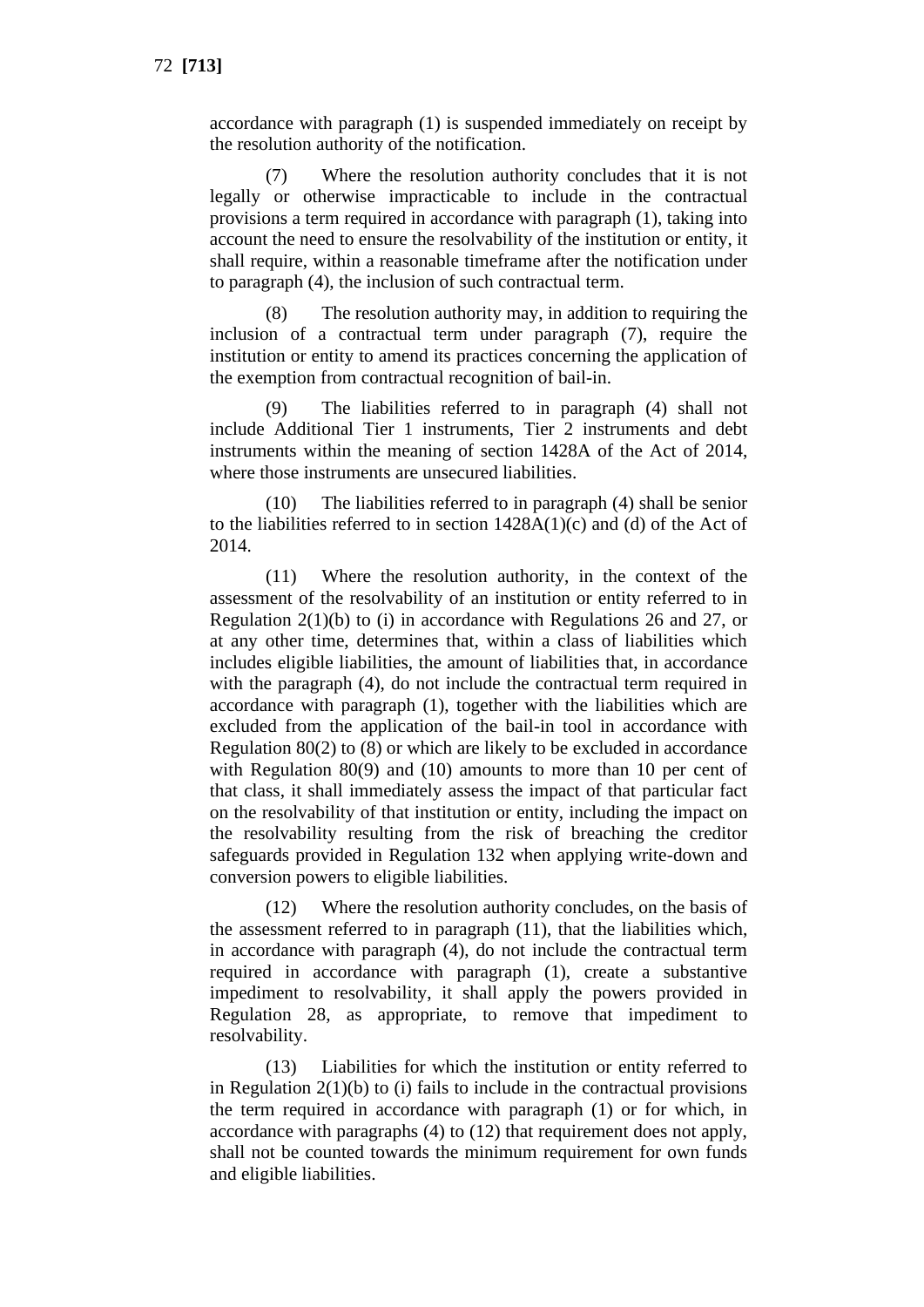(14) The resolution authority may require institutions and entities referred to in Regulation  $2(1)(b)$  to (i) to provide it with a legal opinion relating to the legal enforceability and effectiveness of the contractual term referred to in paragraph (1).

(15) Where an institution or entity referred to in Regulation  $2(1)(b)$  to (i) does not include in the contractual provisions governing a relevant liability a contractual term required in accordance with paragraph (1), that shall not prevent the resolution authority from exercising the write-down and conversion powers in relation to that liability.

(16) The resolution authority shall specify, where it deems it necessary, the categories of liabilities for which an institution or entity referred to in Regulation  $2(1)(b)$  to (i) may reach the determination referred to in paragraph (4) that it is legally or otherwise impracticable to include the contractual term required in accordance with paragraph (1), based on the conditions further specified in the regulatory technical standards referred to in Article 55(6) of the Bank Recovery and Resolution Directive.".

#### **Amendment of title to Chapter 4 of Part 4 of Regulations of 2015**

28. The following title is substituted for the title to Chapter 4 of Part 4 of the Regulations of 2015:

"*Write-down or conversion of capital instruments and eligible liabilities*".

### **Amendment of Regulation 95 of Regulations of 2015 (requirement to write down or convert capital instruments)**

29. The following Regulation is substituted for Regulation 95 of the Regulations of 2015:

### "**Requirement to write down or convert relevant capital instruments and eligible liabilities.**

95. (1) The Court shall, on the application of the resolution authority, have the power to make an order (in these Regulations referred to as a 'capital instruments order') to write-down or convert relevant capital instruments and eligible liabilities into shares or other instruments of ownership of institutions and entities referred to in Regulation  $2(1)(b)$  to (i).

(2) The power to write down or convert relevant capital instruments and eligible liabilities referred to in paragraph (1) may be exercised either  $-$ 

(a) independently of resolution action, or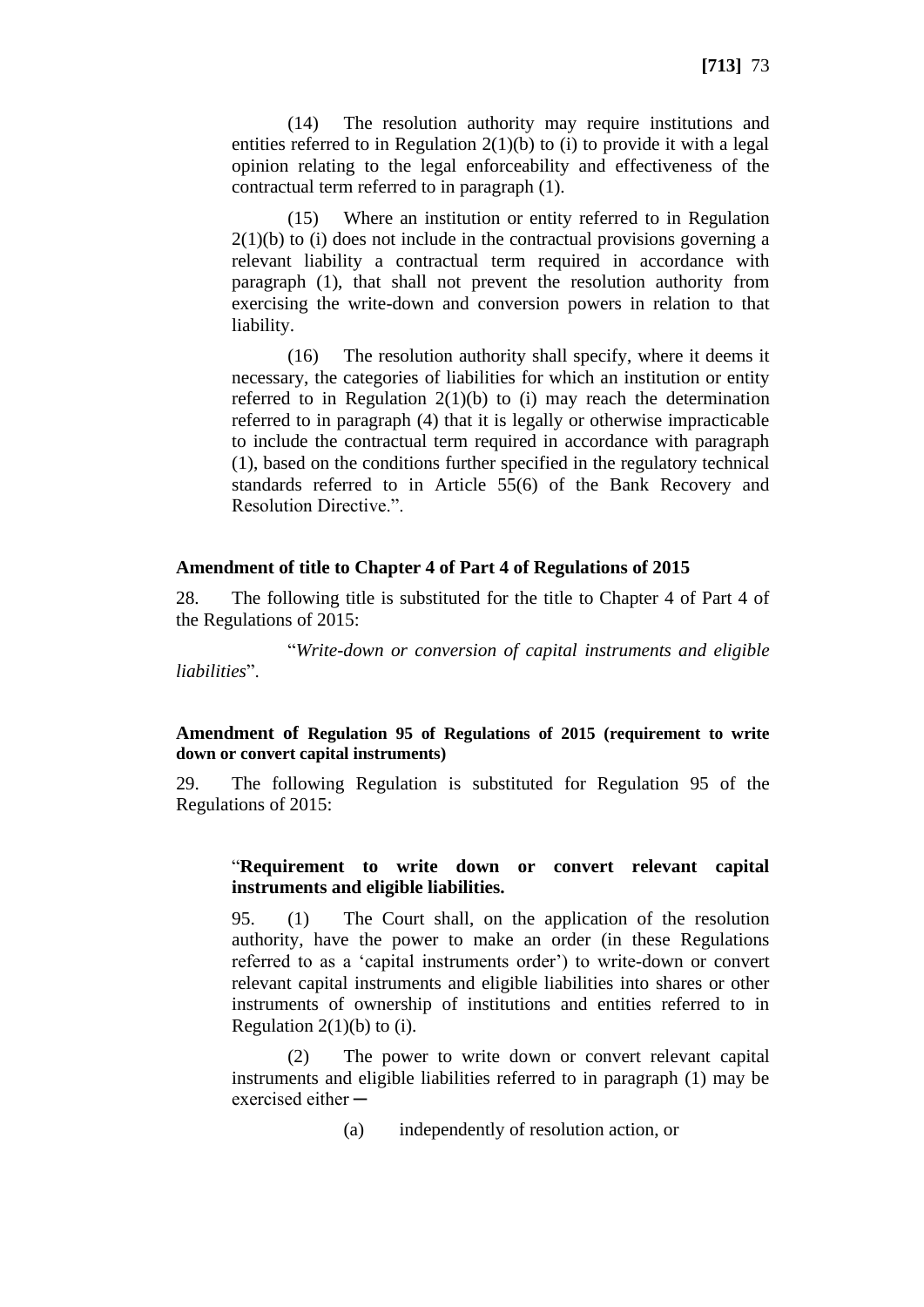(b) in combination with a resolution action, where the conditions for resolution specified in Regulation 62, 62A or 63 are met.

(3) Where relevant capital instruments and eligible liabilities have been purchased by the resolution entity indirectly through other entities in the same resolution group, the power to write-down or convert those relevant capital instruments and eligible liabilities shall be exercised together with the exercise of the same power at the level of the parent undertaking of the entity concerned or at the level of other parent undertakings that are not resolution entities, so that the losses are effectively passed on to, and the entity concerned is recapitalised by, the resolution entity.

(4) After the exercise of the power to write-down or convert relevant capital instruments and eligible liabilities independently of resolution action, the valuation provided for in Regulation 133 shall be carried out, and Regulation 134 shall apply.

- (5) (a) The power to write-down or convert eligible liabilities independently of resolution action may be exercised only in relation to eligible liabilities that meet the conditions referred to in Regulation  $80H(6)(a)$ , except the condition related to the remaining maturity of liabilities as set out in Article 72c(1) of the Union Capital Requirements Regulation.
	- (b) When the power referred to in subparagraph (a) is exercised, the write-down or conversion shall be done in accordance with the principle referred to in Regulation  $64(1)(g)$ .

(6) Where a resolution action is taken in relation to a resolution entity or, in exceptional circumstances in deviation from the resolution plan, in relation to an entity that is not a resolution entity, the amount that is reduced, written down or converted in accordance with Regulation 96(1) at the level of such an entity shall count towards the thresholds laid down in Regulation  $80(12)(a)$  that apply to the entity concerned.

(7) Where a determination has been made that conditions for resolution specified in Regulations 62 and 63 have been met, the proposed resolution order made in accordance with Regulation 104 shall provide for the write-down and conversion of relevant capital instruments and eligible liabilities referred to in paragraph (5).

(8) The resolution authority shall exercise the write-down or conversion power, in accordance with Regulation 96 and without delay, in relation to relevant capital instruments, and eligible liabilities referred to in paragraph (5), issued by an institution or entity referred to in Regulation  $2(1)(b)$  to (i) when one or more of the following circumstances apply: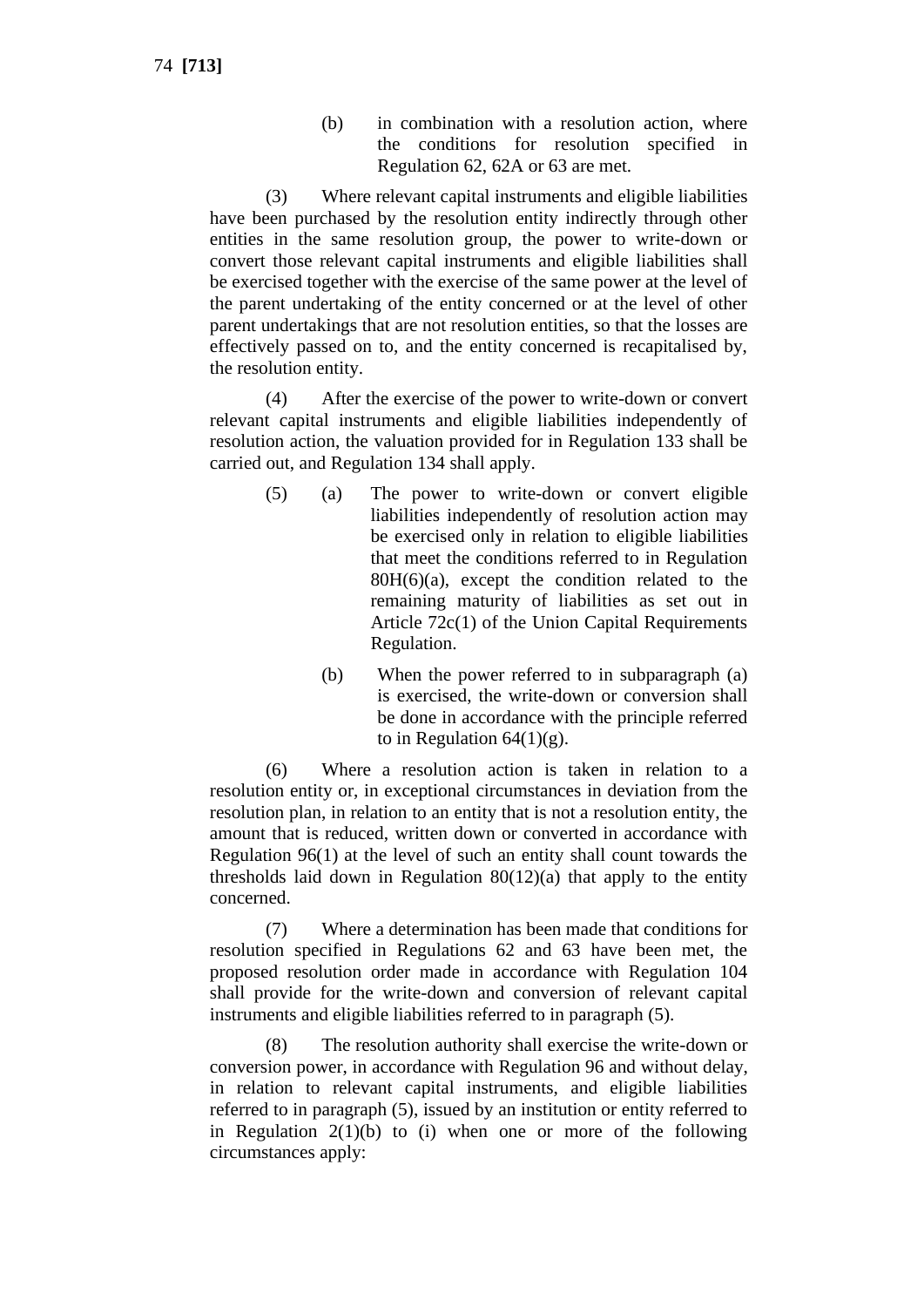- (a) where the determination has been made that the conditions for resolution specified in Regulation 62, 62A or 63 have been met, before any proposed resolution order is made;
- (b) the competent authority determines that unless that power is exercised in relation to the relevant capital instruments, and eligible liabilities as referred to in paragraph (5), the institution or entity referred to in Regulation 2(1)(b) to (i) will no longer be viable;
- (c) in the case of relevant capital instruments issued by a subsidiary and where those capital instruments are recognised for the purposes of meeting own funds requirements on an individual and on a consolidated basis, the competent authority and the appropriate authority of another Member State have made a joint determination taking the form of a joint decision in accordance with Regulation 156(5) to (9) that unless the write-down or conversion power is exercised in relation to those instruments, the group will no longer be viable;
- (d) in the case of relevant capital instruments issued at the level of the parent undertaking and where those capital instruments are recognised for the purposes of meeting own funds requirements on an individual basis at the level of the parent undertaking or on a consolidated basis, the competent authority, where it is the consolidating supervisor of the group concerned, has made a determination that unless the write-down or conversion power is exercised in relation to those instruments, the group will no longer be viable;
- (e) extraordinary public financial support is required by the institution or entity referred to in Regulation  $2(1)(b)$  to (i) other than in any of the circumstances set out in Regulation  $62(3)(d)(iii)$ .

(9) For the purposes of paragraph (8), an institution or entity referred to in Regulation  $2(1)(b)$  to (i) or a group shall be considered to be no longer viable only if both of the following conditions are met:

- (a) the institution or entity referred to in Regulation  $2(1)(b)$  to (i) or the group is failing or likely to fail;
- (b) having regard to timing and other relevant circumstances, there is no reasonable prospect that any action, including alternative private sector measures or supervisory action (including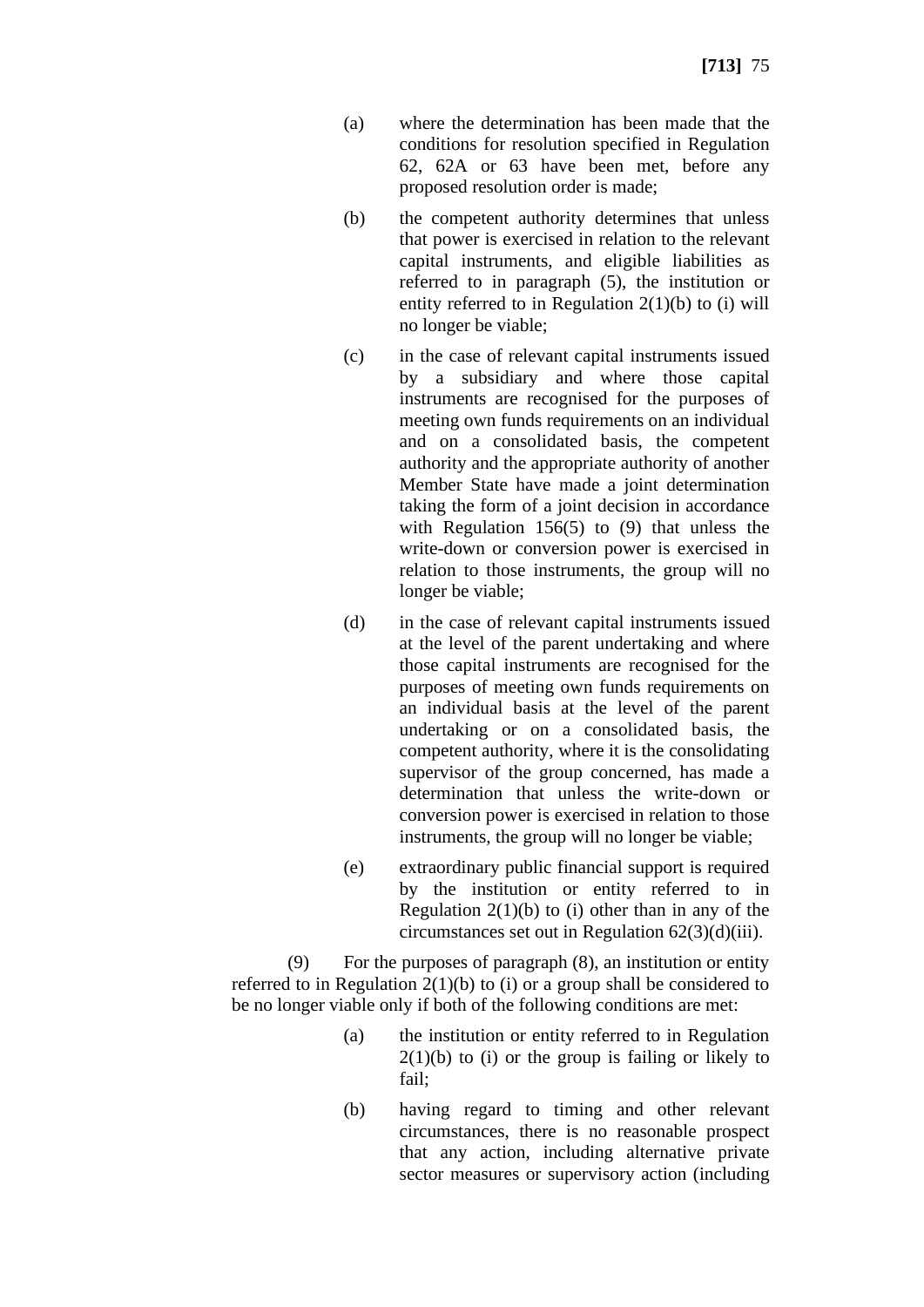early intervention measures), other than the write-down or conversion of capital instruments, or eligible liabilities as referred to in paragraph (5), independently or in combination with a resolution action would prevent the failure of the institution or entity referred to in Regulation  $2(1)(b)$  to (i) or the group within a reasonable timeframe.

- (10) For the purposes of paragraph  $(9)(a)$ 
	- (a) an institution or entity referred to in Regulation  $2(1)(b)$  to (i) shall be considered to be failing or likely to fail where one or more of the circumstances set out in Regulation 62(3) occurs, and
	- (b) a group shall be considered to be failing or likely to fail where the group infringes or there are objective elements to support a determination that the group, in the near future, will infringe its consolidated prudential requirements in a way that would justify action by the competent authority including but not limited to because the group has incurred or is likely to incur losses that will deplete all or a significant amount of its own funds.

(11) A relevant capital instrument issued by a subsidiary shall not be written down to a greater extent or converted pursuant to paragraph (8)(b) on worse terms than equally ranked capital instruments at the level of the parent undertaking which have been written down or converted.

(12) Before making a determination referred to in paragraph (8)(c) in relation to a subsidiary that issues relevant capital instruments that are recognised for the purposes of meeting the own funds requirements on an individual and on a consolidated basis, the competent authority shall comply with the notification and consultation requirements set out in Regulation 98.

(13) Before making a proposed capital instruments order, the resolution authority shall ensure that a valuation of the assets and liabilities of the institution or entity referred to in Regulation 2(1)(b) to (i) has been carried out in accordance with Regulation 65 or 66 and that valuation shall form the basis of the calculation of the write-down to be applied to the relevant capital instruments, or eligible liabilities as referred to in paragraph (5) in order to absorb losses and the level of conversion to be applied to relevant capital instruments, or eligible liabilities as referred to in paragraph (5) in order to recapitalise the institution or the entity concerned.".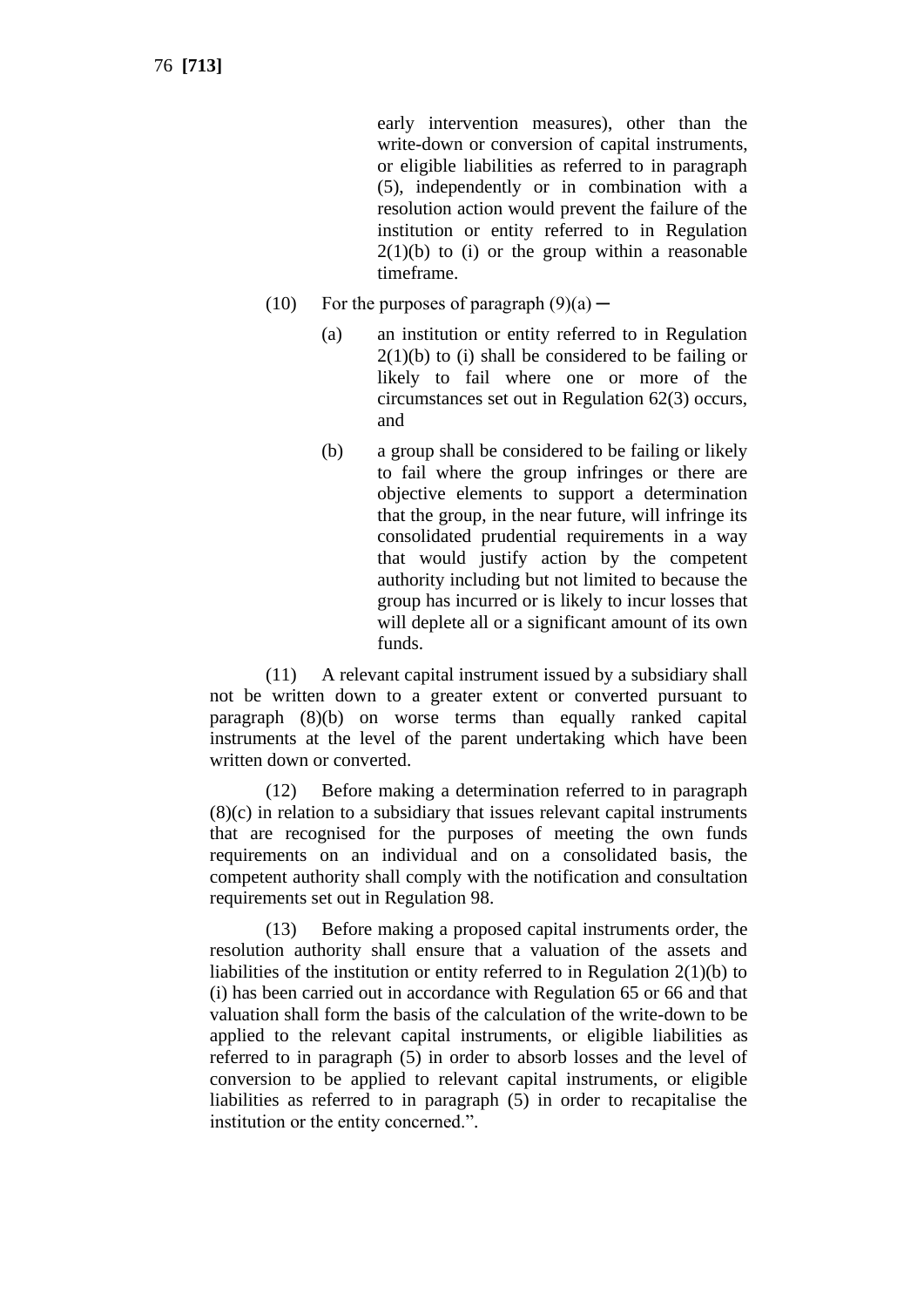#### **Amendment of Regulation 96 of Regulations of 2015 (provisions governing write-down or conversion of capital instruments)**

- 30. Regulation 96 of the Regulations of 2015 is amended
	- (a) in paragraph  $(1)$ 
		- (i) in subparagraph (c), by the substitution of "lower;" for "lower.", and
		- (ii) by the insertion of the following subparagraph after subparagraph (c):
			- "(d) the principal amount of eligible liabilities referred to in Regulation 95(5)(a) is written down or converted into Common Equity Tier 1 instruments or both, to the extent required to achieve the resolution objectives or to the extent of the capacity of the relevant eligible liabilities, whichever is lower.",
	- (b) by the substitution of the following paragraph for paragraph (2):

"(2) Where the principal amount of a relevant capital instrument, or an eligible liability as referred to in Regulation  $95(5)(a)$  is written down —

- (a) the reduction of that principal amount shall be permanent, subject to any write up in accordance with the reimbursement mechanism in Regulation 85(4) and (5),
- (b) no liability to the holder of the relevant capital instrument, or of the eligible liability as referred to in Regulation 95(5)(a), shall remain under or in connection with that amount of the instrument, which has been written down, except for any liability already accrued, and any liability for damages that may arise as a result of an appeal challenging the legality of the exercise of the write-down power, and
- (c) no compensation is paid to any holder of the relevant capital instruments, or of the liabilities as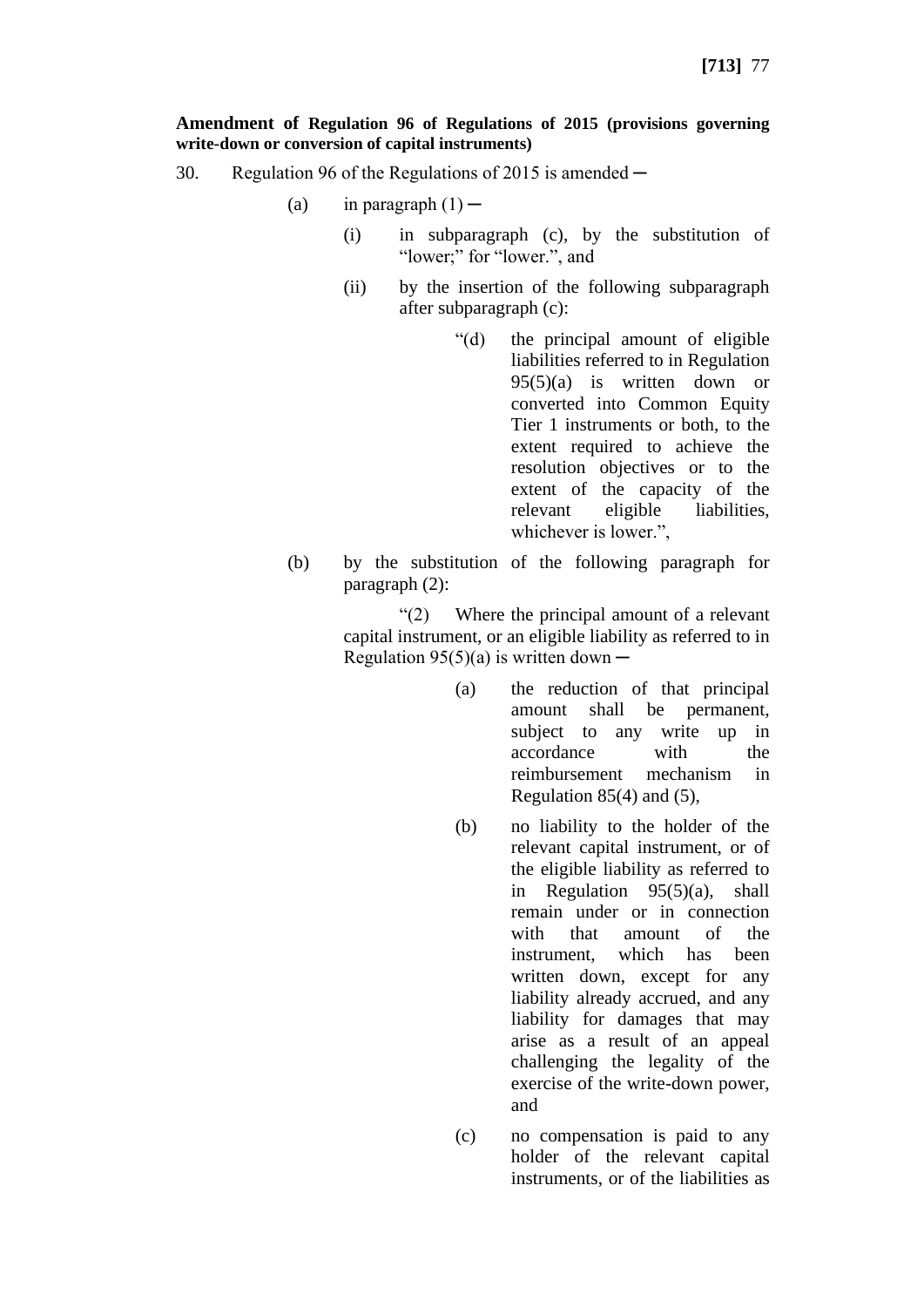78 **[713]**

referred to in Regulation 95(2)(a), other than in accordance with paragraph (4).",

(c) by the substitution of the following paragraph for paragraph (4):

> "(4) In order to effect a conversion of relevant capital instruments, and eligible liabilities as referred to in Regulation 95(5)(a), under paragraph  $(1)(b)$ , (c) and (d), the resolution authority may direct institutions and entities referred to in Regulation  $2(1)(b)$  to (i) to issue Common Equity Tier 1 instruments to the holders of the relevant capital instruments and such eligible liabilities.",

- (d) in paragraph (5), by the substitution of "The relevant capital instruments and liabilities referred to in paragraph (4) may only be converted where the Common Equity Tier 1 instruments referred to in that paragraph are  $-$  " for "The Common Equity Tier 1 instruments referred to in paragraph  $(4)$  shall be  $-$  ", and
- (e) in paragraph (6), by the substitution of "each relevant capital instrument, or each eligible liability as referred to in Regulation 95(5)(a)" for "each relevant capital instrument".

## **Amendment of Regulation 97 of Regulations of 2015 (authorities responsible for determination)**

31. Regulation 97 of the Regulations of 2015 is amended by the insertion of the following paragraph after paragraph (3):

- $\degree$ (4) Where  $-$ 
	- (a) the relevant capital instruments, or eligible liabilities as referred to in Regulation 95(5)(a), have been issued by an institution or entity referred to in Regulations  $2(1)(b)$  to (i), and
	- (b) those relevant capital instruments or eligible liabilities are recognised for the purposes of meeting the requirement referred to in Regulation 80H(1) to (5),

the competent authority shall be responsible for making the determination referred to in Regulation 95(8)(b).".

# **Amendment of Regulation 98 of Regulations of 2015 (consolidated application: procedure for determination)**

32. Regulation 98 of the Regulations of 2015 is amended —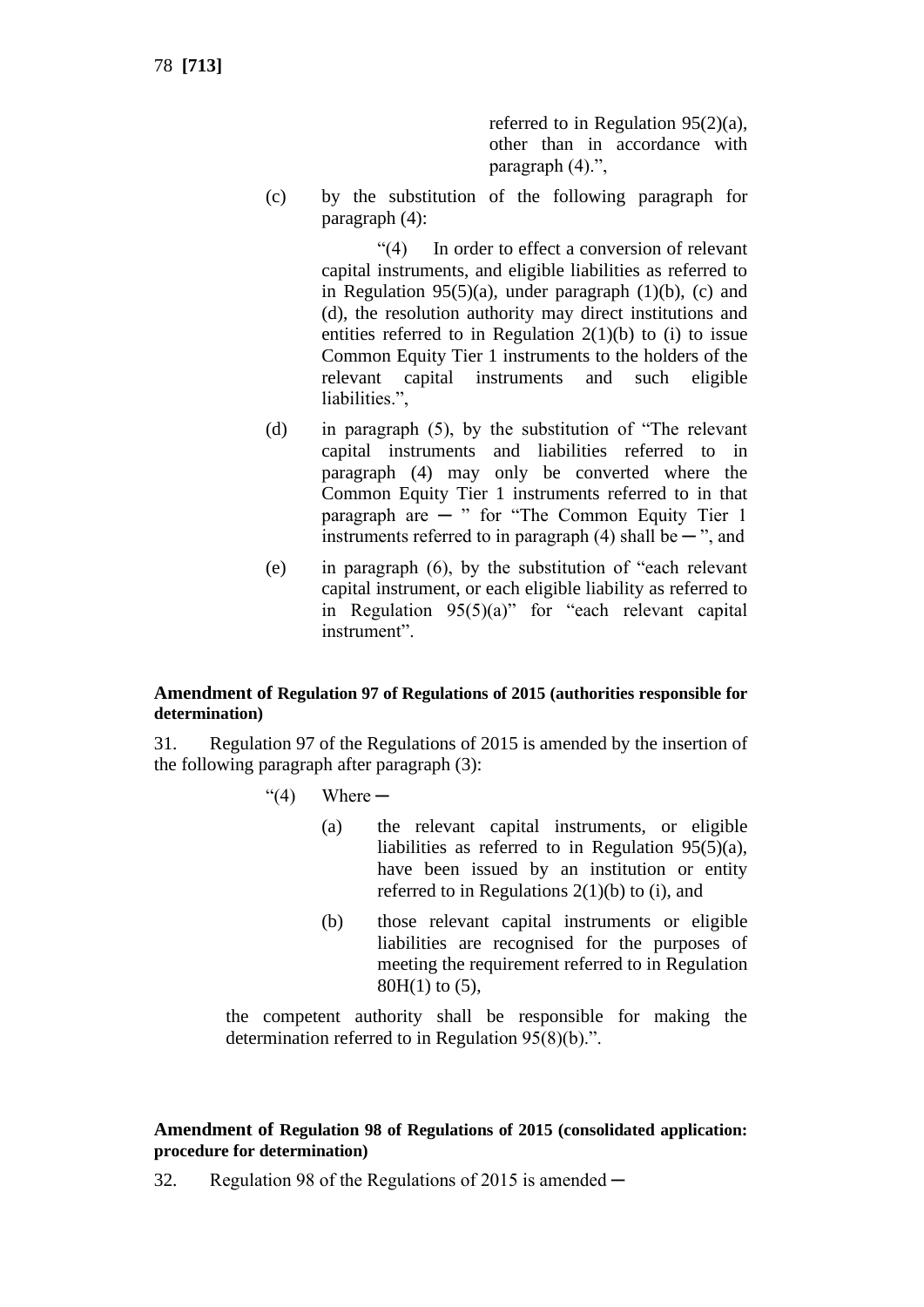(a) by the substitution of the following paragraph for paragraph (1):

"(1) The competent authority, before making a determination referred to in Regulation 95(8)(b), (c), (d) or (e) in relation to a subsidiary that issues relevant capital instruments, or eligible liabilities as referred to in Regulation  $95(5)(a)$ , for the purposes of meeting the requirement referred to in Regulation 80H on an individual basis or relevant capital instruments that are recognised for the purposes of meeting the own funds requirements on an individual or consolidated basis, shall comply with the following requirements:

- (a) when considering whether to make a determination referred to in Regulation  $95(8)$  (b), (c), (d) or (e), after consulting with the resolution authority of the relevant resolution entity, it shall notify, within 24 hours of consulting with that  $resolution$  authority  $-$ 
	- (i) the consolidating supervisor and, if different, the appropriate authority in the Member State where the consolidating supervisor is located, and
	- (ii) resolution authorities of other entities within the same resolution group that directly or indirectly purchased liabilities referred to in Regulation 80H(6) from the entity that is subject to Regulation 80H(1) to (5);
- (b) when considering whether to make a determination referred to in Regulation  $95(8)(c)$ , it shall notify, without delay, the competent authority responsible for each institution or entity referred to in Regulation  $2(1)(b)$  to (i) that has issued the relevant capital instruments in relation to which the write-down or conversion powers are to be exercised if that determination were made, and, if different, the appropriate authorities in the Member States where those competent authorities and the consolidating supervisor are located.",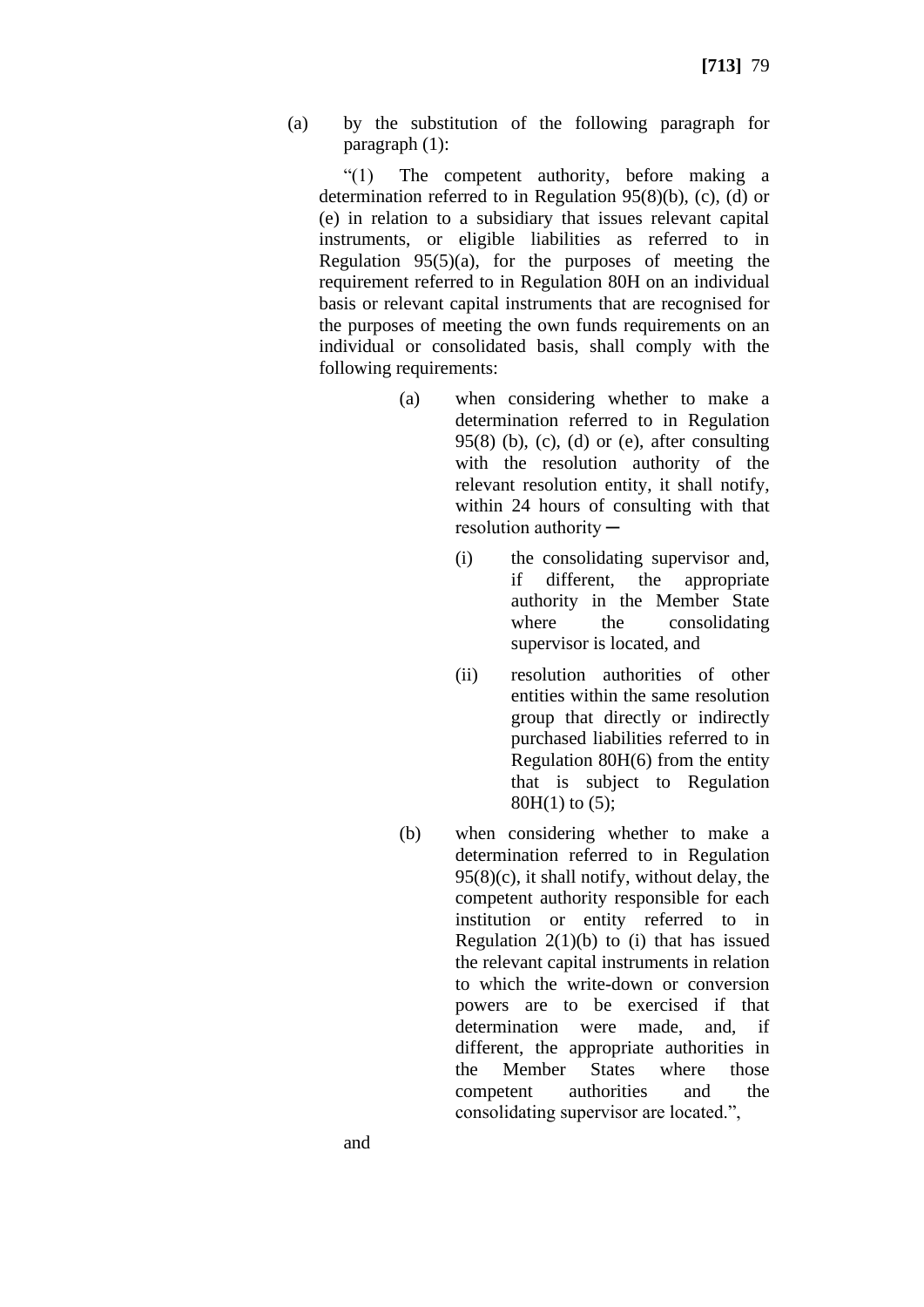(b) in paragraph (3), by the substitution of the following for "The competent authority, after consulting with the authorities notified under paragraph (1), shall assess the following matters:":

> *"*Where a notification has been made pursuant to paragraph (1), the competent authority, after consulting with the authorities notified in accordance with subparagraph  $(a)(i)$  or  $(b)$  of that paragraph, shall assess the following matters:".

### **Amendment of Regulation 111 of Regulations of 2015 (powers of Court in making resolution order — general)**

33. Regulation 111(1) of the Regulations of 2015 is amended in subparagraphs (c), (d) and (h) by the substitution of "bail-inable liabilities" for "eligible liabilities" in each place where it occurs.

### **Amendment of Regulation 126 of Regulations of 2015 (power of another Member State to enforce crisis management measures or crisis prevention measures)**

34. Regulation 126 of the Regulations of 2015 is amended in paragraph (4) by the substitution of "bail-inable liabilities" for "eligible liabilities".

## **Amendment of Regulation 128 of Regulations of 2015 (exclusion of certain contractual terms in early intervention and resolution)**

- 35. Regulation 128 of the Regulations of 2015 is amended  $-$ 
	- (a) in paragraph (4), by the substitution of "a crisis prevention measure, a suspension of obligation under Regulation 63A" for "a crisis prevention measure", and
	- (b) by the substitution of the following paragraph for paragraph (6):

"(6) A suspension or restriction under Regulation 63A, 129 or 130 shall not constitute nonperformance of a contractual obligation for the purposes of paragraphs (1), (2) and (4) and of Regulation  $131(1)$ .".

## **Amendment of Regulation 129 of Regulations of 2015 (power to suspend certain obligations)**

- 36. Regulation 129 of the Regulations of 2015 is amended  $-$ 
	- (a) by the substitution of the following paragraph for paragraph (4):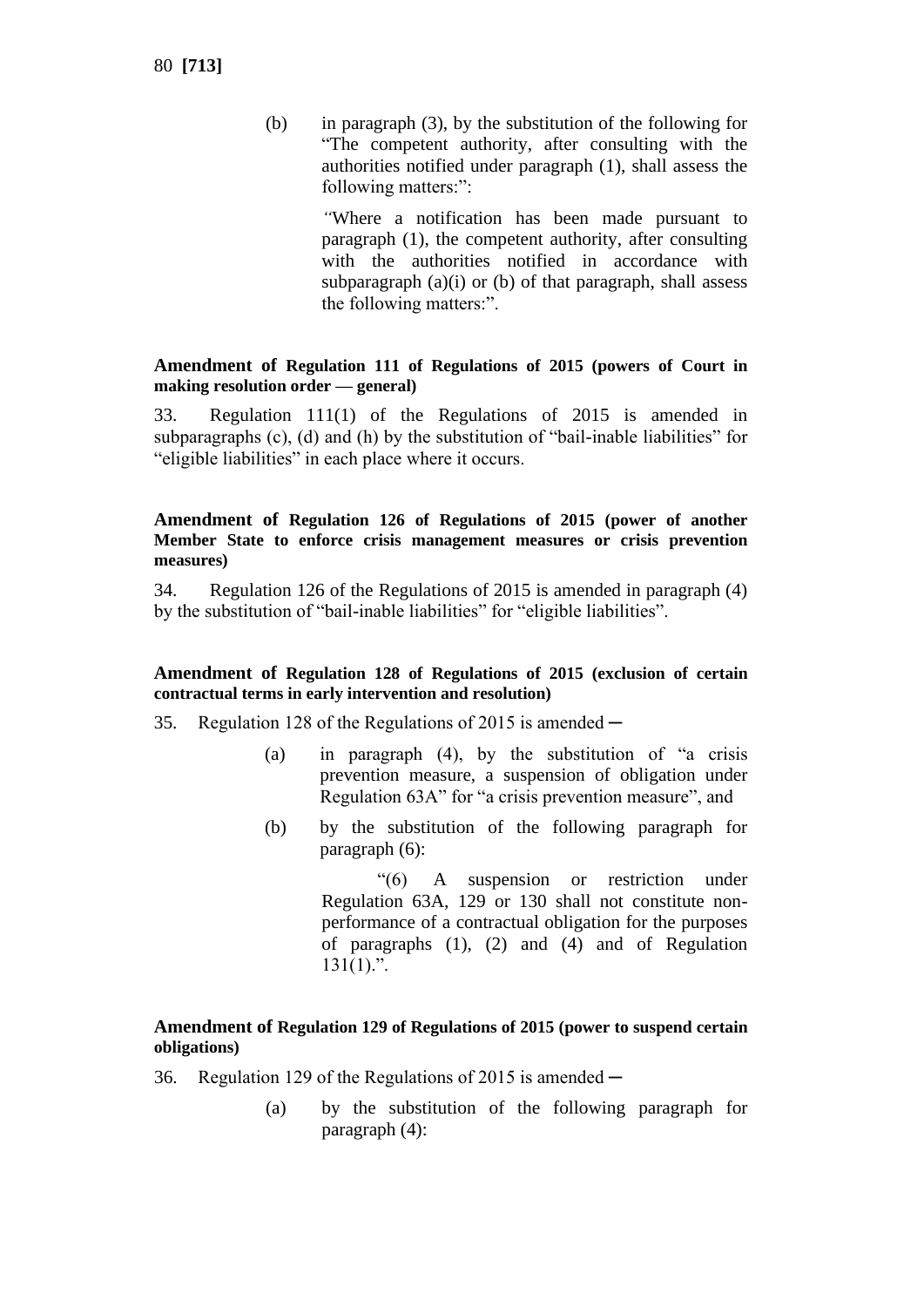"(4) The power referred to in paragraph (1) shall not apply to payment or delivery obligations owed to the following:

- (a) systems and operators of systems designated in accordance with Directive 98/26/EC;
- (b) CCPs authorised in the Union pursuant to Article 14 of Regulation (EU) No 648/2012 and third-country CCPs recognised by ESMA pursuant to Article 25 of that Regulation;

(c) central banks.",

and

- (b) by the insertion of the following paragraphs after paragraph (4):
	- "(5) The resolution authority shall  $-$ 
		- (a) exercise the power referred to in paragraph (1) having regard to the circumstances of each case, and
		- (b) in particular, carefully assess the appropriateness of extending the suspension to eligible deposits, especially to covered deposits held by natural persons and micro, small and medium-sized enterprises.

(6) Where the power to suspend payment or delivery obligations pursuant to paragraph (1) is exercised in respect of eligible deposits, the resolution authority shall direct any institution or entity in respect of whom that power is exercised to ensure that the depositors concerned have access to an appropriate daily amount (in this Regulation referred to as the 'appropriate daily amount') from those deposits determined by the resolution authority in accordance with paragraphs (7) and (8).

(7) For the purposes of paragraph (6), the resolution authority ─

- (a) shall determine the appropriate daily amount having regard to all or any of the factors set out in paragraph (8), and
- (b) may direct the entity to provide the resolution authority with such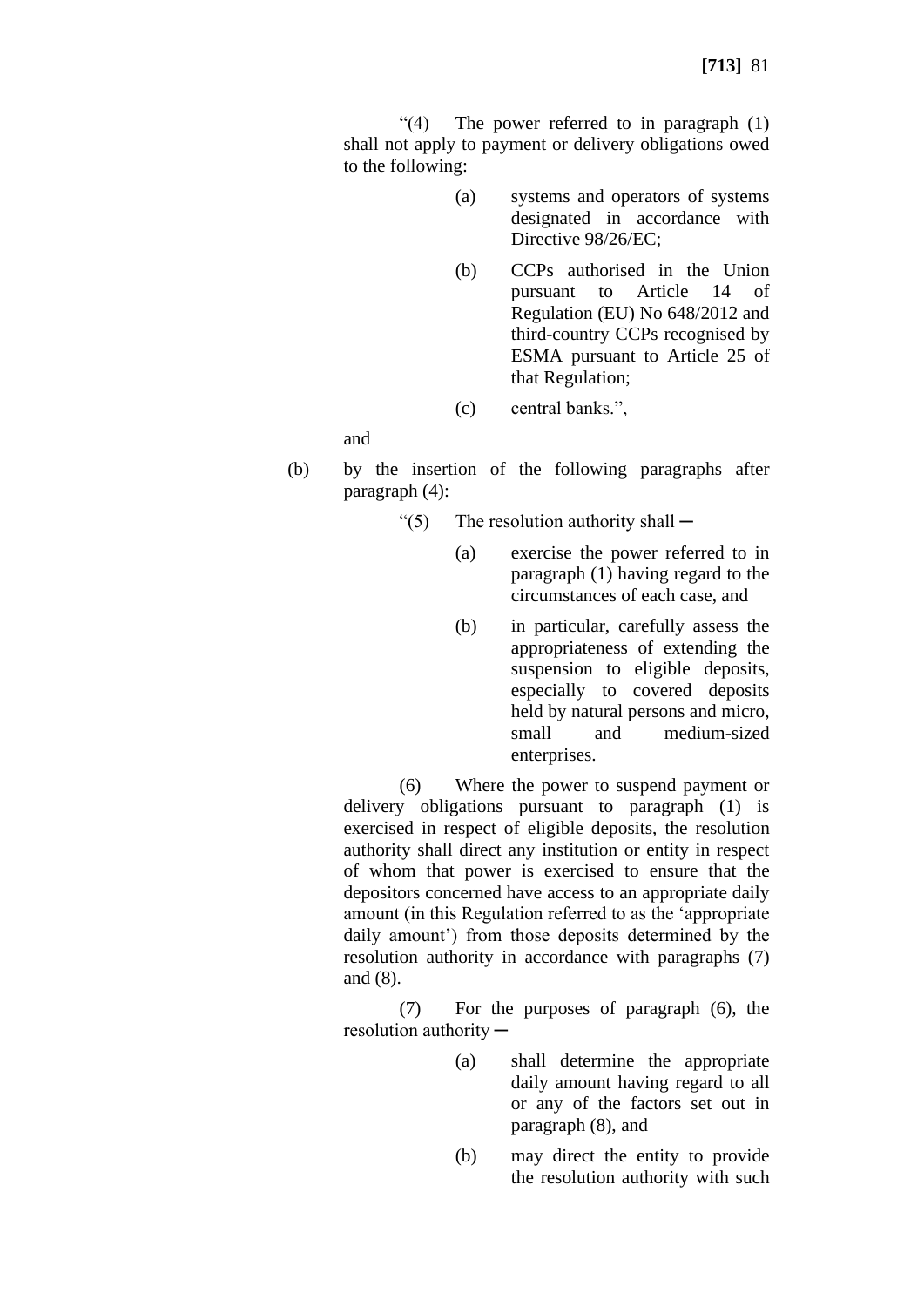information as the resolution authority considers reasonably necessary for the purpose of determining the appropriate daily amount.

(8) The factors referred to in paragraph (7) are as follows:

- (a) the balance sheet position of the institution or entity concerned, including its liquidity position;
- (b) the total amount of eligible deposits held by the institution or entity concerned;
- (c) the total number of depositors of the institution or entity concerned;
- (d) the period of the suspension pursuant to paragraph (1);
- (e) the amount which is likely to be required by different classes of depositors to meet reasonable daily expenses under the economic conditions prevailing in the State when the power of suspension pursuant to paragraph (1) is exercised;
- (f) such further information as may be provided to the resolution authority pursuant to a direction under paragraph (7)(b).".

## **Amendment of Regulation 130 of Regulations of 2015 (power to restrict enforcement of security interests)**

37. Regulation 130 of the Regulations of 2015 is amended by the substitution of the following paragraph for paragraph (2):

"(2) The resolution authority shall not exercise the power referred to in paragraph (1) in relation to any of the following:

- (a) security interest of systems or operators of systems designated for the purposes of Directive 98/26/EC;
- (b) CCPs authorised in the Union pursuant to Article 14 of Regulation (EU) No 648/2012 and thirdcountry CCPs recognised by ESMA pursuant to Article 25 of Regulation (EU) No 648/2012;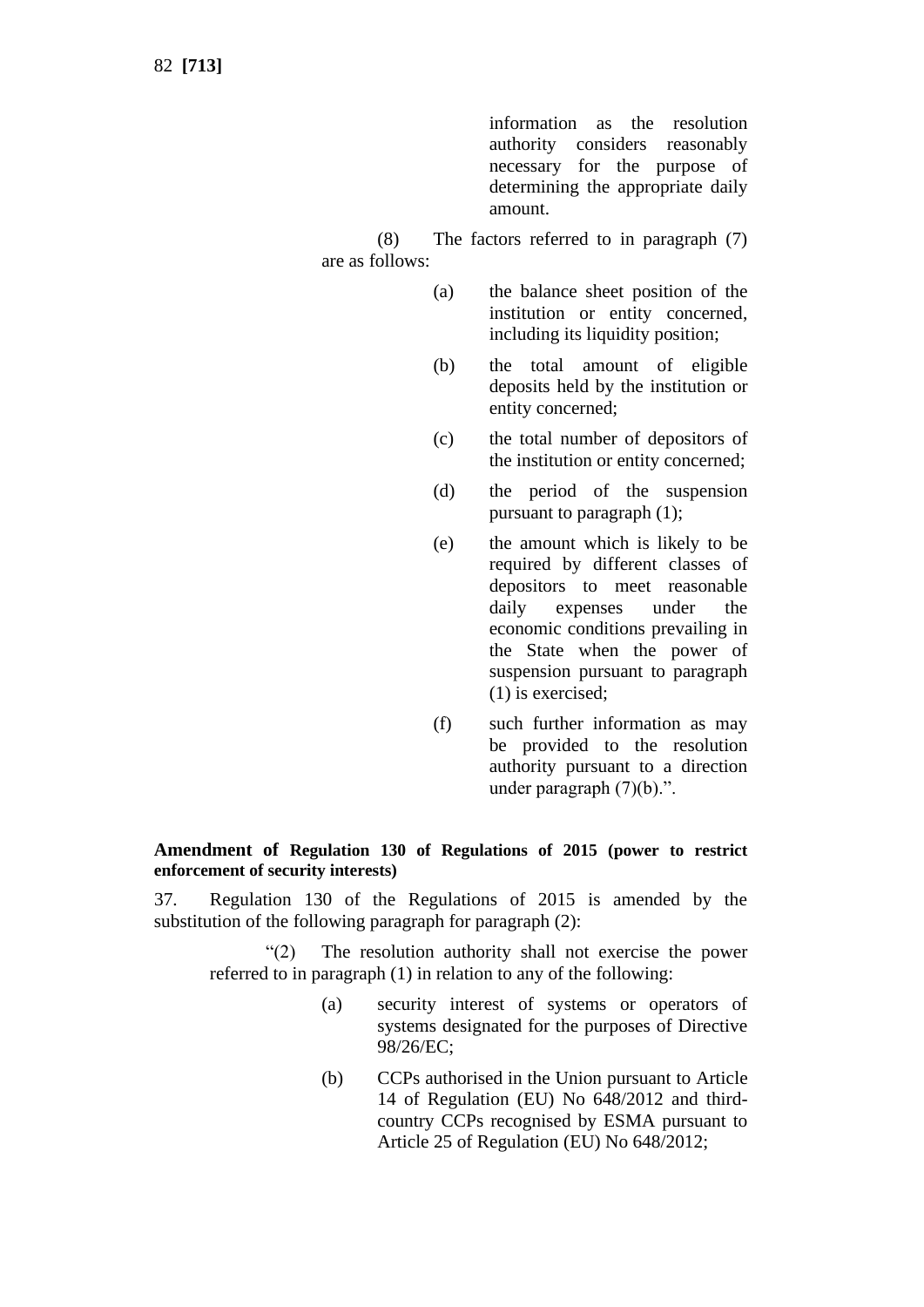(c) central banks, over assets pledged or provided by way of margin or collateral by the institution under resolution.".

#### **Amendment of Regulation 131 of Regulations of 2015 (power to temporarily suspend termination rights)**

38. Regulation 131 of the Regulations of 2015 is amended by the substitution of the following paragraph for paragraph (4):

> "(4) Any suspension under paragraph (1) or (2) shall not apply to  $-$

- (a) systems or operators of systems designated for the purposes of Directive 98/26/EC,
- (b) CCPs authorised in the Union pursuant to Article 14 of Regulation (EU) No 648/2012 and thirdcountry CCPs recognised by ESMA pursuant to Article 25 of that Regulation, or
- (c) central banks.".

#### **Contractual recognition of resolution stay powers**

39. The following Regulation is inserted after Regulation 131 of the Regulations of 2015:

"131A. (1) Institutions and entities referred to in Regulation  $2(1)(b)$  to (i) shall include in any financial contract which they enter into and which is governed by third-country law, terms by which the parties recognise that the financial contract may be subject to the exercise of powers by the resolution authority to suspend or restrict rights and obligations under Regulations 63A, 129, 130 and 131 and recognise that they are bound by the requirements of Regulation 128.

(2) Union parent undertakings shall ensure that their third-country subsidiaries which are credit institutions, financial institutions, investment firms, or those firms which would be investment firms if they had a head office in the State, include, in the financial contracts referred to in paragraph (1), terms to exclude that the exercise of the power of the resolution authority to suspend or restrict rights and obligations of the Union parent undertaking, in accordance with paragraph (1), constitutes a valid ground for early termination, suspension, modification, netting, exercise of set-off rights or enforcement of security interests on those contracts.

- (3) Paragraph (1) shall apply to any financial contract which  $-$ 
	- (a) creates a new obligation or materially amends an existing obligation on or after 28 December 2020, or
	- (b) provides for the exercise of one or more termination rights or rights to enforce security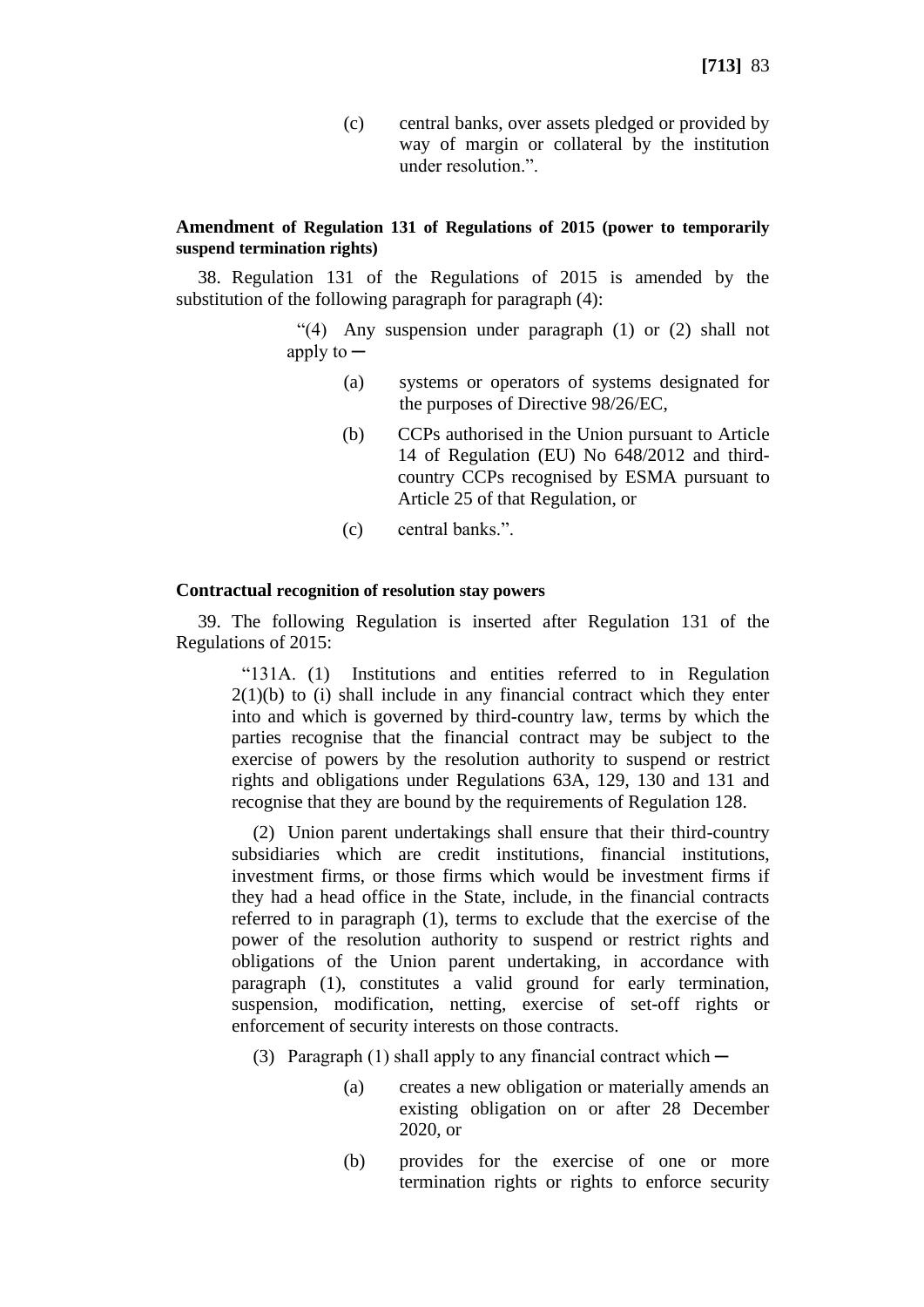interests to which Regulation 63A, 128, 129, 130 or 131 would apply if the financial contract were governed by the laws of the State.

(4) Where an institution or entity does not include the contractual term required in accordance with paragraph (1), it shall not prevent the resolution authority from applying the powers referred to in Regulation 63A, 128, 129, 130 or 131 in relation to that financial contract.".

### **Amendment of Regulation 152 of Regulations of 2015 (resolution colleges)**

- 40. Regulation 152 of the Regulations of 2015 is amended  $-$ 
	- (a) by the substitution of the following paragraph for paragraph (1):

"(1) Subject to Regulation 153, where the resolution authority is a group-level resolution authority it shall establish resolution colleges to carry out the tasks referred to in Regulations 21 22, 27, 29, 80B to 80J, 155 and 156 and, where appropriate, to ensure cooperation and coordination with third-country resolution authorities.",

and

- (b) in paragraph  $(2)$ 
	- (i) by the substitution of "Resolution colleges" for "The resolution college", and
	- (ii) in subparagraph  $(c)(ix)$ , by the substitution of "Regulations 80B to 80J" for "Regulations 82 and 83".

## **Amendment of Regulation 153 of Regulations of 2015 (European resolution colleges)**

41. The following Regulation is substituted for Regulation 153 of the Regulations of 2015:

"153. (1) Where a third-country institution or third-country parent undertaking has -

- (a) subsidiaries established in the Union or Union parent undertakings, established in two or more Member States, or
- (b) two or more Union branches that are regarded as significant by two or more Member States,

the resolution authority, where it is the resolution authority of any such entity, shall, in cooperation with any other relevant resolution authority, establish one single European resolution college.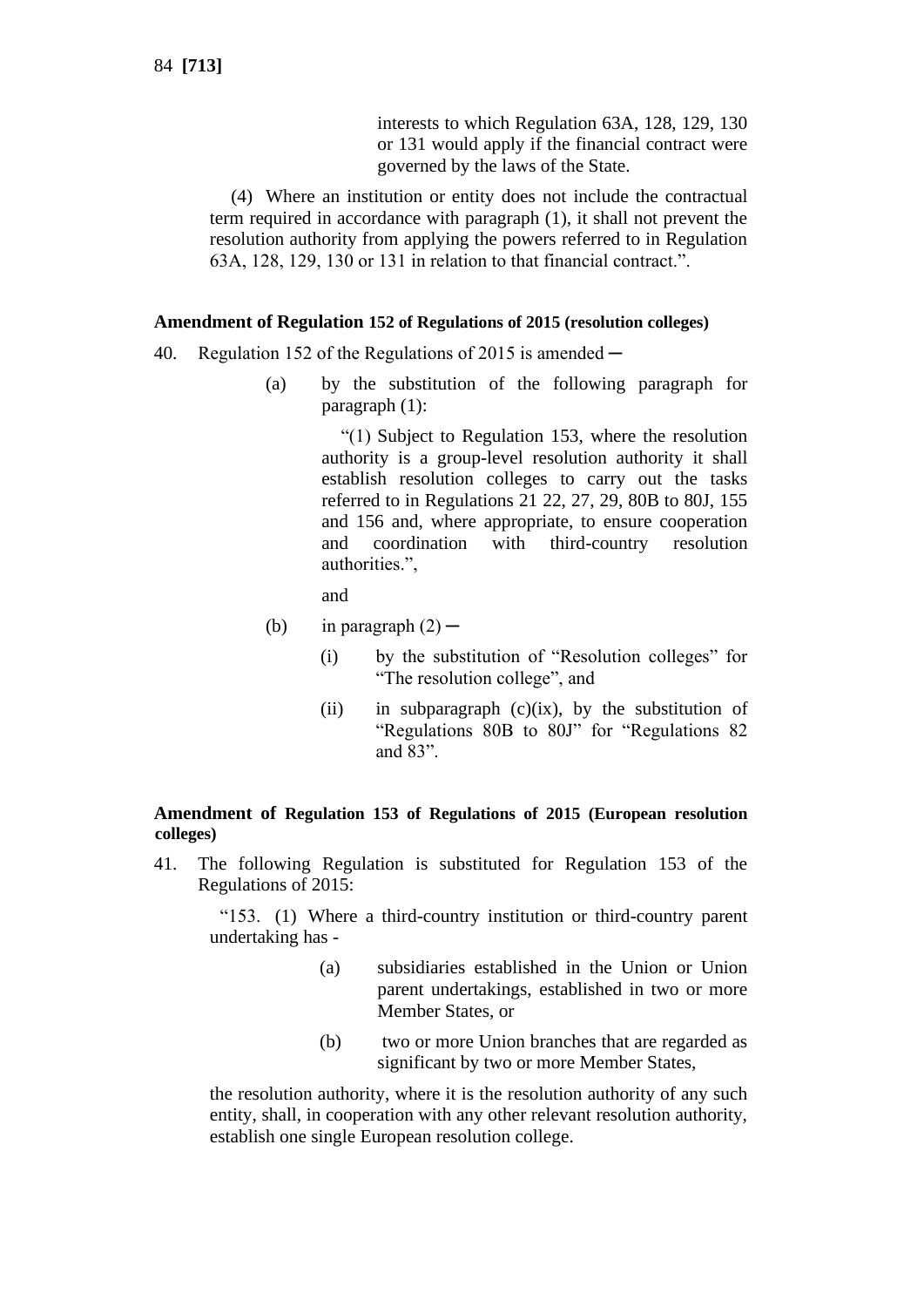(2) Where the resolution authority is a member of the European resolution college referred to in paragraph (1) it shall perform the functions and carry out the tasks specified in Regulation 152 with respect to the entities referred in paragraph (1) and, in so far as those tasks are relevant, to their branches.

(3) The tasks referred to in paragraph (2) shall include the setting of the requirement referred to in Regulations 80B to 80J.

(4) When setting the requirement referred to in Regulations 80B to 80J, members of the European resolution college shall take into consideration the global resolution strategy, if any, adopted by thirdcountry authorities.

(5) Where, in accordance with the global resolution strategy, subsidiaries established in the Union or a Union parent undertaking and its subsidiary institutions are not resolution entities and the members of the European resolution college agree with that strategy, subsidiaries established in the State or, on a consolidated basis, the Union parent undertaking, where it is established in the State, shall comply with the requirement of Regulation 80H(1) to (5) by issuing instruments referred to in subparagraphs (a) and (b) of Regulation 80H(6) to their ultimate parent undertaking established in a third country, or to the subsidiaries of that ultimate parent undertaking that are established in the same third country or to other entities under the conditions set out in subparagraphs (a)(i) and (b)(ii) of Regulation 80H(6).

(6) Where only one Union parent undertaking holds all Union subsidiaries of a third-country institution or third-country parent undertaking and such Union parent undertaking is established in the State, the resolution authority shall chair the European resolution college.

(7) Where paragraph (6) does not apply and the resolution authority is the resolution authority of a Union parent undertaking or a Union subsidiary with the highest value of total on-balance sheet assets held, the resolution authority shall chair the European resolution college.

(8) Where the resolution authority and Union resolution authorities of other Member States concerned agree that another group or college, including a resolution college established under Regulation 152, performs the same functions, carries out the same tasks and complies with all conditions and procedures, including those covering membership and participation in European resolution colleges, specified in this Regulation and in Regulation 154, the resolution authority shall not be required to establish a European resolution college.

(9) Where paragraph (8) applies, all references in this Regulation to a European resolution college shall also be understood as references to that other group or college.

(10) Subject to paragraphs (6) to (9), the European resolution college shall otherwise function in accordance with Regulation 152.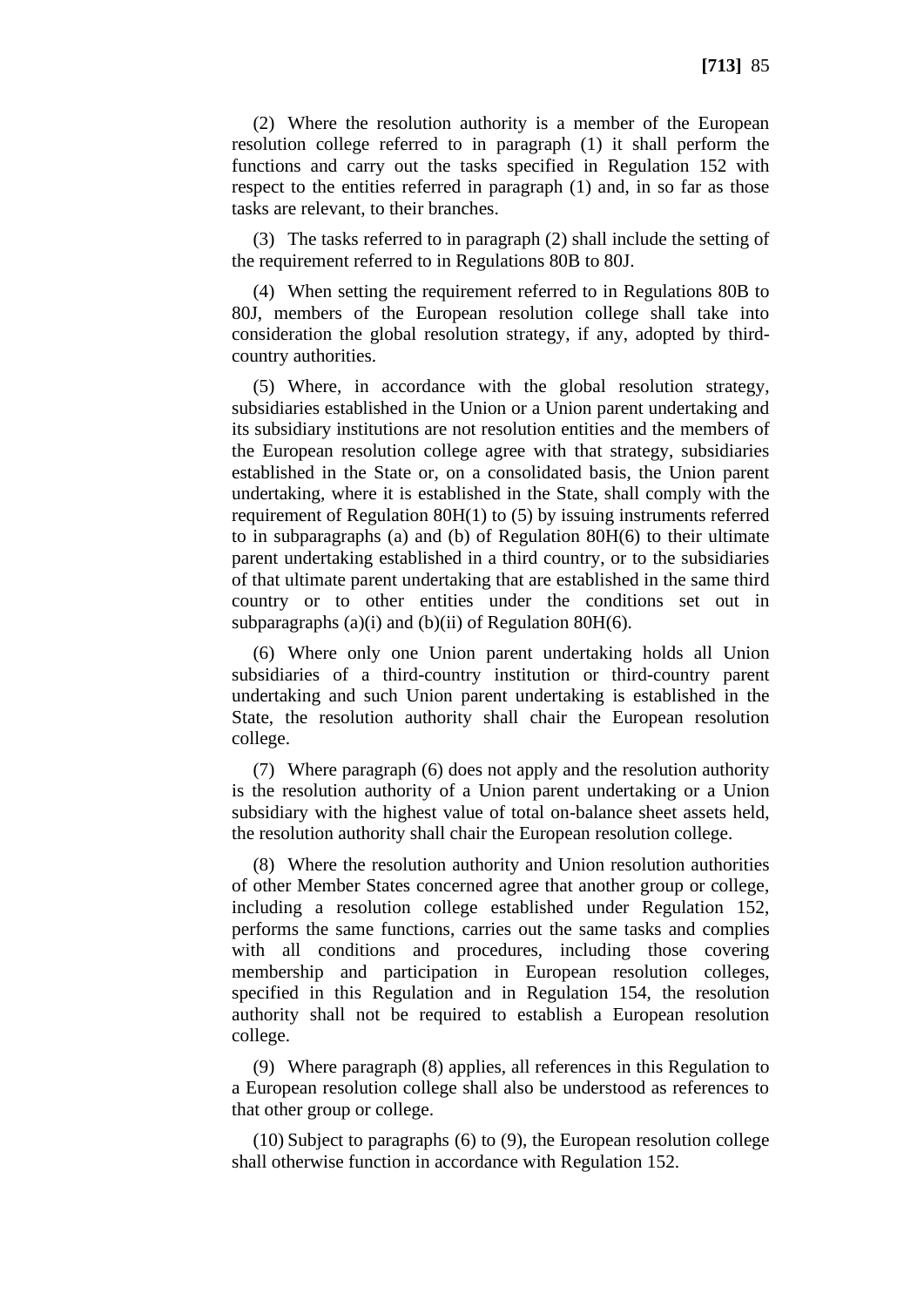(11) The resolution authority, the competent authority and the Minister may act as a member of, or participate in, the European resolution college, in the manner specified in Regulation 152.".

### **Amendment of Regulation 174 of Regulations of 2015 (penalties: specific provisions)**

- 42. Regulation 174 of the Regulations of 2015 is amended in paragraph  $(3)$ 
	- (a) in subparagraph (d), by the substitution of "Regulation 143(1);" for "Regulation 143(1).", and
	- (b) by the insertion of the following subparagraph after subparagraph (d):
		- "(e) failure to comply with the minimum requirement for own funds and eligible liabilities referred to in Regulation 80G or 80H.".

### **Amendment of Schedule to Regulations of 2015**

- 43. The Schedule to the Regulations of 2015 is amended by the substitution of "bail-inable liabilities" for "eligible liabilities" in ─
	- (a) paragraph 6 of Part 2, and
	- (b) paragraph 17 of Part 3.

## **Revocation**

44. Regulations 81 to 84 of the Regulations of 2015 are revoked.

## **Amendment of Regulation 2 of European Communities (Settlement Finality) Regulations 2010**

- 45. Regulation 2 of the European Communities (Settlement Finality) Regulations 2010 (S.I. No. 624 of 2010) is amended in paragraph  $(1)$  —
	- (a) in the definition of "participant", by the substitution of the following subparagraph for subparagraph (a):
		- "(a) an institution, a central counterparty, a settlement agent, a clearing house, a system operator or a clearing member of a CCP authorised pursuant to Article 17 of Regulation (EU) No 648/2012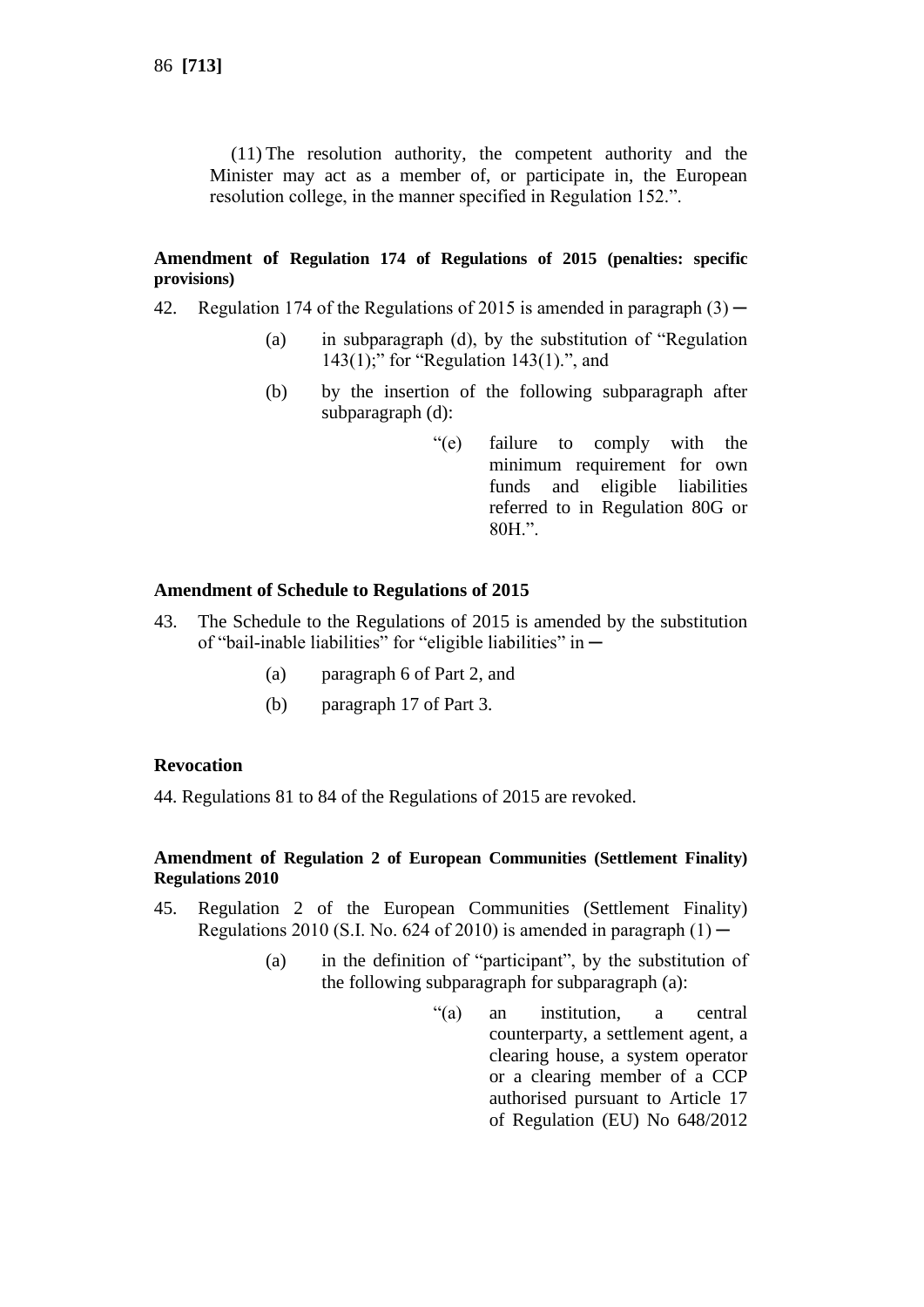of the European Parliament and of the Council of 4 July  $2012^9$ , or",

(b) by the substitution of the following for the definition of "Settlement Finality Directive":

> " 'Settlement Finality Directive' means Directive 98/26/EC of the European Parliament and of the Council of 19 May  $1998^{10}$  as amended by Directive 2009/44/EC of the European Parliament and of the Council of 6 May  $2009<sup>11</sup>$ , Directive  $2010/78/EU$  of the European Parliament and of the Council of 24 November 2010<sup>12</sup>, Regulation (EU) No 648/2012 of the European Parliament and of the Council of 4 July  $2012^{13}$ , Regulation (EU) No 909/2014 of the European Parliament and of the Council of  $23$  July  $2014<sup>14</sup>$  and Directive (EU) 2019/879 of the European Parliament and of the Council of 20 May 2019<sup>15</sup>;",

and

(c) by the insertion of the following definition:

" 'central counterparty' or 'CCP' means a CCP as defined in point (1) of Article 2 of Regulation (EU) No 648/2012 of the European Parliament and of the Council of 4 July 2012<sup>16</sup>; ".

## **Amendment of Companies Act 2014**

- 46. The Companies Act 2014 (No. 38 of 2014) is amended  $-$ 
	- (a) in section  $1428A -$ 
		- (i) in subsection  $(1)(d)$ , by the substitution of "the item listed in subparagraph (d)" for "the items listed in subparagraphs (a) to (d)",
		- (ii) by the insertion of the following subsection after subsection (1):

 "(1A) Claims resulting from an instrument the whole or part only of which is recognised as an item listed in subparagraph (a), (b) or (c) of Regulation 87(1) of the Bank Recovery and Resolution Regulations shall rank lower than any claim that does not result from such instrument.",

<sup>9</sup> OJ No. L 201, 27.07.2012, p. 1

<sup>10</sup> OJ No. L 166, 11.6.1998, p. 45

<sup>11</sup> OJ No. L 146, 10.6.2009, p. 37

<sup>12</sup> OJ No. L 31, 15.12.2010, p. 120

<sup>13</sup> OJ No. L 201, 27.7.2012, p. 1

<sup>14</sup> OJ No. L 257, 28.8.2014, p. 1 <sup>15</sup> OJ No. L 150, 7.6.2019, p. 296

<sup>16</sup> OJ No. L 201, 27.7.2012, p. 1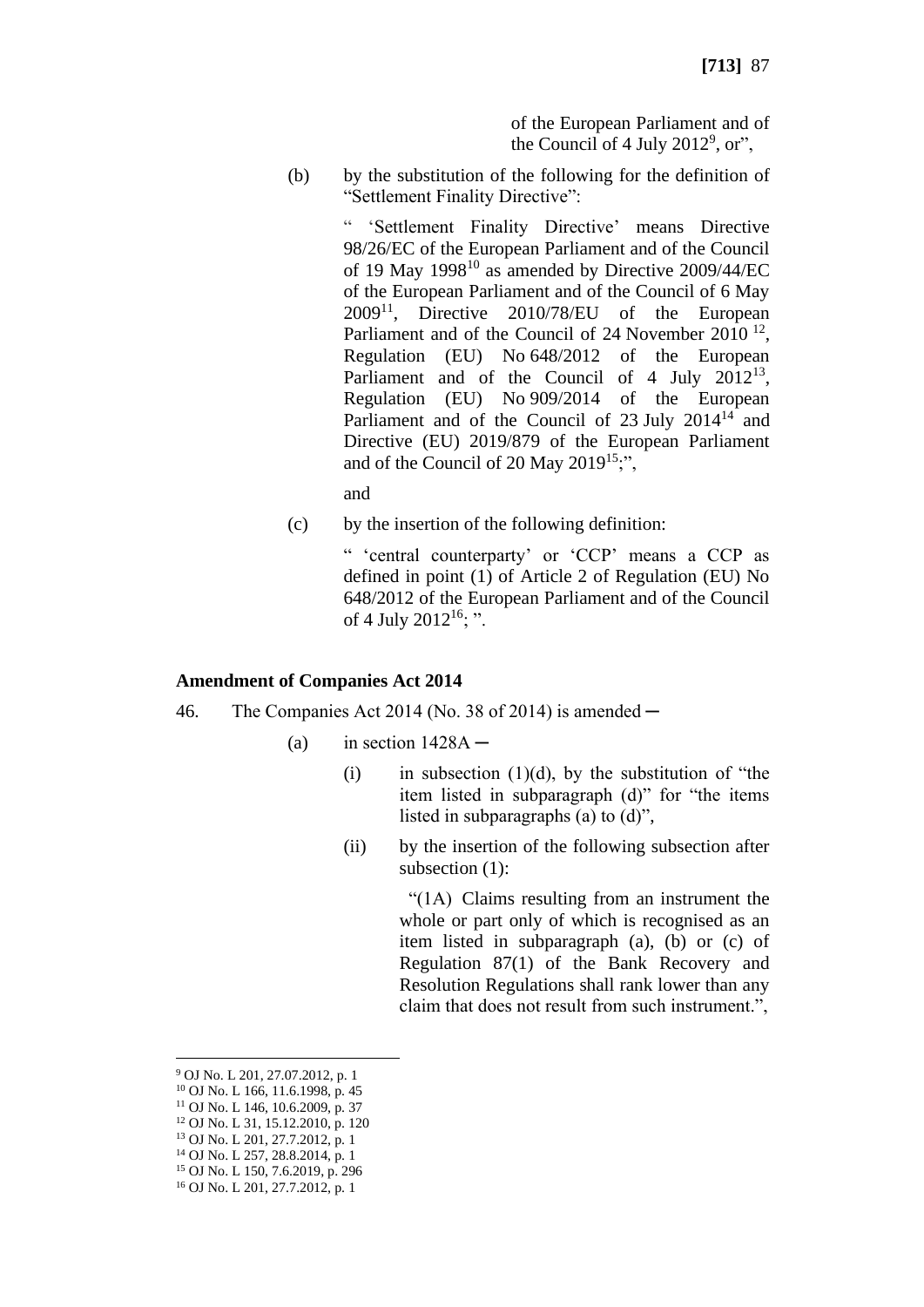and

(iii) in subsection (3), by the insertion of "(other than claims referred to in subsection  $(1A)$ )" after "claims",

and

- (b) by the insertion of "and Directive (EU) 2019/879 of the European Parliament and of the Council of 20 May  $2019<sup>17</sup>$  after "2017" in each place where it occurs in the following provisions:
	- (i) section 998A;
	- (ii) section 1122A;
	- (iii) section 1280A;
	- (iv) section 1328(1);
	- (v) section 1428A(5).



GIVEN under my Official Seal, 22 December, 2020.

PASCHAL DONOHOE, Minister for Finance.

<sup>17</sup> OJ No, L150, 7.6.2019, p. 296